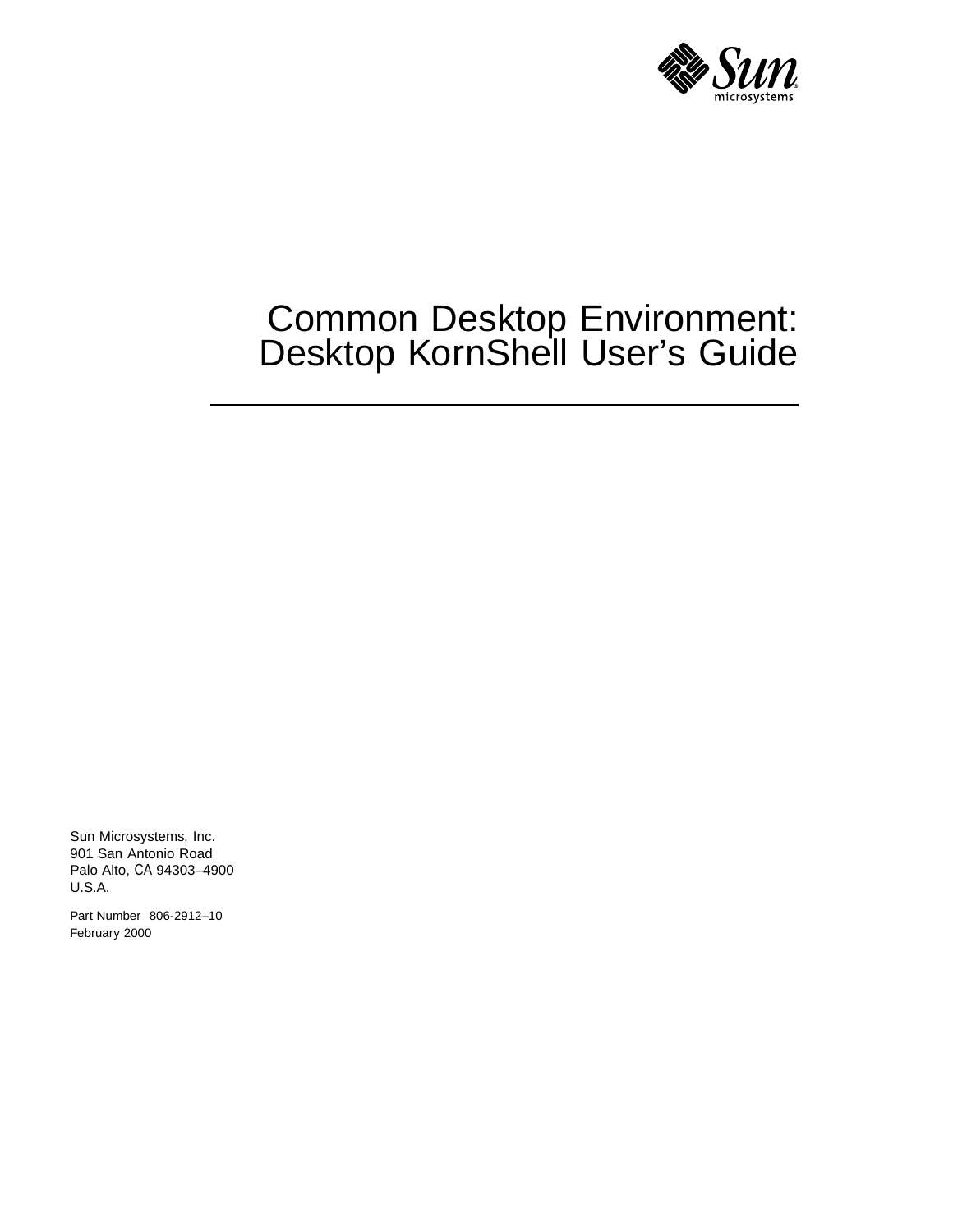Copyright 2000 Sun Microsystems, Inc. 901 San Antonio Road, Palo Alto, California 94303-4900 U.S.A. All rights reserved.

This product or document is protected by copyright and distributed under licenses restricting its use, copying, distribution, and decompilation. No part of this product or document may be reproduced in any form by any means without prior written authorization of Sun and its licensors, if any. Third-party software, including font technology, is copyrighted and licensed from Sun suppliers.

Parts of the product may be derived from Berkeley BSD systems, licensed from the University of California. UNIX is a registered trademark in the U.S. and other countries, exclusively licensed through X/Open Company, Ltd.

Sun, Sun Microsystems, the Sun logo, docs.sun.com, AnswerBook, AnswerBook2, and Solaris are trademarks, registered trademarks, or service marks of Sun Microsystems, Inc. in the U.S. and other countries. All SPARC trademarks are used under license and are trademarks or registered trademarks of SPARC International, Inc. in the U.S. and other countries. Products bearing SPARC trademarks are based upon an architecture developed by Sun Microsystems, Inc.

The OPEN LOOK and Sun™ Graphical User Interface was developed by Sun Microsystems, Inc. for its users and licensees. Sun acknowledges the pioneering efforts of Xerox in researching and developing the concept of visual or graphical user interfaces for the<br>computer industry. Sun holds a non-exclusive license from Xerox to the Xerox Graphical U licensees who implement OPEN LOOK GUIs and otherwise comply with Sun's written license agreements.

**RESTRICTED RIGHTS:** Use, duplication, or disclosure by the U.S. Government is subject to restrictions of FAR 52.227–14(g)(2)(6/87) and<br>FAR 52.227–19(6/87), or DFAR 252.227–7015(b)(6/95) and DFAR 227.7202–3(a).

DOCUMENTATION IS PROVIDED "AS IS" AND ALL EXPRESS OR IMPLIED CONDITIONS, REPRESENTATIONS AND WARRANTIES, INCLUDING ANY IMPLIED WARRANTY OF MERCHANTABILITY, FITNESS FOR A PARTICULAR PURPOSE OR NON-INFRINGEMENT, ARE DISCLAIMED, EXCEPT TO THE EXTENT THAT SUCH DISCLAIMERS ARE HELD TO BE LEGALLY INVALID.

Copyright 2000 Sun Microsystems, Inc. 901 San Antonio Road, Palo Alto, Californie 94303-4900 Etats-Unis. Tous droits réservés.

Ce produit ou document est protégé par un copyright et distribué avec des licences qui en restreignent l'utilisation, la copie, la<br>distribution, et la décompilation. Aucune partie de ce produit ou document ne peut être rep moyen que ce soit, sans l'autorisation préalable et écrite de Sun et de ses bailleurs de licence, s'il y en a. Le logiciel détenu par des tiers, et qui comprend la technologie relative aux polices de caractères, est protégé par un copyright et licencié par des fournisseurs de Sun.

Des parties de ce produit pourront être dérivées du système Berkeley BSD licenciés par l'Université de Californie. UNIX est une marque déposée aux Etats-Unis et dans d'autres pays et licenciée exclusivement par X/Open Company, Ltd.

Sun, Sun Microsystems, le logo Sun, docs.sun.com, AnswerBook, AnswerBook2, et Solaris sont des marques de fabrique ou des marques déposées, ou marques de service, de Sun Microsystems, Inc. aux Etats-Unis et dans d'autres pays. Toutes les marques SPARC sont utilisées sous licence et sont des marques de fabrique ou des marques déposées de SPARC International, Inc. aux Etats-Unis et dans d'autres pays. Les produits portant les marques SPARC sont basés sur une architecture développée par Sun Microsystems, Inc.

L'interface d'utilisation graphique OPEN LOOK et Sun<sup>TM</sup> a été développée par Sun Microsystems, Inc. pour ses utilisateurs et licenciés. Sun reconnaît les efforts de pionniers de Xerox pour la recherche et le développement du concept des interfaces d'utilisation visuelle ou graphique pour l'industrie de l'informatique. Sun détient une licence non exclusive de Xerox sur l'interface d'utilisation graphique Xerox, cette licence couvrant également les licenciés de Sun qui mettent en place l'interface d'utilisation graphique OPEN LOOK et qui en outre se conforment aux licences écrites de Sun.

CETTE PUBLICATION EST FOURNIE "EN L'ETAT" ET AUCUNE GARANTIE, EXPRESSE OU IMPLICITE, N'EST ACCORDEE, Y COMPRIS DES GARANTIES CONCERNANT LA VALEUR MARCHANDE, L'APTITUDE DE LA PUBLICATION A REPONDRE A UNE UTILISATION PARTICULIERE, OU LE FAIT QU'ELLE NE SOIT PAS CONTREFAISANTE DE PRODUIT DE TIERS. CE DENI DE GARANTIE NE S'APPLIQUERAIT PAS, DANS LA MESURE OU IL SERAIT TENU JURIDIQUEMENT NUL ET NON AVENU.



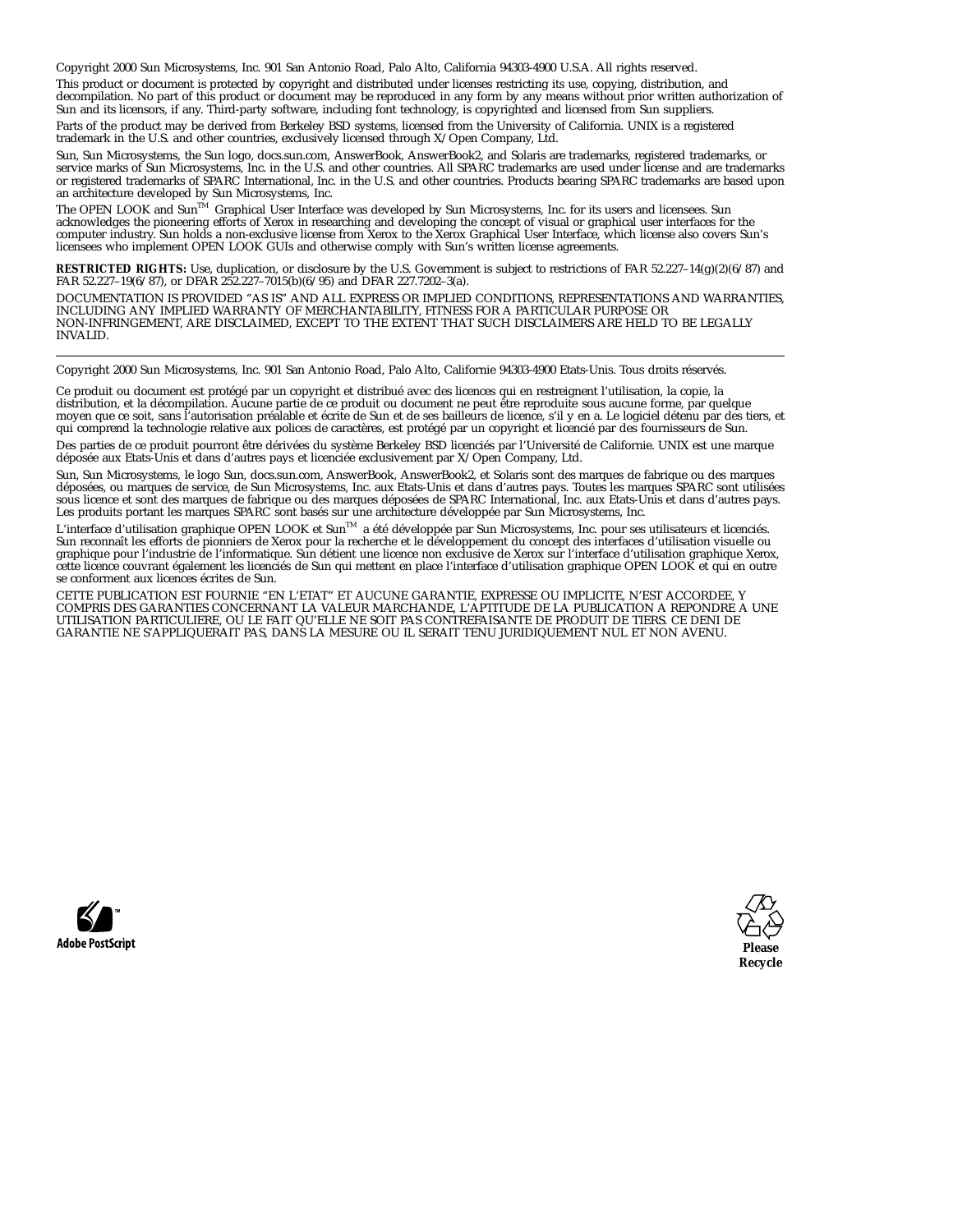# **Contents**

#### **Preface**

| 1. | <b>Introduction to Desktop KornShell 11</b>             |
|----|---------------------------------------------------------|
|    | Using Desktop KornShell to Create Motif Applications 11 |
|    | Resources 12                                            |
|    | Unsupported Resources 13                                |
|    | dtksh app-defaults File 14                              |
|    | Variable Values 15                                      |
|    | <b>Return Values</b> 15                                 |
|    | Immediate Return Value<br>- 17                          |
|    | Initializing the Xt Intrinsics 17                       |
|    | <b>Creating Widgets 18</b>                              |
|    | Using a Callback 19                                     |
|    | Registering a Callback 19                               |
|    | Passing Data to a Callback 20                           |
| 2. | A Sample Script 23                                      |
|    | Writing the Script 23                                   |
|    | Adding a Callback 25                                    |
| 3. | <b>Advanced Topics 27</b>                               |
|    | Using Context Variables 27                              |
|    |                                                         |

**3**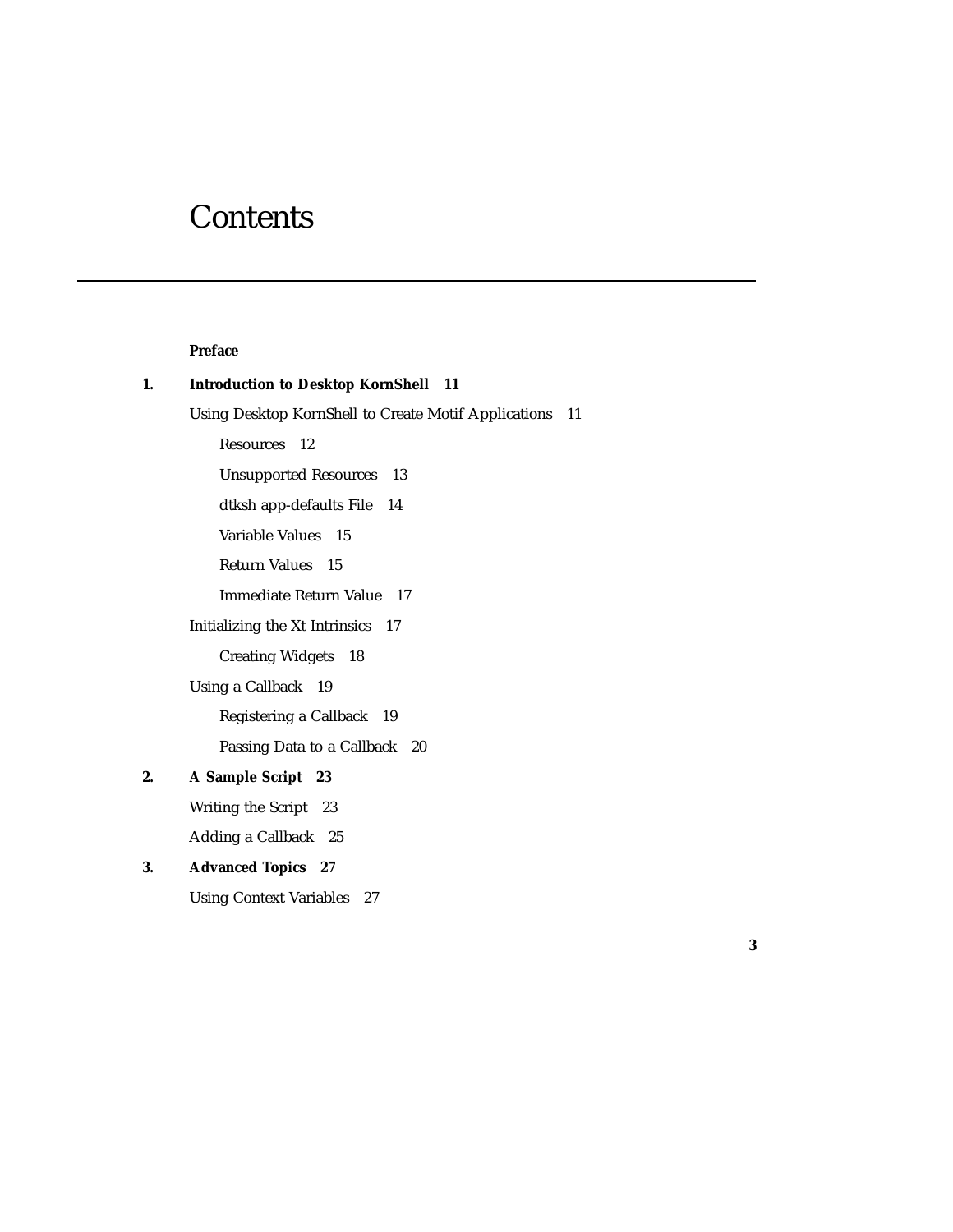Event Handler Context Variables 27 Translation Context Variables 28 Workspace Callback Context Variables 28 Input Context Variables 28 Accessing Event Subfields 30 Responding to a Window Manager Close Notice 31 Responding to a Session Manager Save State Notice 31 Cooperating With Workspace Manager 34 Creating Localized Shell Scripts 34 Using dtksh to Access X Drawing Functions 35 Setting Widget Translations 36 **4. A Complex Script 37**

Using script\_find 37

Analyzing script\_find 39

Functions and Callbacks 40

Main Script 41

#### **A. dtksh Commands 47**

Built-in Xlib Commands 47 Built-in Xt Intrinsic Commands 49 Built-in Motif Commands 54 Built-in Common Desktop Environment Application Help Commands 66 Built-in Localization Commands 66 Built-in libDt Session Management Commands 67 Built-in libDt Workspace Management Commands 68 Built-in libDt Action Commands 69 Built-in libDt Data-Typing Commands 70 Miscellaneous Built-in libDt Commands 72 Built-in Desktop Services Message Set Commands 72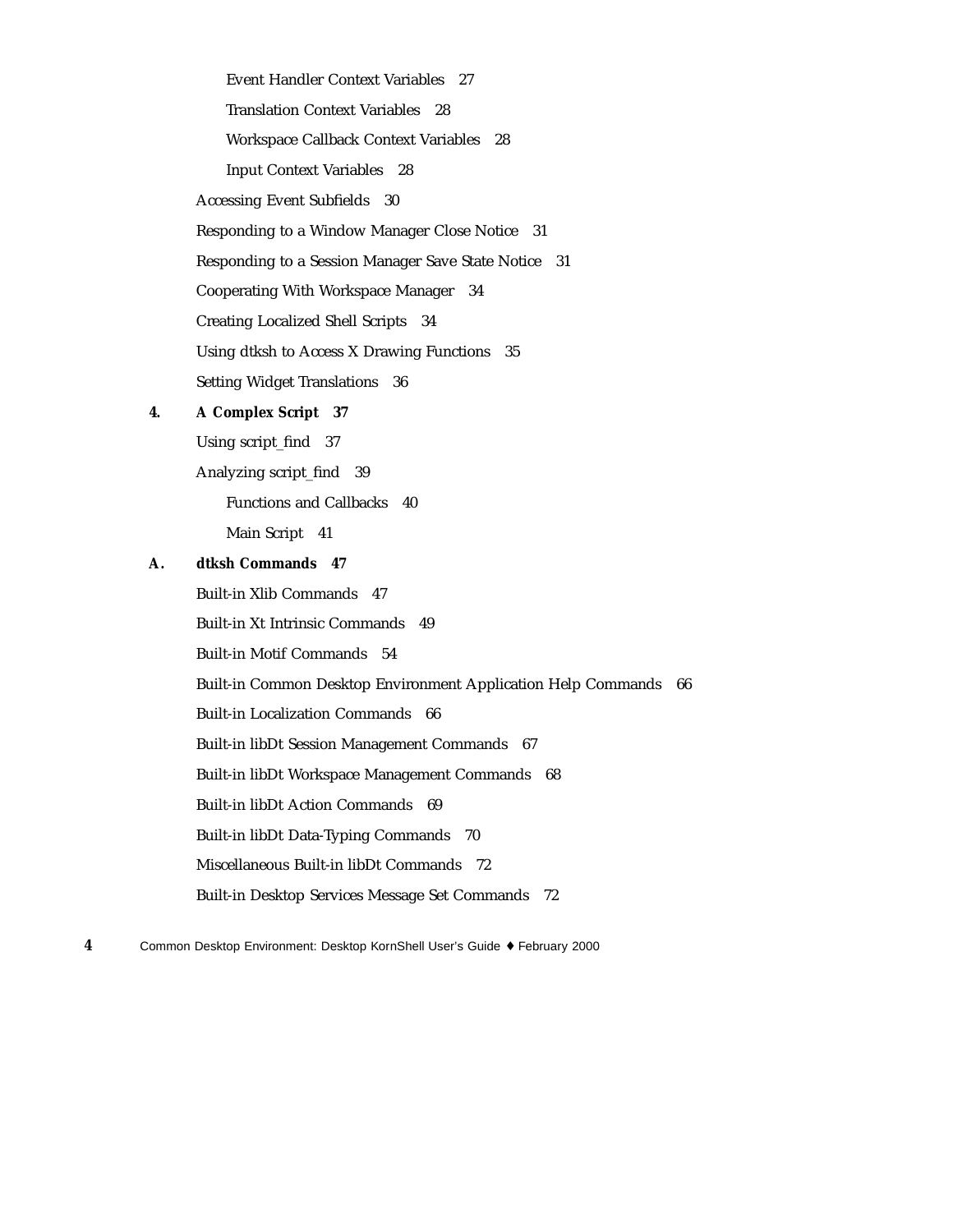#### **B. dtksh Convenience Functions 81**

DtkshAddButtons 81

DtkshSetReturnKeyControls 82

DtkshUnder, DtkshOver, DtkshRightOf, and DtkshLeftOf 83

DtkshFloatRight, DtkshFloatLeft, DtkshFloatTop, and DtkshFloatBottom 83

DtkshAnchorRight, DtkshAnchorLeft, DtkshAnchorTop, and DtkshAnchorBottom 84

DtkshSpanWidth and DtkshSpanHeight 85

DtkshDisplayInformationDialog, DtkshDisplayQuestionDialog, DtDisplayWarningDialog, DtkshDisplayWorkingDialog, and DtkshDisplayErrorDialog 85

DtkshDisplayQuickHelpDialog and DtkshDisplayHelpDialog 86

#### **C. The script\_find Script 89**

Listing for script\_find 89 Find.sticky 95 Find.help 95 **Index 97**

Contents **5**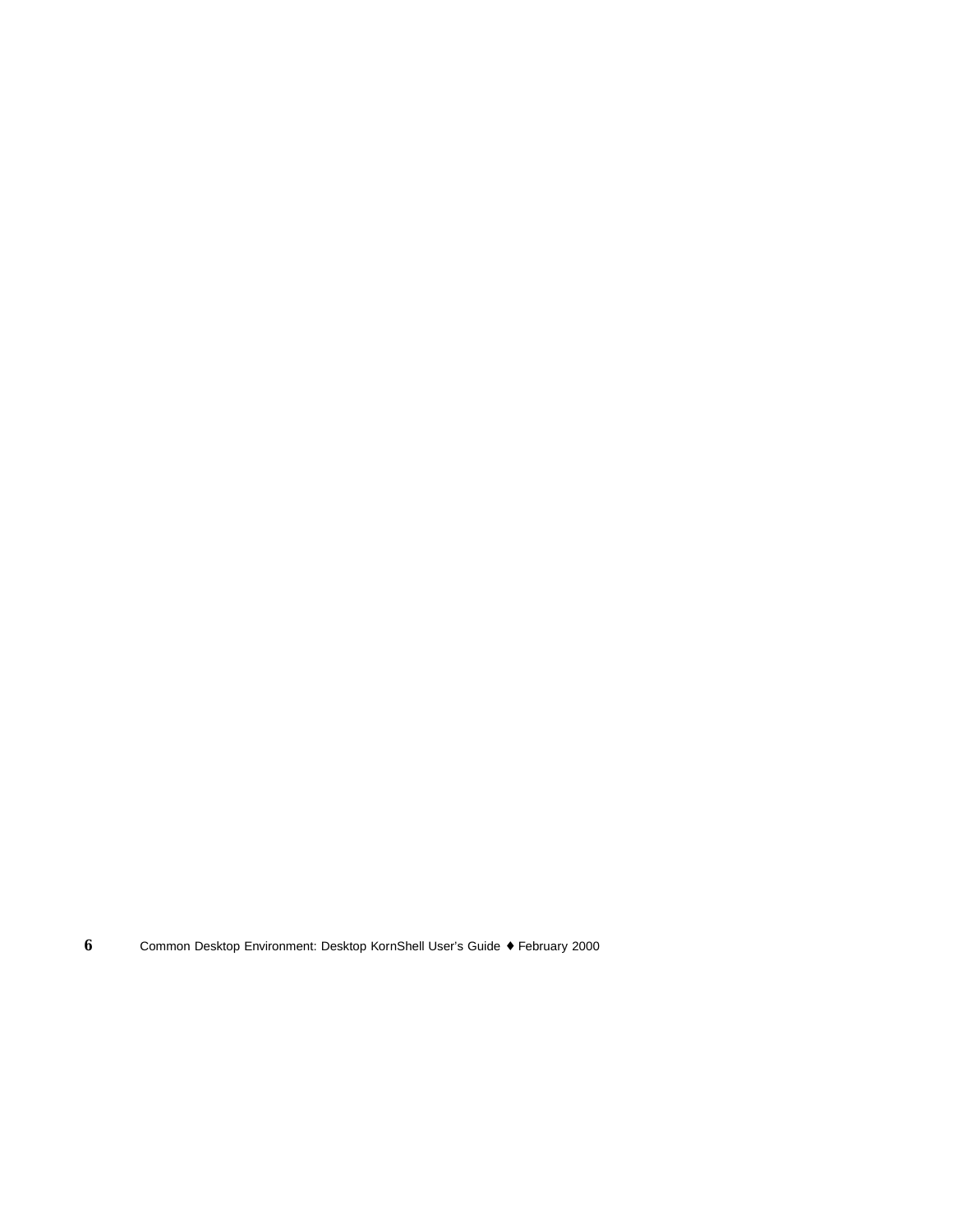### Preface

The *Desktop KornShell User's Guide* provides the information you need to create Motif applications with KornShell (kshell) scripts. In addition to the basic information you'll need to get started, several example scripts of increasing complexity are described. Throughout this guide the term *dtksh* means the Desktop KornShell.

# Who Should Use This Guide

This guide is intended for programmers who want a quick and easy means of creating Motif applications, but don't have the time, knowledge, or inclination to use the C programming language. A good understanding of kshell programming, Motif, the Xt Intrinsics, and, to a lesser extent, Xlib is needed. An understanding of C would also be helpful.

### How This Guide Is Organized

Chapter 1 describes the basic information you need to begin writing Motif applications in dtksh scripts.

Chapter 2 describes two simple dtksh scripts. The first script creates a push button widget within a bulletin board widget. The second script expands the first by adding a callback for the push button.

Chapter 3 describes more advanced topics pertaining to dtksh scripts.

**7**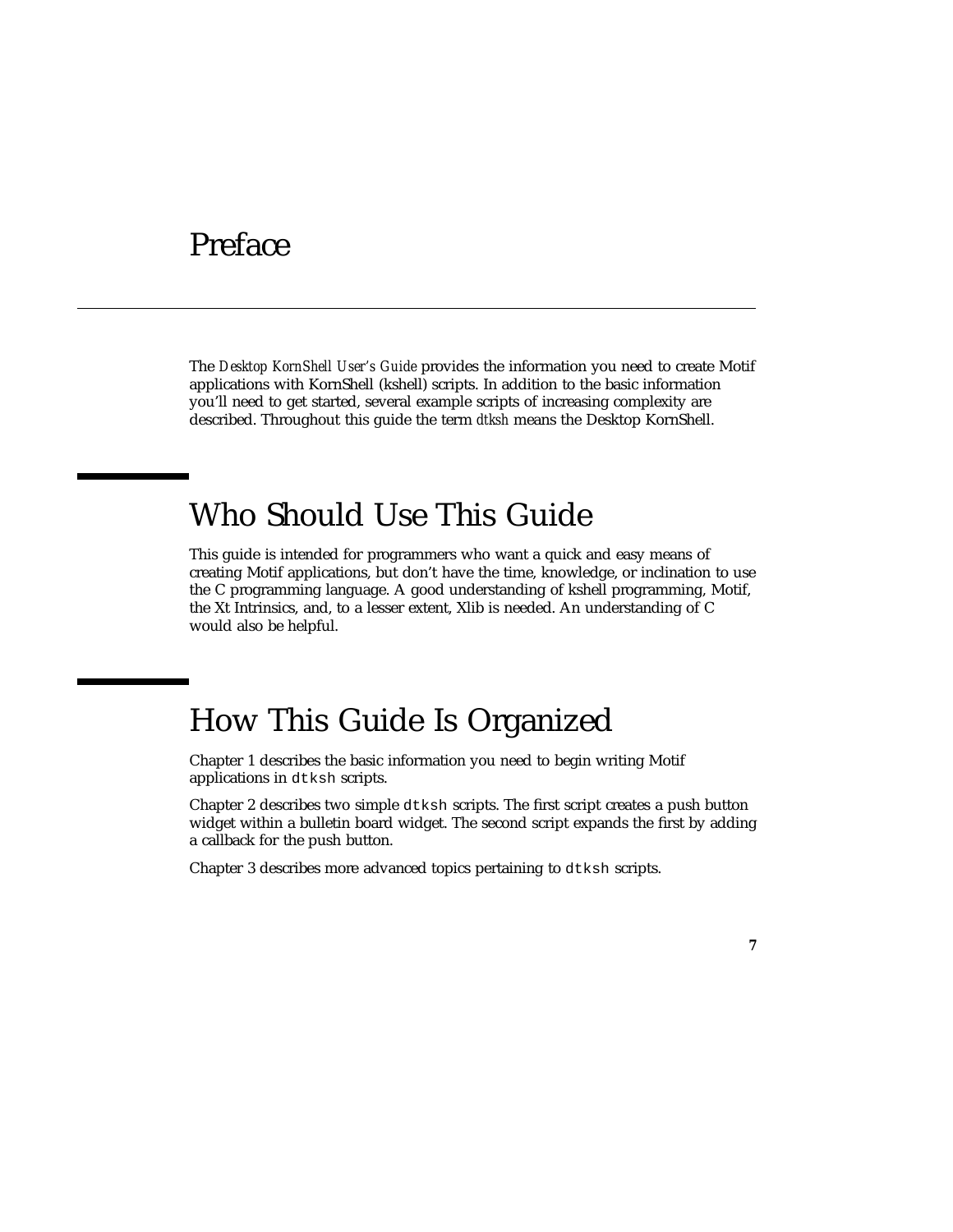Chapter 4 describes a much more complex script than either of the ones described in Chapter 2. This script creates a graphic interface to the find command.

Appendix A lists all the dtksh commands.

Appendix B contains man pages for commands or functions that are not documented elsewhere.

Appendix C contains the complete listing of the complex script described in Chapter 4.

### Related Books

The following books provide information on kshell programming, Motif, the Xt Intrinsics, and Xlib:

- *Desktop KornShell Graphical Programming For the Common Desktop Environment Version 1.0,* by J. Stephen Pendergrast, Jr., published by Addison-Wesley, Reading, MA 01867.
- *The New KornShell Command and Programming Language*, by Morris I. Bolsky and David G. Korn, published by Prentice-Hall, Englewood Cliffs, NJ 07632.
- *KornShell Programming Tutorial*, by Barry Rosenberg, published by Addison-Wesley, Reading, MA 01867.
- *OSF/Motif Programmer's Guide*, Open Software Foundation, 11 Cambridge Center, Cambridge, MA 02142, published by Prentice-Hall, Englewood Cliffs, NJ 07632.
- *OSF/Motif Programmer's Reference*, Open Software Foundation, 11 Cambridge Center, Cambridge, MA 02142, published by Prentice-Hall, Englewood Cliffs, NJ 07632.
- *OSF/Motif Reference Guide*, by Douglas A. Young, published by Prentice-Hall, Englewood Cliffs, NJ 07632.
- *Mastering OSF/Motif Widgets* (Second Edition), by Donald L. McMinds, published by Addison-Wesley, Reading, MA 01867
- *The X Window System Programming and Applications with Xt OSF/Motif Edition*, by Douglas A. Young, published by Prentice-Hall, Englewood Cliffs, NJ 07632.
- *The Definitive Guides to the X Window System, Volume 1: Xlib Programming Manual*, by Adrian Nye, published by O'Reilly and Associates, Sebastopol, CA 95472.
- *The Definitive Guides to the X Window System, Volume 2: Xlib Reference Manual*, edited by Adrian Nye, published by O'Reilly and Associates, Sebastopol, CA 95472.
- *The Definitive Guides to the X Window System, Volume 3: X Window System User's Guide*, by Valerie Quercia and Tim O'Reilly, published by O'Reilly and Associates, Sebastopol, CA 95472.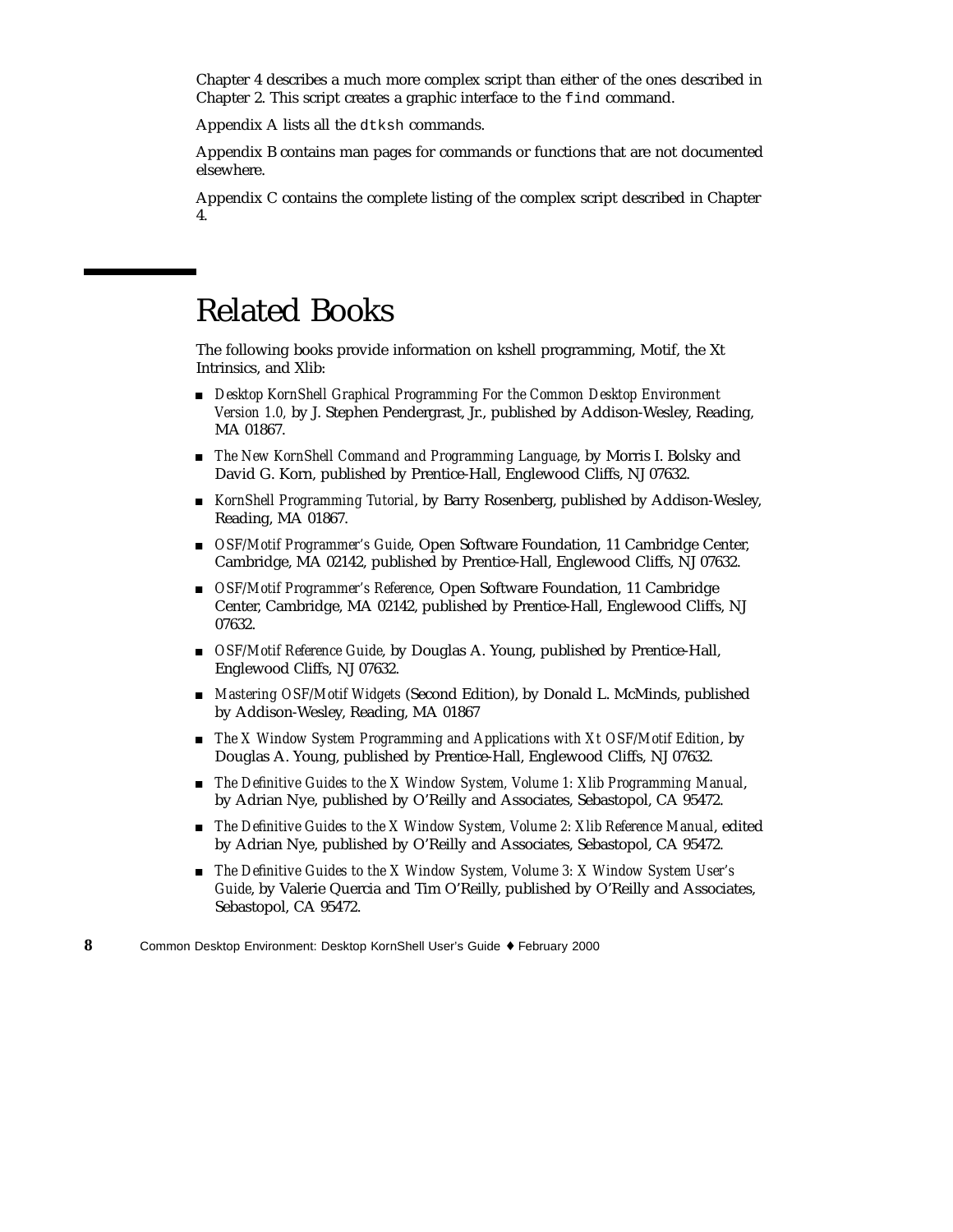- *The Definitive Guides to the X Window System, Volume 4: X Toolkit Intrinsics Programming Manual*, by Adrian Nye and Tim O'Reilly, published by O'Reilly and Associates, Sebastopol, CA 95472.
- *The Definitive Guides to the X Window System, Volume 5: X Toolkit Intrinsics Reference Manual,* edited by Tim O'Reilly, published by O'Reilly and Associates, Sebastopol, CA 95472.
- *The Definitive Guides to the X Window System, Volume 6: Motif Programming Manual*, by Dan Heller, published by O'Reilly and Associates, Sebastopol, CA 95472.

### Ordering Sun Documents

Fatbrain.com, an Internet professional bookstore, stocks select product documentation from Sun Microsystems, Inc.

For a list of documents and how to order them, visit the Sun Documentation Center on Fatbrain.com at http://www1.fatbrain.com/documentation/sun.

# Accessing Sun Documentation Online

The docs.sun.com<sup>SM</sup> Web site enables you to access Sun technical documentation online. You can browse the docs.sun.com archive or search for a specific book title or subject. The URL is http://docs.sun.com.

# What Typographic Conventions Mean

The following table describes the typographic changes used in this book.

Preface **9**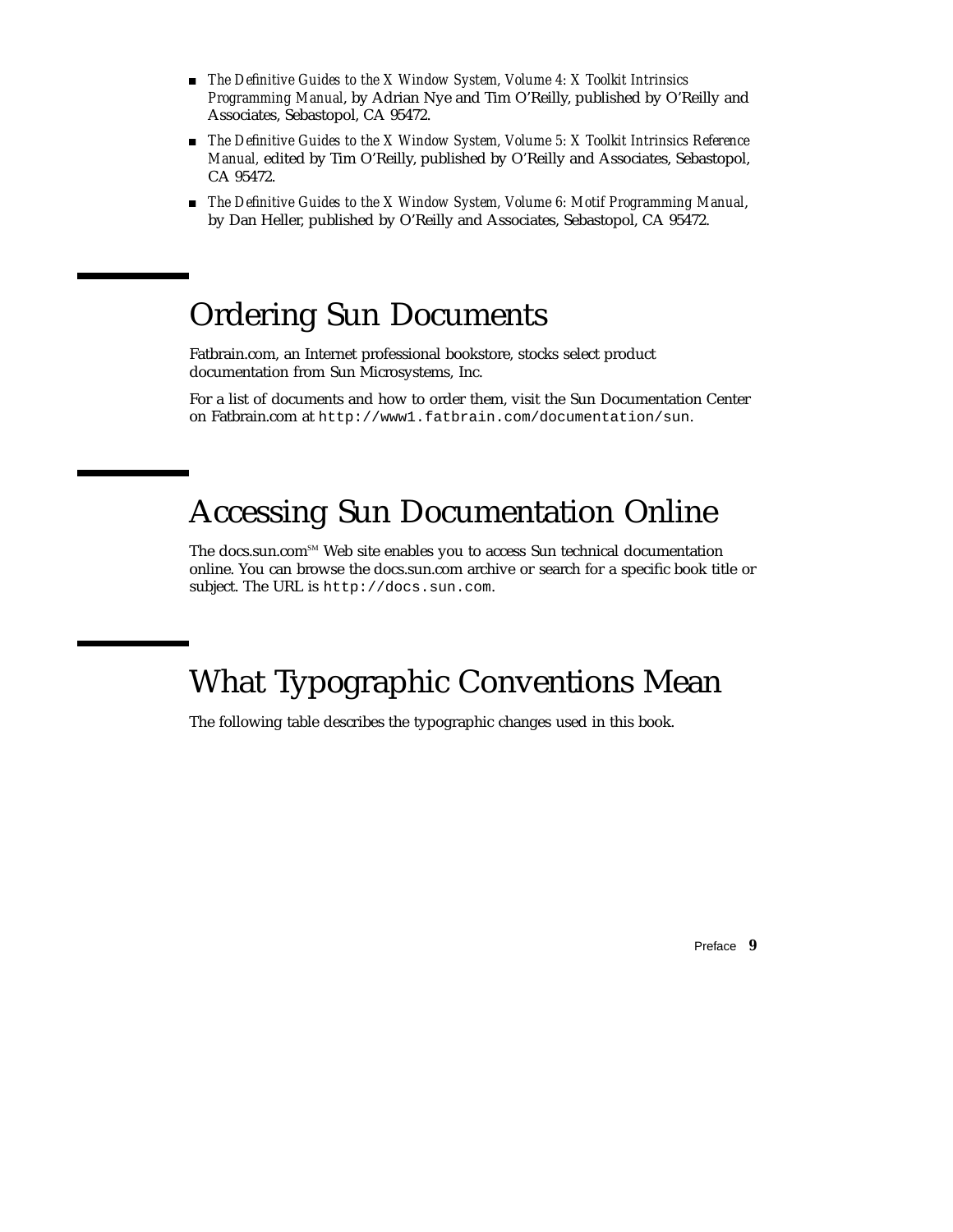**TABLE P–1** Typographic Conventions

| <b>Typeface or</b><br><b>Symbol</b> | <b>Meaning</b>                                                              | <b>Example</b>                                                                                                      |
|-------------------------------------|-----------------------------------------------------------------------------|---------------------------------------------------------------------------------------------------------------------|
| AaBbCc123                           | The names of commands, files, and<br>directories; on-screen computer output | Edit your . login file.<br>Use $1s$ –a to list all files.<br>machine_name% you have<br>mail.                        |
| AaBbCc123                           | What you type, contrasted with<br>on-screen computer output                 | machine_name% su<br>Password:                                                                                       |
| $A$ aBb $Cc123$                     | Command-line placeholder: replace<br>with a real name or value              | To delete a file, type rm<br>filename.                                                                              |
| $A$ aB $bCc123$                     | Book titles, new words, or terms, or<br>words to be emphasized.             | Read Chapter 6 in User's<br>Guide.<br>These are called <i>class</i> options.<br>You must be <i>root</i> to do this. |

# Shell Prompts in Command Examples

The following table shows the default system prompt and superuser prompt for the C shell, Bourne shell, and Korn shell.

**TABLE P–2** Shell Prompts

| <b>Shell</b>                                    | Prompt        |
|-------------------------------------------------|---------------|
| C shell prompt                                  | machine_name% |
| C shell superuser prompt                        | machine_name# |
| Bourne shell and Korn shell prompt              | \$            |
| Bourne shell and Korn shell superuser<br>prompt | #             |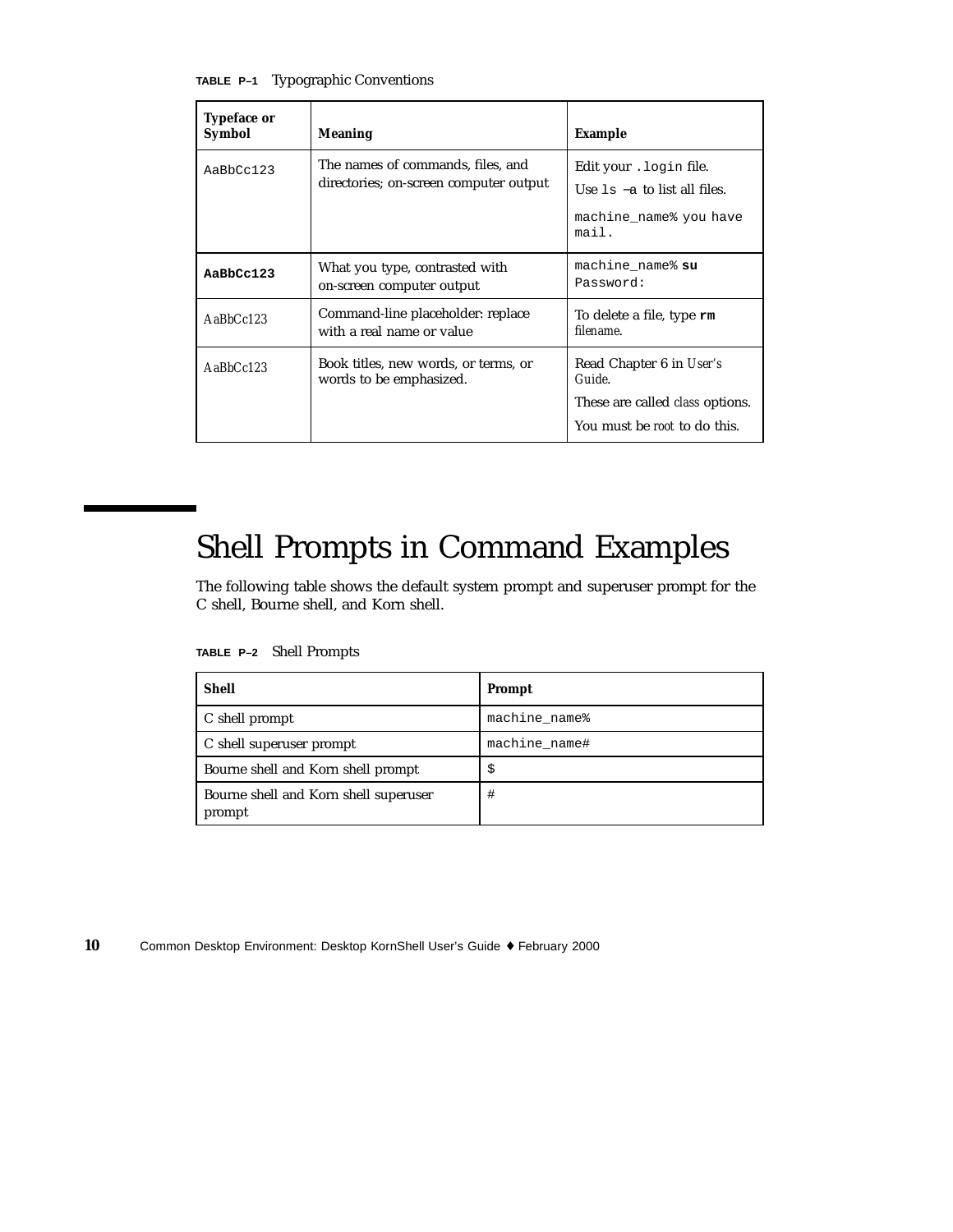### Introduction to Desktop KornShell

Desktop KornShell(ldtksh) provides kshell scripts with the means for easily accessing most of the existing Xt and Motif functions. dtksh is based on ksh-93, which provides a powerful set of tools and commands for the shell programmer, and which supports the standard set of kshell programming commands.

dtksh supports all the features and commands provided by ksh-93. In addition, dtksh supports a large selection of the libDt functions, most of the widget-related Motif functions, a large subset of the Xt Intrinsics functions, and a small subset of the Xlib functions. All the supported functions are listed in Appendix A.

# Using Desktop KornShell to Create Motif Applications

This section describes how to use dtksh to create Motif applications. To successfully use dtksh, you should have experience with Xlib, the Xt Intrinsics, the Motif widgets, and KornShell programming. It is also helpful to know the C programming language. If you are not familiar with any of these, you should refer to the appropriate documentation. Even if you are familiar with these systems, you should have access to the applicable man pages for reference.

In addition, your system should have these libraries:

- **1** libDtHelp
- libDtSvc
- **1** libX11
- **1**ibXm
- libXt

**11**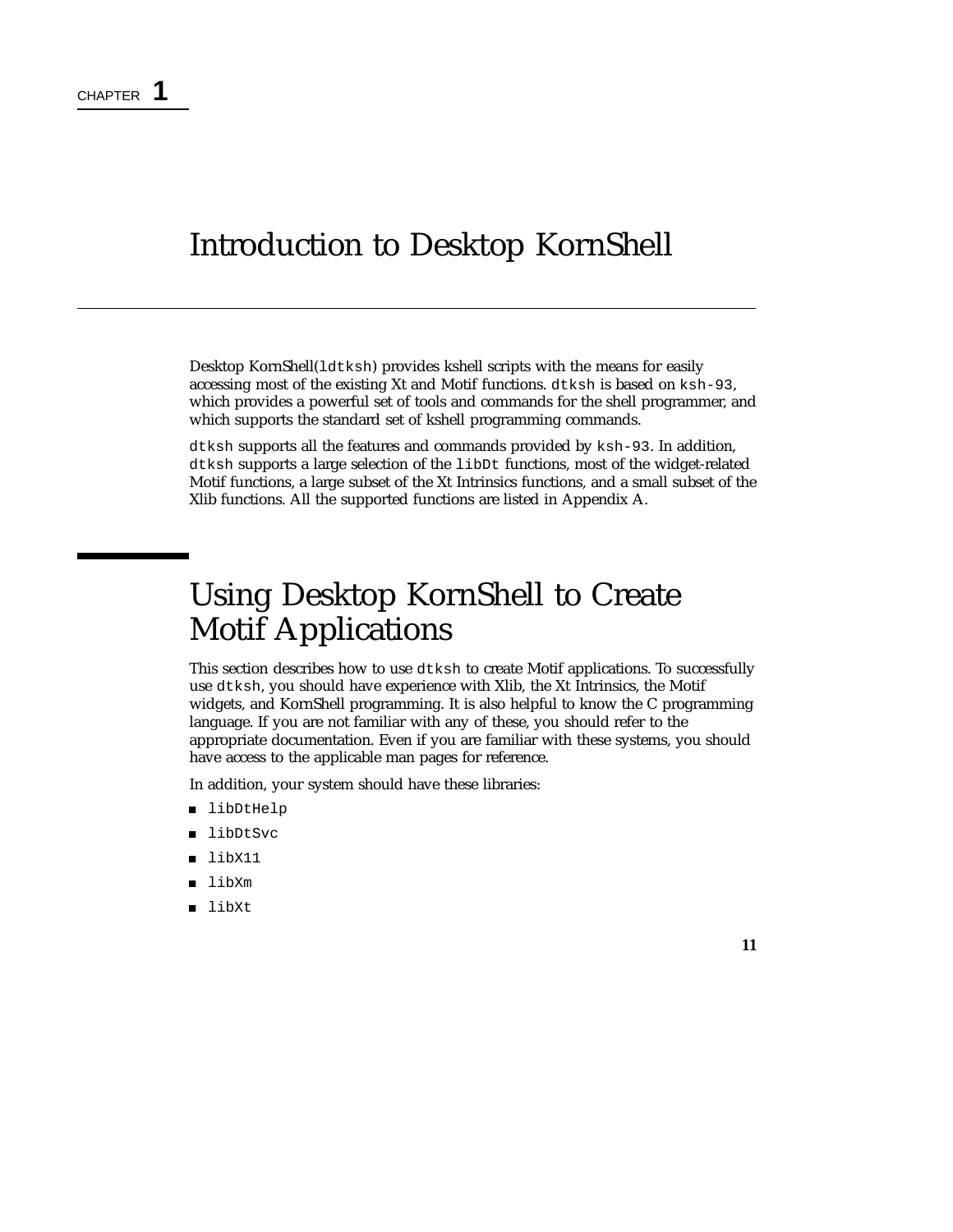libtt

#### Resources

Resources are widget variables that you use to define attributes such as size, location, or color. Each widget usually has a combination of its own resources, plus resources it inherits from higher level widgets. Xt Intrinsics and Motif resource names consist of a prefix (XtN or XmN) followed by the base name. The first letter of the base name is *always* lowercase, and the first letter of subsequent words within the base name is *always* uppercase. The convention for resource names in dtksh scripts is to delete the prefix and use the base name. Thus, the resource XmNtopShadowColor becomes topShadowColor.

Some Xt and Motif commands allow the shell script to pass in a variable number of parameters, representing resource-value pairs. This is similar to the argument list passed to the corresponding Xt or Motif C function. Examples include any of the commands used to create a widget, plus the XtSetValues command. In dtksh, resources are specified by a string with the following syntax:

resource:value

where resource is the name of the resource and value is the value assigned to the resource. dtksh automatically converts the value string to an appropriate internal representation. For example:

XtSetValues \$WIDGET height:100 width:200 resizePolicy:RESIZE\_ANY XmCreateLabel LABEL \$PARENT myLabel labelString:''Close Dialog''

When you retrieve widget resource values using XtGetValues, the return value is placed in an environment variable. Thus, unlike the Xt Intrinsics, the dtksh version of XtGetValues uses a name:(environment) variable pair, rather than a name:value pair. For example:

XtGetValues \$WIDGET height:HEIGHT resizePolicy:POLICY sensitive:SENSITIVE echo \$HEIGHT echo \$POLICY echo

**SSENSITIVE** 

The preceding dtksh segment might produce this output:

100 RESIZE ANY TRUE.

Certain types of resource values, including string tables and bit masks, have special representation. For example, the List widget allows a string table to be specified for both the items and selectedItems resources. In dtksh, a string table is represented as a comma-separated list of strings, which is similar to how Motif treats them. When a resource that returns a string table is queried using XtGetValues, the resulting value is a comma-separated set of strings.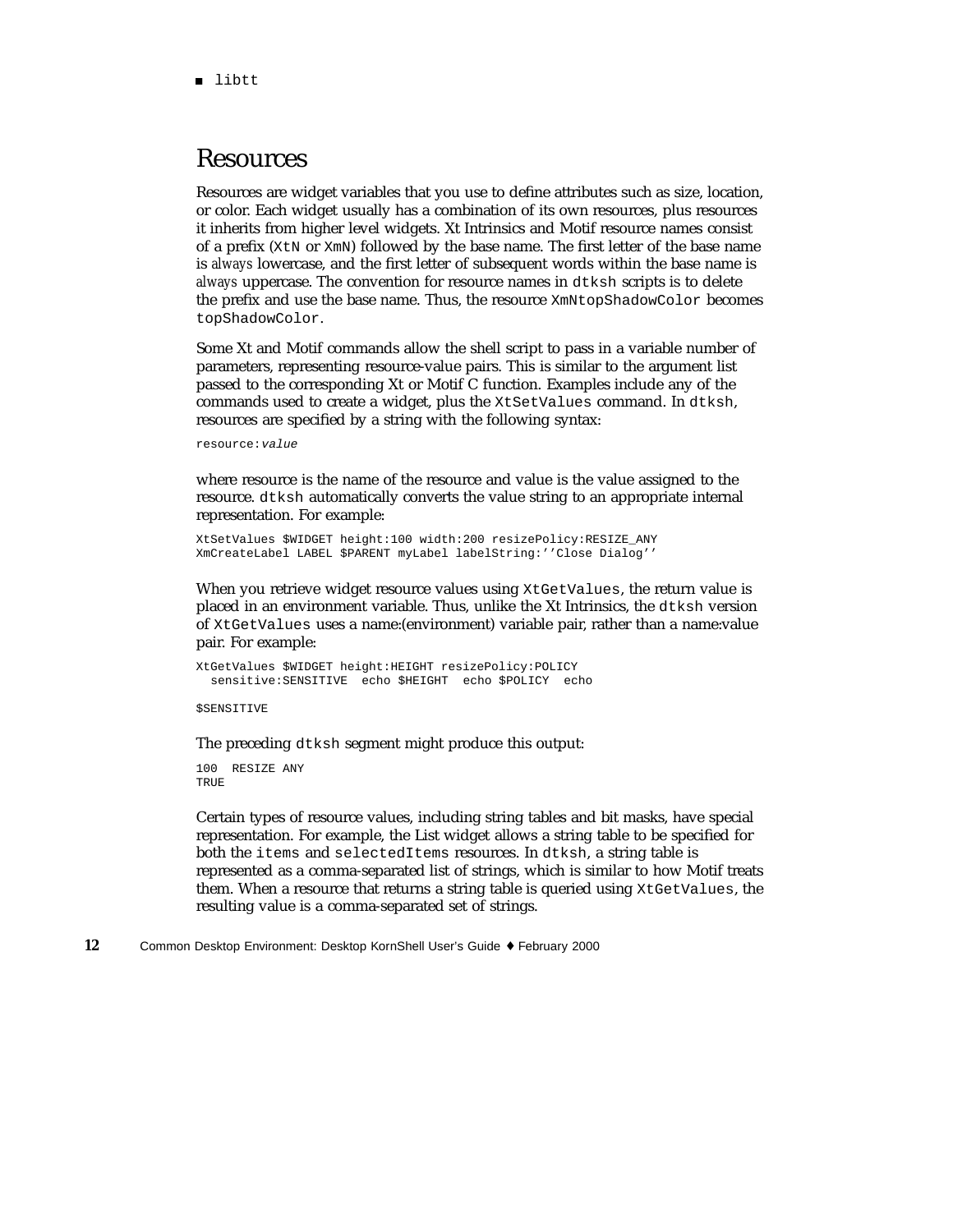A resource that expects a bit mask value to be passed to it expects the mask to be specified as a string composed of the various mask values separated by the |(bar) character. When a resource that returns a bit mask is queried, the return value is a string representing the enabled bits, separated by the | character. For example, you could use the following command to set the mwmFunctions resource for the VendorShell widget class:

XtSetValues mwmFunctions: MWM\_FUNC\_ALL|MWM\_FUNC\_RESIZE

### Unsupported Resources

dtksh supports most of the Motif resources. The following lists unsupported resources. Resources with an \* (asterisk) can be specified at widget creation time by using XtSetValues, but can't be retrieved using XtGetValues.

- All widget and gadget Classes:
	- Any fontlist resource \*
	- Any pixmap resource  $*$
- Composite:
	- insertPosition
	- children
- Core:
	- accelerators
	- translations \*
	- colormap
- XmText:
	- selectionArray
	- selectionArrayCount
- ApplicationShell:
	- argv
- WMShell:
	- iconWindow
	- windowGroup
- Shell:

Introduction to Desktop KornShell **13**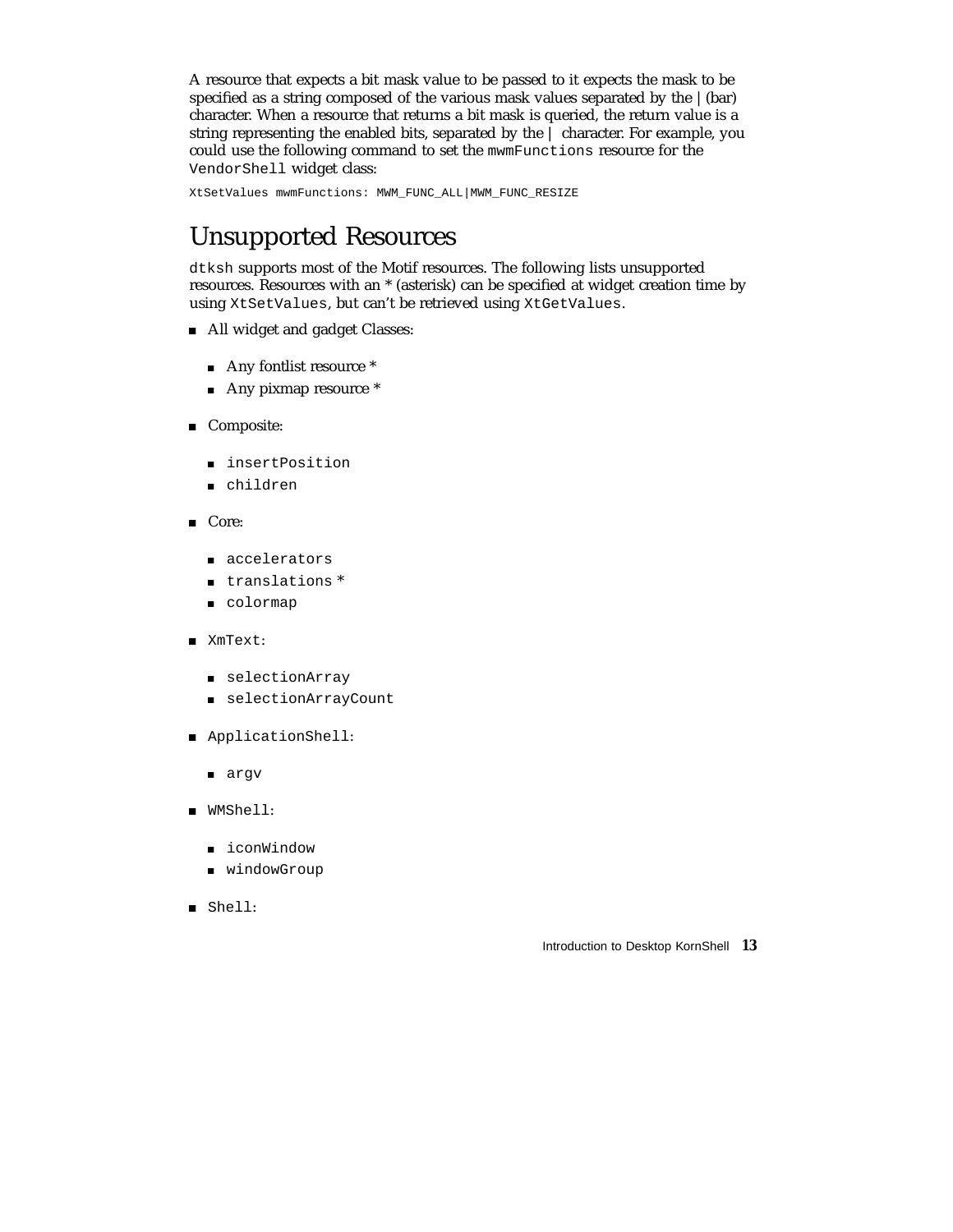- createPopupChildrenProc
- XmSelectionBox:
	- textAccelerators
- Manager, Primitive, and Gadget Subclasses:
	- userData
- XmFileSelectionBox:
	- dirSearchProc
	- fileSearchProc
	- qualifySearchDataProc

#### dtksh app-defaults File

The dtksh app-defaults file, named Dtksh, is found in a location based on the following path description:

/usr/dt/app-defaults/<LANG>

The only information contained in this app-defaults file is the inclusion of the standard Dt base app-defaults file. The following is a listing of the dtksh app-defaults file:

```
#include
"Dt"
```
The file  $Dt$  is also located in /usr/dt/app-defaults/<LANG> and is shown in the following listing.

```
*foregroundThreshold:
70
!###
!#
    Help system specific resources
!#
!###
!#
!# Display Area Colors
!#
!# These resources set the colors for the display area(where
!# actual help text is displayed). The resources are complex
    because they have to override the standard color resources
!# in all cases.
!#
*XmDialogShell.DtHelpDialog*DisplayArea.background: White
*XmDialogShell*XmDialogShell.DtHelpDialog*DisplayArea.background: White
*XmDialogShell.DtHelpDialog*DisplayArea.foreground: Black
```

```
14 Common Desktop Environment: Desktop KornShell User's Guide ♦ February 2000
```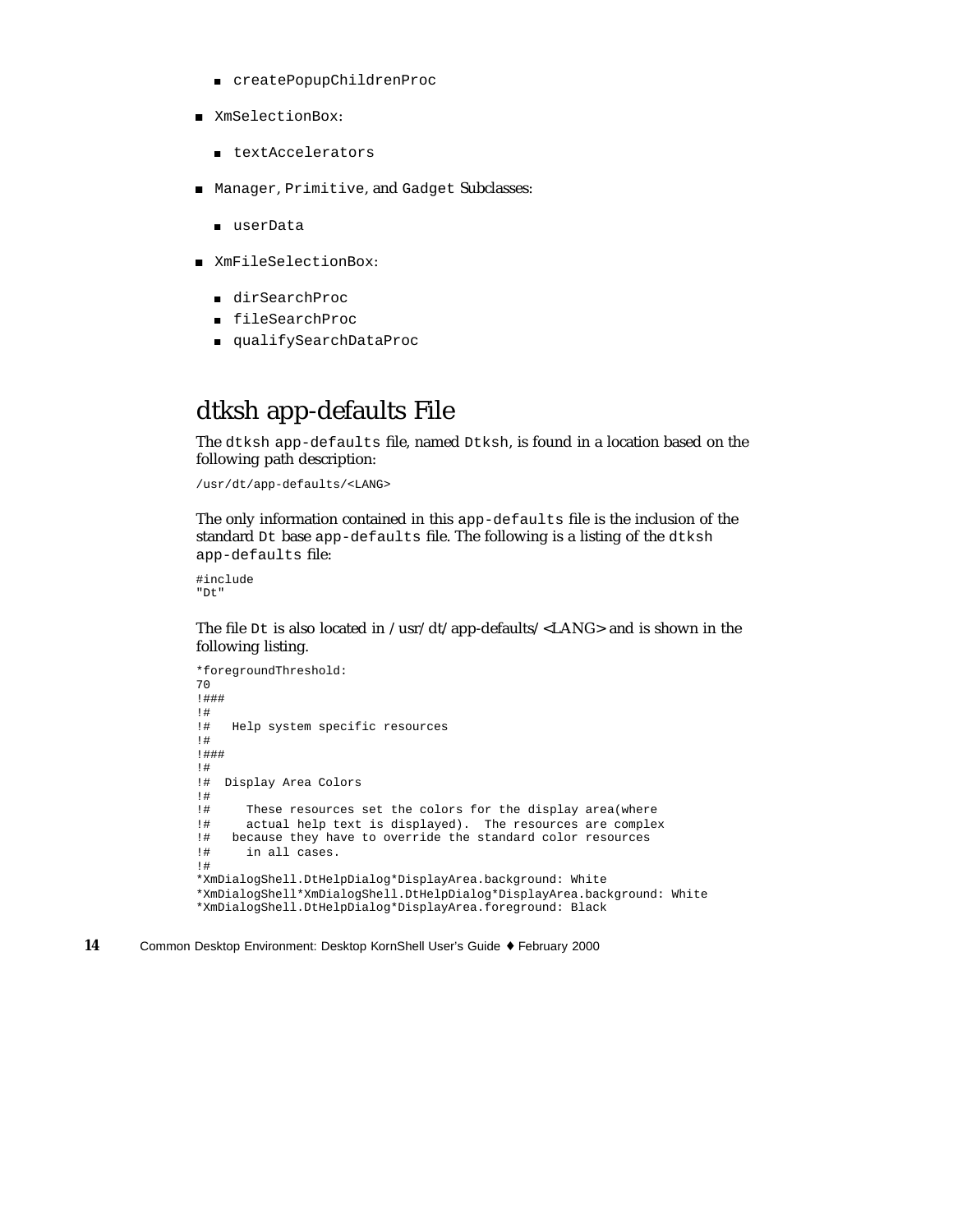```
*XmDialogShell*XmDialogShell.DtHelpDialog*DisplayArea.foreground: Black
!#
!# Menu Accelerators
!#
      The following resources establish keyboard accelerators
!# for the most frequently accessed menu commands.
!#
*DtHelpDialogWidget*searchMenu.keyword.acceleratorText: Ctrl+I
*DtHelpDialogWidget*searchMenu.keyword.accelerator: Ctrl<Key>i
*DtHelpDialogWidget*navigateMenu.backTrack.acceleratorText: Ctrl+B
*DtHelpDialogWidget*navigateMenu.backTrack.accelerator: Ctrl<Key>b
*DtHelpDialogWidget*navigateMenu.homeTopic.acceleratorText: Ctrl+H
*DtHelpDialogWidget*navigateMenu.homeTopic.accelerator: Ctrl<Key>h
*DtHelpDialogWidget*fileMenu.close.acceleratorText: Alt+F4
*DtHelpDialogWidget*fileMenu.close.accelerator: Alt<Key>f4
```
#### Variable Values

This section describes the types of values for some of the variables in a dtksh app-defaults file.

#### Defined Values

The C bindings of the interfaces to X, Xt and Motif include many nonstring values that are defined in header files. The general format of such values consists of an Xt or Xm prefix followed by a descriptive name. For example, one of the constraint values for a child of a form widget is XmATTACH\_FORM. Equivalent values are specified in dtksh by dropping the prefix, just as in a Motif defaults file:

- XmDIALOG\_COMMAND\_TEXT becomes DIALOG\_COMMAND\_TEXT
- XtATTACH\_FORM becomes ATTACH\_FORM

#### Boolean Values

You can specify a Boolean value as a parameter to a dtksh command using the words True or False; case is not significant. A Boolean result is returned as either True or False, using all lowercase letters.

#### Return Values

Graphical commands in dtksh fall into one of four categories, based on the definition of the corresponding C function:

1. The function is void and returns no values. Example: XtMapWidget()

Introduction to Desktop KornShell **15**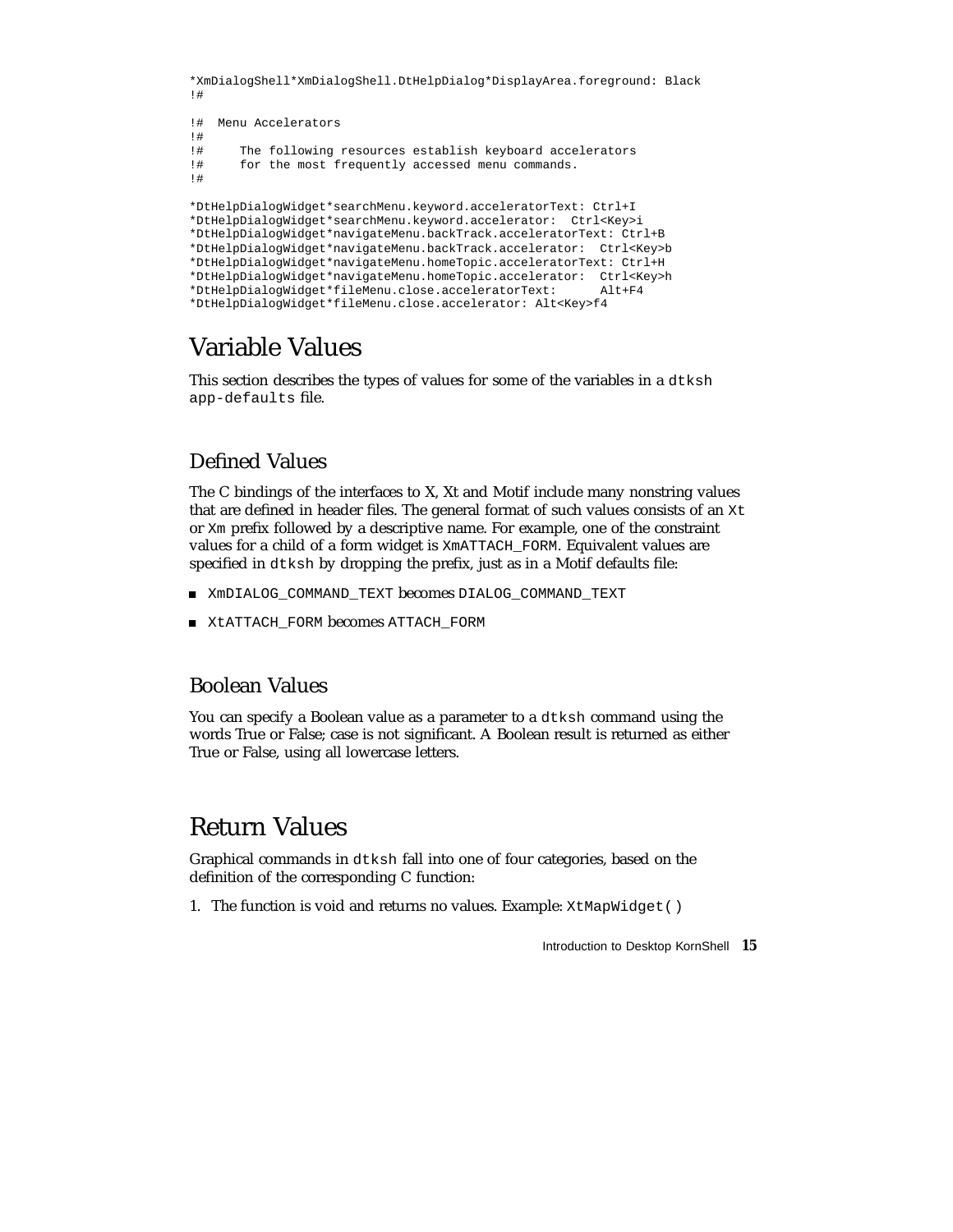- 2. The function is void, but returns one or more values through reference parameters. Example: XmGetColors()
- 3. The function returns a non-Boolean value. Example: XtCreateManagedWidget()
- 4. The function returns a Boolean value. Example: XtIsSensitive( )

#### Category 1

A dtksh category 1 command follows the calling sequence of its corresponding C function. The number and order of parameters can be determined by looking at the standard documentation for the function. Example:

XtMapWidget \$FORM

#### Category 2

A dtksh category 2 command also generally follows the calling sequence of its corresponding C function. It returns a value in an environment variable, instead of passing a pointer to a return variable. Example:

```
XmGetColors $FORM $BG FOREGROUND TOPSHADOW BOTTOMSHADOW SELECT
echo ''Foreground color = '' $FOREGROUND
```
#### Category 3

A dtksh category 3 command differs slightly from its corresponding C function. Where the C function returns its value as the value of the procedure call, a dtksh command requires an additional parameter. This parameter is the name of an environment variable into which the return value is to be placed. It is always the first parameter. Example:

```
XmTextGetString TEXT_VALUE $TEXT_WIDGET
echo ''The value of the text field is ''$TEXT_VALUE
```
#### Category 4

A dtksh category 4 command returns a value that can be used in a conditional expression just as in C. If the C function also returns values through reference variables (as in category 2), the dtksh command also uses variable names for the corresponding parameters. Example:

```
if XmIsTraversable $PUSH_BUTTON; then
echo ''The pushbutton is traversable''
else
echo ''The pushbutton is not traversable'' fi
```
Generally, the order and type of parameters passed to a command matches those passed to the corresponding C function, except as noted for category 3 commands.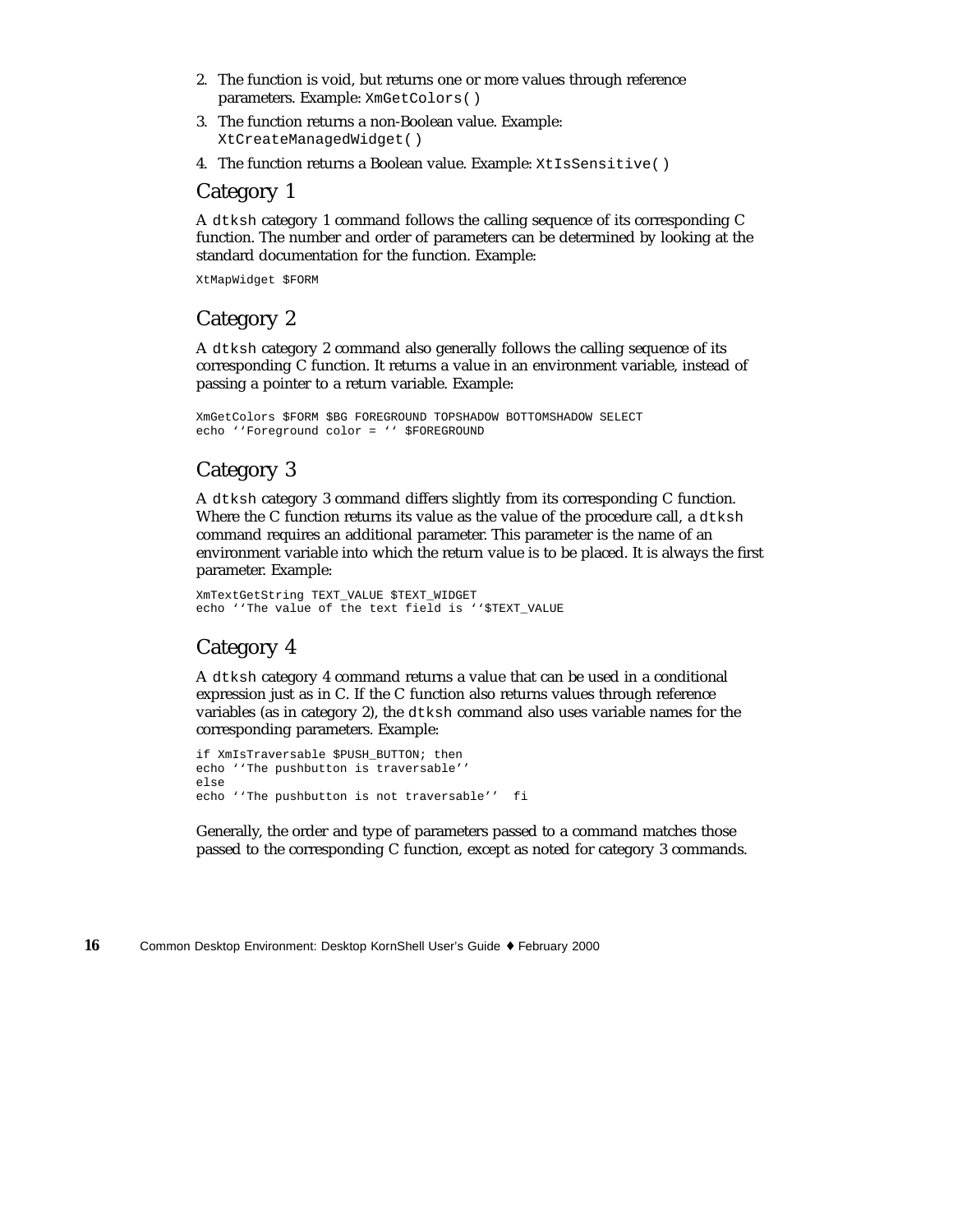#### Immediate Return Value

Many of the category 3 commands return a single value using an environment variable specified as the first parameter to the command (for these special commands, the first parameter has the name *variable*). If this return value is immediately used in an expression, the special environment variable "-" may be used in place of a variable name. When dtksh encounters "-" as the name of the environment variable in which the return value is to be returned, it instead returns the result as the value of the command. This allows the shell script to embed the command call in another command call. This feature only works for commands that return a single value, and the value is returned in the first parameter. For example:

```
XtDisplay DISPLAY $FORM
XSync $DISPLAY true
```
can be replaced by the equivalent statement:

XSync \$(XtDisplay "-" \$FORM) true

The reference to \$DISPLAY is replaced with the value returned by the call to XtDisplay.

This capability is available for all category 3 commands except those that create a widget, those that return more than a single value, and those whose first parameter is not a named variable. Commands that do not accept "-" as the environment variable name include the following:

- XtInitialize()
- XtCreateApplicationShell()
- XtCreatePopupShell()
- XtCreateManagedWidget()
- XtCreateWidget()
- All commands of the form:

XmCreate...()

**Most commands of the form:** 

 $tt_$ ...()

### Initializing the Xt Intrinsics

A dtksh script must first initialize the Xt Intrinsics before it can call any of the Xlib, Xt, Motif, or libDt commands. You accomplish this by invoking the XtInitialize command, which returns an application shell widget. As is true for all dtksh

Introduction to Desktop KornShell **17**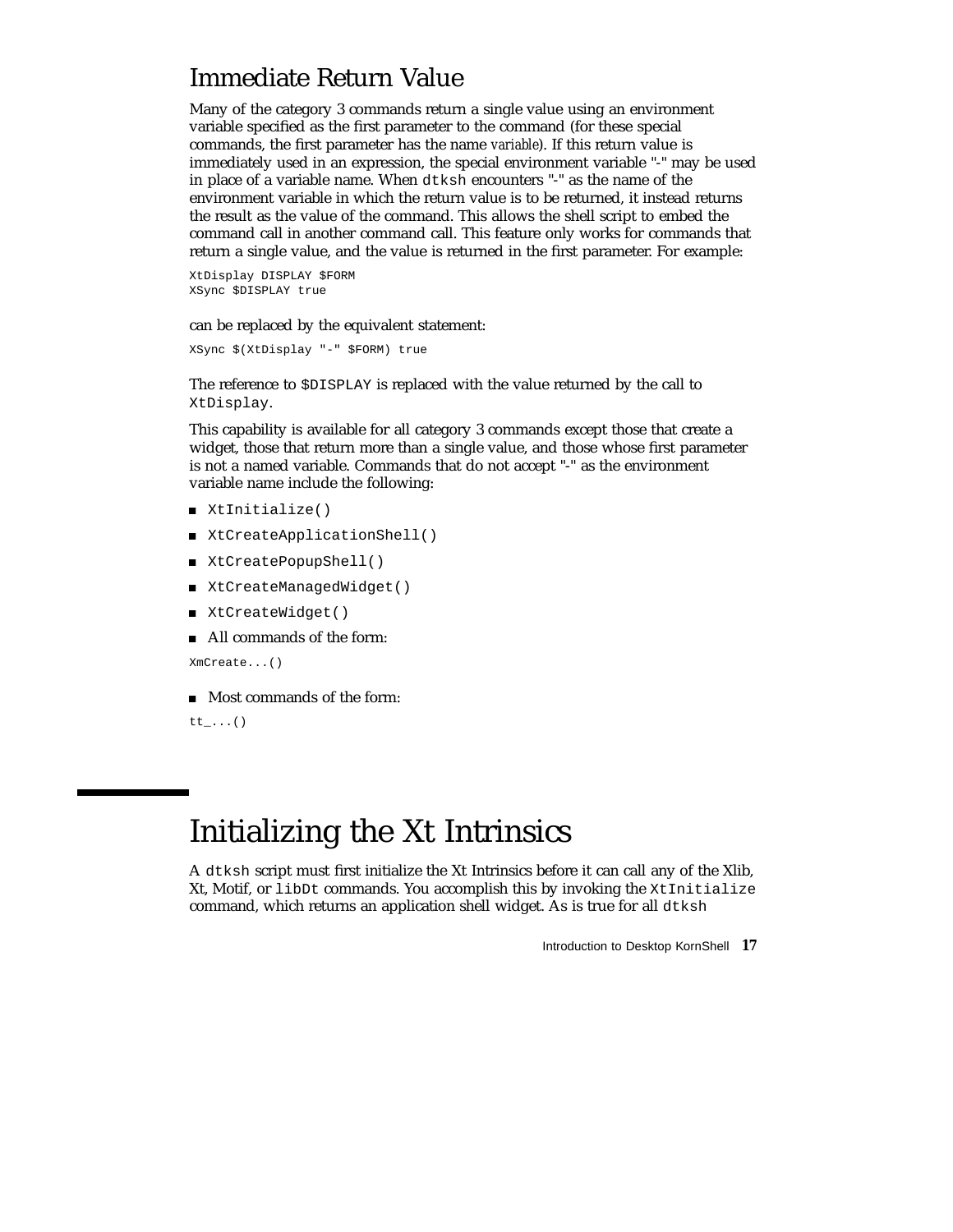commands that return a widget ID, XtInitialize returns the widget ID in the environment variable that is the first argument. For example, in:

XtInitialize TOPLEVEL myShellName Dtksh \$0 ''\$@''

the widget ID is returned in the environment variable TOPLEVEL.

dtksh provides a default app-defaults file, which is used if the call to XtInitialize specifies an application class name of Dtksh. This app-defaults file contains the standard set of  $Dt$  application default values, so  $dt$ ksh applications have a consistent look with other Dt applications.

#### Creating Widgets

There are several commands you can use to create widgets:

| XtCreateWidget                 | Creates an unmanaged widget.  |
|--------------------------------|-------------------------------|
| XtCreateManaqedWidqet          | Creates a managed widget.     |
| XtCreateApplicationShell       | Creates an application shell. |
| XtCreatePopupShell             | Creates a pop-up shell.       |
| XmCreate< <b>widgettypes</b> > | Creates an unmanaged widget.  |

There is a specific format for each of these commands that you must follow. For example, suppose you want to create an unmanaged push button widget as a child of the top-level widget. You can use either XtCreateWidget or XmCreatePushButton. The formats for these commands are:

- XtCreateWidget *variable name widgetclass \$parent [resource:value ...]*
- XmCreatePushButton *variable \$parent name [resource:value ...]*

The actual commands to create a push button widget are:

```
XtCreateWidget BUTTON button XmPushButton $TOPLEVEL
XmCreatePushButton BUTTON $TOPLEVEL button
```
Each of the preceding commands do exactly the same thing: create an unmanaged push button. Note that no resource values are set. Suppose that you want the background color of the push button to be red, and the foreground color to be black. You can set the values of these resources this way:

```
XtCreateWidget BUTTON button XmPushButton $TOPLEVEL \
 background:Red \
 foreground:Black
```

```
XmCreatePushButton BUTTON $TOPLEVEL button\
```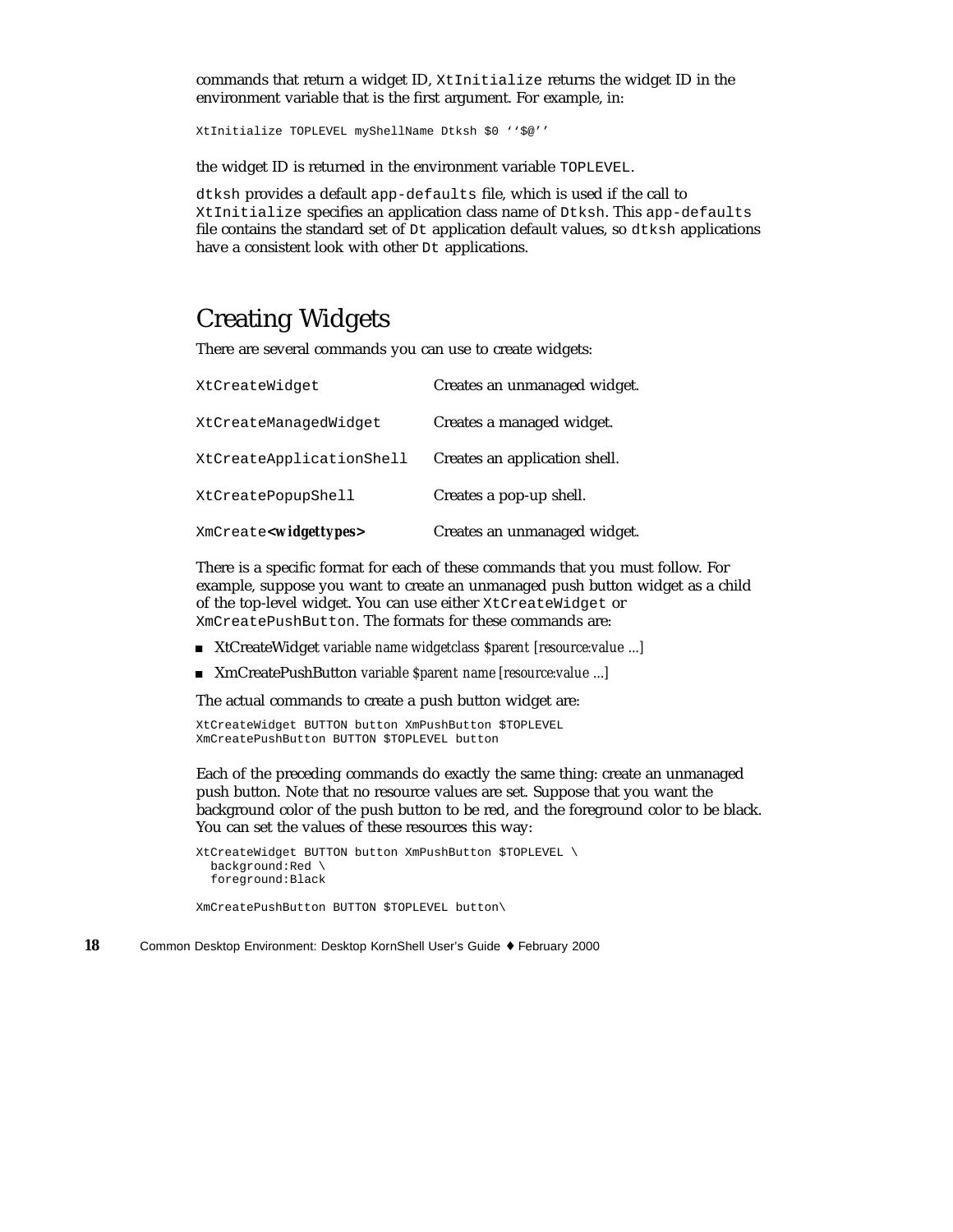```
background:Red \
foreground:Black
```
All of the C functions that create a widget return a widget ID, or ID. The corresponding dtksh commands set an environment variable equal to the widget ID. These are category 3 commands, so the first argument is the name of the environment variable in which to return the widget ID. The widget ID is an ASCII string used by dtksh to access the actual widget pointer. Either of the following commands could be used to create a new form widget; however, in each case the widget ID for the new form widget is returned in the environment variable FORM:

- XtCreateManagedWidget FORM name XmForm \$PARENT
- XmCreateForm FORM \$PARENT name

After either of these commands, you can use \$FORM to reference the new form widget. For example, you could use this command to create a label widget within the new form widget:

```
XmCreateLabel LABEL $FORM name\
  labelString:''Hi Mom'' \
CH_FORM \
leftAttachment:ATTACH_FORM
```
**Note -** There is a special widget ID called NULL, provided for cases where a shell script may need to specify a NULL widget. For example, to disable the defaultButton resource for a form widget, use the command XtSetValues \$FORM defaultButton:NULL

## Using a Callback

A callback is a function or procedure that is executed when an event or combination of events occurs. For example, a callback is used to achieve the desired result when a push button is "pressed." It is easy for a dtksh shell script to assign a command to be activated whenever a particular callback is invoked for a widget. The command could be as simple as a string of commands blocked together, or the name of the shell function to invoke.

#### Registering a Callback

An application registers a callback with a widget to specify a condition in which it is interested and to specify what action should occur when that condition occurs. The callback is registered using XtAddCallback. The action can be any valid dtksh command. For example:

Introduction to Desktop KornShell **19**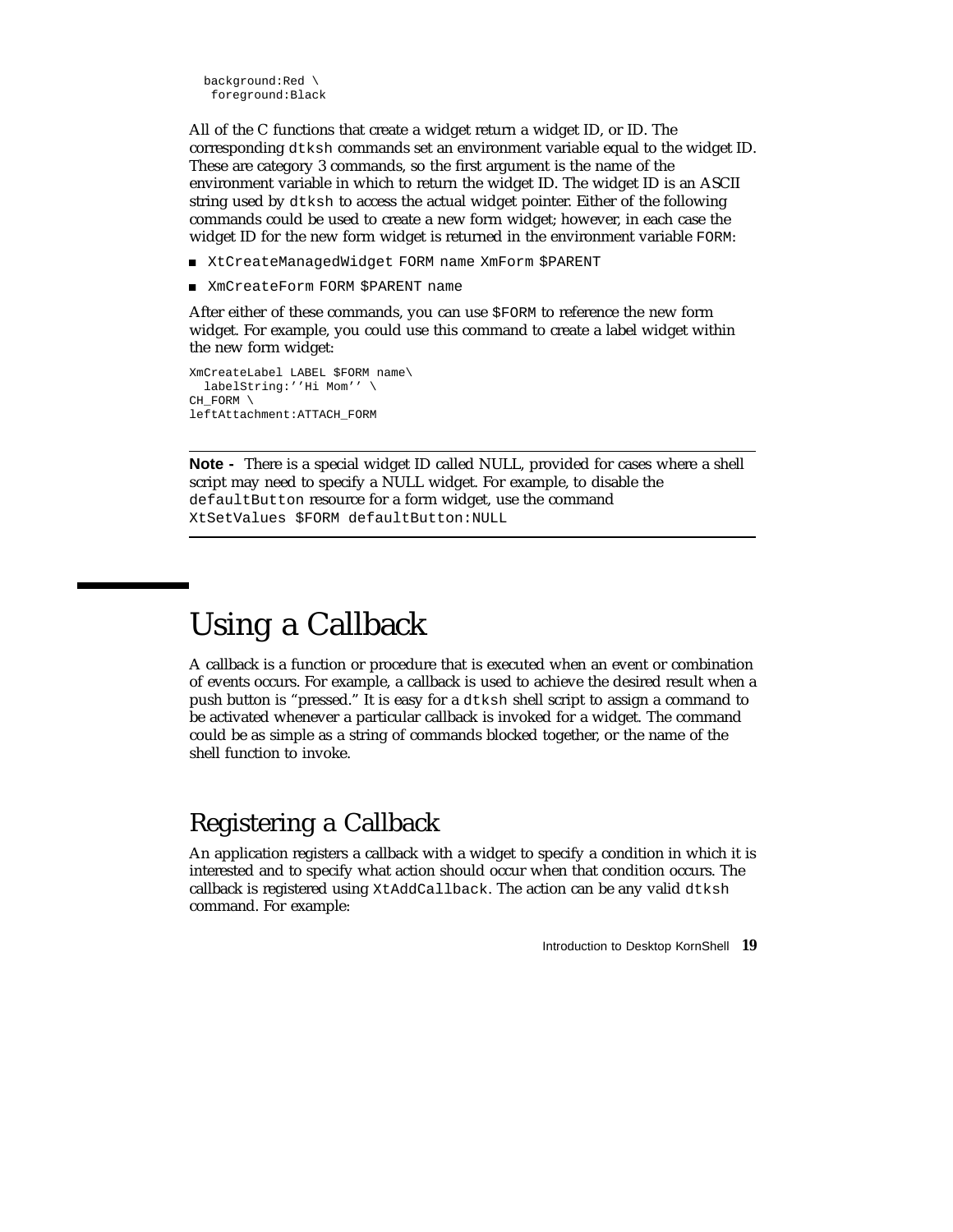```
XtAddCallback $WIDGET activateCallback ''ActivateProc''
XtAddCallback $WIDGET activateCallback \
     ''XtSetSensitive $BUTTON false''
```
#### Passing Data to a Callback

A callback needs to be passed context information, so it can determine what condition led to its call. For a C procedure, this information is typically passed in a callData structure. For example, a scale widget invoking a valueChangedCallback passes an instance of the following structure in callData:

```
typedef struct {
             int reason;
             XEvent event;
             int value;
}XmScaleCallbackStruct;
```
The C application's callback then does something like:

```
if (scaleCallData->reason == XmCR_VALUE_CHANGED)
{
     eventType =scaleCallData->event->type;
     display =scaleCallData->event->xany.display;
}
```
Similarly, when a callback is invoked in dtksh, the following special environment variable is set up before the callback command executes:

#### CB\_WIDGET

This is set to the widget ID for the widget that is invoking the callback.

#### CB\_CALL\_DATA

This is set to the address of the callData structure passed by the widget to the callback.

The CB\_CALL\_DATA environment variable represents a pointer to a structure, and access to its fields uses a syntax similar to that of C. Nested environment variables are defined, named the same as the fields of the structure (but all in uppercase), and a dot is used to indicate containment of an element in a structure. Thus, the previous C code to access the callData provided by the scale widget translates to:

```
if [ ${CB_CALL_DATA.REASON} = ''CR_VALUE_CHANGED'' ]; then
 eventType=${CB_CALL_DATA.EVENT.TYPE}
 display=${CB_CALL_DATA.EVENT.XANY.DISPLAY}
fi
```
The same is true of the event structure within the callData structure.

For most callback structures, the shell script is able to reference any of the fields defined for the particular callback structure, using the technique described earlier. In most cases, the shell script is not able to alter the values of the fields within these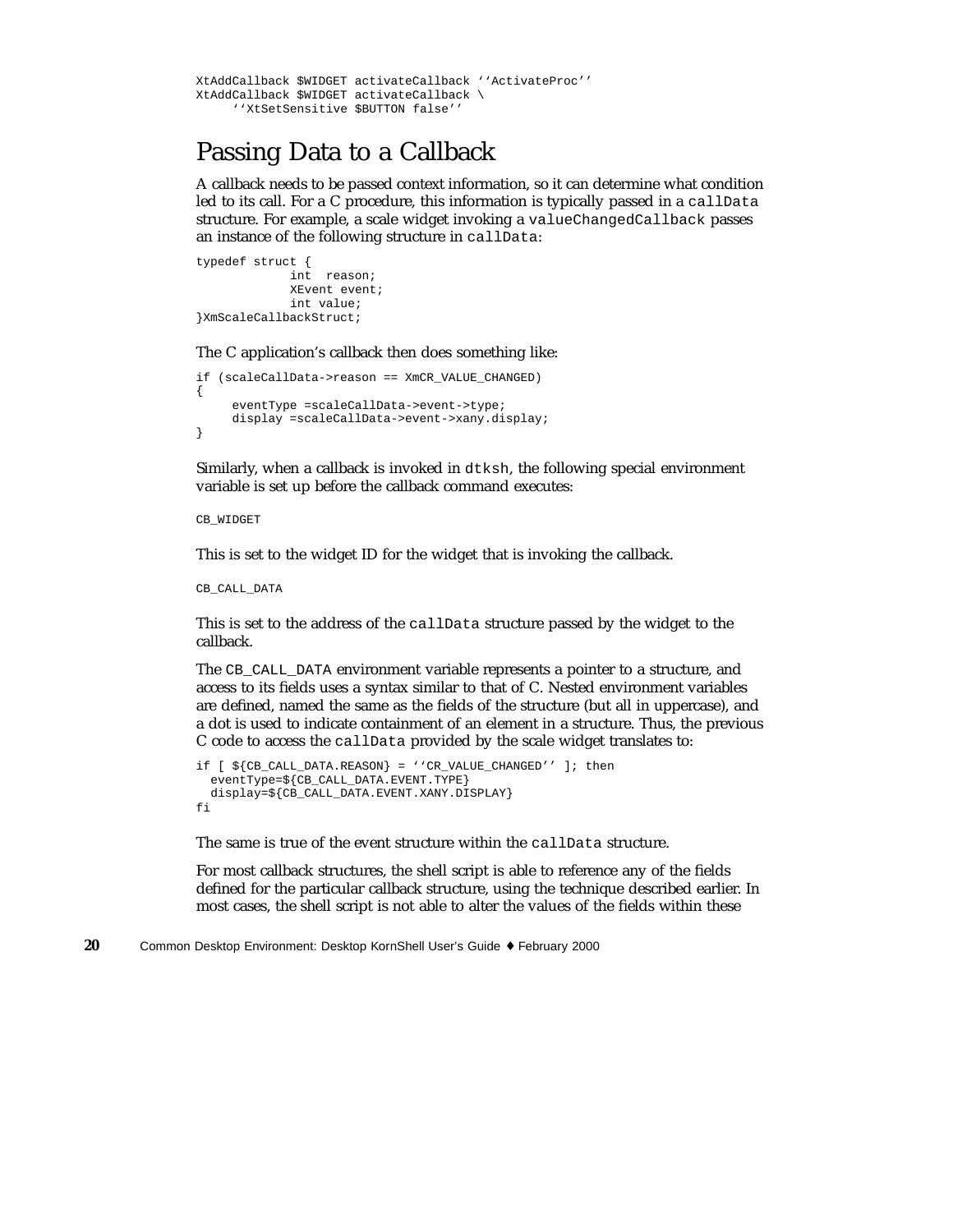structures. The exception to this is the XmTextVerifyCallbackStruct, which is available during the losingFocusCallback, the modifyVerifyCallback and the motionVerifyCallback for the text widget. dtksh supports the modification of certain fields within this structure, to the extent that it is supported by Motif. The following fields within the callback structure are capable of being modified:

- CB\_CALL\_DATA.DOIT
- CB\_CALL\_DATA.STARTPOS
- CB\_CALL\_DATA.TEXT.PTR
- CB\_CALL\_DATA.TEXT.LENGTH
- CB\_CALL\_DATA.TEXT.FORMAT

This is an example of how one of these fields can be modified:

- CB\_CALL\_DATA.DOIT=''false''
- CB\_CALL\_DATA.TEXT.PTR=''\*''
- CB\_CALL\_DATA.TEXT.LENGTH=1

Introduction to Desktop KornShell **21**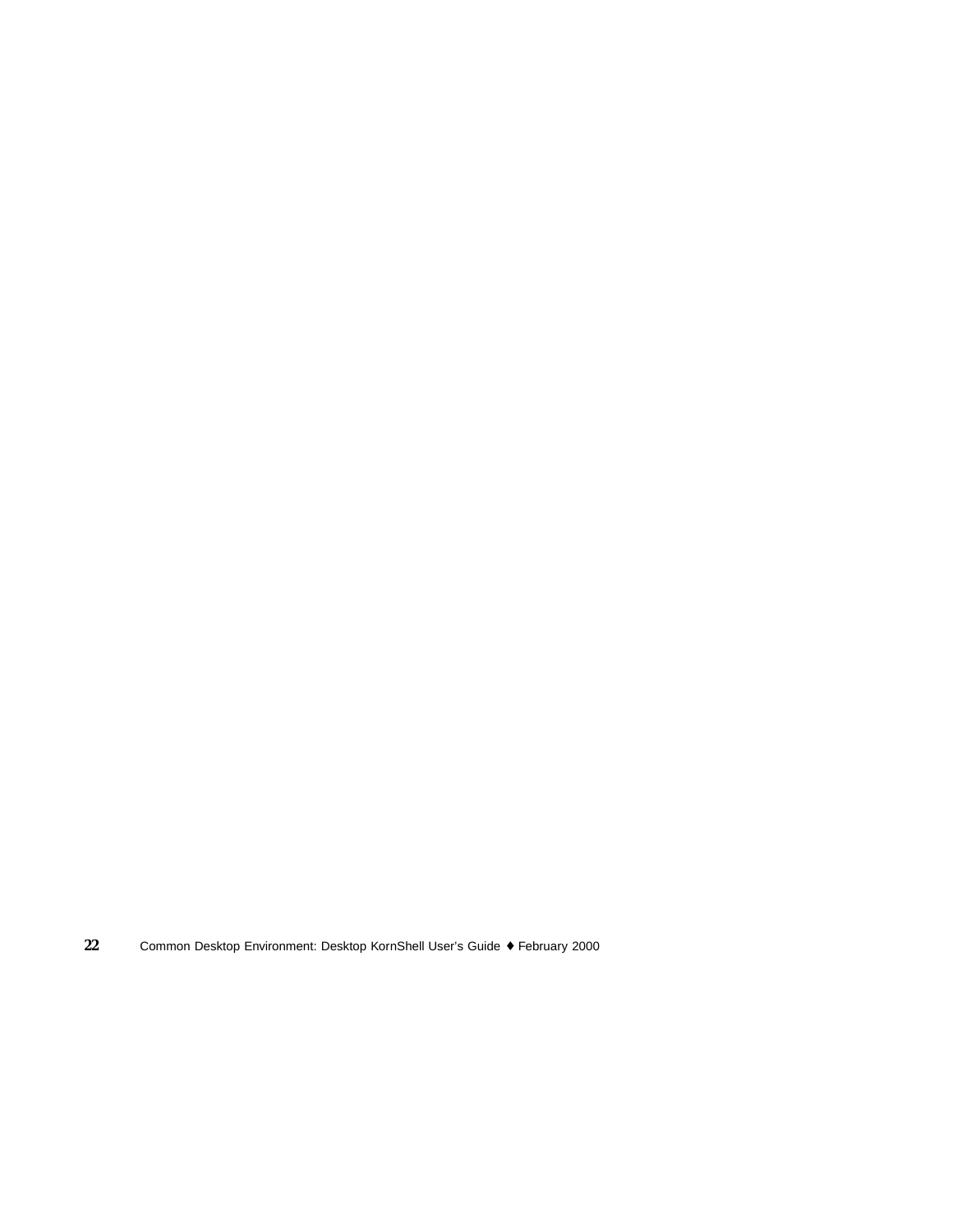### A Sample Script

This chapter shows you how to use what you learned about dtksh in Chapter 1. The two simple scripts described here should give you a good start at writing your own scripts.

### Writing the Script

This script creates a bulletin board widget within which a push button widget is placed. The script is kept simple by not including any callbacks. The second script includes a callback.

Here's the first script:

```
#!/usr/dt/bin/dtksh
XtInitialize TOPLEVEL dttest1 Dtksh
$0 XtSetValues $TOPLEVEL
title:''dttest1'' XtCreateManagedWidget BBOARD bboard XmBulletinBoard $TOPLEVEL
      \ resizePolicy:RESIZE_NONE height:150 width:250\
background:SkyBlue XtCreateManagedWidget BUTTON pushbutton XmPushButton
$BBOARD \ background:goldenrod \
    foreground:MidnightBlue \
labelString:''Push Here'' \
    height:30 width:100 x:75 y:60
shadowThickness:3 XtRealizeWidget
$TOPLEVEL XtMainLoop
```
**23**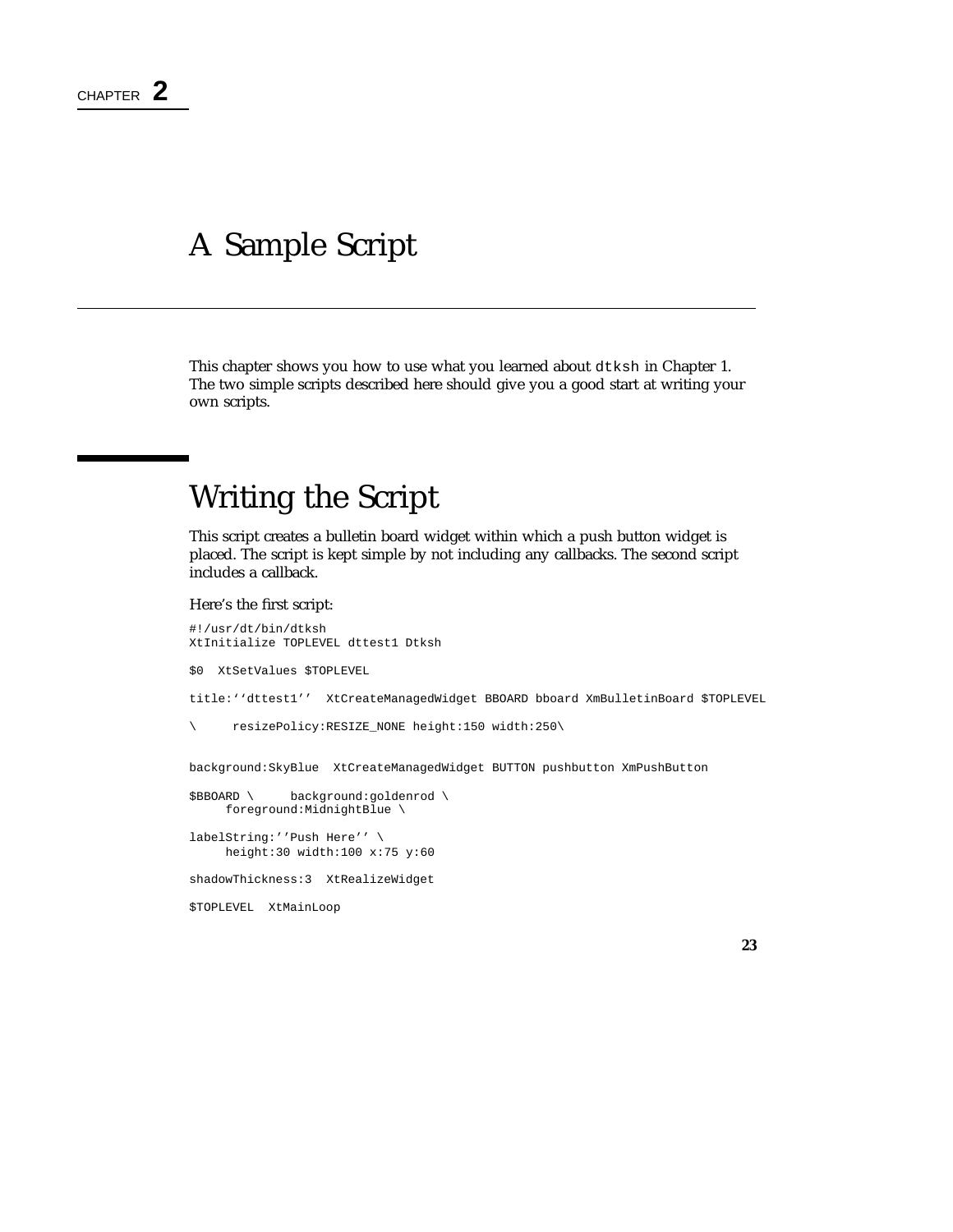Figure 2-1 shows the window that the first script produces.



*Figure 2–1* Window From script dttest

The first line of the script:

#!/usr/dt/bin/dtksh

tells the operating system that this script should be executed using /usr/dt/bin/ dtksh rather than the standard shell.

The next line initializes the Xt Intrinsics.

XtInitialize TOPLEVEL dttest1 Dtksh \$0

The name of the top-level widget is saved in the environment variable \$TOPLEVEL, the shell widget name is dttest1, the application class name is Dtksh, and the application name is given by the dtksh variable \$0.

The next line sets the title resource to the name of the script.

```
XtSetValues $TOPLEVEL
title:''dttest1''
```
Notice that there is no space between the colon after the resource name (title) and its value. An error message appears if you have a space between them.

The next four lines create a bulletin board widget and set some of its resources.

```
XtCreateManagedWidget
BBOARD bboard XmBbulletinBoard $TOPLEVEL \
     resizePolicy:RESIZE_NONE \
background:SkyBlue\
     height:150 width:250
```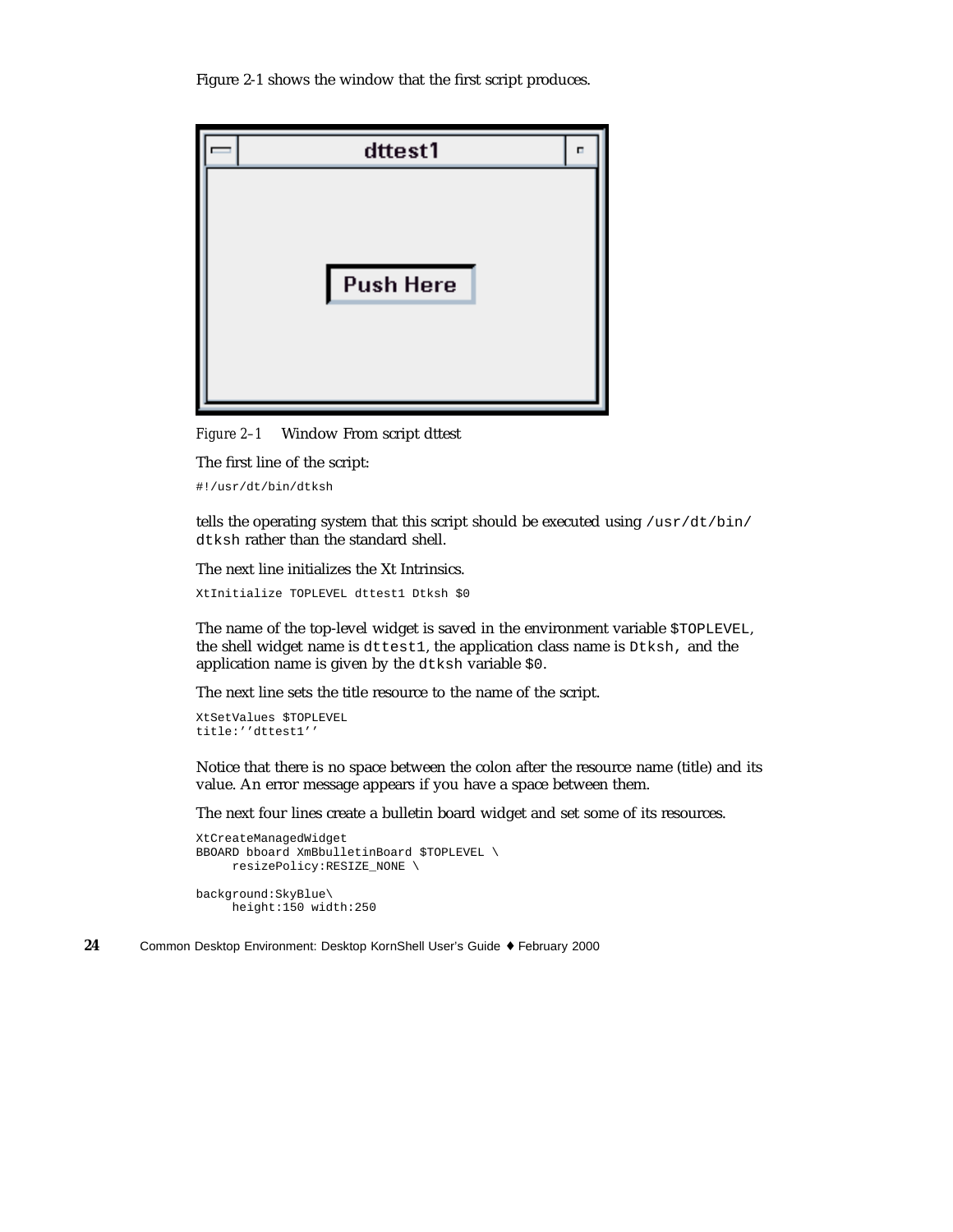The bulletin board widget's ID is saved in the environment variable \$BBOARD. The widget's name is bboard. This name is used by the Xt Intrinsics to set the values of resources that might be named in an external resource file. The widget class is XmBulletinBoard. The bulletin board's parent widget is the widget ID contained in the environment variable \$TOPLEVEL. This is the top-level widget created by the initialization command in the first line. The  $\setminus$  (backslash) at the end of the line tells dtksh that this command continues on the next line.

The next six lines create a push button widget as a child of the bulletin board, and set some of the push button's resources.

```
XtCreateManagedWidget
BUTTON pushbutton XmPushButton $BBOARD \
    background:goldenrod \
foreground:MidnightBlue \
     labelString:''Push Here''\
height:30 width:100 x:75 y:60\
     shadowThickness:3
```
This is basically the same procedure used to create the bulletin board, except that the variable, name, class, and parent are different.

The next line causes the top-level widget and all its children to be realized.

```
XtRealizeWidget
$TOPLEVEL
```
Finally, the XtMainLoop command initiates a loop processing of events for the widgets.

XtMainLoop

In this script, all that happens is the window appears on the display. It stays there until you terminate the script, either by choosing Close on the Window Manager menu or by pressing CTRL-C in the terminal window from which you executed the script.

# Adding a Callback

To provide a function for the push button so that when it is pressed a message appears in the terminal window and the script terminates, you have to add a callback. Also, you must tell the push button about the existence of this callback. The following is the script with the new code added:

#!/usr/dt/bin/dtksh activateCB() { echo ''Pushbutton activated; normal termination.''

A Sample Script **25**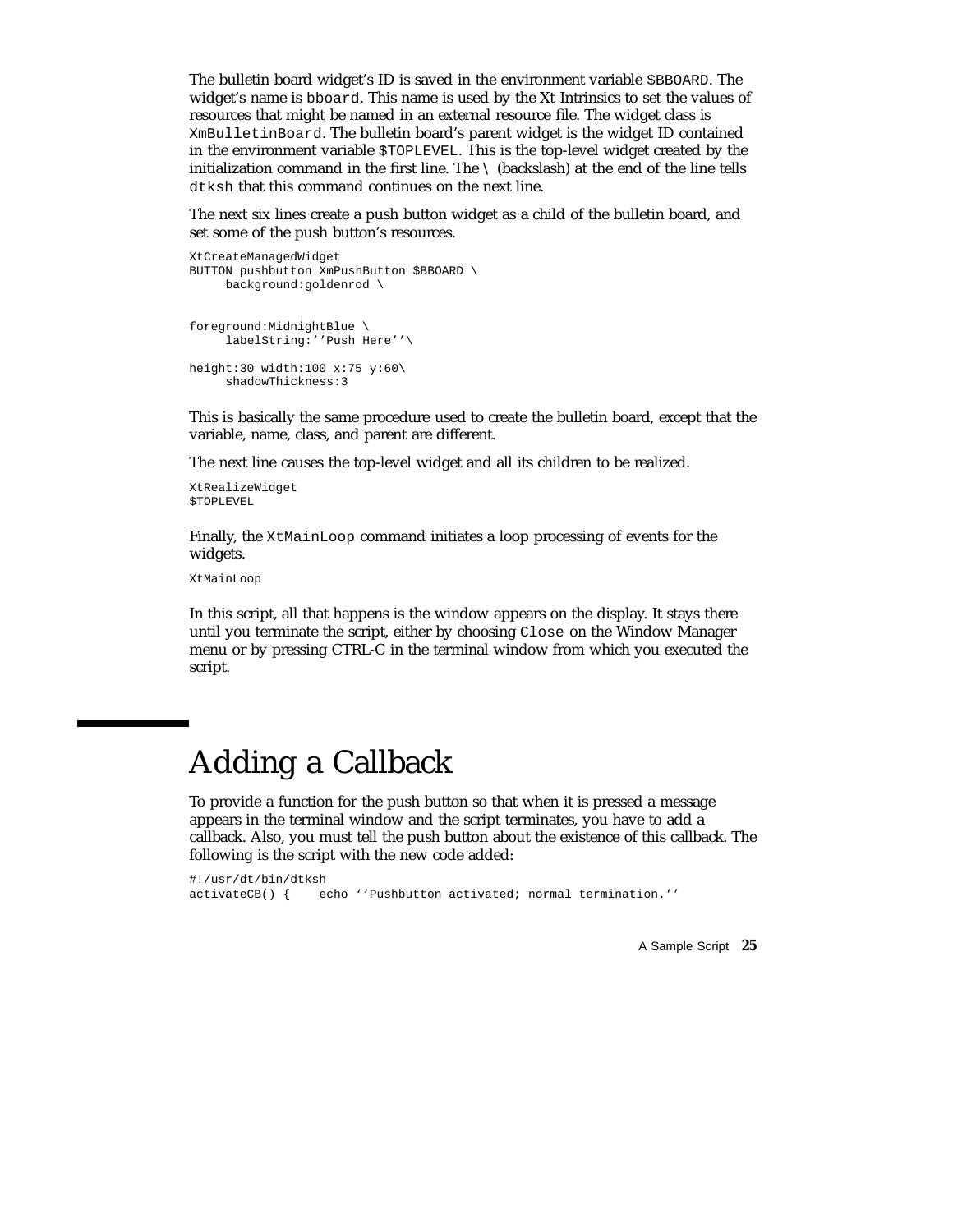```
exit 0 } XtInitialize TOPLEVEL dttest2 Dtksh $0 XtSetValues $TOPLEVEL
title:''dttest2'' XtCreateManagedWidget BBOARD bboard
XmBulletinBoard $TOPLEVEL \
    resizePolicy:RESIZE_NONE \
background:SkyBlue \
    height:150 width:250 XtCreateManagedWidget BUTTON
pushbutton XmPushButton $BBOARD \
    background:goldenrod \
foreground:MidnightBlue \
    labelString:''Push Here''\
height:30 width:100 x:75 y:60 shadowThickness:3 XtAddCallback $BUTTON
activateCallback activateCB XtRealizeWidget $TOPLEVEL
XtMainLoop
```
The callback is the function activateCB(). You typically add the callback to the push button after it (the push button) has been created:

XtAddCallback \$BUTTON activateCallback activateCB

Now the pushbutton knows about the callback. When you click the push button, the function activateCB() is executed, and the message "Pushbutton activated; normal termination." appears in the terminal window from which you executed the script. The script is terminated by the call to the function exit  $0()$ .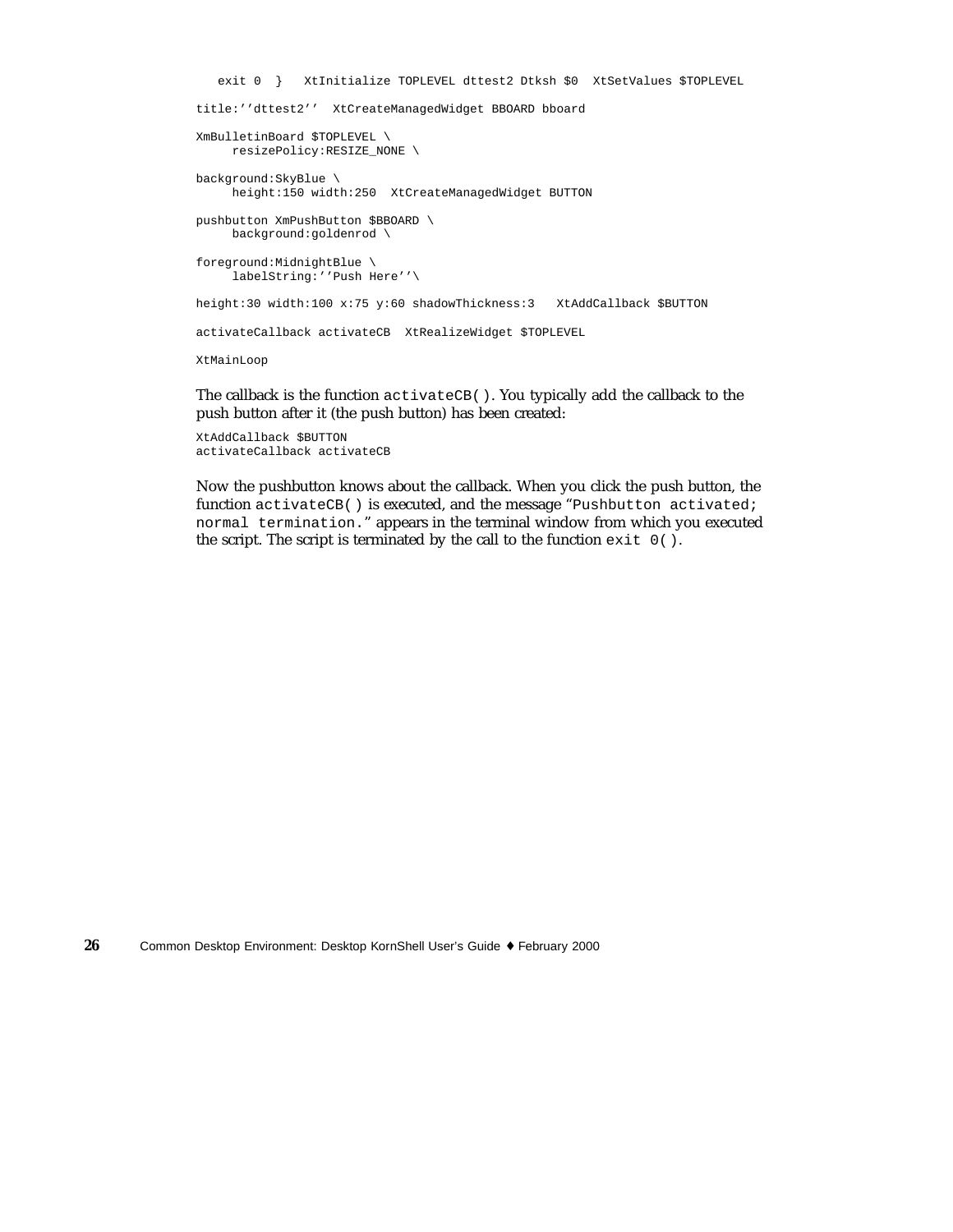### Advanced Topics

Now that you have the basic information about dtksh, this chapter introduces you to more advanced topics.

## Using Context Variables

dtksh has a number of variables that provide context to certain aspects of an application.

#### Event Handler Context Variables

An application registers event handlers with a widget to specify an action to occur when one of the specified events occurs. The action can be any arbitrary dtksh command line. For example:

```
XtAddEventHandler $W "Button2MotionMask" false "ActivateProc"
XtAddEventHandler $W "ButtonPressMask|ButtonReleaseMask" \
       false "echo action"
```
Two environment variables are defined to provide context to the event handler:

| EH WIDGET | Set to the ID of the widget for which the event<br>handler is registered. |
|-----------|---------------------------------------------------------------------------|
| EH EVENT  | Set to the address of the XEvent which triggered<br>the event handler.    |

Access to the fields within the XEvent structure is shown in the following example:

**27**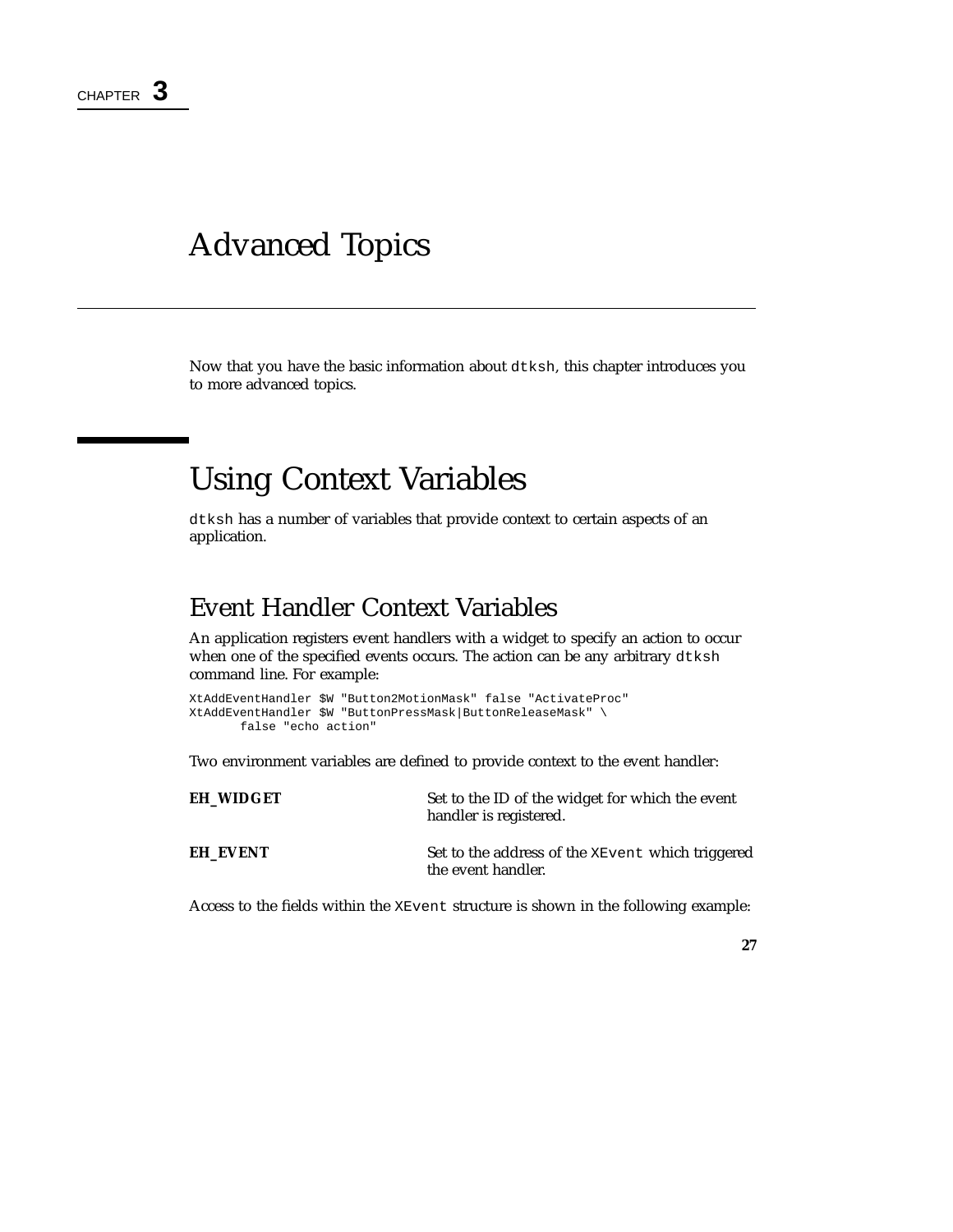```
if [ ${EH_EVENT.TYPE} = "ButtonPress" ]; then
        echo "X = "\sqrt{\text{EH}} EVENT. XBUTTON. X
        echo "Y= "${EH_EVENT.XBUTTON.Y}
     elif [ ${EH_EVENT.TYPE} = "KeyPress" ]; then
     echo "X = "\S{EH_EVENT.XKEY.X}
        echo "Y = "\S{EH_EVENT.XKEY.Y}
fi
```
#### Translation Context Variables

The Xt Intrinsics provides for event translations to be registered for a widget. Context for event translation is provided in the same way it is provided for event handlers. The two variables defined for translation commands are:

| <b>TRANSLATION WIDGET</b> | Set to the widget handle for the widget for which<br>the translation is registered. |
|---------------------------|-------------------------------------------------------------------------------------|
| <b>TRANSLATION EVENT</b>  | Set to the address of the XEvent that triggered<br>the translation.                 |

Dot-notation provides access to the fields of the event:

```
echo "Event type = "${TRANSLATION_EVENT.TYPE}
echo "Display ="${TRANSLATION_EVENT.XANY.DISPLAY}
```
#### Workspace Callback Context Variables

An application has the ability to register a callback function that is invoked whenever the user changes to a new workspace. When the callback is invoked, two special environment variables are set, and can be accessed by the shell callback code:

| <b>CB WIDGET</b>    | Set to the ID for the widget that is invoking the<br>callback.                                                                                              |
|---------------------|-------------------------------------------------------------------------------------------------------------------------------------------------------------|
| <b>CB_CALL_DATA</b> | Set to the X atom that uniquely identifies the new<br>workspace. This can be converted to its string<br>representation, using the XmGetAtomName<br>command. |

### Input Context Variables

The Xt Intrinsics provides the XtAddInput facility, which allows an application to register interest in any data available from a particular file descriptor. When programming in C, the application provides a handler function, which is invoked when input is available. It is up to the handler to read the data from the input source and to handle character escaping and line continuations.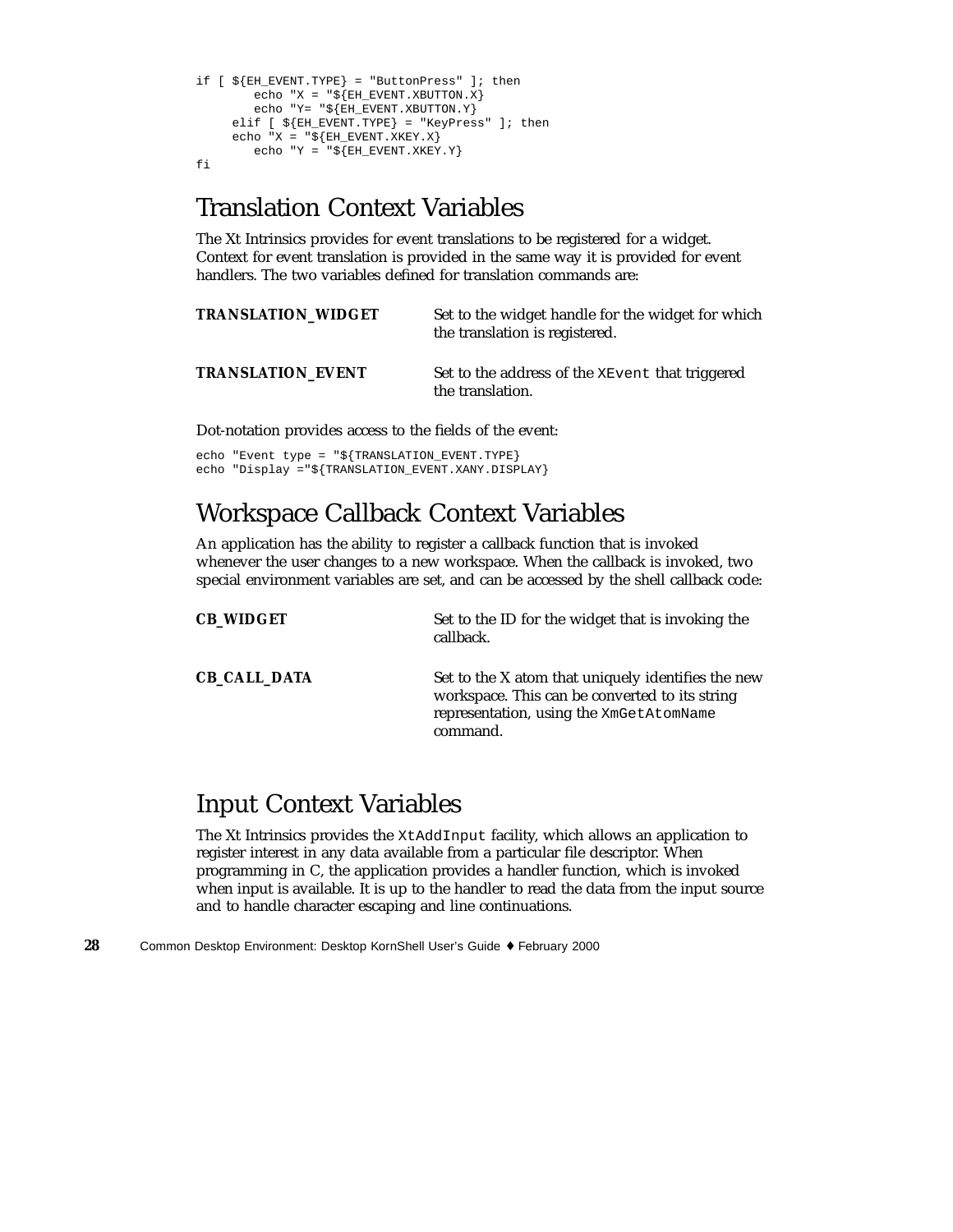dtksh also supports the XtAddInput facility, but takes it a step further and makes it easier for shell programmers to use. By default, when a shell script registers interest in a file descriptor, dtksh invokes the shell script's input handler only when a complete line of text has been received. A complete line of text is defined as a line terminated either by an unescaped newline character or by the end of the file. The input handler is also called if no data is available and the end of the file has been reached. The handler can then use XtRemoveInput to remove the input source and to close the file descriptor. The advantage of this default behavior is that input handlers need not be concerned with escape processing or with handling line continuations. The disadvantage is that it assumes that all of the input is line-oriented and contains no binary information.

dtksh also supports a "raw" input mode if the input source contains binary information or if the input handler wants to read the data from the input source directly. In raw mode, dtksh does not read any of the data from the input source. Whenever dtksh is notified that input is available on the input source, it invokes the shell script's input handler. It is then the handler's responsibility to read the incoming data, perform any required buffering and escape processing, and detect when the end of the file has been reached (so that the input source can be removed and the file descriptor closed). This mode seldom needs to be used by a dtksh script.

Whether the input handler has been configured to operate in the default mode or in raw mode, dtksh sets up several environment variables before calling the shell script's input handler. These environment variables provide the input handler with everything needed to handle the incoming data. The environment variables are:

| <b>INPUT LINE</b>   | If operating in the default mode, this variable<br>contains the next complete line of input available<br>from the input source. If INPUT_EOF is true, then<br>there is no data in this buffer. If operating in raw<br>mode, then this variable always contains an<br>empty string.                                                                                             |
|---------------------|--------------------------------------------------------------------------------------------------------------------------------------------------------------------------------------------------------------------------------------------------------------------------------------------------------------------------------------------------------------------------------|
| <b>INPUT_EOF</b>    | If operating in the default mode, this variable is<br>set to false anytime INPUT_LINE contains data,<br>and it is set to true when the end of file is<br>reached. When the end of file is reached, the shell<br>script's input handler should unregister the input<br>source and close the file descriptor. If operating<br>in raw mode, this variable is always set to false. |
| <b>INPUT_SOURCE</b> | This indicates the file descriptor for which input<br>is available. If operating in raw mode, this file<br>descriptor is used to obtain the pending input.<br>The file descriptor is also used to close the input<br>source, when no longer needed.                                                                                                                            |

Advanced Topics **29**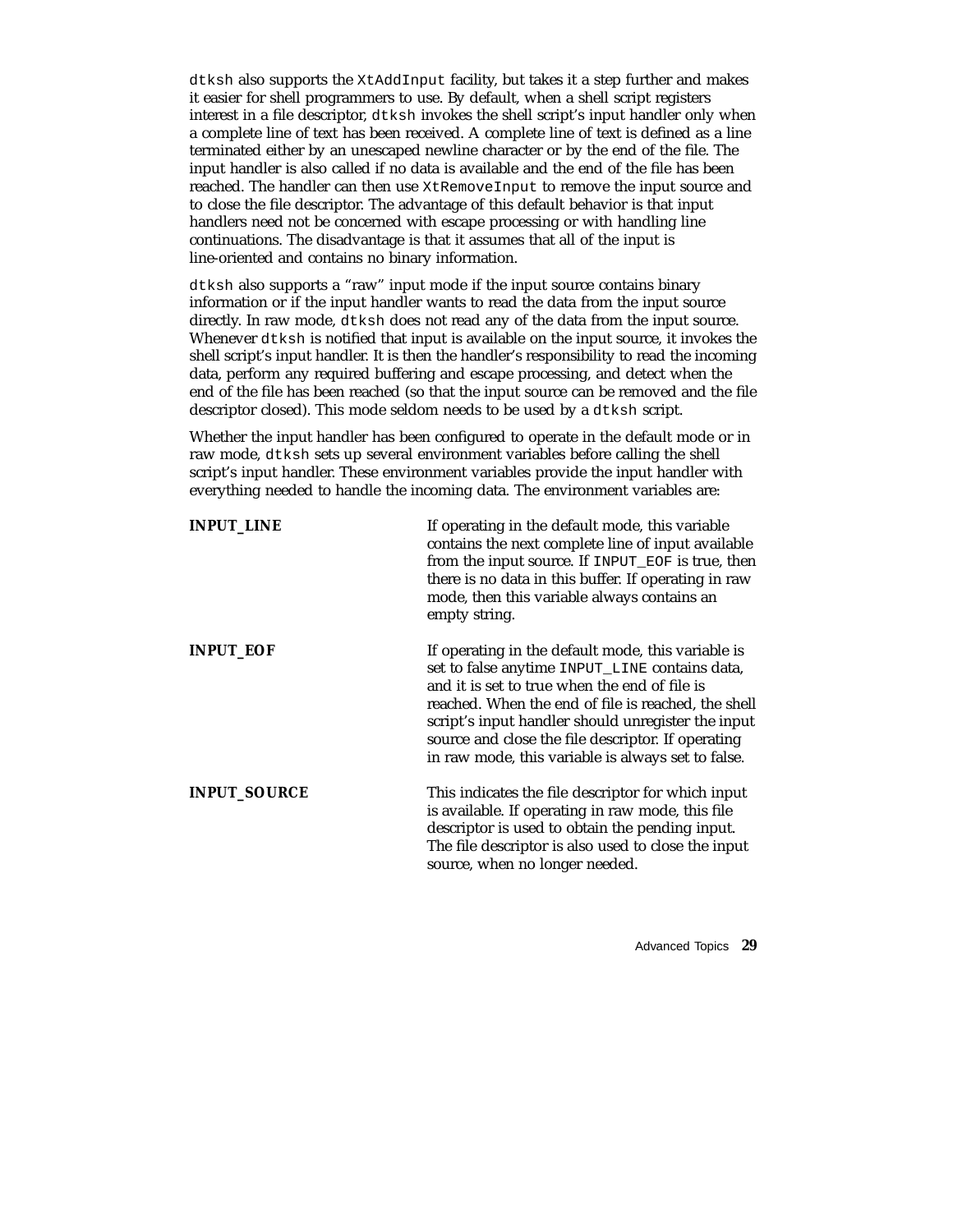**INPUT\_ID** This indicates the ID returned by XtAddInput, when the input source was originally registered. This information is needed to remove the input source with XtRemoveInput.

# Accessing Event Subfields

The XEvent structure has many different configurations, based on the event's type. dtksh provides access only to the most frequently used XEvents. Any of the other standard XEvents can be accessed using the event type XANY, followed by any of the subfields defined by the XANY event structure, which includes the following subfields:

- $\blacksquare$  \${TRANSLATION\_EVENT.XANY.TYPE}
- $\blacksquare$  \${TRANSLATION\_EVENT. XANY. SERIAL}
- $\blacksquare$  \${TRANSLATION\_EVENT.XANY.SEND\_EVENT}
- $\blacksquare$  \${TRANSLATION EVENT.XANY.DISPLAY}
- $\blacksquare$  \${TRANSLATION\_EVENT.XANY.WINDOW}

dtksh supports full access to all of the event fields for the following event types:

- XANY
- XBUTTON
- **XEXPOSE**
- **XNOEXPOSE**
- XGRAPHICSEXPOSE
- **x**KEY
- XMOTION

The following examples show how the subfields for the preceding event types can be accessed:

- \${TRANSLATION\_EVENT.XBUTTON.X}
- \$(CB\_CALL\_DATA.EVENT.XKEY.STATE)
- \${EH\_EVENT.XGRAPHICSEXPOSE.WIDTH}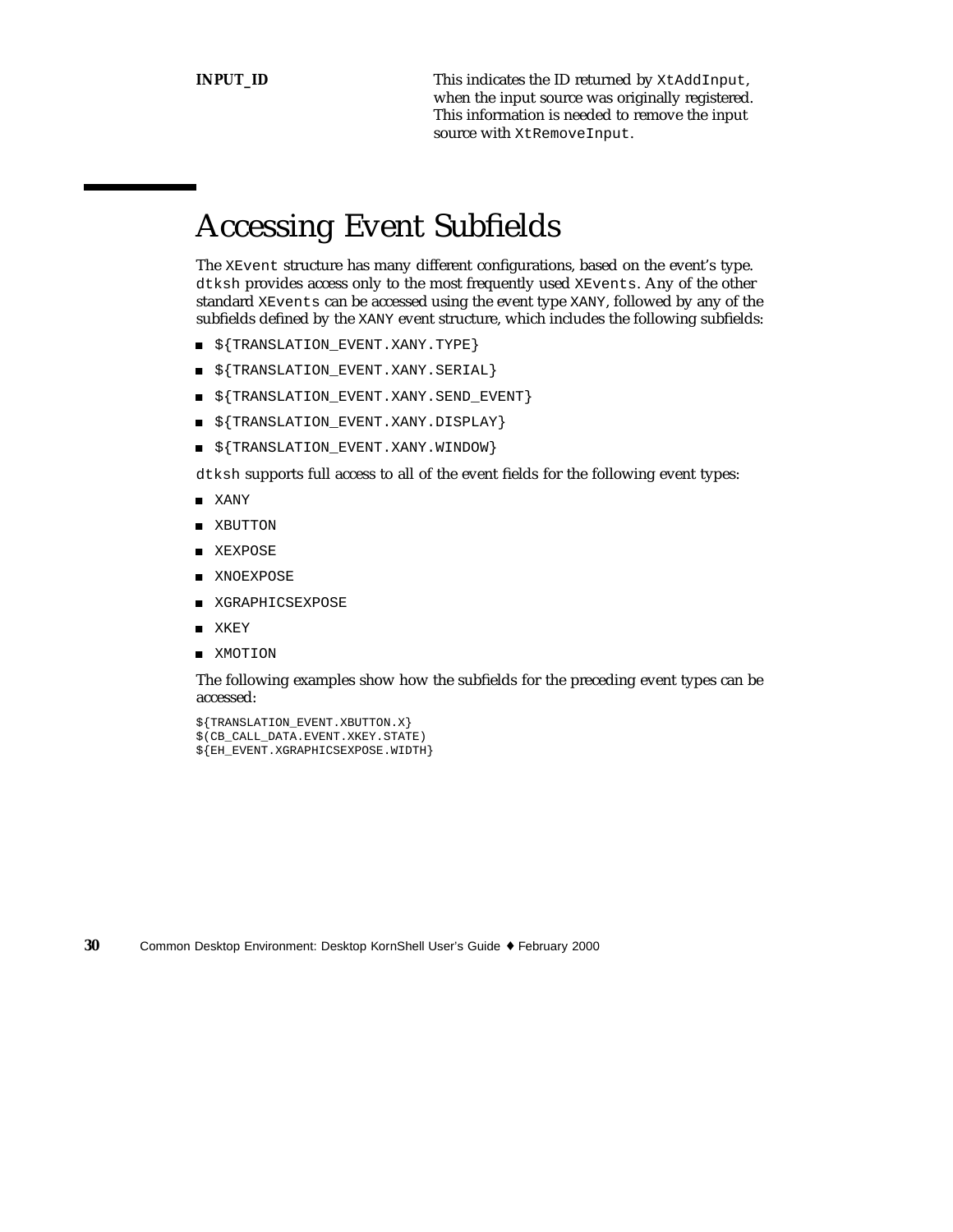# Responding to a Window Manager Close Notice

When the user selects Close from the Window Manager menu for an application, the application is terminated unless it has arranged to "catch" the Close notification. If the application does not catch the notification, then multiple windows managed by the application all disappear and application data may be left in an undesirable state. To avoid this, dtksh provides for catching and handling the Close notification. The application must:

- Define a procedure to handle the Close notification
- Request notification when Close is selected
- Override the response, so the application is not shut down

The following code illustrates this processing.

```
# This is the 'callback' invoked when the user selects
# the 'Close' menu item
WMCallback()
{
echo "User has selected the Close menu item"
}
# Create the toplevel application shell
XtInitialize TOPLEVEL test Dtksh $0 "$@"
XtDisplay DISPLAY $TOPLEVEL
# Request notification when the user selects the 'Close'
# menu item
XmInternAtom DELETE_ATOM $DISPLAY "WM_DELETE_WINDOW" false
XmAddWMProtocolCallback $TOPLEVEL $DELETE_ATOM "WMCallback"
# Ask Motif to not automatically close down your
# application window
```

```
XtSetValues $TOPLEVEL deleteResponse:DO_NOTHING
```
# Responding to a Session Manager Save State Notice

Session Manager allows applications to save their current state when the user terminates the current session, so that when the user later restarts the session, an application can return to the state it was in. In dtksh, this is accomplished by setting up a handler in a similar way of handling a Close notification. If a handler is not set up, the application has to be restarted manually in the new session, and the application does not retain any state.

Advanced Topics **31**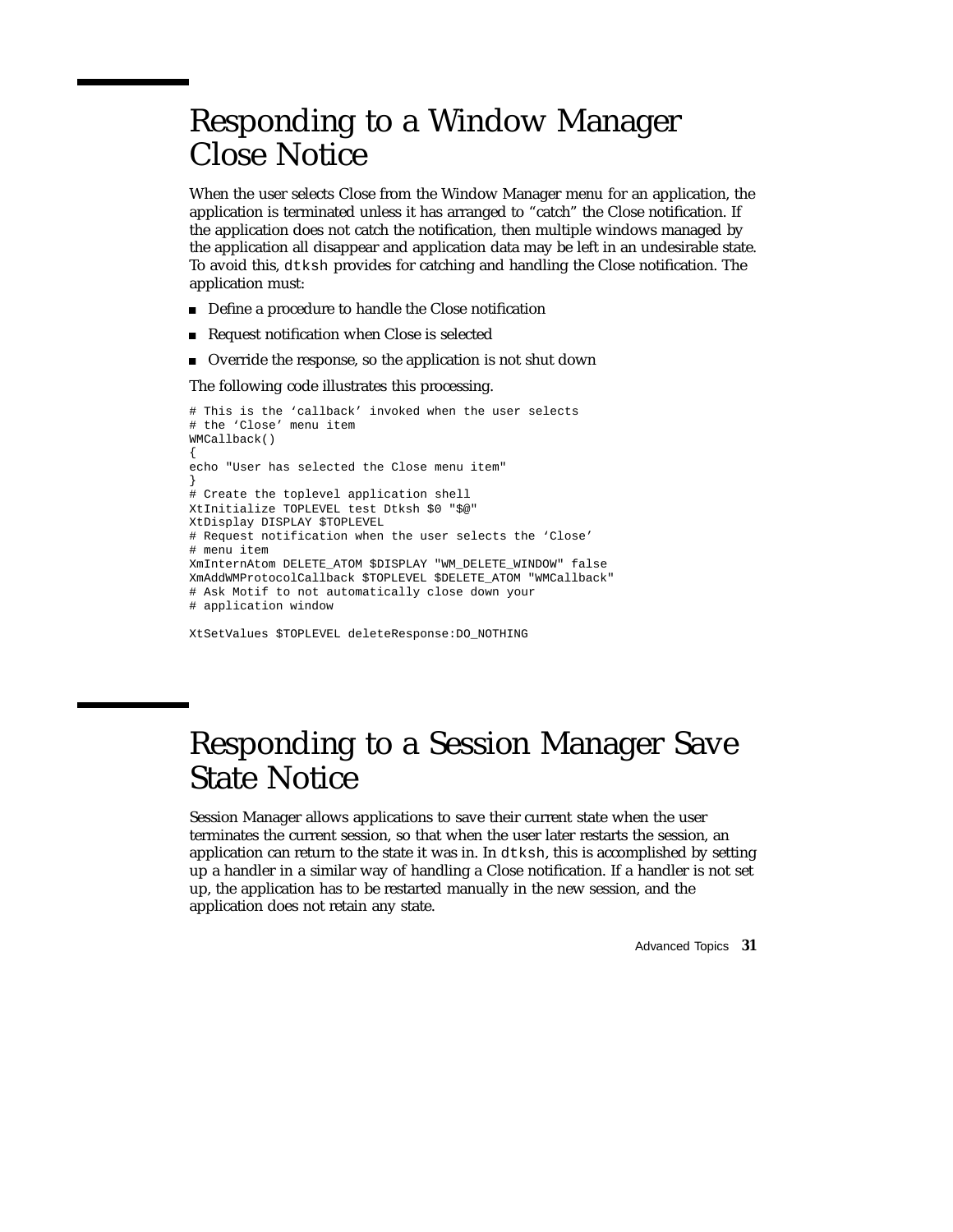To set up a handler to save the current state, the application must:

- Define functions to save the state at the end of the session and to restore it on startup
- Register interest in the Session Manager notification
- Register the function to save the state
- At startup, determine whether the saved state should be restored

The following code illustrates this process.

```
#! /usr/dt/bin/dtksh
# Function invoked when the session is being ended by the user
SessionCallback()
{
  # Get the name of the file into which we should save our
  # session information
  if DtSessionSavePath $TOPLEVEL PATH SAVEFILE; then
exec 9>$PATH
  # Save off whether we are currently in an iconified state
  if DtShellIsIconified $TOPLEVEL ; then
  print -u9 'Iconified'
  else
  print -u9 'Deiconified'
  fi
  # Save off the list of workspaces we currently reside in
  if DtWsmGetWorkspacesOccupied $(XtDisplay "-" $TOPLEVEL) \
    $(XtWindow "-" $TOPLEVEL) \
   CURRENT_WS_LIST ;
   then
           # Map the comma-separated list of atoms into
           # their string representation
     oldIFS=$IFS
           IFS=".
           for item in $CURRENT_WS_LIST;
      do
             XmGetAtomName NAME $(XtDisplay "-" $TOPLEVEL) \
                $item
              print -u9 $NAME
           done
           IFS=$oldIFS
      fi
          exec 9<&-
         # Let the session manager know how to invoke us when
         # the session is restored
         DtSetStartupCommand $TOPLEVEL \
           "/usr/dt/contrib/dtksh/SessionTest $SAVEFILE"
     else
    echo "DtSessionSavePath FAILED!!"
    exit -3
     fi
  }
   # Function invoked during a restore session; restores the
   # application to its previous state
  RestoreSession()
```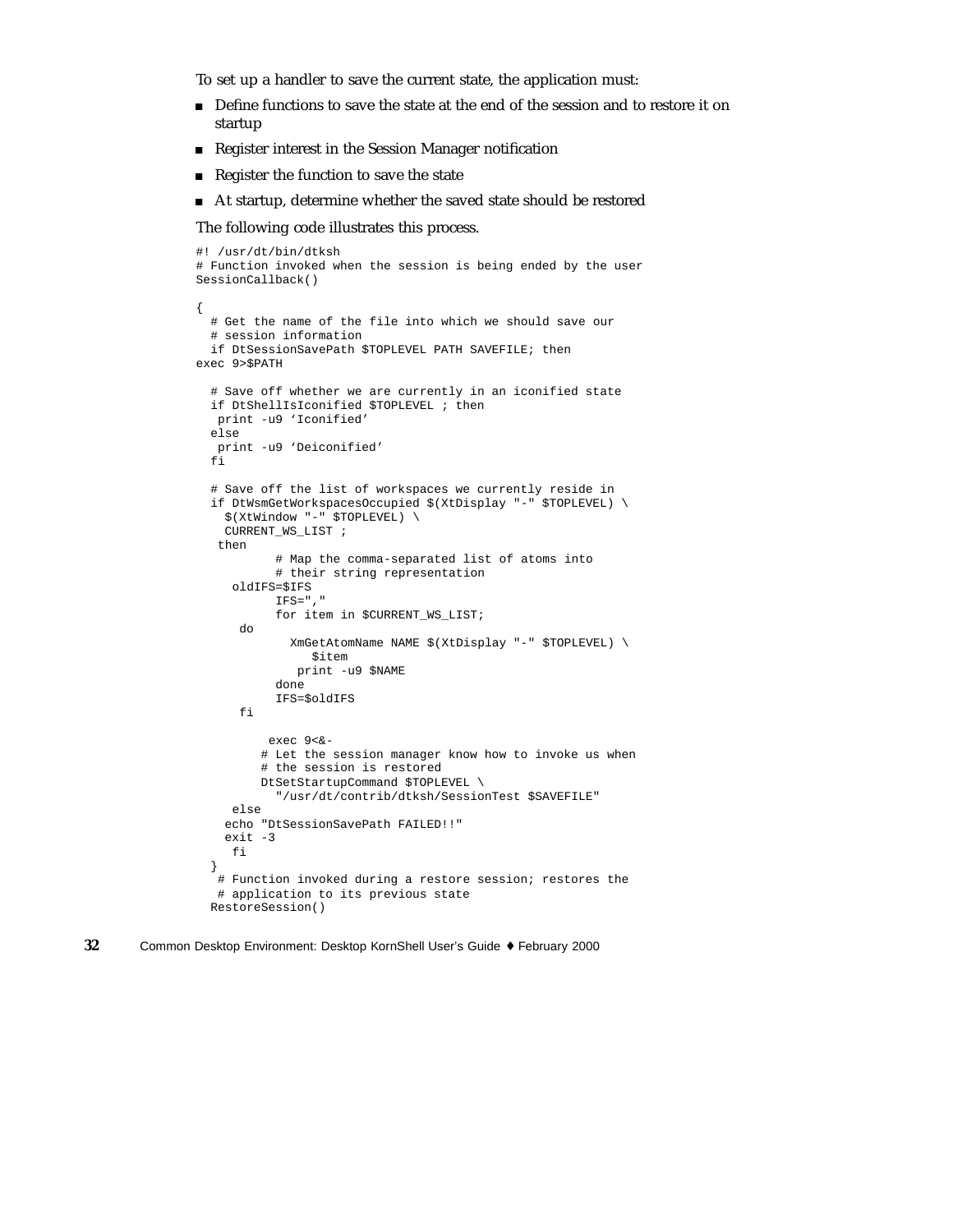```
{
     # Retrieve the path where our session file resides
   if DtSessionRestorePath $TOPLEVEL PATH $1; then
       exec 9<$PATH
       read -u9 ICONIFY
         # Extract and restore our iconified state
     case $ICONIFY in Iconified) DtSetIconifyHint $TOPLEVEL True;;
     *) DtSetIconifyHint $TOPLEVEL False;
     esac
         # Extract the list of workspaces we belong in, convert
         # them to atoms, and ask the Workspace Manager to relocate
        # us to those workspaces
         WS LIST=""
          while read -u9 NAME
          do
          XmInternAtom ATOM $(XtDisplay "-" $TOPLEVEL) \
        $NAME False if [ ${#WS_LIST} -gt 0 ]; then
      WS_LIST=$WS_LIST,$ATOM
           else
               WS_LIST=$ATOM
     fi
        done
         DtWsmSetWorkspacesOccupied $(XtDisplay "-" $TOPLEVEL) \
             $(XtWindow "-" $TOPLEVEL) $WS_LIST
         exec 9<&-
   else
        echo "DtSessionRestorePath FAILED!!"
       exit -3
     fi
  }
################## Create the Main UI #######################
XtInitialize TOPLEVEL wmProtTest Dtksh $0 "$@"
XtCreateManagedWidget DA da XmDrawingArea $TOPLEVEL \
                       height:200 width:200
XmInternAtom SAVE_SESSION_ATOM $(XtDisplay "-" $TOPLEVEL) \
        "WM_SAVE_YOURSELF" False
# If a command-line argument was supplied, then treat it as the
# name of the session file
if (( $# > 0))then
  # Restore to the state specified in the passed-in session file
  XtSetValues $TOPLEVEL mappedWhenManaged:False
  XtRealizeWidget $TOPLEVEL
  XSync $(XtDisplay "-" $TOPLEVEL) False
  RestoreSession $1
  XtSetValues $TOPLEVEL mappedWhenManaged:True
  XtPopup $TOPLEVEL GrabNone
else
  # This is not a session restore, so come up in the default state
  XtRealizeWidget $TOPLEVEL
  XSync $(XtDisplay "-" $TOPLEVEL) False
fi
# Register the fact that we are interested in participating in
# session management
XmAddWMProtocols $TOPLEVEL $SAVE_SESSION_ATOM
XmAddWMProtocolCallback $TOPLEVEL $SAVE_SESSION_ATOM \
```
Advanced Topics **33**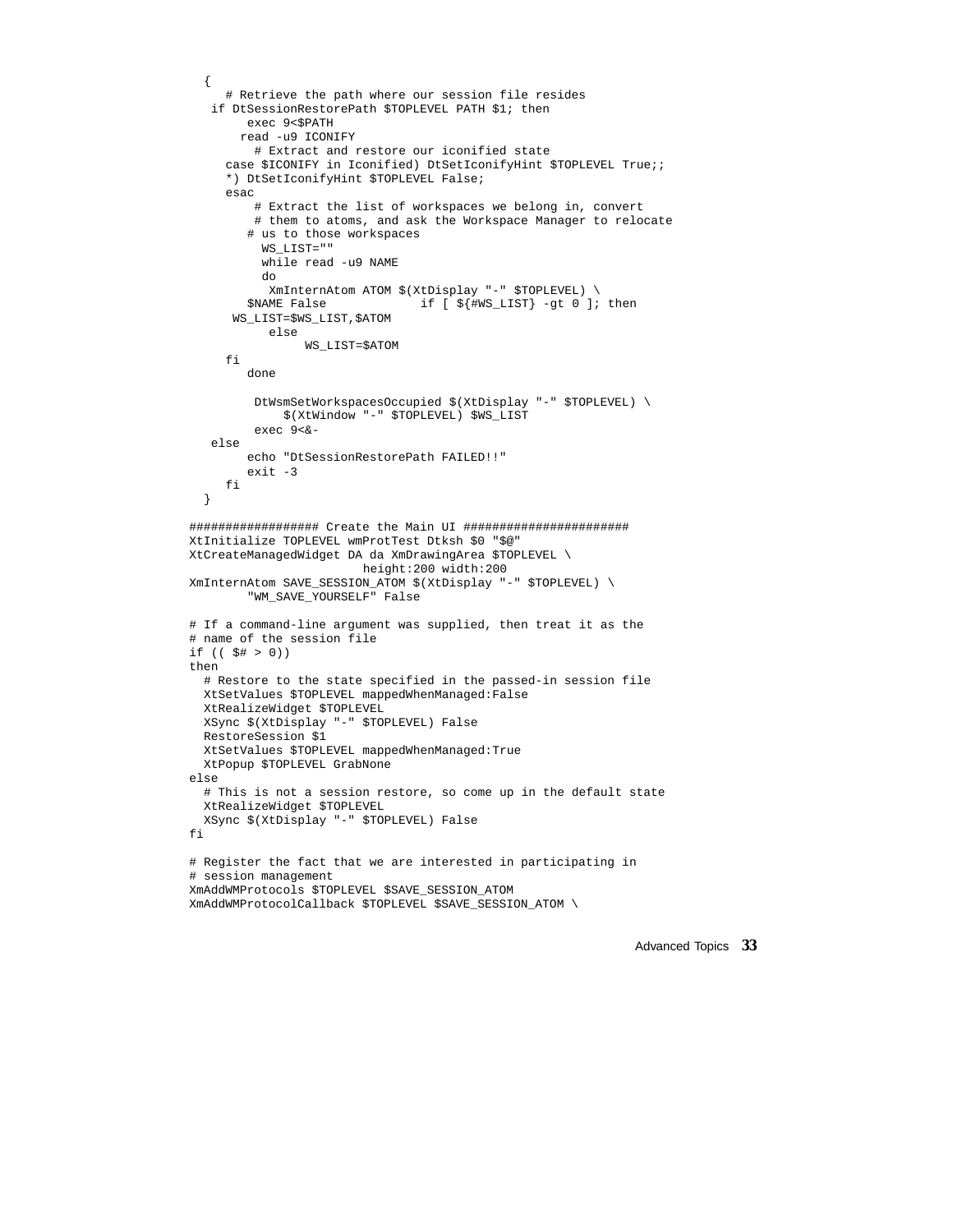XtMainLoop

# Cooperating With Workspace Manager

dtksh provides access to all of the major Workspace Manager functions of the Dt libraries, including functions for querying and setting the set of workspaces with which an application is associated; for querying the list of all workspaces; for querying and setting the current workspace; and for requesting that an application be notified any time the user changes to a different workspace.

From a user's perspective, workspaces are identified by a set of names, but from the Workspace Manager's standpoint, workspaces are identified by X atoms. Whenever the shell script asks for a list of workspace identifiers, a string of X atoms is returned. If more than one X atom is present, then the list is comma-separated. The Workspace Manager expects that the shell script uses the same format when passing workspace identifiers back to it. During a given session, it is safe for the shell script to work with the X atoms, since they remain constant over the lifetime of the session. However, as was shown in the Session Manager shell script example in the previous section, if the shell script is going to save and restore workspace identifiers, the identifiers must be converted from their X atom representation to a string before they are saved. Then, when the session is restored, the shell script needs to remap the names into X atoms before passing the information on to the Workspace Manager. Mapping between X atoms and strings, and between strings and X atoms, is accomplished using the following two commands:

- XmInternAtom ATOM \$DISPLAY \$WORKSPACE\_NAME false
- XmGetAtomName NAME \$DISPLAY \$ATOM

Specific dtksh commands for dealing with workspace management are documented in "Built-in libDt Session Management Commands" in Appendix A.

# Creating Localized Shell Scripts

dtksh scripts are internationalized and then localized in a process similar to C applications. All strings that may be presented to the user are identified in the script. A post-processor extracts the strings from the script and, from them, builds a catalogue, which can then be translated to any desired locale. When the script executes, the current locale determines which message catalog is searched for strings to display. When a string is to be presented, it is identified by a message-set ID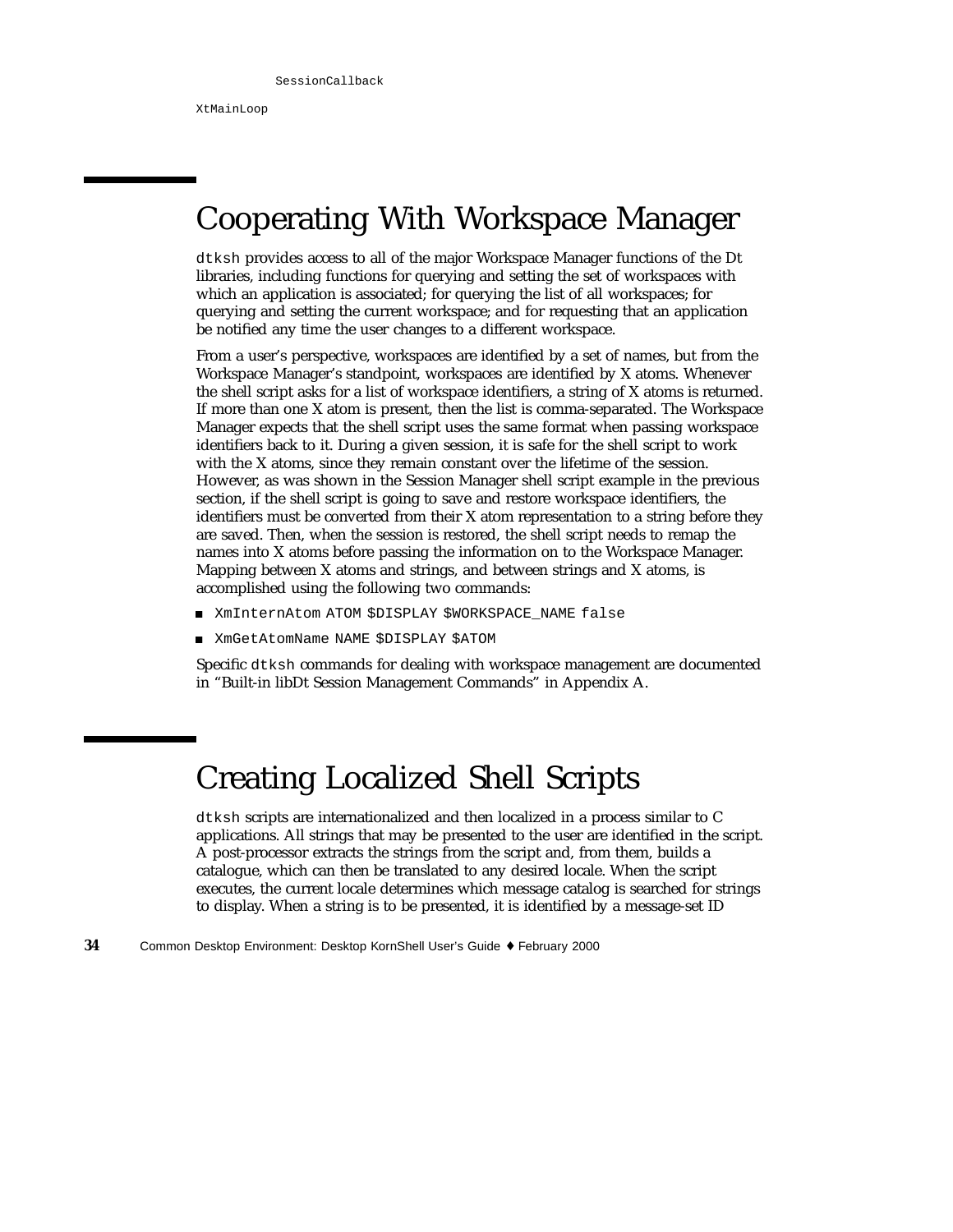(corresponding to the catalog) and a message number within the set. These values determine what text the user sees. The following code illustrates the process:

```
# Attempt to open our message
catalog catopen MSG_CAT_ID "myCatalog.cat"
# The localized button label is in set 1, and is message
# 2 XtCreatePushButton OK $PARENT ok \
  labelString:$(catgets $MSG_CAT_ID 1 2 "OK")
# The localized button label is in set 1, and is message
#3 XtCreatePushButton CANCEL $PARENT cancel \
  labelString:$(catgets $MSG_CAT_ID 1 3 "Cancel")
# Close the message catalog, when no longer needed
catclose $MSG_CAT_ID
```
It is important to note that the file descriptor returned by catopen must be closed using catclose and not by using the kshell exec command.

## Using dtksh to Access X Drawing Functions

dtksh commands include standard Xlib drawing functions to draw lines, points, segments, rectangles, arcs, and polygons. In the standard C programming environment, these functions take a graphics context (GC) as an argument, in addition to the drawing data. In dtksh drawing functions, a collection of GC options are specified in the parameter list to the command.

By default, the drawing commands create a GC that is used for that specific command and then discarded. If the script specifies the -gc option, the name of a graphics context object can be passed to the command. This GC is used in interpreting the command, and the variable is updated with any modifications to the GC performed by the command.

| -gc $\langle GC \rangle$    | <gc> is the name of an environment variable<br/>which has not yet been initialized or which has<br/>been left holding a graphic context by a previous<br/>drawing command. If this option is specified,<br/>then it must be the first GC option specified.</gc> |
|-----------------------------|-----------------------------------------------------------------------------------------------------------------------------------------------------------------------------------------------------------------------------------------------------------------|
| -foreground <color></color> | The foreground color, which may be either the<br>name of a color or a pixel number.                                                                                                                                                                             |
| -background <color></color> | The background color, which may be either the<br>name of a color or a pixel number.                                                                                                                                                                             |

Advanced Topics **35**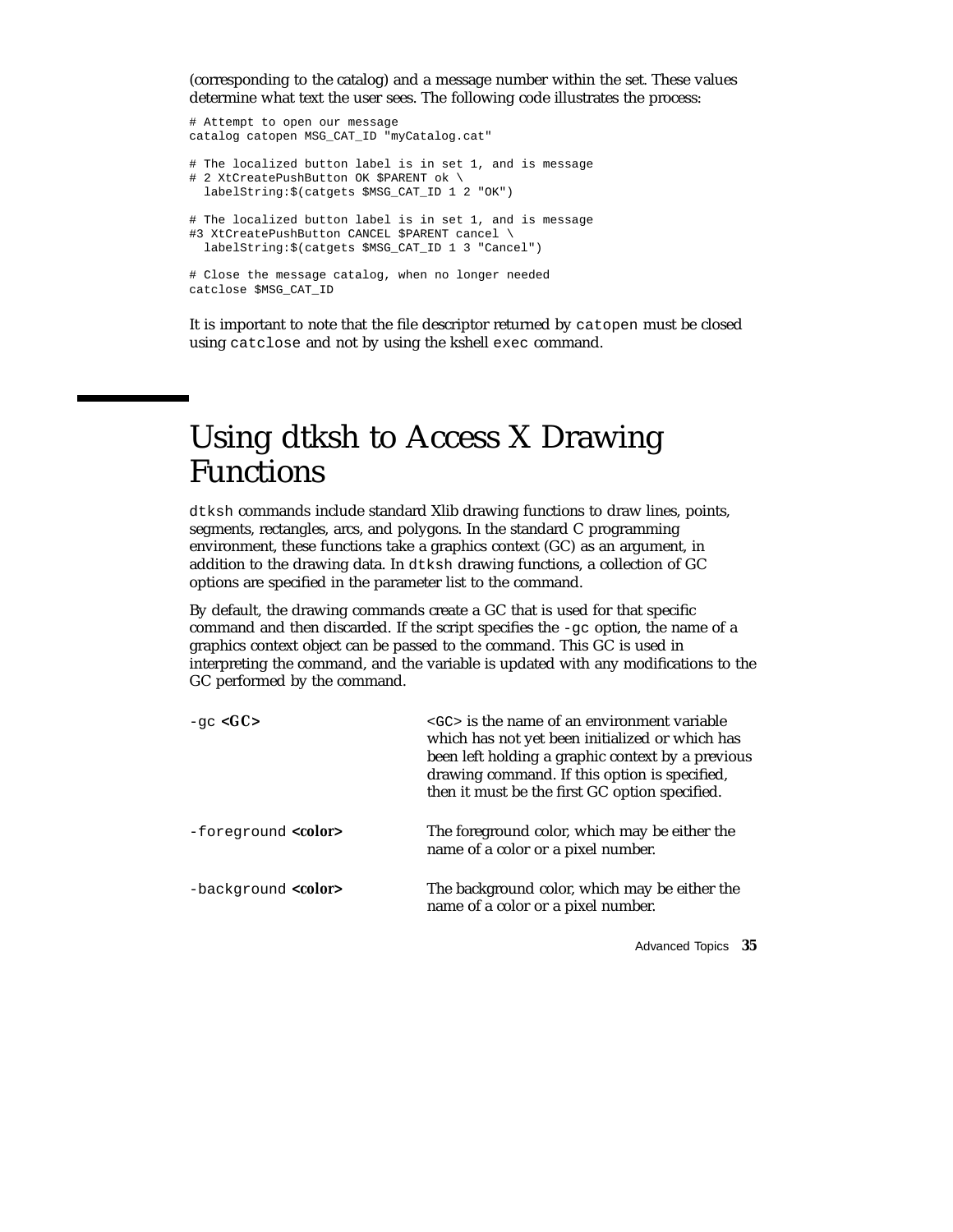| $-$ font $<$ font name>                   | The name of the font to be used.                                                                                                                      |
|-------------------------------------------|-------------------------------------------------------------------------------------------------------------------------------------------------------|
| -line_width <number></number>             | The line width to be used during drawing.                                                                                                             |
| -function <drawing function=""></drawing> | The drawing function, which can be xor, or,<br>clear, and, copy, noop, nor, nand, set,<br>invert, equiv, and Reverse, or Reverse, or<br>copyInverted. |
| -line_style <style></style>               |                                                                                                                                                       |

# Setting Widget Translations

dtksh provides mechanisms for augmenting, overriding, and removing widget translations, much as in the C programming environment. In C, an application installs a set of translation action procedures, which can then be attached to specific sequences of events (translations are composed of an event sequence and the associated action procedure). Translations within dtksh are handled in a similar fashion, except only a single action procedure is available. This action procedure, named ksh\_eval, interprets any parameters passed to it as dtksh commands and evaluates them when the translation is triggered. The following shell script segment gives an example of how translations can be used:

```
BtnDownProcedure()
{
  echo "Button Down event occurred in button "$1
}
XtCreateManagedWidget BUTTON1 button1 XmPushButton $PARENT \
     labelString:"Button 1" \
   translations:'#augment
              <EnterNotify>:ksh_eval("echo Button1 entered")
              <Btn1Down>:ksh_eval("BtnDownProcedure 1")'
XtCreateManagedWidget BUTTON2 button2 XmPushButton $PARENT \
   labelString:"Button 2"
XtOverrideTranslations $BUTTON2 \
    '#override
         <Btn1Down>:ksh_eval("BtnDownProcedure 2")'
```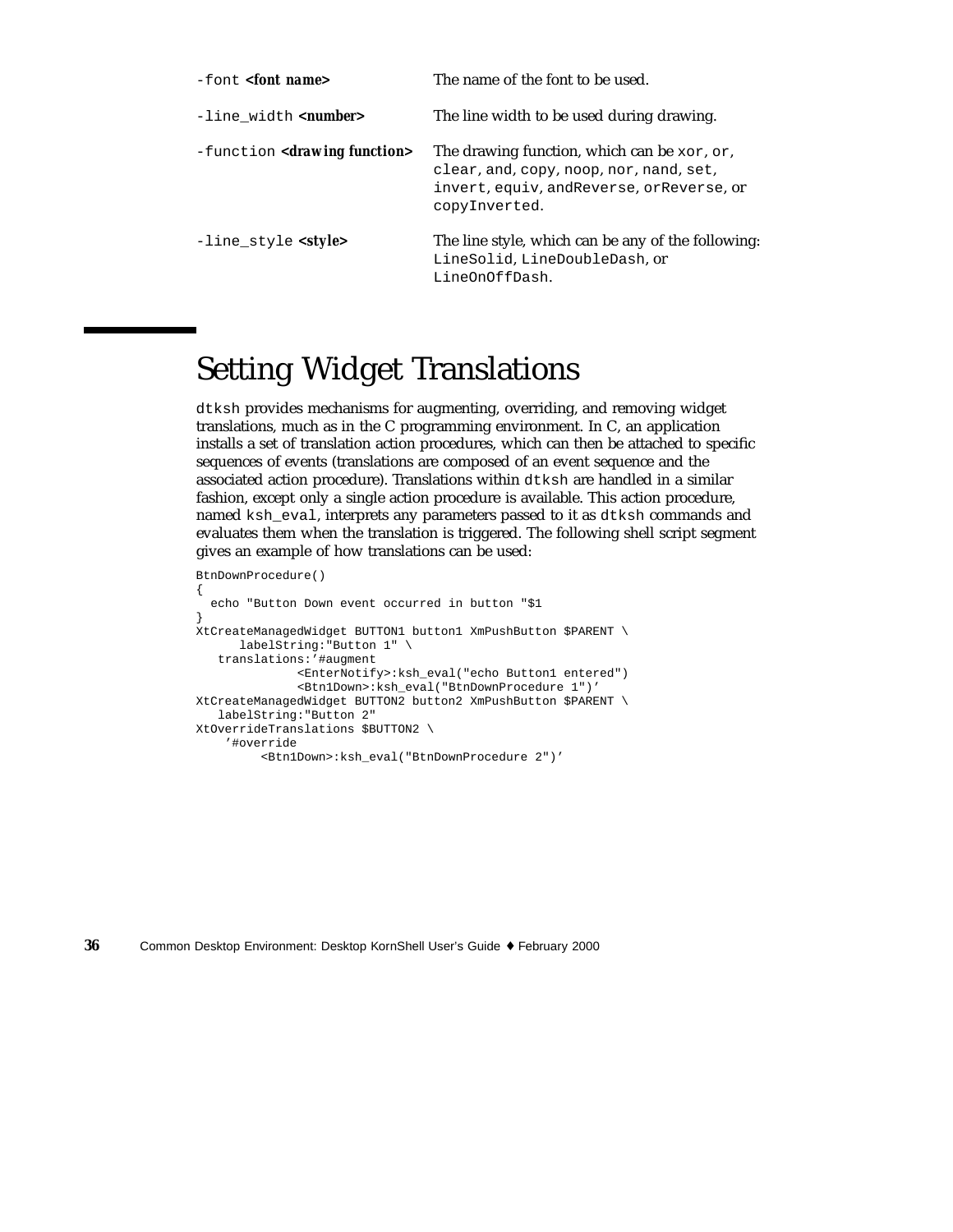## A Complex Script

This chapter describes a much more complex script than that described in Chapter 2. Because of its length, the entire script is listed in Appendix C. Remember that this guide is not a tutorial on KornShell programming. If you are not familiar with KornShell programming, you should obtain a book on the subject and have it handy for reference.

## Using script\_find

The script, script\_find, demonstrates how you can use dtksh to provide a graphical interface to the find command. script\_find produces a window within which you can specify parameters for the find command. To fully understand the script, you should be familiar with the find command and you should have its man page available. A number of the toggle button menu choices in the window produced by script\_find require some knowledge of the find command.

The script's window allows you to specify a search directory and a file name. Other options allow you to place restrictions on the type of file system to search and the file type on which to match. Figure 4-1 shows the script's window.

**37**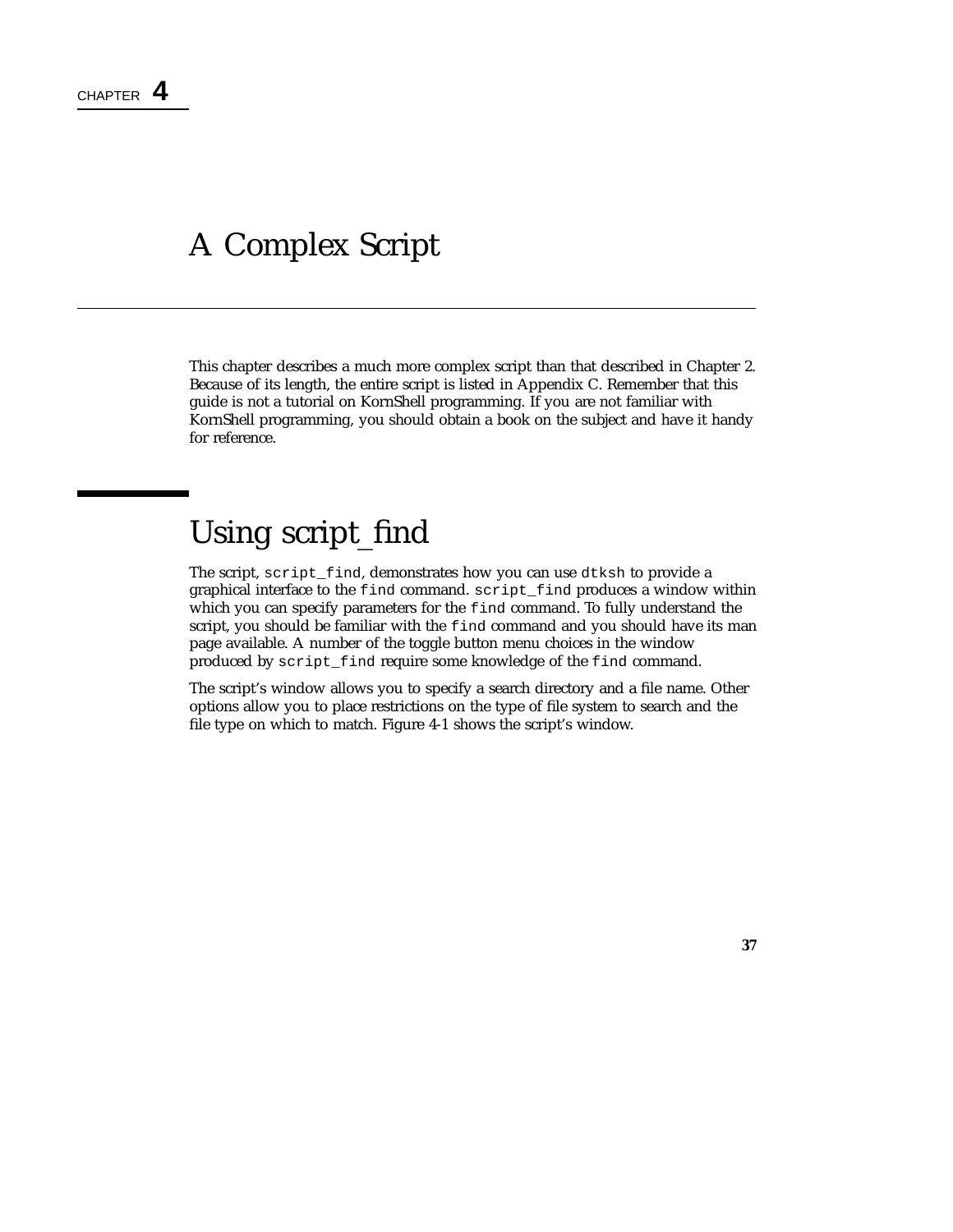| <b>Find Files</b><br>п                                                          |
|---------------------------------------------------------------------------------|
| J<br><b>Search Directory:</b>                                                   |
| H<br><b>Filename Pattern:</b>                                                   |
| □ Cross Mount Points<br>П<br><b>Print Matching Filenames</b>                    |
| Search Hidden Subdirectories □ Follow Symbolic Links                            |
| <b>Descend Subdirectories First</b>                                             |
| Restrict Search To File System Type:   no restrictions $\Box$                   |
| no restrictions<br><b>Match Only Files Of Type:</b><br>$\overline{\phantom{0}}$ |
| 0k<br>Apply<br>Close<br>Help                                                    |

*Figure 4–1* Window for script\_find

Enter the search directory and file name you're looking for in the text fields at the top of the window. In addition, select any applicable choice (or choices) from the five toggle buttons. You can further restrict the search with the option menus. When you have made all the necessary selections, click OK. If all is well, a window appears shortly thereafter and displays the results of the find operation. An error dialog appears if you don't specify a search directory or file name, or if the specified search directory is invalid. For example, suppose you want to find a file called two\_letter\_calls, and you think it resides somewhere in the directory /users/dlm. When you enter the directory in the Search Directory text field, you inadvertently type /users/dln instead of /users/dlm. When you click OK or Apply, script\_find can't find the directory /users/dln, so it creates the error dialog to notify you of this.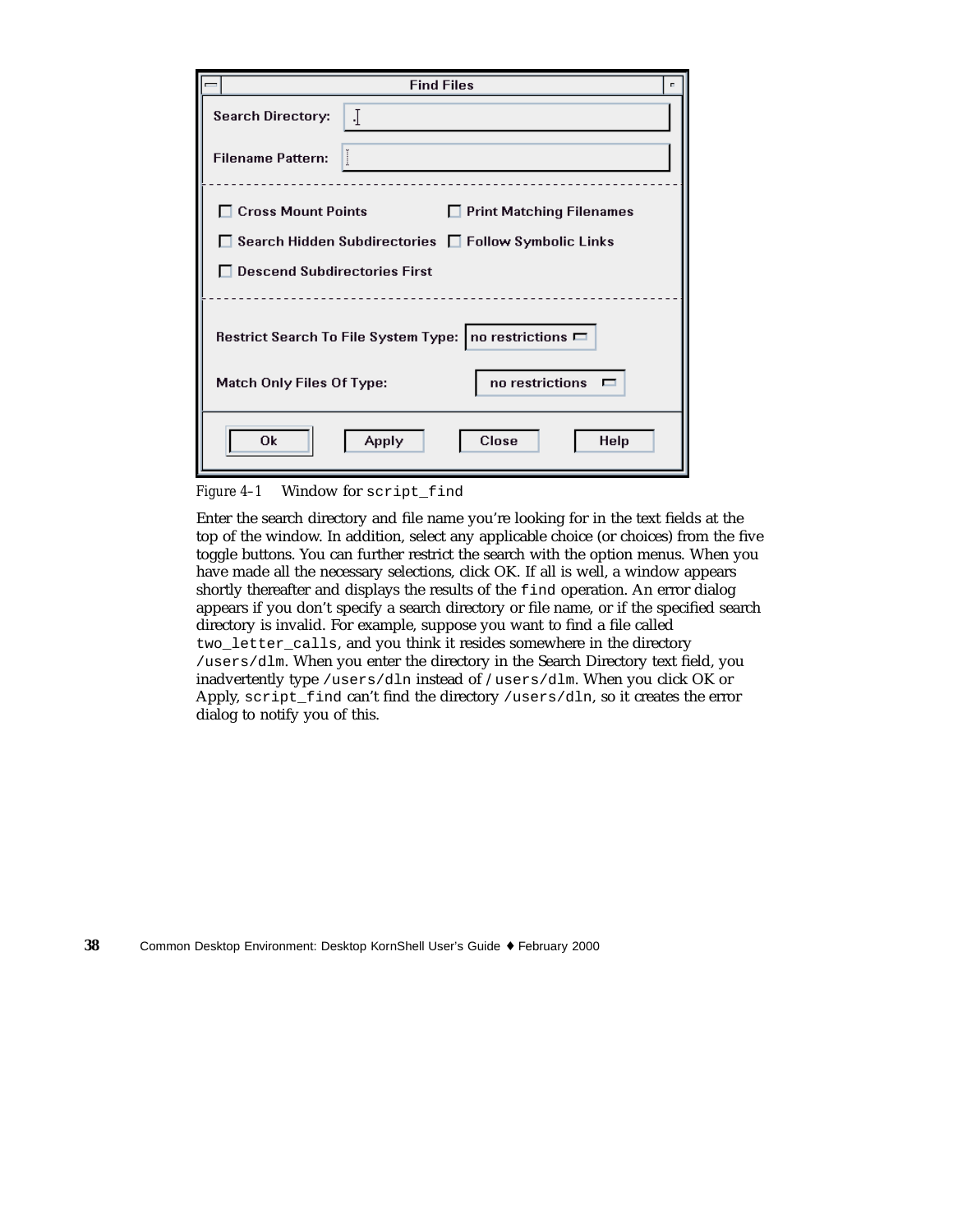### *Figure 4–2* script\_find error Dialog

When you correct the mistake, script\_find then executes properly and creates a dtterm window within which it displays the complete path of the file you requested, providing that the file is found.



*Figure 4–3* Window Showing Complete Path

If script\_find cannot find the file in the specified directory, nothing appears in the dtterm window.

# Analyzing script\_find

The structure of script\_find is similar to a C program: some functions and callbacks appear first, followed by the main script.

The first two lines of the script are important, and should be included in every dtksh script you write:

A Complex Script **39**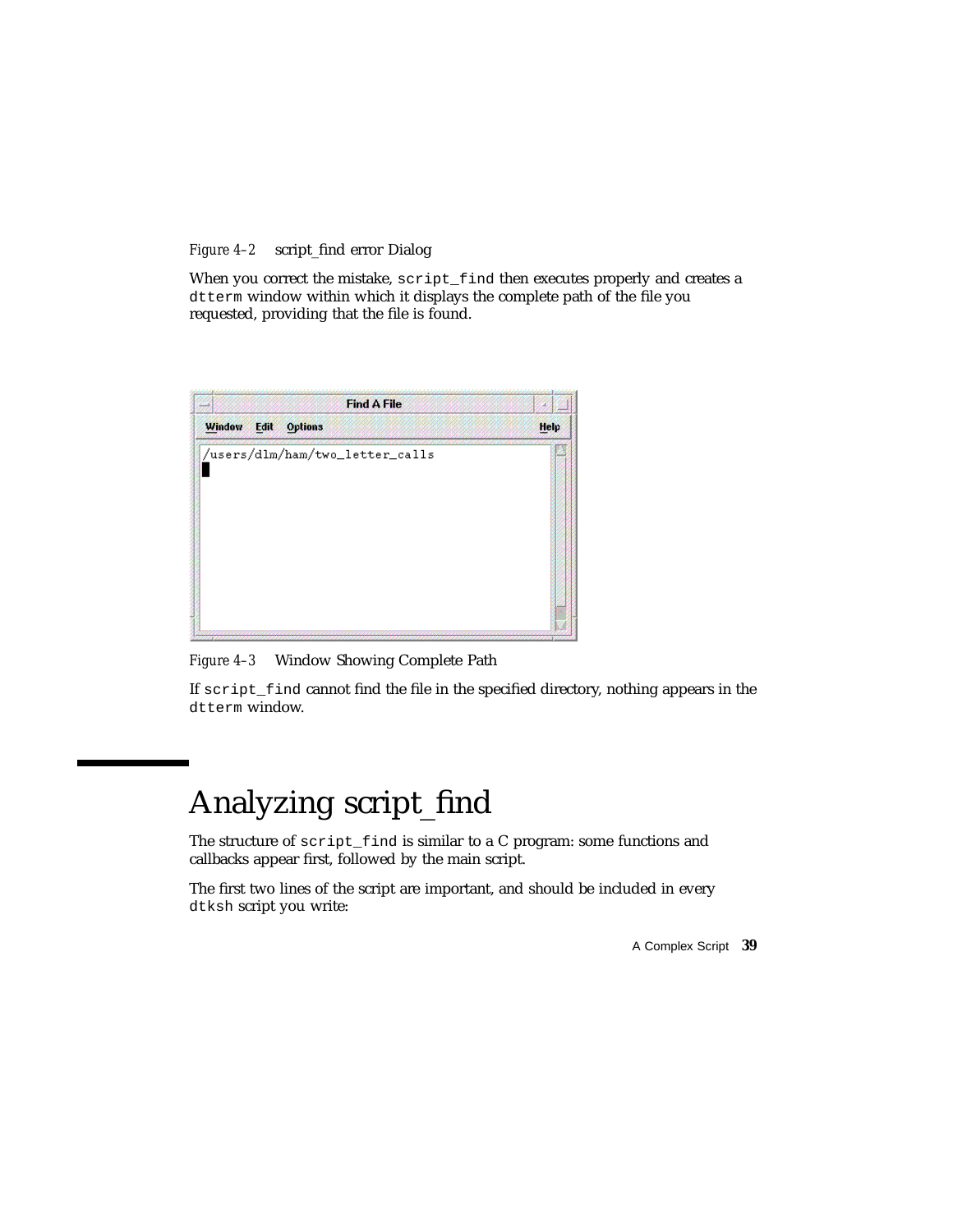#! /usr/dt/bin/dtksh . /usr/dt/lib/dtksh/DtFunc.dtsh

The first line executes the dtksh system and the second loads the dtksh convenience functions. The second line wasn't used in the scripts described in Chapter 2 because those scripts did not use any dtksh convenience functions.

## Functions and Callbacks

script\_find has the following functions and callbacks:

- PostErrorDialog()
- OkCallback()
- LoadStickyValues()
- EvalCmd()
- RetrieveAndSaveCurrentValues()

### PostErrorDialog()

This function is called when an error is detected, such as when the user enters an invalid directory. The function calls the convenience function

DtkshDisplayErrorDialog() which displays a dialog box whose title is Find Error and whose message is contained in the variable \$1, which is passed from the calling location.

```
dialogPostErrorDialog()
{
  DtDisplayErrorDialog ''Find Error'' ''$1'' \
  DIALOG_PRIMARY_APPLICATION_MODAL }
```
The last parameter, DIALOG\_PRIMARY\_APPLICATION\_MODAL, tells dtksh to create a dialog that must be responded to before any other interaction can occur.

## OkCallback()

 $OkCallback()$  is called when either the OK or Apply button on the main script\_find window is pressed. If the OK button is pressed, the script\_find window is unmanaged. For either Apply or OK, the input search directory is validated; if it is invalid, then  $OkCallback()$  calls  $PostErrorDialog()$ . If it is valid, checks are made on the status of the toggle buttons on the script\_find window and corresponding adjustments are made to the variable  $$CMD$ . This variable contains the entire command that is ultimately executed.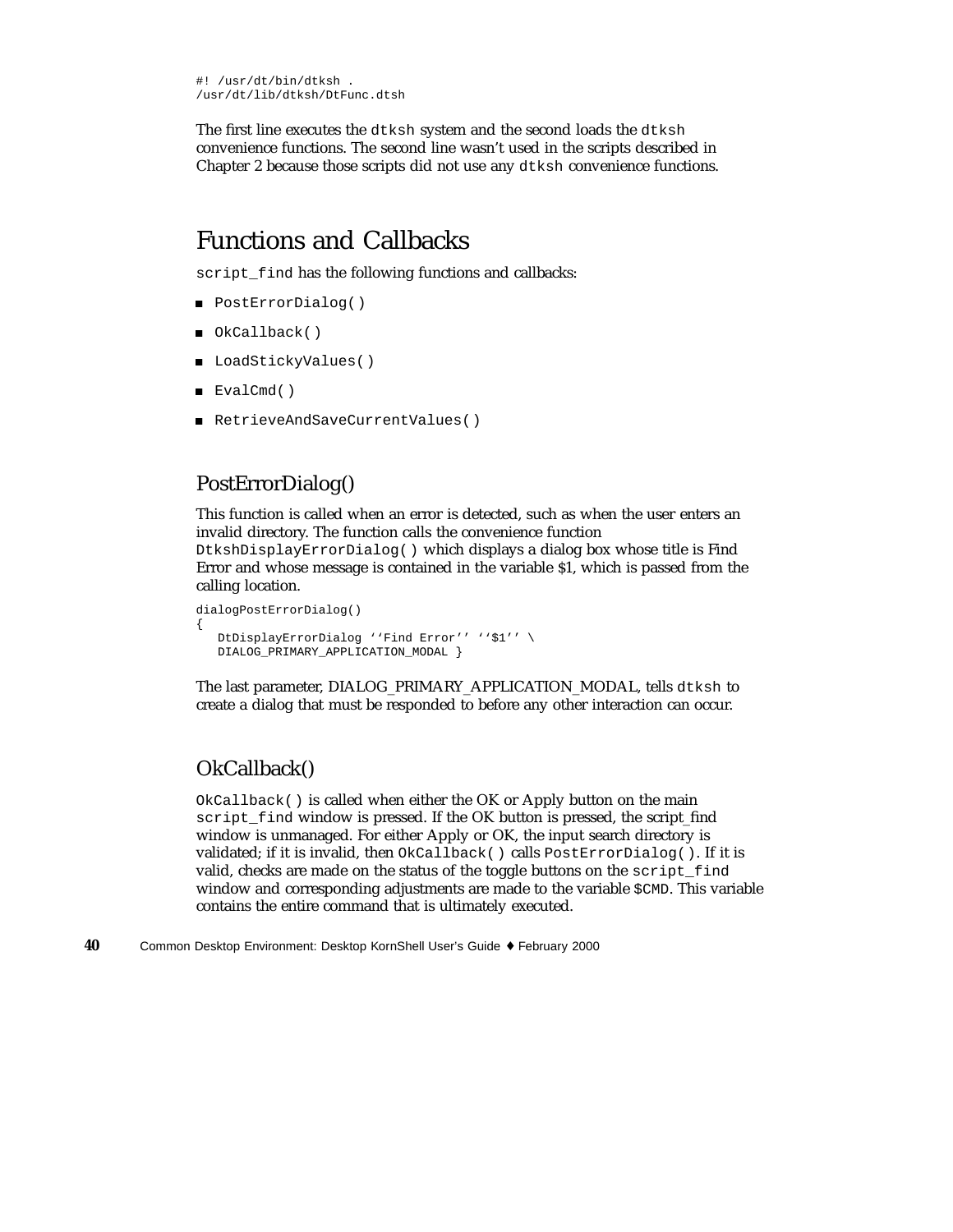## LoadStickyValues()

This function is called from the main program after the window has been created and managed. It loads all the values from the most recent execution of the script. These values are saved in a file called Find.sticky by the function RetrieveandSaveCurrentValues().

## EvalCmd()

EvalCmd() is used by LoadStickyValues() to evaluate each line in Find.sticky as a dtksh command. The following is a list of a Find.sticky file:

```
XmTextSetString $SD ''/users/dlm''
XmTextFieldSetInsertionPosition $SD 10
XmTextSetString $FNP ''two_letter_calls''
XmTextFieldSetInsertionPosition $FNP 16
XtSetValues $FSTYPE menuHistory:$NODIR
XtSetValues $FILETYPE menuHistory:$NOTYPE
XmToggleButtonSetState $T2 true false
XmToggleButtonSetState $T4 true false
```
## RetrievAndSaveCurrentValues()

RetrieveAndSaveCurrentValues() retrieves the current settings and values of the widgets in the script\_find window and saves them in the file Find.sticky. Find.sticky is then used by LoadStickyValues() the next time the script is executed.

## Main Script

The remainder of the script is the equivalent of  $Main()$  in a C program. It initializes the Xt Intrinsics and creates all the widgets used in the script\_find window. The set -f in the first line tells dtksh to suppress expansion of wildcard characters in path names. This is necessary so that the find command can perform this expansion.

The script\_find window (see Figure 4-4) consists of a Form widget with four areas. The areas are marked by Separator widgets, and each area has several widgets, all of which are children of the Form.

A Complex Script **41**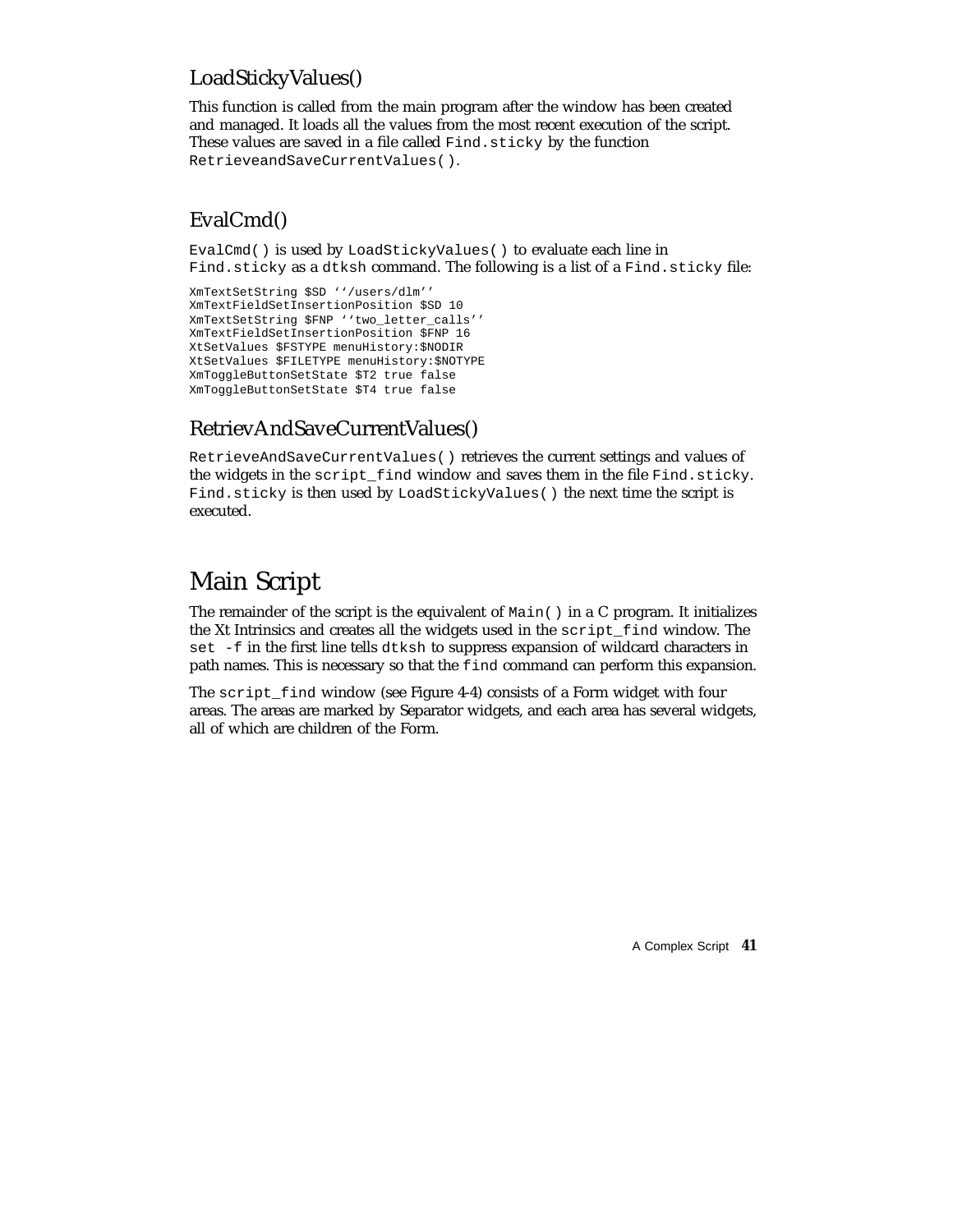|                                                                                             | <b>Find Files</b><br>п                                   |  |  |  |  |
|---------------------------------------------------------------------------------------------|----------------------------------------------------------|--|--|--|--|
|                                                                                             | <b>Search Directory:</b><br>J                            |  |  |  |  |
|                                                                                             | ľ<br><b>Filename Pattern:</b>                            |  |  |  |  |
| -------------------------------<br>□ Cross Mount Points<br>□ Print Matching Filenames       |                                                          |  |  |  |  |
| Search Hidden Subdirectories □ Follow Symbolic Links<br>$\Box$ Descend Subdirectories First |                                                          |  |  |  |  |
|                                                                                             | ____________________________________                     |  |  |  |  |
| Restrict Search To File System Type:   no restrictions $\Box$                               |                                                          |  |  |  |  |
|                                                                                             | no restrictions<br><b>Match Only Files Of Type:</b><br>Ē |  |  |  |  |
|                                                                                             | Ok<br><b>Apply</b><br>Close<br>Help                      |  |  |  |  |

*Figure 4–4* Widgets in script\_find Window

The widgets are created in sequence by area, from top to bottom.

### Initialize

Initialize is accomplished by the Xt Intrinsics function XtInitialize():

XtInitialize TOPLEVEL find Dtksh \$0 ''\${@:-}''

This creates a top-level shell that serves as the parent of a Form widget, which is created next.

## Create a Form Widget

A Form widget is used as the main parent widget. Form is a Manager widget that allows you to place constraints on its children. Most of the widgets in the main script\_find window are children of the Form. The description of the creation of the rest of the widgets is separated into the four areas of the window (see Figure 4-4).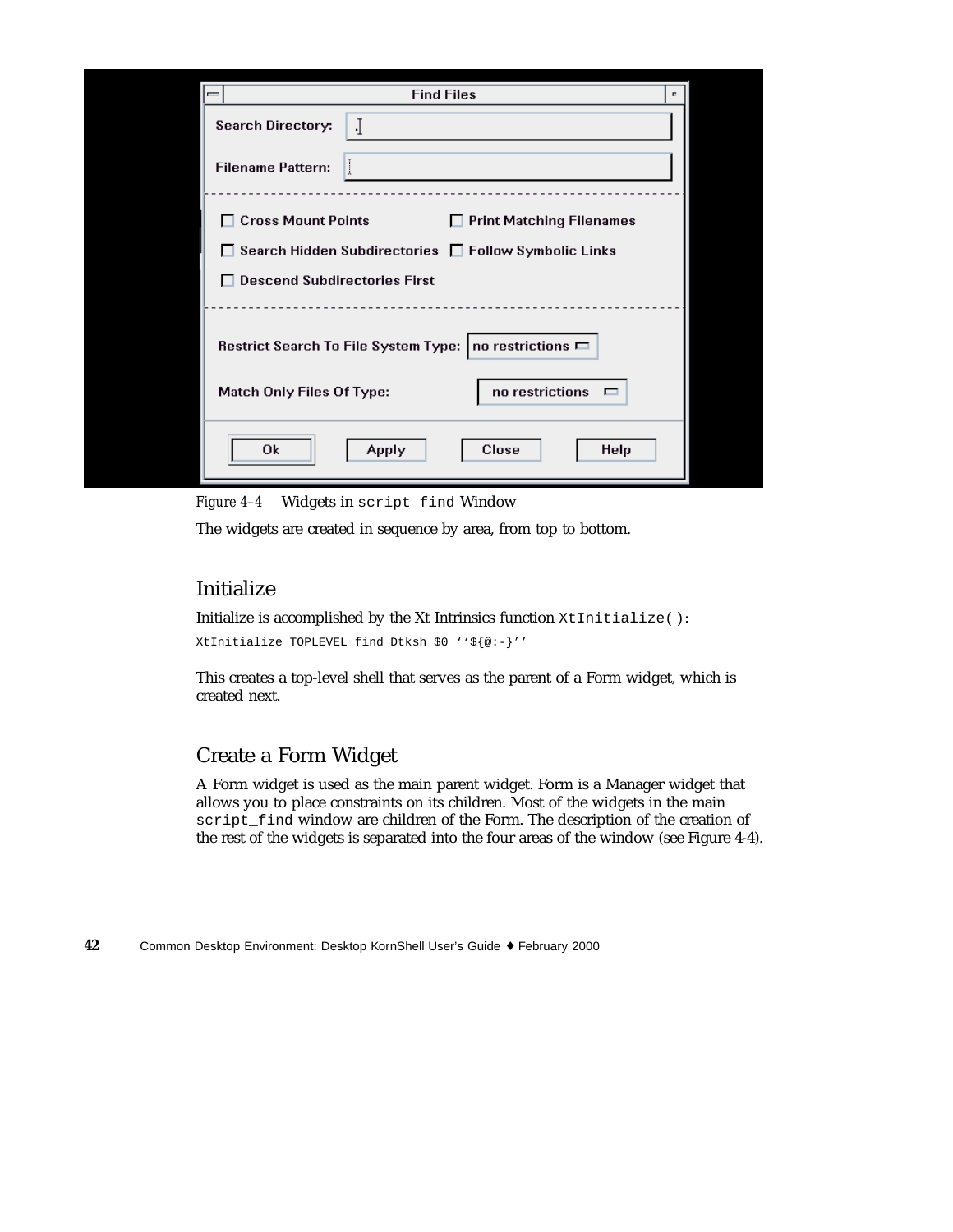## First Area

The first area consists of two Label widgets, two TextField widgets, and a Separator widget that separates the first and second areas.

|                          | <b>Find Files</b> |  |
|--------------------------|-------------------|--|
| Search Directory:        |                   |  |
| <b>Filename Pattern:</b> |                   |  |

*Figure 4–5* First Area of script\_find Window

The following code segment creates and positions the first Label widget and positions it within the Form using the DtkshAnchorTop and DtkshAnchorLeft convenience functions:

```
XtCreateManagedWidget SDLABEL sdlabel XmLabel $FORM \
     labelString:''Search Directory:'' \
     $(DtkshAnchorTop 12) \
     $(DtkshAnchorLeft 10)
```
The following code segment creates and positions the first TextField widget. Note that it is positioned in relation to both the Form and the Label widget.

```
XtCreateManagedWidget SD sd XmText $FORM \
     columns:30 \
     value:''.'' \
     $(DtkshAnchorTop 6) \
     $(DtkshRightOf $SDLABEL 10) \
     $(DtkshAnchorRight 10) \
    navigationType:EXCLUSIVE_TAB_GROUP
XmTextFieldSetInsertionPosition $SD 1
```
The remaining Label widget and TextField widget are created in the same manner.

The Separator widget is created as a child of the Form widget and positioned under the second TextField widget.

```
XtCreateManagedWidget SEP sep XmSeparator $FORM \
     separatorType:SINGLE_DASHED_LINE \
     $(DtkshUnder $FNP 10) \
     $(DtkshSpanWidth)
```
### Second Area

The second area consists of a RowColumn widget, five ToggleButton gadgets, and another Separator widget.

A Complex Script **43**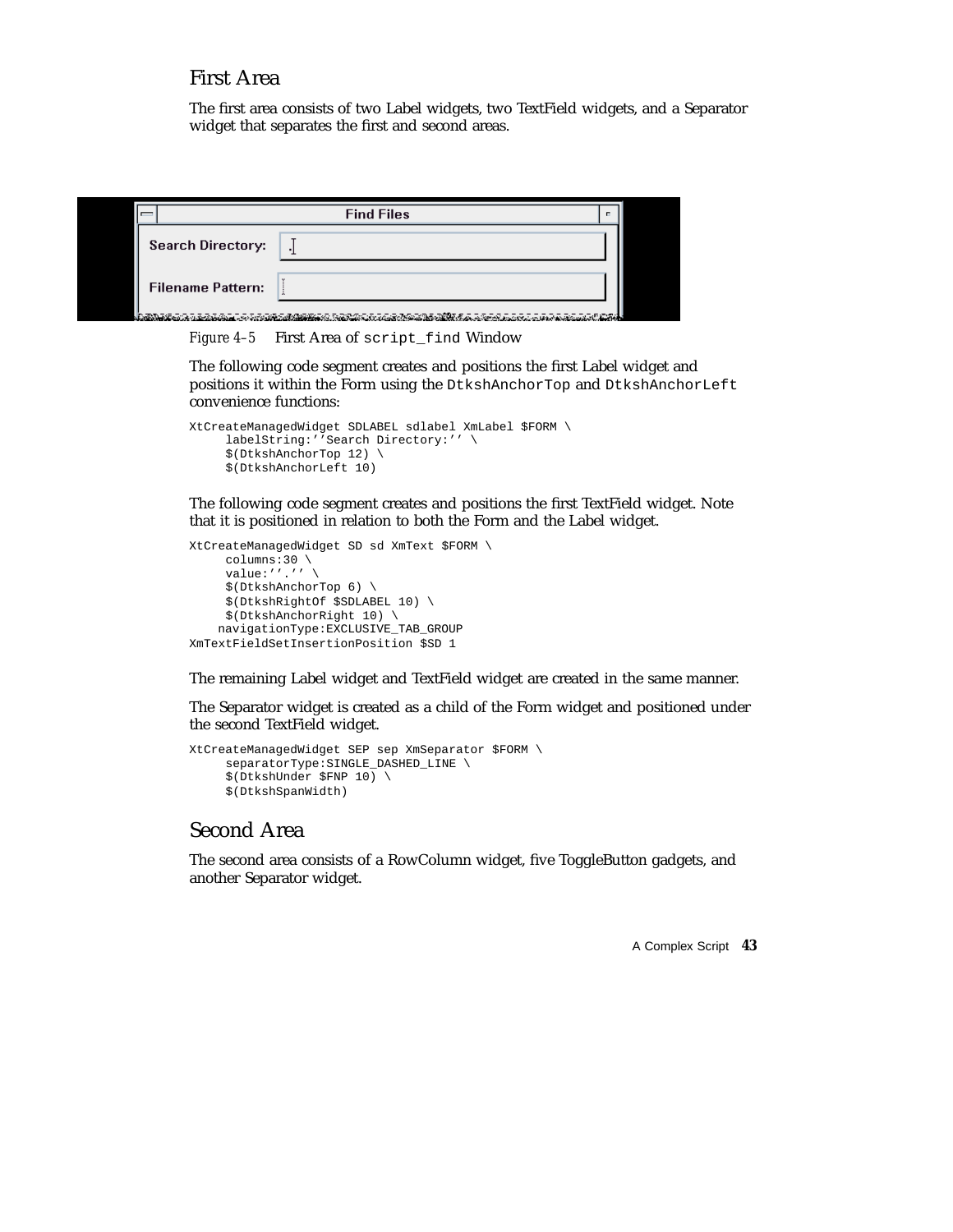

*Figure 4–6* Second Area of script\_find Window

A gadget is a widget that relies on its parent for many of its attributes, thus saving memory resources.

The RowColumn widget is created as a child of the Form widget, and positioned directly under the Separator widget created in the first area.

```
XtCreateManagedWidget RC
rc XmRowColumn $FORM \
         orientation:HORIZONTAL \
          numColumns:3 \
    packing:PACK_COLUMN \
 $(DtkshUnder $SEP 10) \
 $(DtkshSpanWidth 10 10) \
 navigationType:EXCLUSIVE_TAB_GROUP
```
The five ToggleButton gadgets are created as children of the RowColumn using the convenience function DtkshAddButtons:

```
DtkshAddButtons -w $RC XmToggleButtonGadget \
      T1 ''Cross Mount Points'' ''''\<br>T<sup>2</sup> ''Print Matching Filenames'' '''\
      T2 ''Print Matching Filenames''
      T3 ''Search Hidden Subdirectories'' '''\\<br>T4 ''Follow Symbolic Links'' ''''\
      T4 ''Follow Symbolic Links'' ''''\
      T5 ''Descend Subdirectories First'' ''''
```
Another Separator is then created to separate the second and third areas. Note that this Separator widget ID is called SEP2.

```
XtCreateManagedWidget SEP2 sep XmSeparator $FORM \
     separatorType:SINGLE_DASHED_LINE \
     $(DtkshUnder $RC 10) \
 $(DtkshSpanWidth)
```
### Third Area

The third area consists of two option menus and another Separator widget.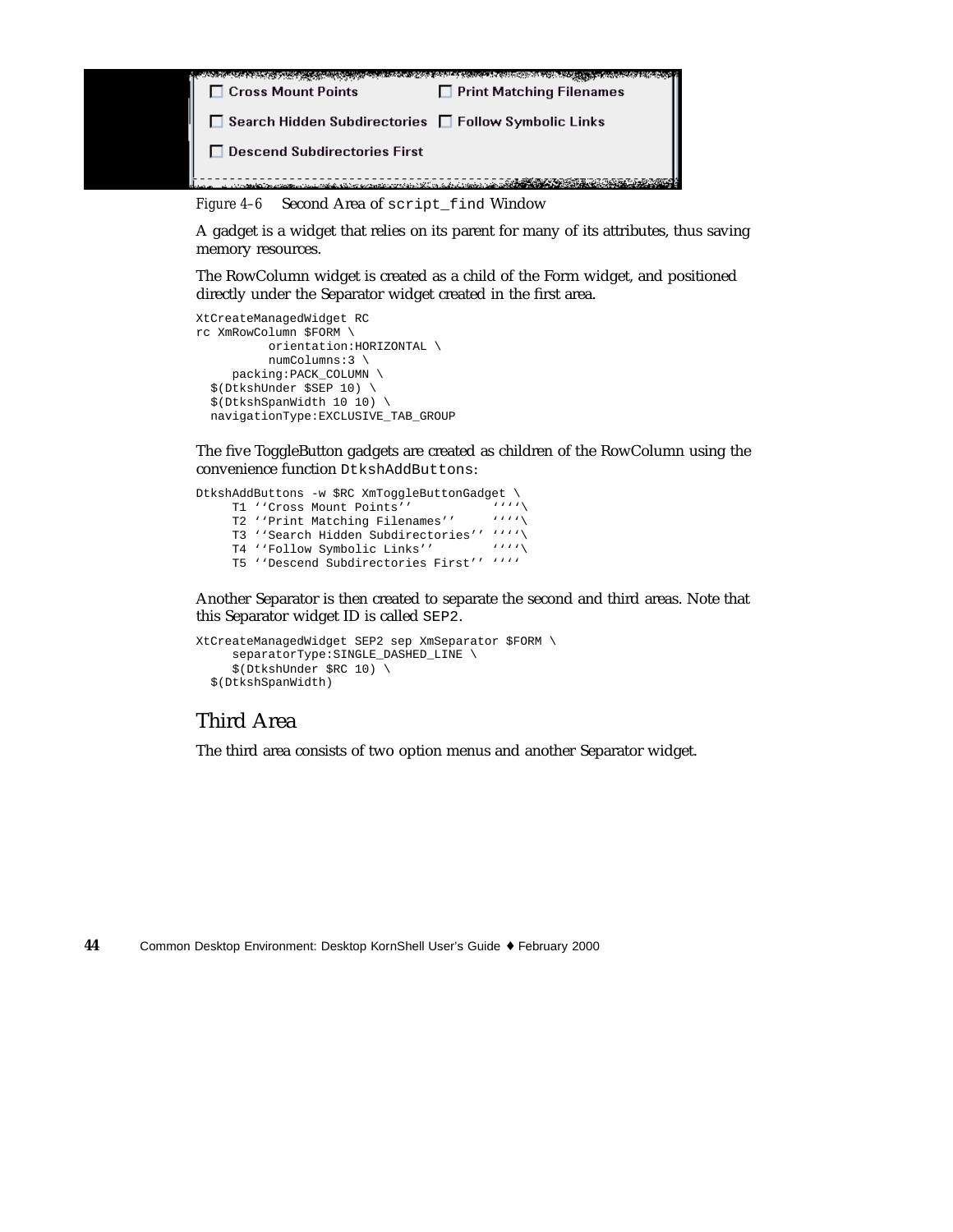| HOOSTIIN TAANA MARKA SAATTA HETTY TETTI TAAN KARA KARAHAN HARA TAAN TARA TAAN TAAN SAATTA MARKA SAATTA HARA TA<br>Restrict Search To File System Type:   no restrictions $\Box$ |                 |
|---------------------------------------------------------------------------------------------------------------------------------------------------------------------------------|-----------------|
| Match Only Files Of Type:                                                                                                                                                       | no restrictions |
| unaa kanuunna medittiittivad kohkultaksittikkittivät kohkultaan kanuuttamaan muuttiin kikkittivat kohkultaan keskultaa                                                          |                 |

*Figure 4–7* Third Area of script\_find Window

The Option Menus are pull-down menus. When the user clicks the option menu button, a menu pane with a number of choices appears. The user drags the pointer to the appropriate choice and releases the mouse button. The menu pane disappears and the option menu button label displays the new choice.

The first option menu menu pane consists of a number of push button gadgets, representing various restrictions that can be imposed upon the find command:

```
XmCreatePulldownMenu PANE $FORM pane
DtkshAddButtons -w $PANE XmPushButtonGadget \
    NODIR ''no restrictions'' ''''\<br>NES ''nfs'' ''''\
     NFS 'nfs'' '''
     CDFS ''cdfs'' '''\
    HFS ''hfs'' ''''
Next, the Option Menu button itself is created and managed, with the
menu pane just created ($PANE) identified as a subMenuId:
XmCreateOptionMenu FSTYPE $FORM fstype \
         labelString:''Restrict Search To File System Type:'' \
         menuHistory:$NODIR \
         subMenuId:$PANE \
   $(DtkshUnder $SEP2 20) \
   $(DtkshSpanWidth 10 10) \
   navigationType:EXCLUSIVE_TAB_GROUP
XtManageChild $FSTYPE
```
The second option menu button is created in the same manner. It provides further restrictions on the find command.

The third separator is created in the same manner as the other separators.

## Fourth Area

The fourth area consists of four push button widgets, all children of the Form widget.

|        |    | <u>addition of the character and the control of the control of the control of the control of the control of the control of the control of the control of the control of the control of the control of the control of the control</u> | والإخوان والمتوافق والمتعاطف والمتحال والمستعدد والمستعدد والمستعدد والمستعدد |      |  |
|--------|----|--------------------------------------------------------------------------------------------------------------------------------------------------------------------------------------------------------------------------------------|-------------------------------------------------------------------------------|------|--|
| ॏ<br>│ | Ok | <b>Apply</b>                                                                                                                                                                                                                         | Close                                                                         | Help |  |
|        |    |                                                                                                                                                                                                                                      |                                                                               |      |  |

The four push buttons are used as follows:

A Complex Script **45**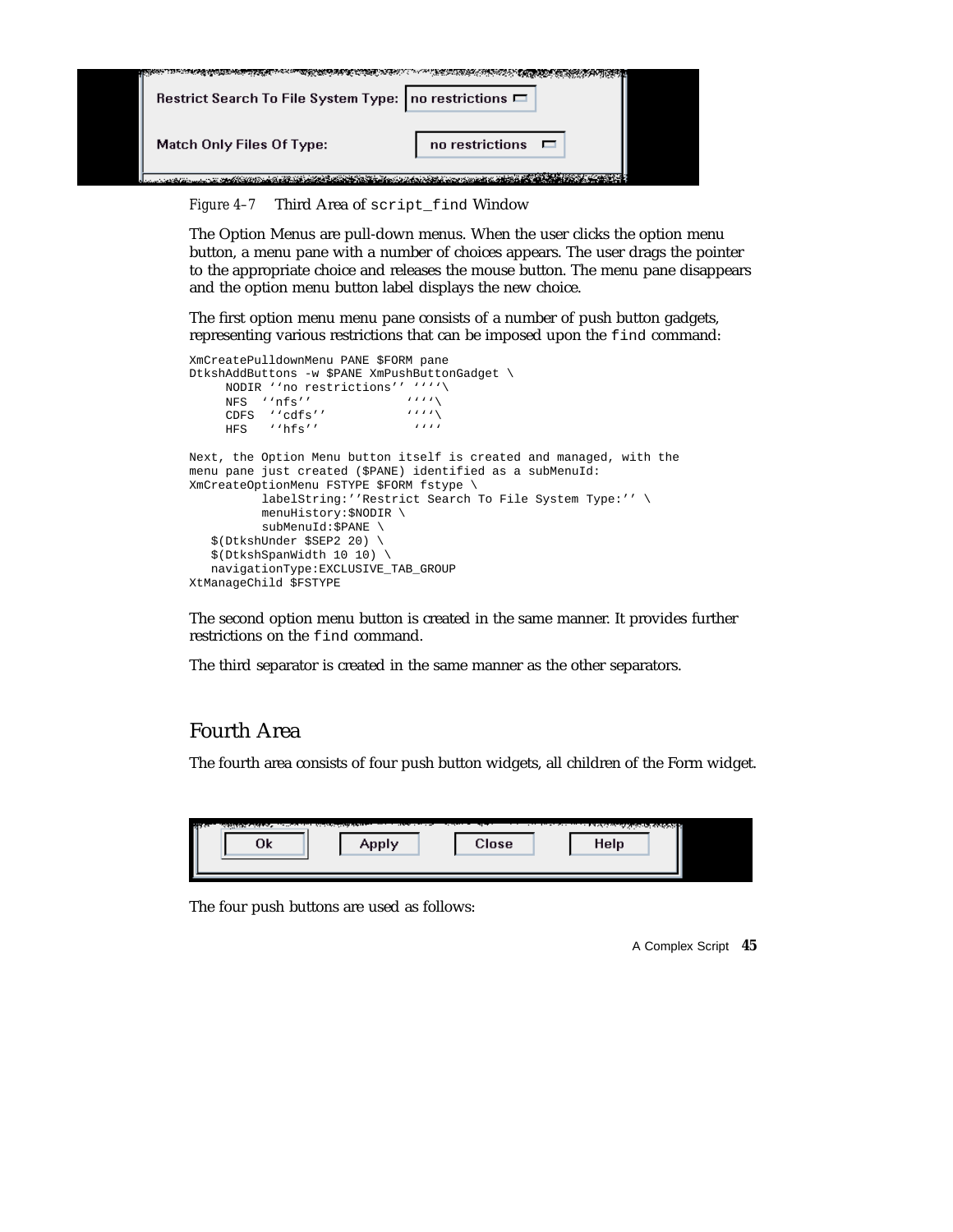- OK executes the find command with the parameters input in the script\_find window and removes the script\_find window.
- Apply executes the find command with the parameters input in the script\_find window but does not remove the script\_find window.
- Close terminates script\_find without executing the find command.
- Help creates a dialog box with information on the use of script\_find.

The push buttons are created and positioned in much the same manner as any of the other widgets, although they are each labeled differently. The following code segment shows how the OK push button is created:

```
XtCreateManagedWidget OK
ok XmPushButton $FORM \
          labelString:''Ok'' \
     $(DtkshUnder $SEP3 10) \
     $(DtkshFloatLeft 4) \
     $(DtkshFloatRight 24) \
    $(DtkshAnchorBottom 10)
XtAddCallback $OK activateCallback ''OkCallback''
```
### Set Operating Parameters

XtSetValues is used to set some initial operating parameters:

```
XtSetValues $FORM \
     initialFocus:$SD \
     defaultButton:$OK \
     cancelButton:$CLOSE \
     navigationType:EXCLUSIVE_TAB_GROUP
```
- Initial focus is set to the first TextField widget in the first area.
- Default button is set to the OK push button in the fourth area.
- Cancel button is set to the Close button in the fourth area.
- Navigation type is set to EXCLUSIVE\_TAB\_GROUP.

The following line configures the TextField widgets so that pressing the return key does not activate the default button within the Form. See the description of EXCLUSIVE TAB GROUP in Appendix B for more information on its use.

```
DtkshSetReturnKeyControls $SD $FNP $FORM $OK
```
### Realize and Loop

The last three lines of the script load the previous values of the script\_find window, realize the top-level widget, and then enter a loop waiting for user input.

```
LoadStickyValues
         XtRealizeWidget $TOPLEVEL
         XtMainLoop
```

```
46 Common Desktop Environment: Desktop KornShell User's Guide ♦ February 2000
```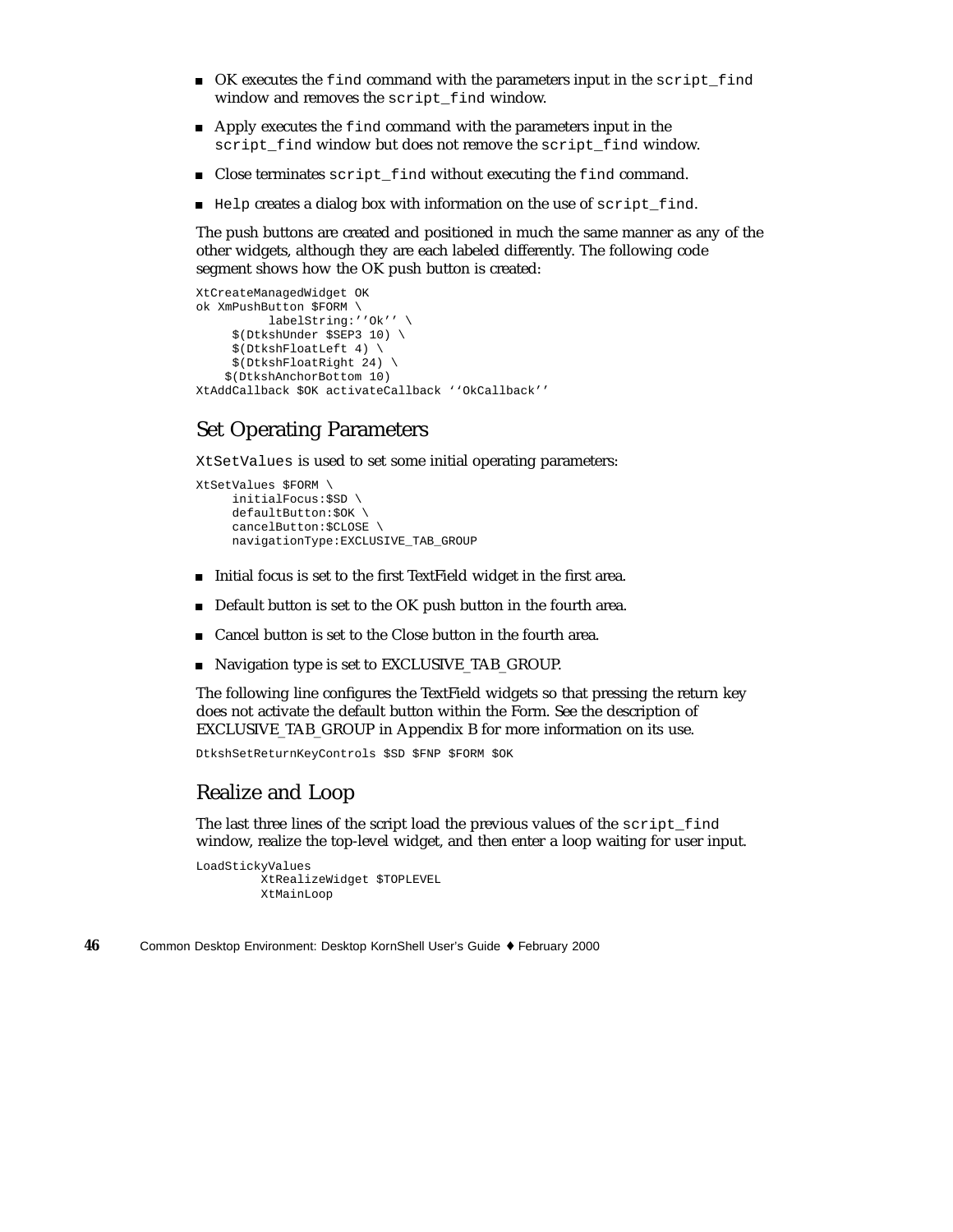## dtksh Commands

This appendix contains a list of the commands supported by dtksh. Many of these commands are almost identical to their Motif, Xt Intrinsics, or Xlib counterparts. Commands that return a value must have the return variable as an environment variable that is the first parameter in the call. Some commands have more differences.

The following subsections give a synopsis of each of the dtksh commands. In general, parameter ordering and types are the same as for corresponding C procedures; exceptions are noted. For more detail on the functionality and parameters of a command, see the standard documentation for the corresponding Xlib, Xt Intrinsics, or Motif procedure.

In the command definitions, parameters named *var, var2, var3,* and so on, indicate that the shell script should supply the name of an environment variable into which some value will be returned. The word *variable* indicates an environment variable that accepts a return value.

Commands that return a Boolean value (which can be used directly as part of an if statement), are noted as such.

Parameters enclosed within [ ] are optional.

# Built-in Xlib Commands

XBell *display volume*

XClearArea *display drawable* **[optional GC arguments]** *x y width height exposures*

XClearWindow *display drawable*

**47**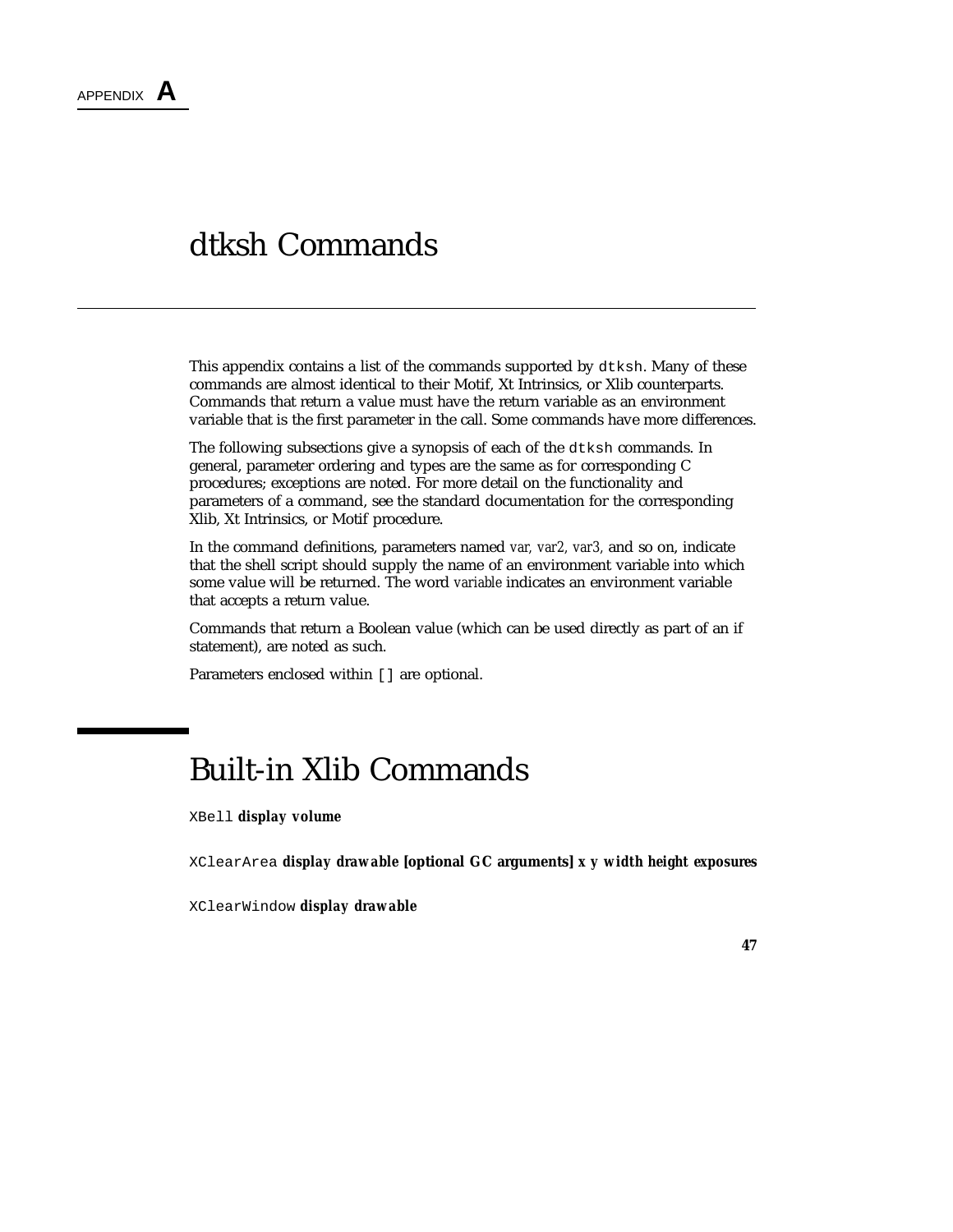### XCopyArea *display drawabledisplay src dest srcX srcY width height destX destY* **[optional GC arguments]**

XDefineCursor *display window cursor*

XDrawArc *display drawable* **[optional GC arguments]** *x y width height angle1 angle2*

XDrawLine *display drawable* **[optional GC arguments]** *x1 y1 x2 y2*

XDrawLines *display drawable* **[***-coordinateMode***] [optional GC arguments]** *x1 y1 x2 y2 [x3 y3 ...]*

*where coordinateMode is either* CoordModeOrigin or CoordModePrevious.

XDrawPoint *display drawable* **[optional GC arguments]** *x y*

XDrawPoints *display drawable* **[-***coordinateMode***] [optional GC arguments]** *x1 y1* **[***x2 y2 x3 y3 ...***]**

where *coordinateMode is either* CoordModeOrigin or CoordModePrevious.

XDrawRectangle *display drawable* **[optional GC arguments]** *x y width height*

XDrawSegments *display drawable* **[optional GC arguments]** *x1 y1 x2 y2***[***x3 y3 x4 y4 ...***]**

XDrawString *display drawable* **[optional GC arguments]** *x y string*

XDrawImageString *display drawable* **[optional GC arguments]** *x y string*

XFillArc *display drawable* **[optional GC arguments]** *x y width height angle1 angle2*

XFillPolygonXFillArc *display drawable* **[***-shape***] [***-coordinateMode***] [optional GC arguments]** *x1 y1 x2 y2* **...**

*where shape is either* Complex, Convex, or Nonconvex, *and coordinateMode is either* CoordModeOrigin or CoordModePrevious.

XFillRectangle *display drawable* **[optional GC arguments]** *x y width height*

XFlush *display*

XHeightOfScreen *variable screen*

XRaiseWindow *display window*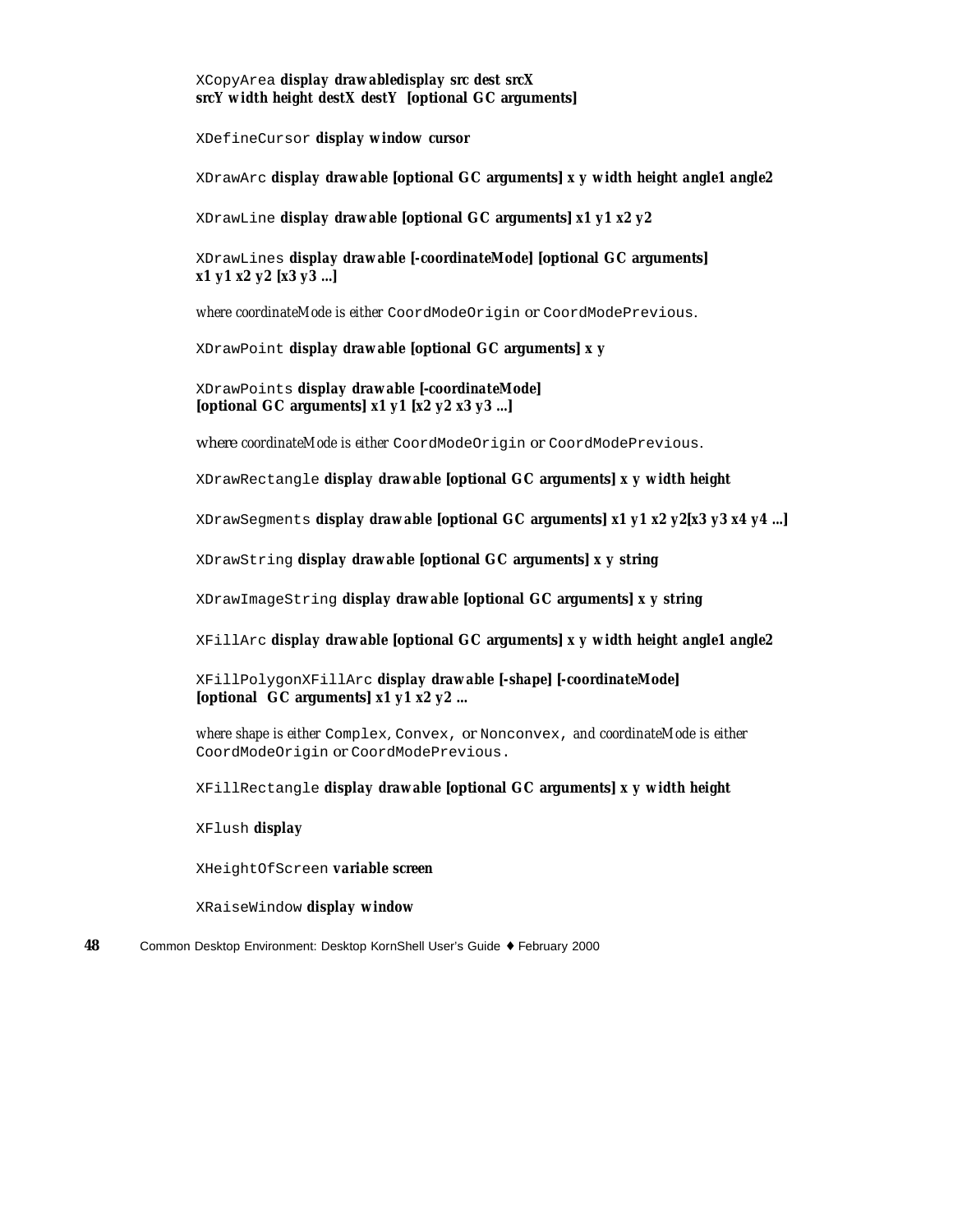XRootWindowOfScreen *variable screen*

XSync *display discard*

*where discard is either* true or false.

XTextWidth *variable fontName string*

**Note -** The XTextWidth command is different from the corresponding Xlib procedure because it takes the name of a font instead of a pointer to a font structure.

XUndefineCursor *display window*

XWidthOfScreen *variable screen*

# Built-in Xt Intrinsic Commands

All the Xt Intrinsics commands used to create a new widget require that you specify a widget class for the new widget. The widget (or gadget) class name is the standard class name provided by Motif. For example, the class name for a Motif push button widget is XmPushButton, while the class name for the Motif label gadget is XmLabelGadget.

### XtAddCallback *widgetHandle callbackName ksh-command*

where *callbackName* is one of the standard Motif or Xt callback names, with the Xt or Xm prefix dropped. For example, activateCallback.

### XtAddEventHandler *widgetHandle eventMask nonMaskableFlag ksh-command*

where *eventMask* is of the form *mask|mask|mask* and the *mask* components are any of the standard set of X event masks, and *nonMaskableFlag* is either true or false.

### XtAddInput *variable* **[-r]** *fileDescriptor ksh-command*

Registers the indicated file descriptor with the X Toolkit as an alternate input source. It is the responsibility of the shell script's input handler to unregister the input source when it is no longer needed and to close the file descriptor.

If the -r option is specified (*raw* mode), then dtksh does not automatically read any of the data available from the input source; it will be up to the specified kshell command to read all data. If the -r option is not specified, then the command specified in *ksh-command* is invoked only when a full line is read (that is, a line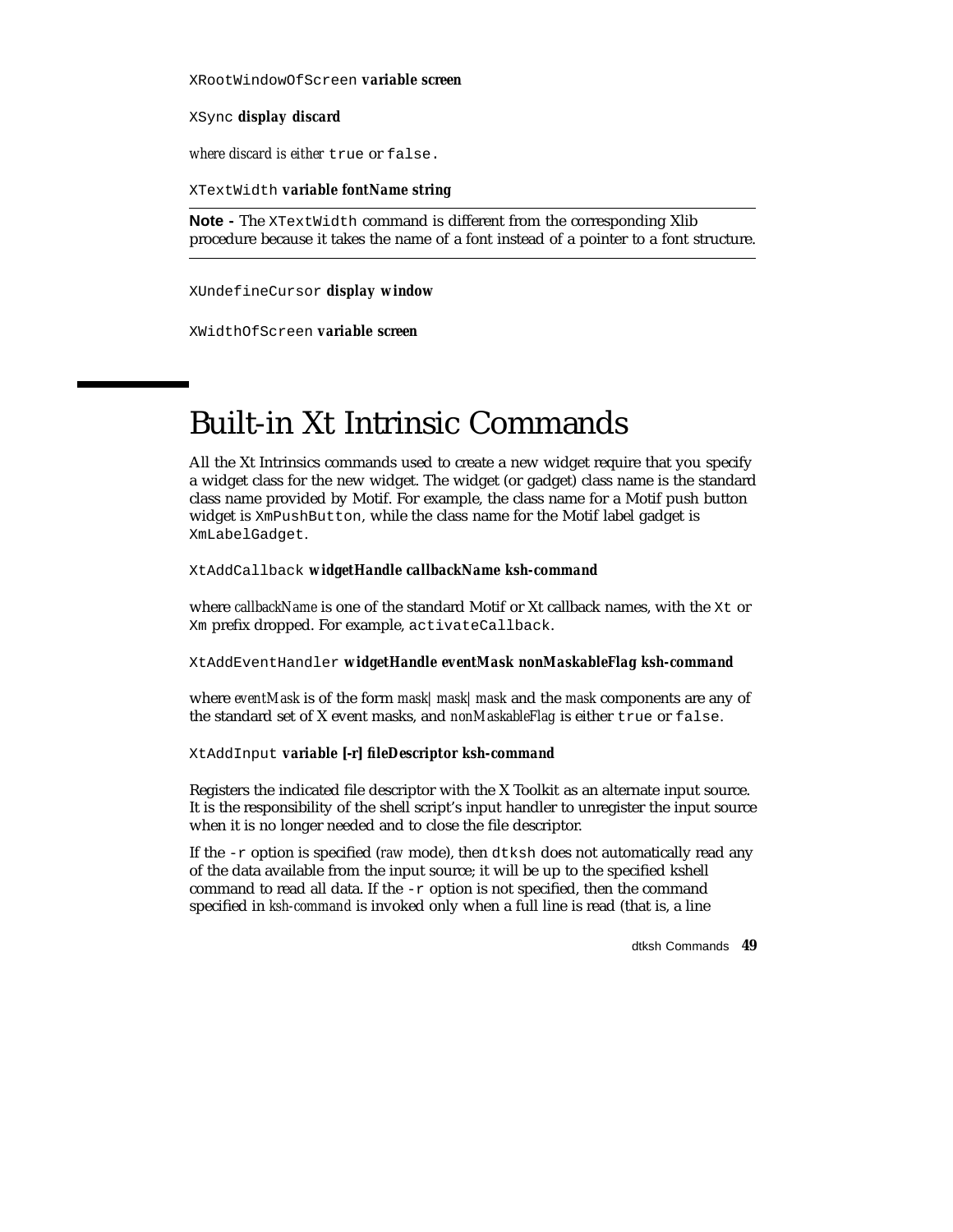terminated by either an unescaped newline character or the end of the file) or when the end of the file is reached. The raw mode is useful for handlers that expect to process nontextual data, or for handlers that do not want dtksh automatically reading in a line of data. When the end of file is detected, it is the shell script's input handler's responsibility to use XtRemoveInput to remove the input source and to close the file descriptor, if necessary.

In all cases, several environment variables are set up, which can be used by the handler. These include:

### **INPUT\_LINE**

Empty if in raw mode; otherwise, it contains the next line to be processed.

### **INPUT\_EOF**

Set to true if end-of-file is reached; otherwise, set to *false*.

### **INPUT\_SOURCE**

File descriptor associated with this input source.

### **INPUT\_ID**

The ID associated with this input handler; returned by XtAddInput().

XtAddTimeout *variable interval ksh-command*

### XtAddWorkProc *variable ksh-command*

In dtksh, the kshell command is typically a kshell function name. Like regular work procedures, this function is expected to return a value that indicates whether the work procedure wants to be called again, or whether it has completed its work and can be automatically unregistered. If the dtksh function returns 0, then the work procedure remains registered; any other value causes the work procedure to be automatically unregistered.

XtAugmentTranslations *widgetHandle translations*

XtCreateApplicationShell *variable applicationName widgetClass* **[***resource:value* **...]**

### XtCallCallbacks *widgetHandle callbackName*

where *callbackName* is one of the standard Motif or Xt callback names, with the Xt or Xm prefix dropped; for example, activateCallback.

### XtClass *variable widgetHandle*

Returns the name of the widget class associated with the passed-in widget handle.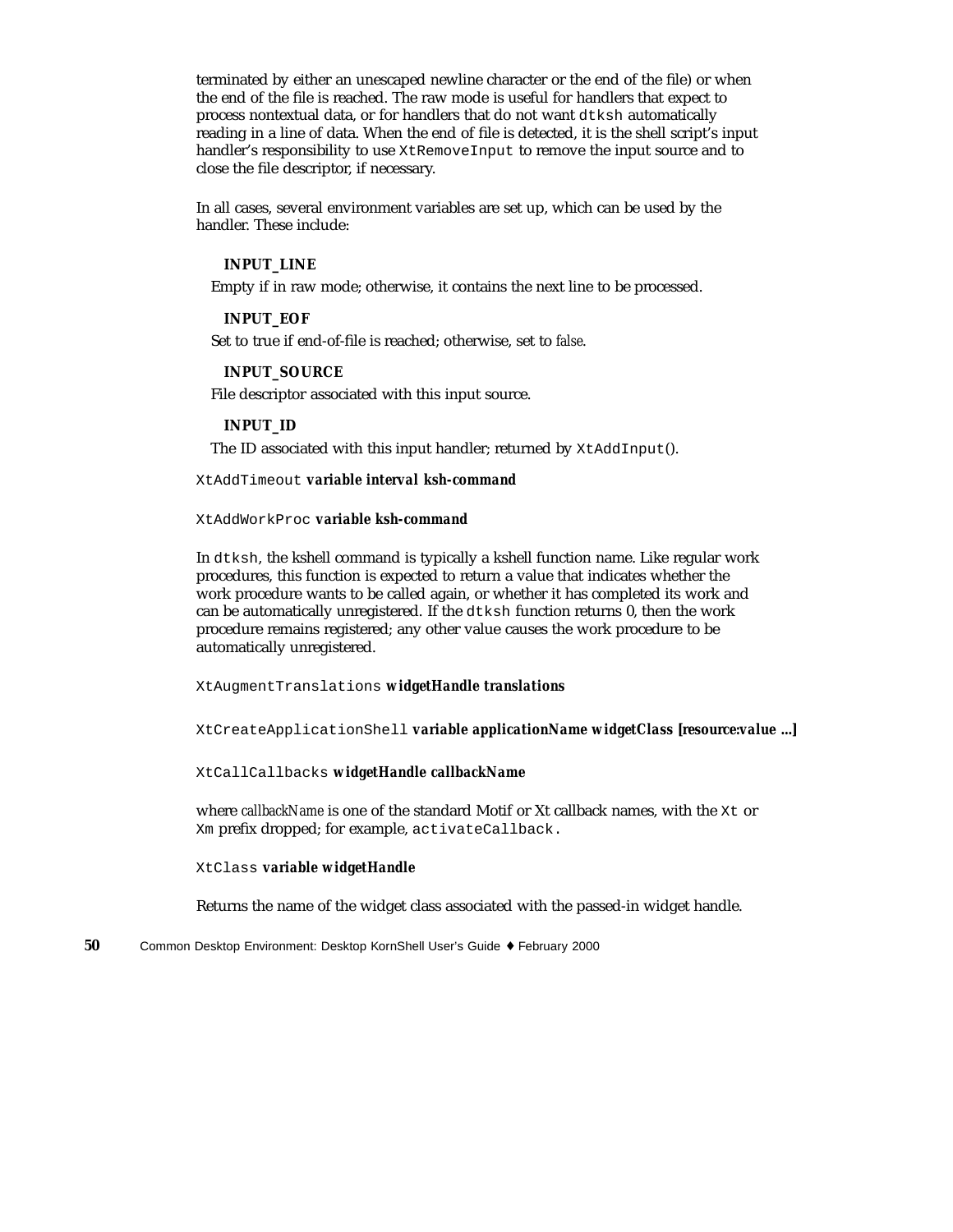XtCreateManagedWidget *variable widgetName widgetClass parentWidgetHandle* **[***resource:value* **...]**

XtCreatePopupShell *variable widgetName widgetClass parentWidgetHandle* **[***resource:value* **...]**

XtCreateWidget *variable widgetName widgetClass parentWidgetHandle* **[***resource:value* **...]**

XtDestroyWidget *widgetHandle* **[***widgetHandle* **...]**

XtDisplay *variable widgetHandle*

XtDisplayOfObject *variable widgetHandle*

XtGetValues *widgetHandle resource: var1* **[***resource: var2* **...]**

XtHasCallbacks *variable widgetHandle callbackName*

where *callbackName* is one of the standard Motif or Xt callback names, with the Xt or Xm prefix dropped; for example, activateCallback.

*variable* is set to one of the strings CallbackNoList, CallbackHasNone, or CallbackHasSome.

### XtInitialize *variable shellName applicationClassName applicationName* **[arguments]**

Using Dtksh as the *applicationClassName* causes the application to use the default dtksh app-defaults file. The *arguments* parameter is used to reference any command-line arguments that might have been specified by the user of the shell script; these are typically referred to using the shell syntax of "\$@".

Returns a value which can be used in a conditional statement.

XtIsManaged *widgetHandle*

Returns a value which can be used in a conditional statement.

XtIsSubclass *widgetHandle widgetClass*

where *widgetClass* is the name of a widget class. Returns a value which can be used in a conditional statement.

XtNameToWidget *variable referenceWidget name*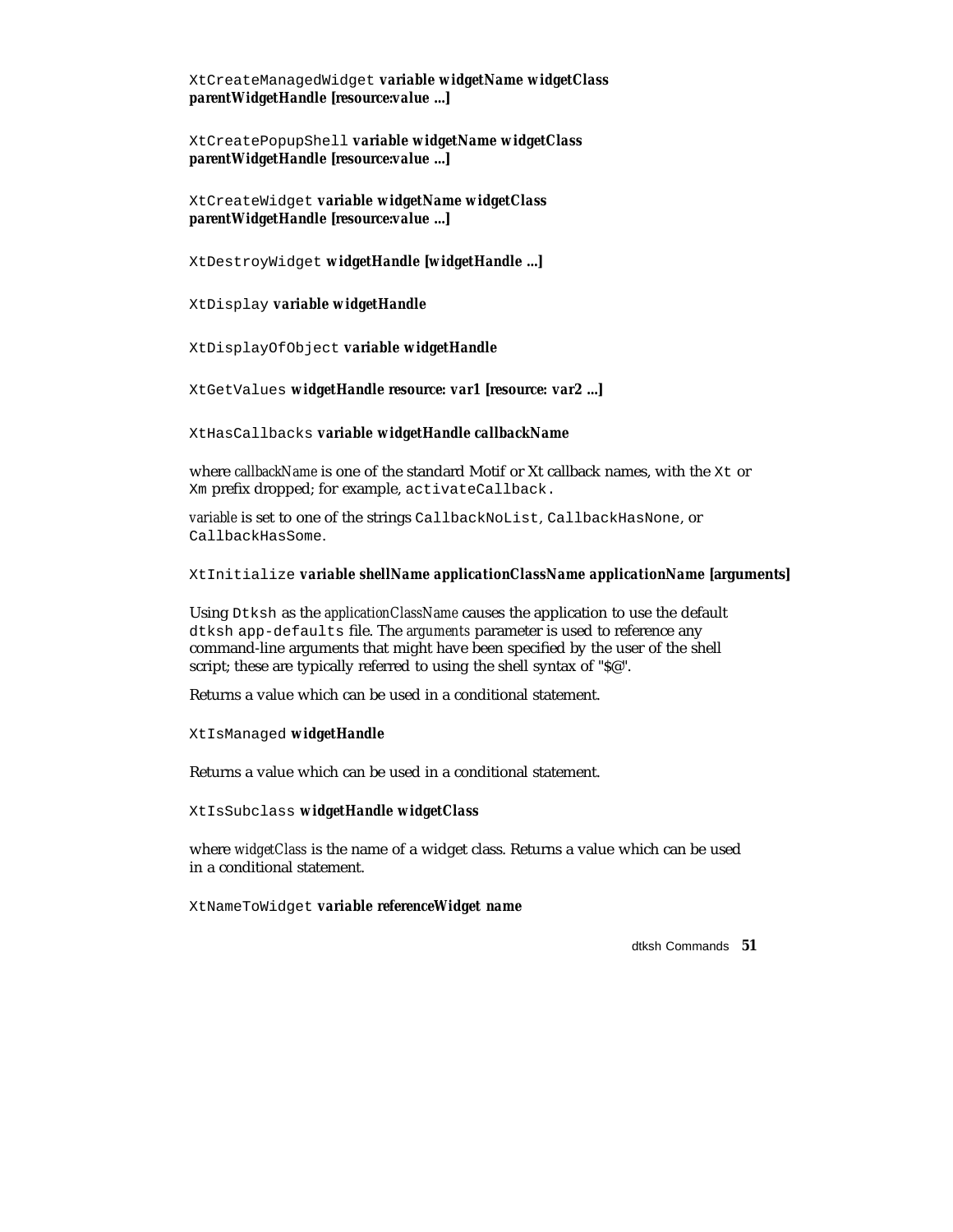XtIsRealized *widgetHandle*

Returns a value which can be used in a conditional statement.

XtIsSensitive *widgetHandle*

Returns a value which can be used in a conditional statement.

XtIsShell *widgetHandle*

Returns a value which can be used in a conditional statement.

XtLastTimestampProcessed *variable display*

XtMainLoop

XtManageChild *widgetHandle*

XtManageChildren *widgetHandle* **[***widgetHandle* **...]**

XtMapWidget *widgetHandle*

XtOverrideTranslations *widgetHandle translations*

XtParent *variable widgetHandle*

XtPopdown *widgetHandle*

XtPopup *widgetHandle grabType*

where *grabType* is one of the strings GrabNone, GrabNonexclusive or GrabExclusive.

XtRealizeWidget *widgetHandle*

XtRemoveAllCallbacks *widgetHandle callbackName*

where *callbackName* is one of the standard Motif or Xt callback names, with the Xt or Xm prefix dropped; for example, activateCallback

XtRemoveCallback *widgetHandle callbackName ksh-command*

where *callbackName* is one of the standard Motif or Xt callback names, with the Xt or Xm prefix dropped; for example, activateCallback. As is true with traditional Xt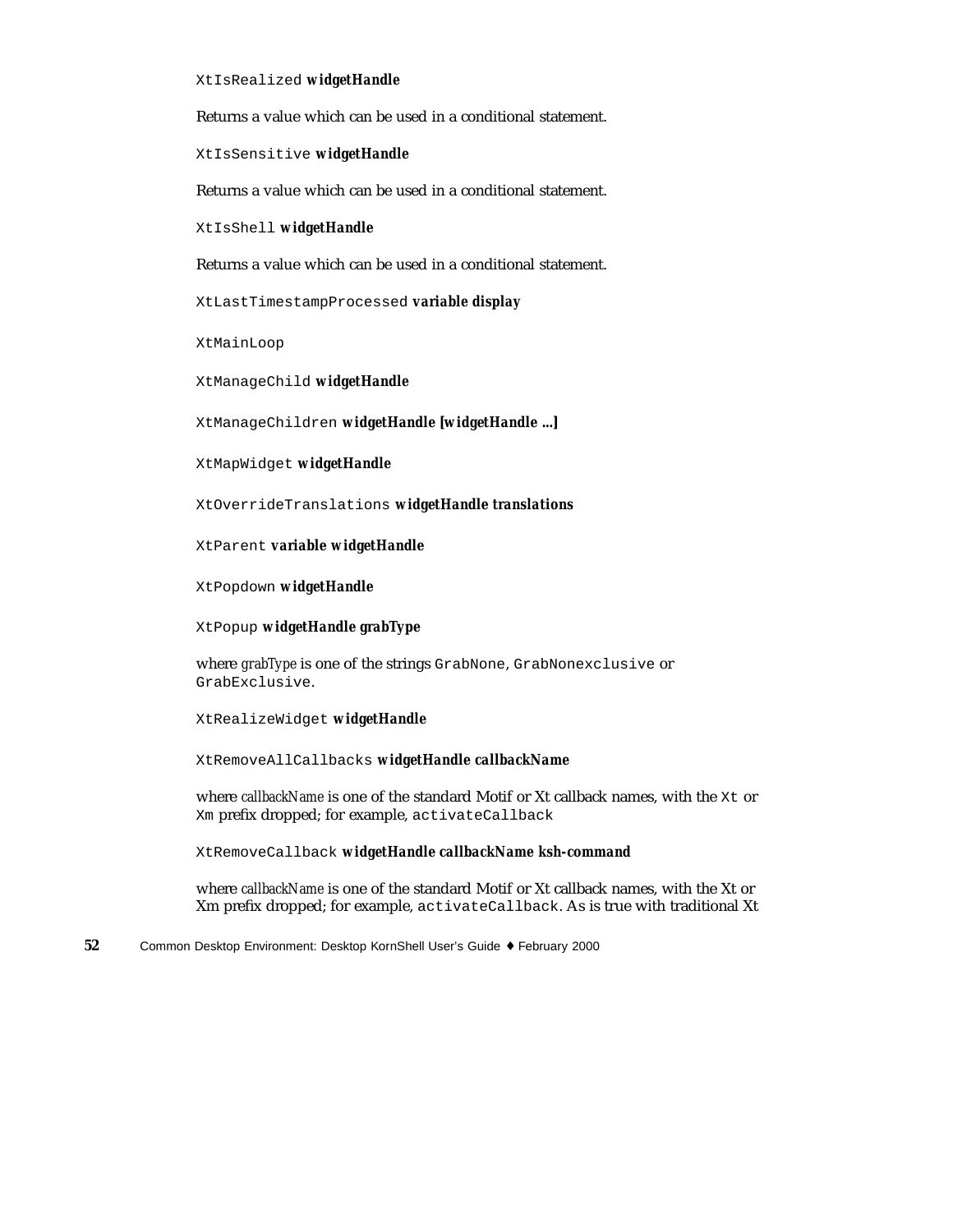callbacks, when a callback is removed, the same kshell command string must be specified as was specified when the callback was originally registered.

XtRemoveEventHandler *widgetHandle eventMasknonMaskableFlag ksh-command*

where *eventMask* is of the form *mask|mask|mask* and the mask components are any of the standard set of X event masks; that is. *ButtonPressMask* where *nonMaskableFlag* is either *true* or *false.*

As is true with traditional Xt event handlers, when an event handler is removed, the same *eventMask*, *nonMaskableFlag* setting, and kshell command string must be specified as was specified when the event handler was originally registered.

XtRemoveInput *inputId*

where *inputId* is the handle that was returned in the specified environment variable when the alternate input source was registered using the XtAddInput command.

XtRemoveTimeOut *timeoutId*

where *timeoutId* is the handle that was returned in the specified environment variable when the timeout was registered using the XtAddTimeOut command.

XtRemoveWorkProc *workprocID*

where *workprocID* is the handle that was returned in the specified environment variable when the work procedure was registered using the XtAddWorkProc command.

XtScreen *variable widgetHandle*

XtSetSensitive *widgetHandle state*

where *state* is either *true* or *false.*

XtSetValues *widgetHandle resource:value* **[***resource: value* **...]**

XtUninstallTranslations *widgetHandle*

### XtUnmanageChild *widgetHandle*

XtUnmanageChildren *widgetHandle* **[***widgetHandle* **...]**

XtUnmapWidget *widgetHandle*

XtUnrealizeWidget *widgetHandle*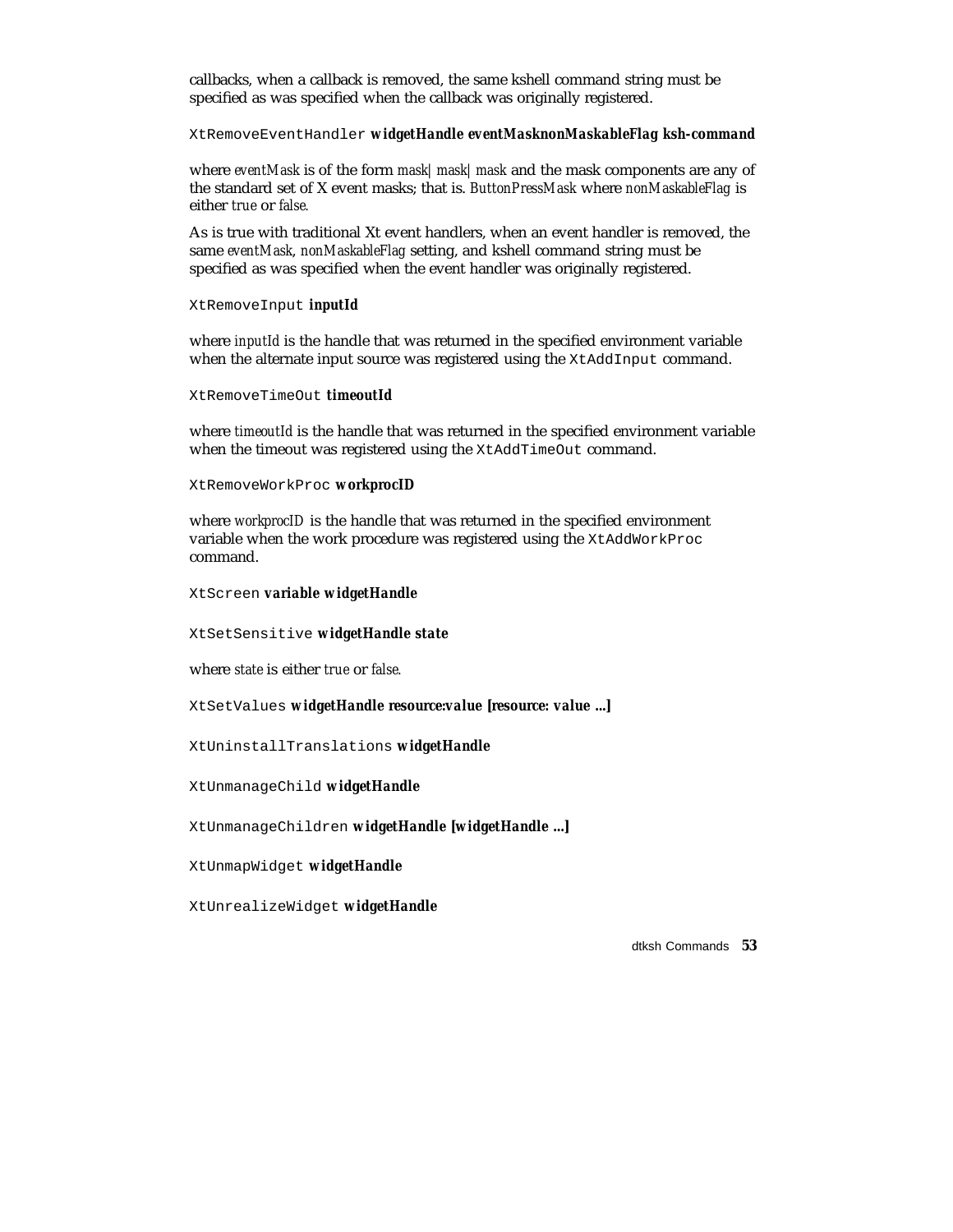# Built-in Motif Commands

XmAddWMProtocolCallback *widgetHandle protocolAtom ksh-command*

where *protocolAtom* is typically obtained using the XmInternAtom command.

XmAddWMProtocols *widgetHandle protocolAtom* **[***protocolAtom* **...]**

where *protocolAtom* is typically obtained using the *XmInternAtom* command.

XmCommandAppendValue *widgetHandle string*

XmCommandError *widgetHandle errorString*

XmCommandGetChild *variable widgetHandle childType*

where childType is one of the strings DIALOG\_COMMAND\_TEXT, DIALOG\_PROMPT\_LABEL, DIALOG\_HISTORY\_LIST, or DIALOG\_WORK\_AREA.

XmCommandSetValue *widgetHandle commandString*

XmCreateArrowButton *variable parentWidgetHandle name* **[***resource:value***...]**

XmCreateArrowButtonGadget *variable parentWidgetHandle name* **[***resource:value* **...]**

XmCreateBulletinBoard *variable parentWidgetHandle name* **[***resource:value* **...]**

XmCreateBulletinBoardDialog *variable parentWidgetHandle name* **[***resource:value* **...]**

XmCreateCascadeButton *variable parentWidgetHandle name* **[***resource:value* **...]**

XmCreateCascadeButtonGadget *variable parentWidgetHandle name* **[***resource:value* **...]**

XmCreateCommand *variable parentWidgetHandle name* **[***resource:value* **...]**

XmCreateDialogShell *variable parentWidgetHandle name* **[***resource:value* **...]**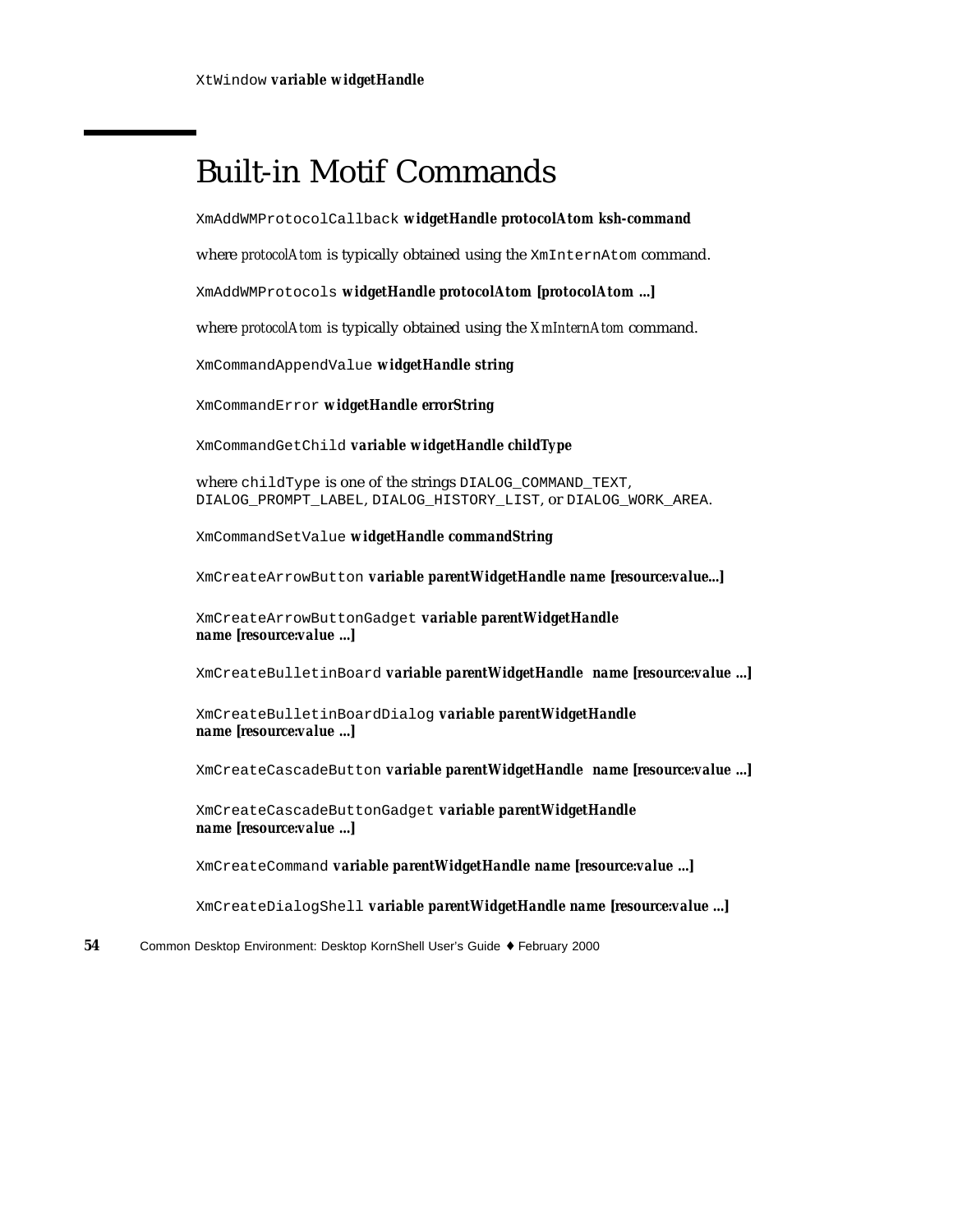XmCreateDrawingArea *variableparent WidgetHandle name* **[***resource:value* **...]**

XmCreateDrawnButton *variable parentWidgetHandle name* **[***resource:value* **...]**

XmCreateErrorDialog *variable parentWidgetHandle name* **[***resource:value* **...]**

XmCreateFileSelectionBox *variable parentWidgetHandle name* **[***resource:value* **...]**

XmCreateFileSelectionDialog *variable parentWidgetHandle name* **[***resource:value* **...]**

**>**XmCreateForm *variable parentWidgetHandle name* **[***resource:value* **...]**

XmCreateFormDialog *variable parentWidgetHandle name* **[***resource:value* **...]**

XmCreateFrame *variable parentWidgetHandle name* **[***resource:value* **...]**

XmCreateInformationDialog *variable parentWidgetHandle name* **[***resource:value* **...]**

XmCreateLabel *variable parentWidgetHandle name* **[***resource:value* **...]**

XmCreateLabelGadget *variable parentWidgetHandle name* **[***resource:value* **...]** XmCreateList *variable parentWidgetHandle name* **[***resource:value* **...]** XmCreateMainWindow *variable parentWidgetHandle name* **[***resource:value* **...]** XmCreateMenuBar *variable parentWidgetHandle name* **[***resource:value* **...]** XmCreateMenuShell *variable parentWidgetHandle name* **[***resource:value* **...]** XmCreateMessageBox *variable parentWidgetHandle name* **[***resource:value* **...]** XmCreateMessageDialog *variable parentWidgetHandle name* **[***resource:value* **...]** XmCreateOptionMenu *variable parentWidgetHandle name* **[***resource:value* **...]** XmCreatePanedWindow *variable parentWidgetHandle name* **[***resource:value* **...]** XmCreatePopupMenu *variable parentWidgetHandle name* **[***resource:value* **...]**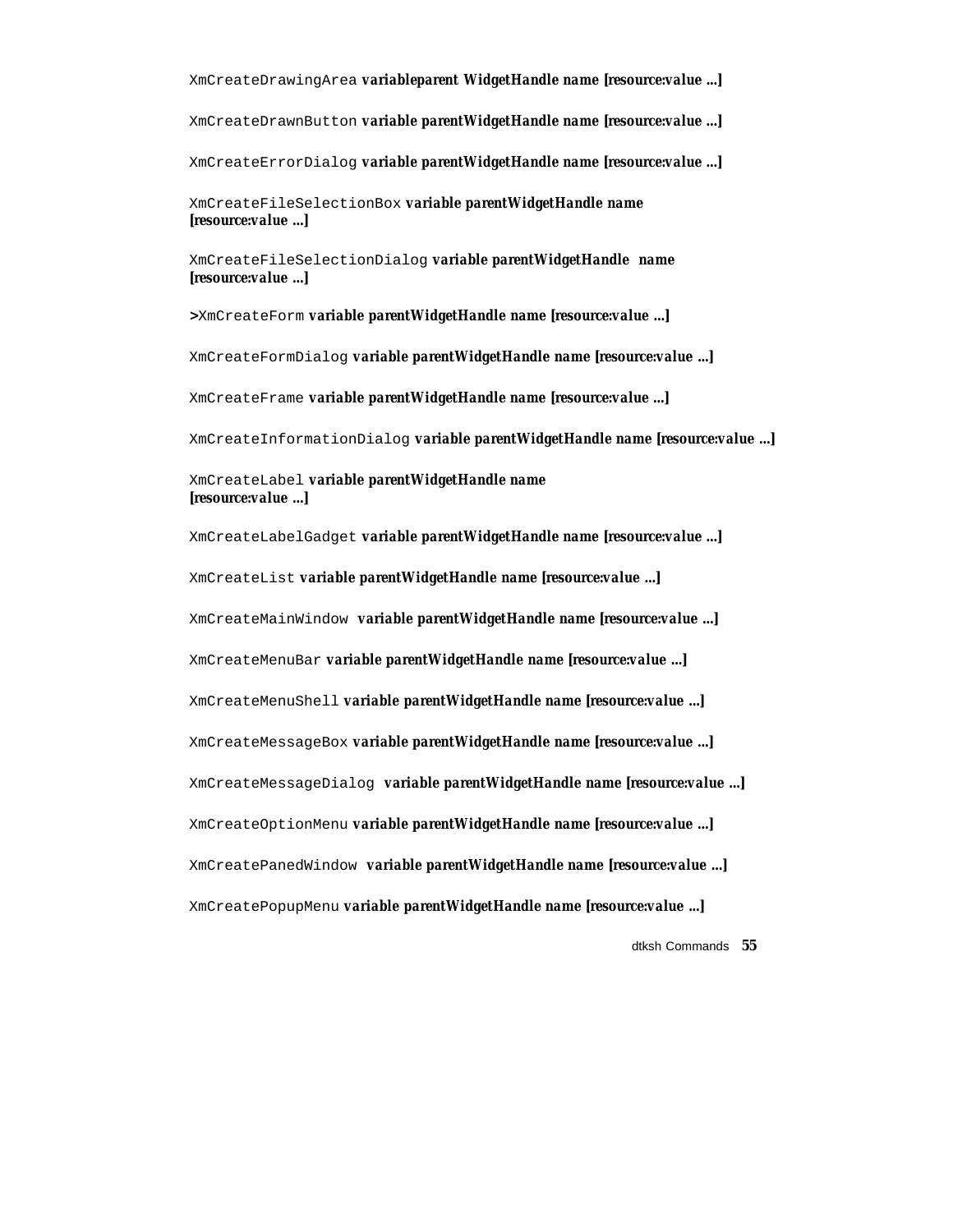XmCreatePromptDialog *variable parentWidgetHandle name* **[***resource:value* **...]** XmCreatePulldownMenu *variable parentWidgetHandle name* **[***resource:value* **...]** XmCreatePushButton *variable parentWidgetHandle name* **[***resource:value* **...]** XmCreatePushButtonGadget *variable parentWidgetHandle name* **[***resource:value* **...]** XmCreateQuestionDialog *variable parentWidgetHandle name* **[***resource:value* **...]** XmCreateRadioBox *variable parentWidgetHandle name* **[***resource:value* **...]** XmCreateRowColumn *variable parentWidgetHandle name* **[***resource:value* **...]** XmCreateScale *variable parentWidgetHandle name* **[***resource:value* **...]** XmCreateScrollBar *variable parentWidgetHandle name* **[***resource:value* **...]** XmCreateScrolledList *variable parentWidgetHandle name* **[***resource:value* **...]** XmCreateScrolledText *variable parentWidgetHandle name* **[***resource:value* **...]** XmCreateScrolledWindow *variable parentWidgetHandle name* **[***resource:value* **...]** XmCreateSelectionBox *variable parentWidgetHandle name* **[***resource:value* **...]** XmCreateSelectionDialog *variable parentWidgetHandle name* **[***resource:value* **...]** XmCreateSeparator *variable parentWidgetHandle name* **[***resource:value* **...]** XmCreateSeparatorGadget *variable parentWidgetHandle name* **[***resource:value* **...]** XmCreateText *variable parentWidgetHandle name* **[***resource:value* **...]** XmCreateTextField *variable parentWidgetHandle name* **[***resource:value***...]** XmCreateToggleButton *variable parentWidgetHandle name* **[***resource:value* **...]** XmCreateToggleButtonGadget *variable parentWidgetHandle name* **[***resource:value* **...]** XmCreateWarningDialog *variable parentWidgetHandle name* **[***resource:value* **...]**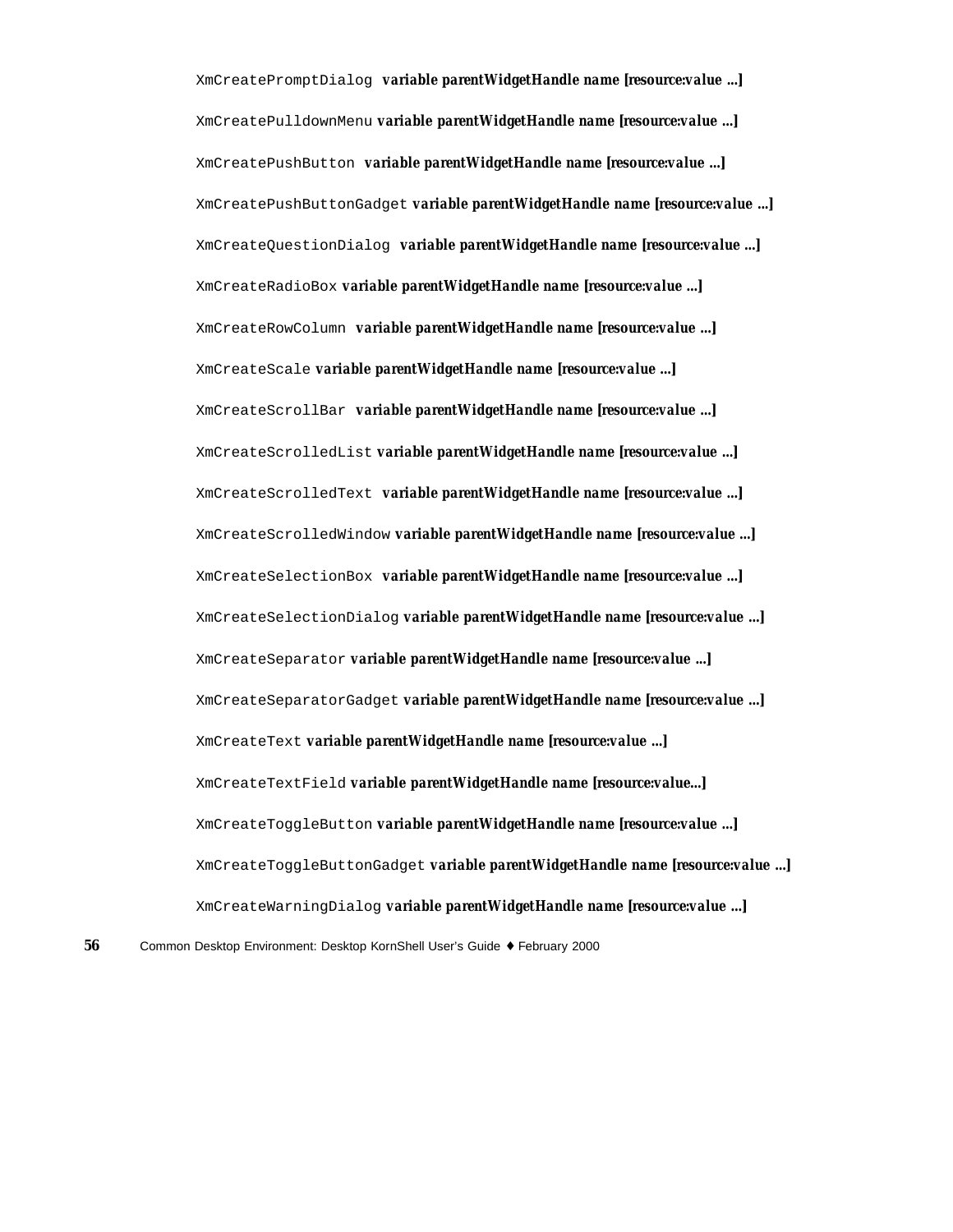XmCreateWorkArea *variable parentWidgetHandle name* **[***resource:value* **...]**

XmCreateWorkingDialog *variable parentWidgetHandle name* **[***resource:value* **...]**

XmFileSelectionDoSearch *widgetHandle directoryMask*

XmFileSelectionBoxGetChild *variable widgetHandle childType*

where *childType* is one of the strings DIALOG\_APPLY\_BUTTON, DIALOG\_CANCEL\_BUTTON, DIALOG\_DEFAULT\_BUTTON, DIALOG\_DIR\_LIST, DIALOG\_DIR\_LIST\_LABEL, DIALOG\_FILTER\_LABEL, DIALOG\_FILTER\_TEXT, DIALOG\_HELP\_BUTTON, DIALOG\_LIST, DIALOG\_LIST\_LABEL, DIALOG\_OK\_BUTTON, DIALOG\_SEPARATOR, DIALOG\_SELECTION\_LABEL, DIALOG\_TEXT, or DIALOG\_WORK\_AREA.

XmGetAtomName *variable display atom*

XmGetColors *widgetHandle background variable var2 var3 var4*

The XmGetColors command differs from the C procedure in that it takes a *widgetHandle* instead of a screen pointer and a colormap.

XmGetFocusWidget *variable widgetHandle*

XmGetPostedFromWidget *variable widgetHandle*

XmGetTabGroup *variable widgetHandle*

XmGetTearOffControl *variable widgetHandle*

XmGetVisibility *variable widgetHandle*

XmInternAtom *variable display atomString onlyIfExistsFlag*

where *onlyIfExistsFlag* can be set to either *true* or *false*.

XmIsTraversable *widgetHandle*

Returns a value which can be used in a conditional statement.

XmListAddItem *widgetHandle position itemString*

The order of the parameters for the XmListAddItem command is not identical to its corresponding C programming counterpart.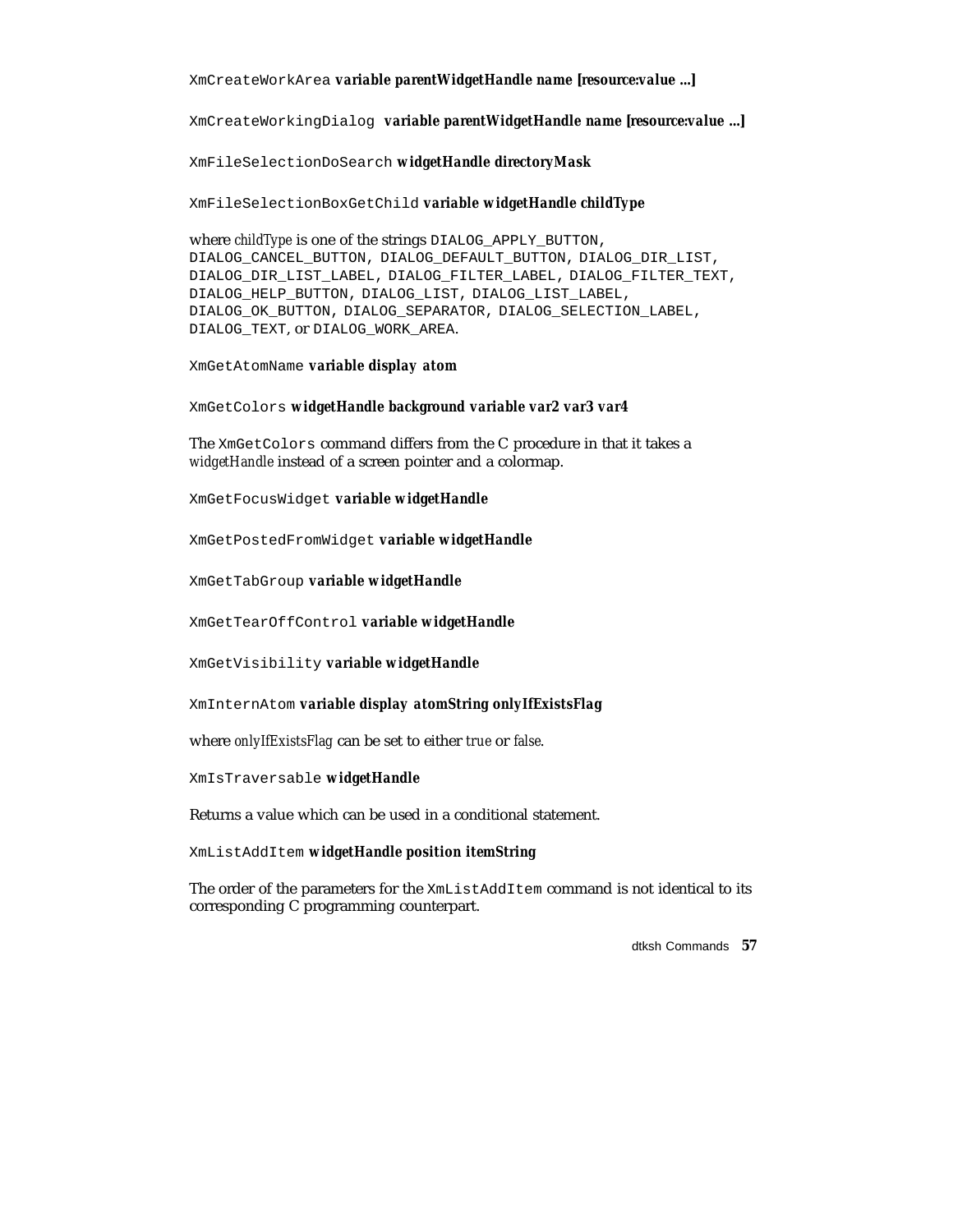### XmListAddItems *widgetHandle position itemString* **[***itemString* **...]**

The order of the parameters for the XmListAddItems command is not identical to its corresponding C programming counterpart.

XmListAddItemsUnselected *widgetHandle position itemString* **[***itemString* **...]**

The order of the parameters for the XmListAddItemsUnselected command is not identical to its corresponding C programming counterpart.

XmListAddItemUnselected *widgetHandle position itemString*

The ordering of the parameters to the XmListAddItemUnselected command are not identical to its corresponding C programming counterpart.

XmListDeleteAllItems *widgetHandle*

XmListDeleteItem *widgetHandle itemString*

XmListDeleteItems *widgetHandle itemString* **[***itemString* **...]**

XmListDeleteItemsPos *widgetHandle itemCount position*

XmListDeletePos *widgetHandle position*

XmListDeletePositions *widgetHandle position* **[***position* **...]**

XmListDeselectAllItems *widgetHandle*

XmListDeselectItem *widgetHandle itemString*

XmListDeselectPos *widgetHandle position*

XmListGetSelectedPos *variable widgetHandle*

Returns a comma-separated list of indices in *variable*. Returns a value which can be used in a conditional statement.

XmListGetKbdItemPos *variable widgetHandle*

XmListGetMatchPos *variable widgetHandle itemString*

Returns a comma-separated list of indices in *variable*. Returns a value which can be used in a conditional statement.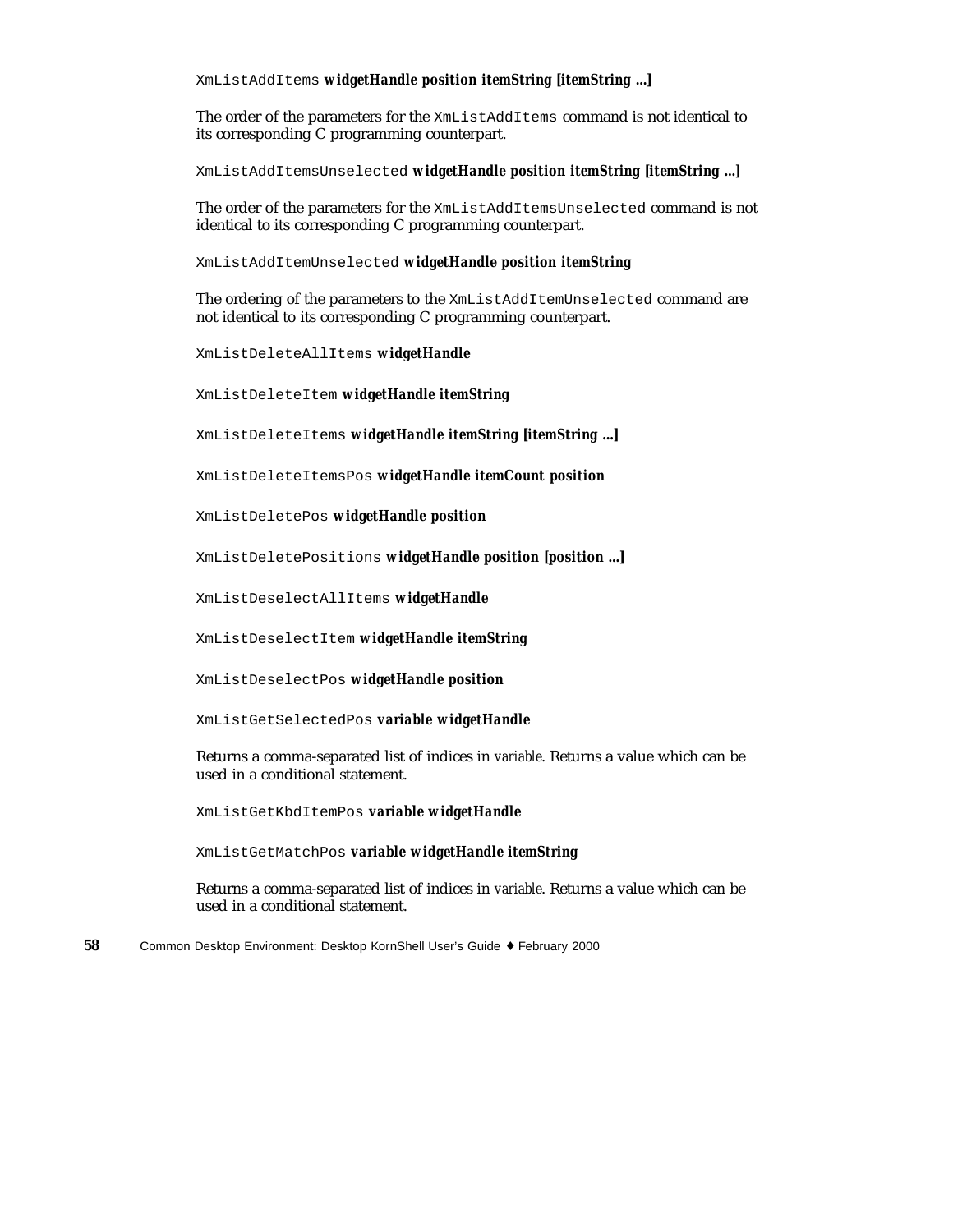### XmListItemExists *widgetHandle itemString*

Returns a value which can be used in a conditional statement.

### XmListItemPos *variable widgetHandle itemString*

XmListPosSelected *widgetHandle position*

Returns a value which can be used in a conditional statement.

XmListPosToBounds *widgetHandle position variable var2 var3 vari4*

Returns a value which can be used in a conditional statement.

XmListReplaceItemsPos *widgetHandle position itemString* **[***itemString* **...]**

The order of the parameters for the XmListReplaceItemsPos command is not identical to its corresponding C programming counterpart.

XmListReplaceItemsPosUnselected *widgetHandle position itemString* **[***itemString* **...]**

The order of the parameters for the XmListReplaceItemsPosUnselected command is not identical to its corresponding C programming counterpart.

XmListSelectItem *widgetHandle itemString notifyFlag*

where *notifyFlag* can be set to either *true* or *false*.

XmListSelectPos *widgetHandle position notifyFlag*

where *notifyFlag*can be set to either *true*or *false*.

XmListSetAddMode *widgetHandle state*

where *state* can be set to either *true* or *false*.

XmListSetBottomItem *widgetHandle itemString*

XmListSetBottomPos *widgetHandle position*

XmListSetHorizPos *widgetHandle position*

XmListSetItem *widgetHandle itemString*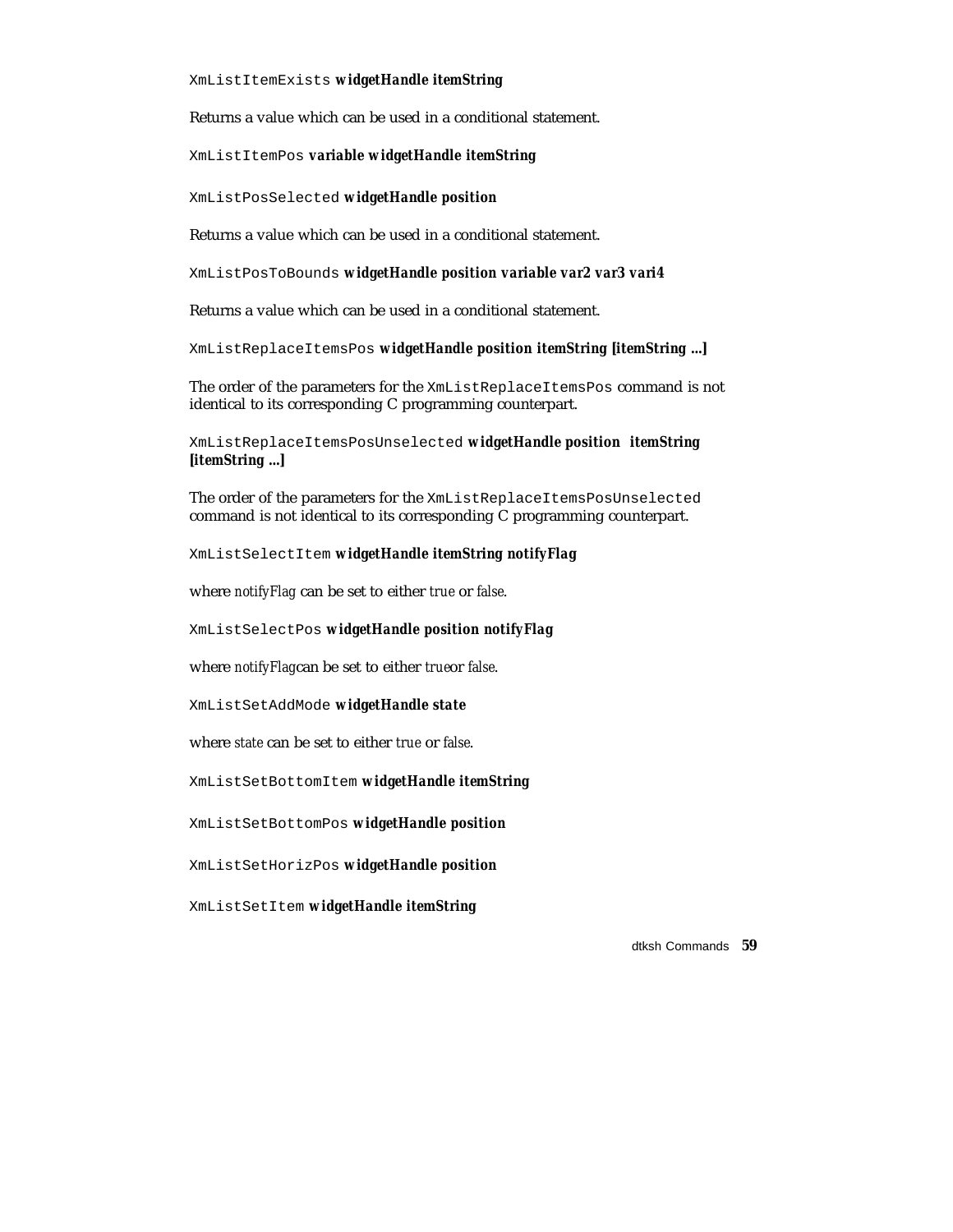XmListSetKbdItemPos *widgetHandle position*

Returns a value which can be used in a conditional statement.

XmListSetPos *widgetHandle position*

XmListUpdateSelectedList *widgetHandle*

XmMainWindowSep1 *variable widgetHandle*

XmMainWindowSep2 *variable widgetHandle*

XmMainWindowSep3 *variable widgetHandle*

XmMainWindowSetAreas *widgetHandle menuWidgetHandle commandWidgetHandle horizontalScrollbarWidgetHandle verticalScrollbarWidgetHandle workRegionWidgetHandle*

XmMenuPosition *widgetHandle eventHandle*

where *eventHandle* refers to an X event, which has typically been obtained by accessing the CB\_CALL\_DATA.EVENT, EH\_EVENT or TRANSLATION\_EVENT environment variables.

XmMessageBoxGetChild *variable widgetHandle childType*

where *childType*is one of the strings DIALOG\_CANCEL\_BUTTON, DIALOG\_DEFAULT\_BUTTON, DIALOG\_HELP\_BUTTON, DIALOG\_MESSAGE\_LABEL, DIALOG\_OK\_BUTTON, DIALOG\_SEPARATOR, or DIALOG\_SYMBOL\_LABEL.

XmOptionButtonGadget *variable widgetHandle*

XmOptionLabelGadget *variable widgetHandle*

XmProcessTraversal *widgetHandle direction*

where *direction* is one of the strings TRAVERSE\_CURRENT, TRAVERSE\_DOWN, TRAVERSE\_HOME, TRAVERSE\_LEFT, TRAVERSE\_NEXT, TRAVERSE\_NEXT\_TAB\_GROUP, TRAVERSE\_PREV, TRAVERSE\_PREV\_TAB\_GROUP, TRAVERSE\_RIGHT, or TRAVERSE\_UP.

Returns a value which can be used in a conditional statement.

XmRemoveWMProtocolCallback *widgetHandle protocolAtom ksh-command*

where *protocolAtom* is typically obtained using the XmInternAtom command.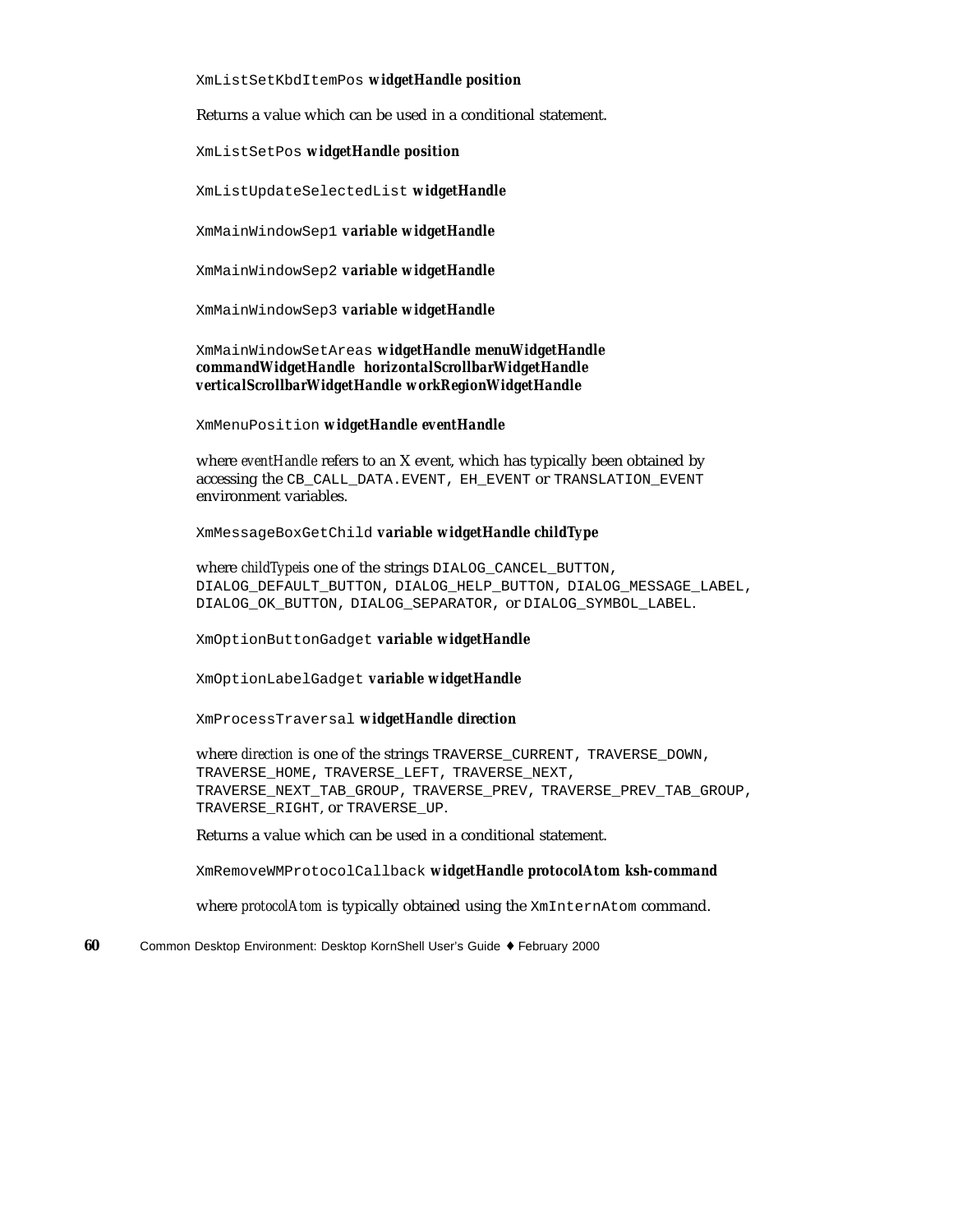As is true with traditional Window Manager callbacks, when a callback is removed, the same kshell command string must be specified, as was specified when the callback was originally registered.

XmRemoveWMProtocols *widgetHandle protocolAtom* **[***protocolAtom* **...]**

where *protocolAtom* is typically obtained using the XmInternAtom command.

XmScaleGetValue *widgetHandle variable*

XmScaleSetValue *widgetHandle value*

XmScrollBarGetValues *widgetHandle variable var2 var3 var4*

XmScrollBarSetValues *widgetHandle value sliderSize increment pageIncrement notifyFlag*

where *notifyFlag* can be set to either *true* or *false*.

XmScrollVisible *widgetHandle widgetHandle leftRightMargin topBottomMargin*

XmSelectionBoxGetChild *variable widgetHandle childType*

where *childType* is one of the strings DIALOG\_CANCEL\_BUTTON, DIALOG\_DEFAULT\_BUTTON, DIALOG\_HELP\_BUTTON, DIALOG\_APPLY\_BUTTON, DIALOG\_LIST, DIALOG\_LIST\_LABEL, DIALOG\_OK\_BUTTON, DIALOG\_SELECTION\_LABEL, DIALOG\_SEPARATOR, DIALOG\_TEXT, or DIALOG\_WORK\_AREA.

XmTextClearSelection *widgetHandle time*

where *time* is typically either obtained from within an X Event or is queried by a call to the XtLastTimestampProcessed command.

### XmTextCopy *widgetHandle time*

where *time* is typically either obtained from within an X Event or is queried by a call to the XtLastTimestampProcessed command.

Returns a value which can be used in a conditional statement.

XmTextCut *widgetHandle time*

where *time* is typically either obtained from within an X Event or is queried by a call to the XtLastTimestampProcessed command.

Returns a value which can be used in a conditional statement.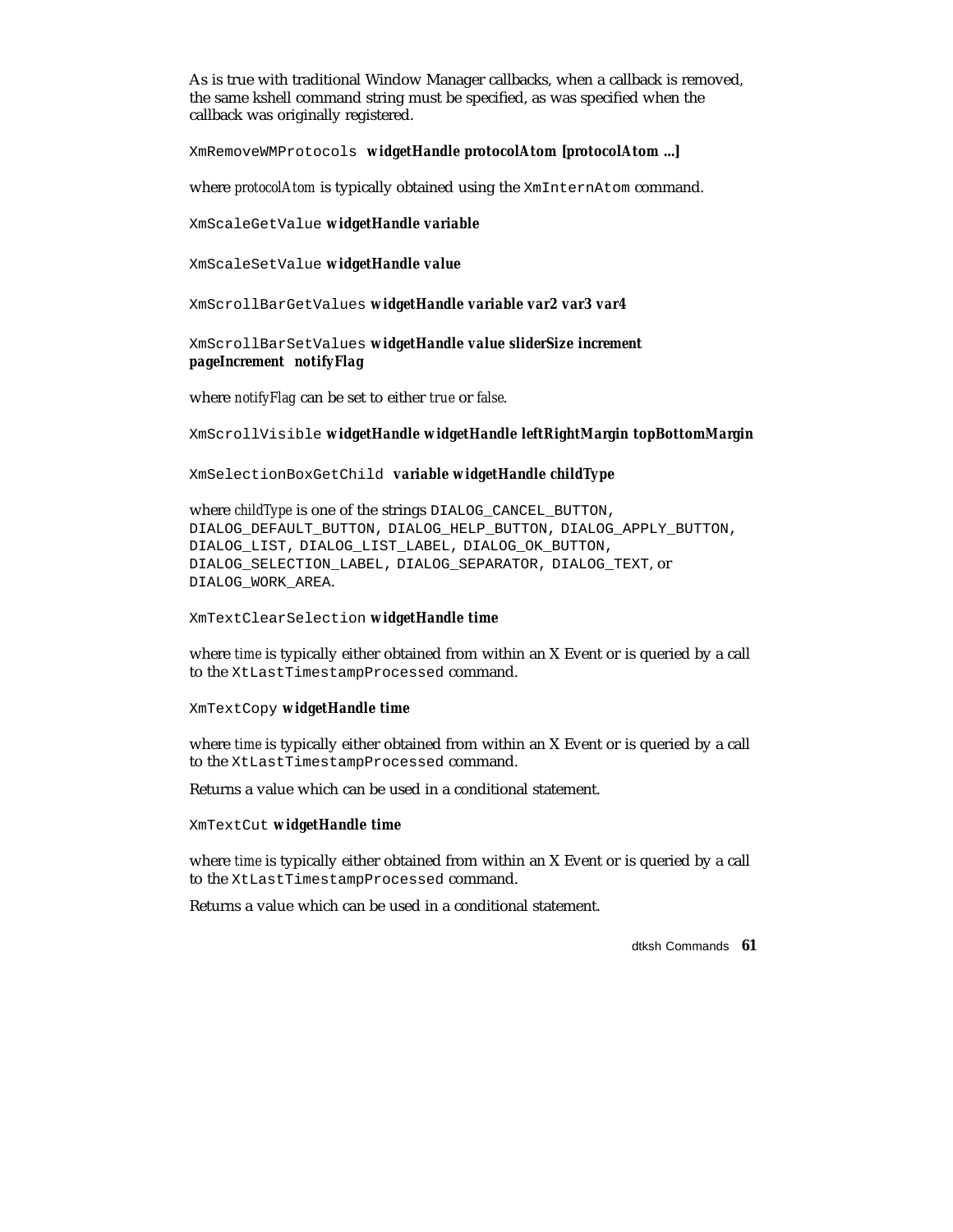### XmTextDisableRedisplay *widgetHandle*

### XmTextEnableDisplay *widgetHandle*

XmTextFindString *widgetHandle startPosition string direction variable* where *direction* is one of the strings TEXT\_FORWARD or TEXT\_BACKWARD. Returns a value which can be used in a conditional statement. XmTextGetBaseline *variable widgetHandle* XmTextGetEditable *widgetHandle* Returns a value which can be used in a conditional statement. XmTextGetInsertionPosition *variable widgetHandle* XmTextGetLastPosition *variable widgetHandle* XmTextGetMaxLength *variable widgetHandle* XmTextGetSelection *variable widgetHandle* XmTextGetSelectionPosition *widgetHandle variable var2* Returns a value which can be used in a conditional statement. XmTextGetString *variable widgetHandle* XmTextGetTopCharacter *variable widgetHandle* XmTextInsert *widgetHandle position string* XmTextPaste *widgetHandle* Returns a value which can be used in a conditional statement. XmTextPosToXY *widgetHandle position variable var2* Returns a value which can be used in a conditional statement. XmTextRemove *widgetHandle* Returns a value which can be used in a conditional statement.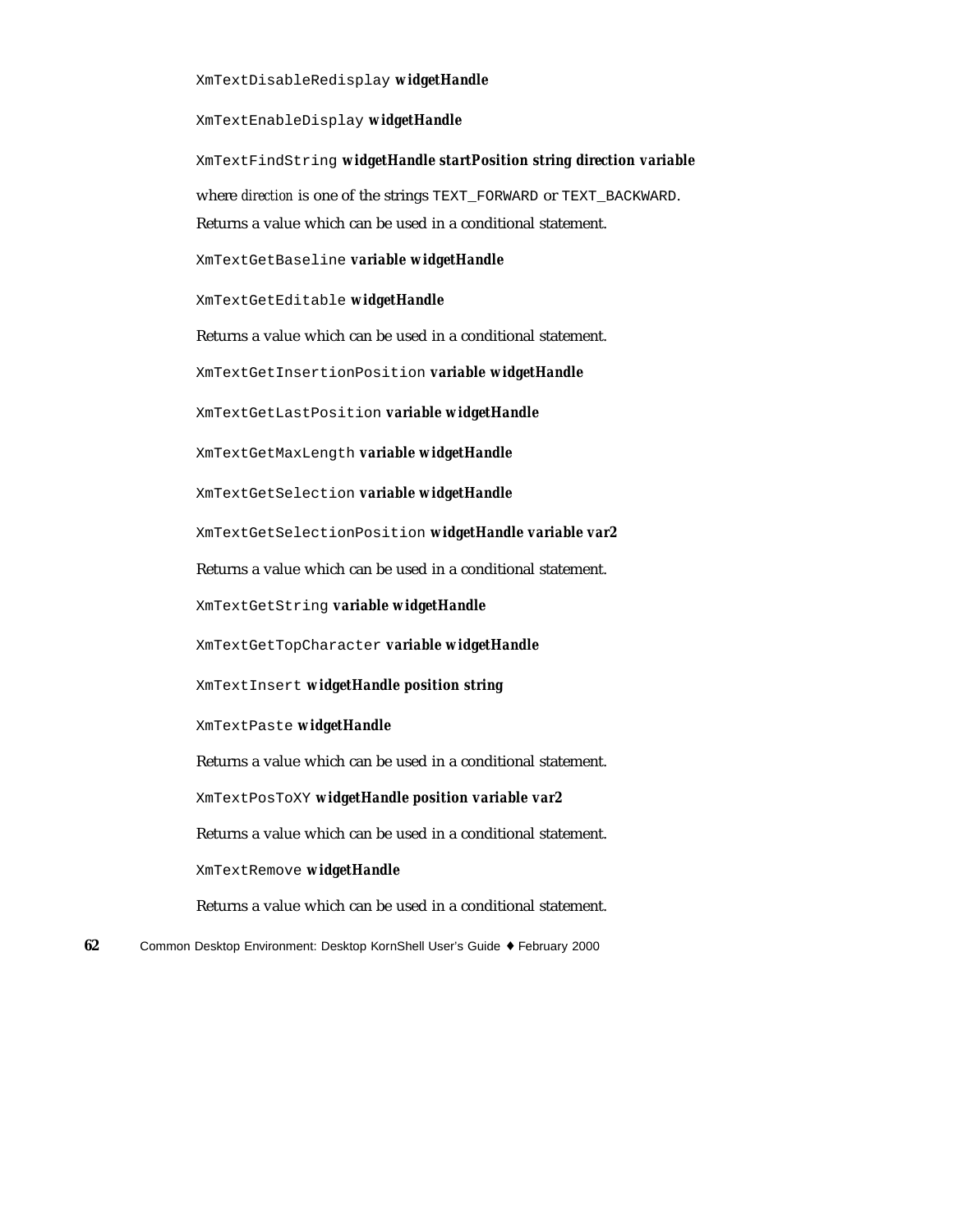### XmTextReplace *widgetHandle fromPosition toPosition* **string**

XmTextScroll *widgetHandle lines*

XmTextSetAddMode *widgetHandle state*

where *state* can be set to either *true* or *false*.

XmTextSetEditable *widgetHandle editableFlag*

where *editableFlag* can be set to either *true* or *false*.

XmTextSetHighlight *widgetHandle leftPosition rightPosition* **mode**

where *mode* is one of the strings HIGHLIGHT\_NORMAL, HIGHLIGHT\_SELECTED or HIGHLIGHT\_SECONDARY\_SELECTED.

XmTextSetInsertionPosition *widgetHandle position*

XmTextSetMaxLength *widgetHandle maxLength*

XmTextSetSelection *widgetHandle firstPosition lastPosition time*

where *time* is typically either obtained from within an X Event or is queried by a call to the XtLastTimestampProcessed command.

XmTextSetString *widgetHandle string*

XmTextSetTopCharacter *widgetHandle topCharacterPosition*

XmTextShowPosition *widgetHandle position*

XmTextXYToPos *variable widgetHandle x y*

XmTextFieldClearSelection *widgetHandle time*

where *time* is typically either obtained from within an X Event or is queried by a call to the XtLastTimestampProcessed command.

XmTextFieldGetBaseline *variable widgetHandle*

XmTextFieldGetEditable *widgetHandle*

Returns a value which can be used in a conditional statement.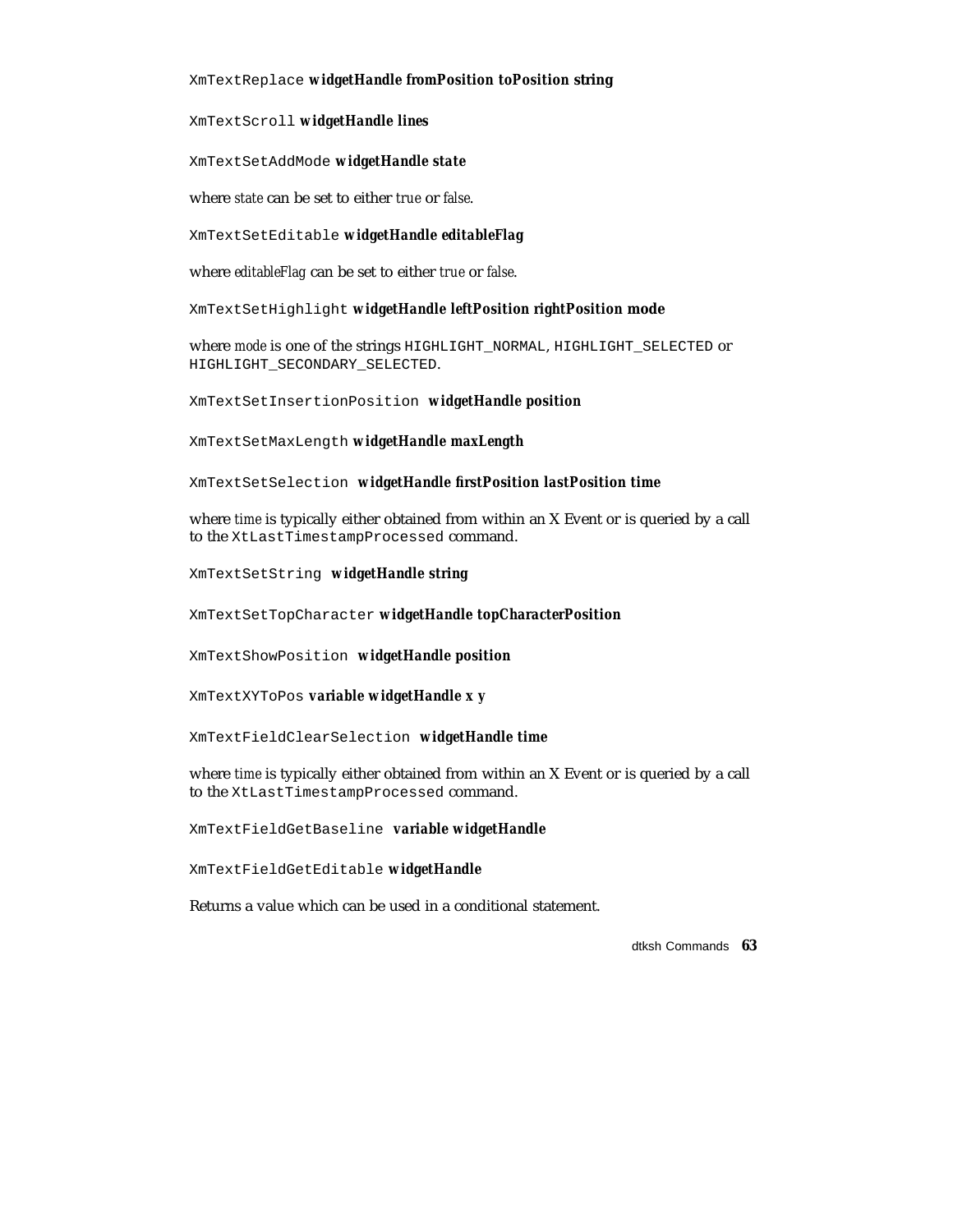XmTextFieldGetInsertionPosition *variable widgetHandle* XmTextFieldGetLastPosition *variable widgetHandle* XmTextFieldGetMaxLength *variable widgetHandle* XmTextFieldGetSelection *variable widgetHandle* XmTextFieldGetSelectionPosition *widgetHandle variable var2* Returns a value which can be used in a conditional statement. XmTextFieldGetString *variable widgetHandle* XmTextFieldInsert *widgetHandle position string* XmTextFieldPosToXY *widgetHandle position variable var2*

Returns a value which can be used in a conditional statement.

XmTextFieldRemove *widgetHandle*

Returns a value which can be used in a conditional statement.

XmTextFieldReplace *widgetHandle fromPosition toPosition string*

XmTextFieldSetEditable *widgetHandle editableFlag*

where *editableFlag* can be set to either *true* or *false*.

XmTextFieldSetHighlight *widgetHandle leftPosition rightPosition mode*

where *mode* is one of the strings HIGHLIGHT\_NORMAL, HIGHLIGHT\_SELECTED, or HIGHLIGHT\_SECONDARY\_SELECTED.

XmTextFieldSetInsertionPosition *widgetHandle position*

XmTextFieldSetMaxLength *widgetHandle maxLength*

XmTextFieldSetSelection *widgetHandle firstPosition lastPosition time*

where *time* is typically either obtained from within an X Event or is queried by a call to the XtLastTimestampProcessed command.

XmTextFieldSetString *widgetHandle string*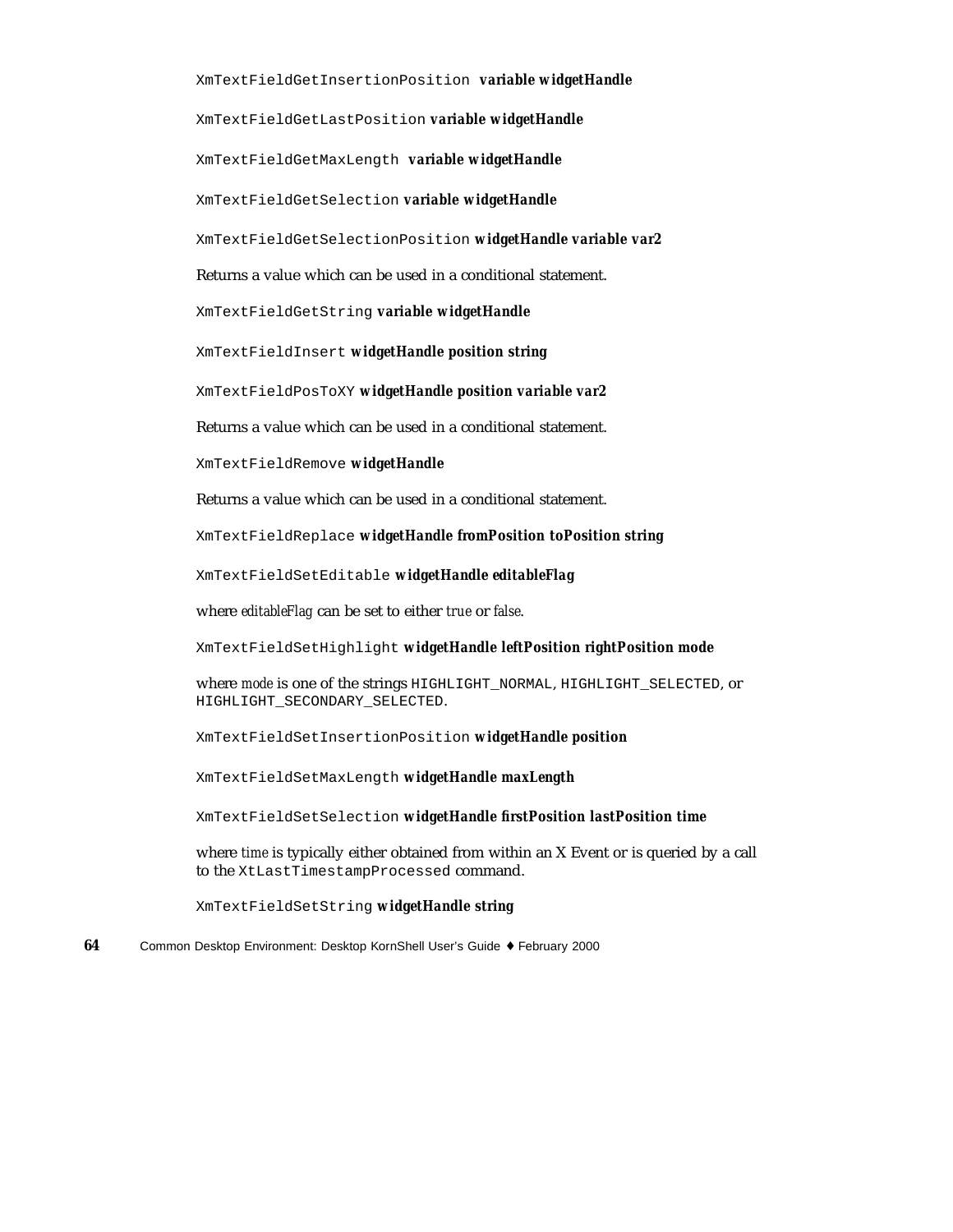### XmTextFieldShowPosition *widgetHandle position*

XmTextFieldXYToPos *variable widgetHandle x y*

XmTextFieldCopy *widgetHandle time*

where *time* is typically either obtained from within an X Event or is queried by a call to the XtLastTimestampProcessed command.

Returns a value which can be used in a conditional statement.

XmTextFieldCut *widgetHandle time*

where *time* is typically either obtained from within an X Event or is queried by a call to the XtLastTimestampProcessed command.

Returns a value which can be used in a conditional statement.

XmTextFieldPaste *widgetHandle*

Returns a value which can be used in a conditional statement.

XmTextFieldSetAddMode *widgetHandle state*

where *state* can be set to either *true* or *false*.

XmToggleButtonGadgetGetState *widgetHandle*

Returns a value which can be used in a conditional statement.

XmToggleButtonGadgetSetState *widgetHandle state notifyFlag*

where *state* can be set to either *true* or *false*, and where *notifyFlag* can be set to either *true* or *false*.

XmToggleButtonGetState *widgetHandle*

Returns a value which can be used in a conditional statement.

XmToggleButtonSetState *widgetHandle state notifyFlag*

where *state* can be set to either *true* or *false*, and where *notifyFlag* can be set to either *true* or *false*.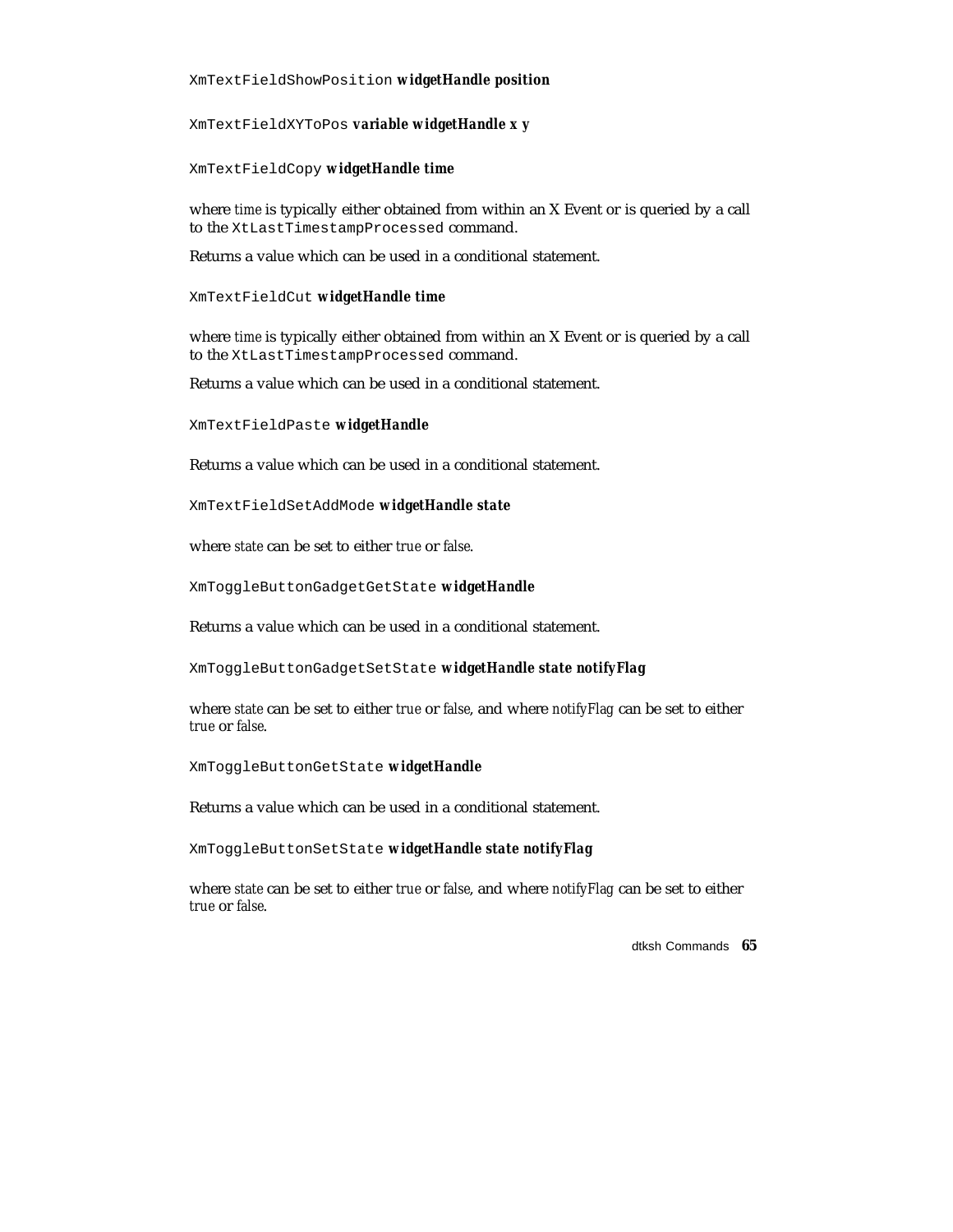# Built-in Common Desktop Environment Application Help Commands

DtCreateQuickHelpDialog *variable parentWidgetHandle name***[***resource***:***value* **...]**

DtCreateHelpDialog *variable parentWidgetHandle name* **[***resource***:***value***...]**

DtHelpQuickDialogGetChild *variable widgetHandle childType*

where *childType* is one of the strings HELP\_QUICK\_OK\_BUTTON, HELP\_QUICK\_PRINT\_BUTTON, HELP\_QUICK\_HELP\_BUTTON, HELP\_QUICK\_SEPARATOR, HELP\_QUICK\_MORE\_BUTTON, or HELP\_QUICK\_BACK\_BUTTON.

DtHelpReturnSelectedWidgetId *variable widgetHandle var2*

*variable* is set to one of the strings HELP\_SELECT\_VALID, HELP\_SELECT\_INVALID, HELP\_SELECT\_ABORT, or HELP\_SELECT\_ERROR. *var2* is set to the *widgetHandle* for the selected widget.

DtHelpSetCatalogName *catalogName*

## Built-in Localization Commands

catopen *variable catalogName*

Opens the indicated message catalog and returns the catalog ID in the environment variable specified by *variable*. If a shell script needs to close the file descriptor associated with a message catalog, then the catalog ID *must* be closed using the catclose command.

catgets *variable catalogId setNumber messageNumber defaultMessageString*

Attempts to extract the requested message string from the message catalog associated with the catalogId parameter. If the message string cannot be located, then the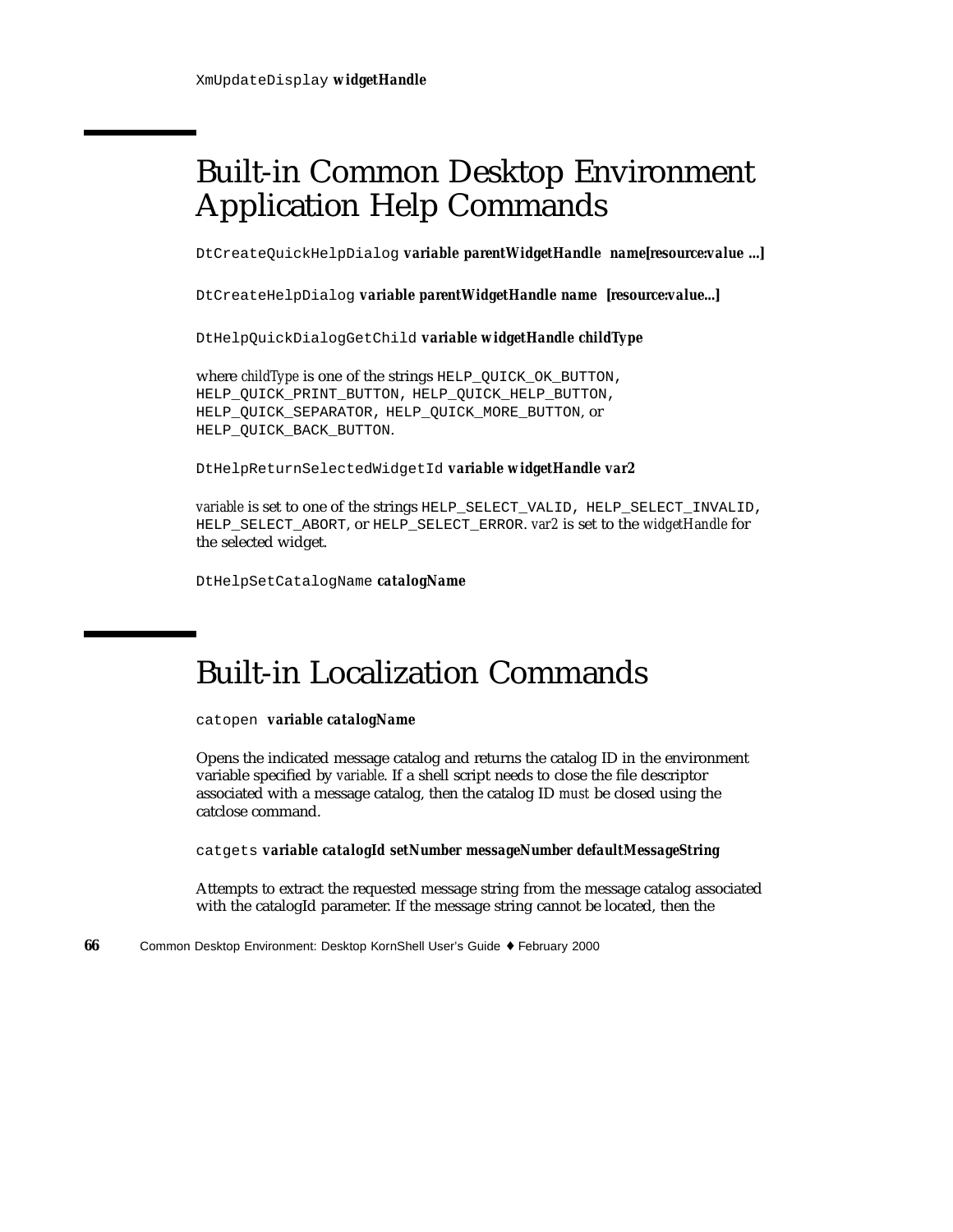default message string is returned. In either case, the returned message string is placed into the environment variable indicated by *variable*.

catclose *catalogId*

Closes the message catalog associated with the indicated *catalogId*.

# Built-in libDt Session Management Commands

DtSessionRestorePath *widgetHandle variable sessionFile*

Given the file name for the session file (excluding any path information), this command returns the full path for the session file in the environment variable *variable*.

Returns 0 if successful, 1 if unsuccessful.

DtSessionSavePath *widgetHandle variable var2*

The full path name for the session file is returned in the environment variable *variable*. The file name portion of the session file (excluding any path information) is returned in the environment variable indicated by *var2*.

Returns 0 if successful, 1 if unsuccessful.

DtShellIsIconified *widgetHandle*

Allows a shell script to query the iconified state of a shell window. Returns 0 if successful, 1 if unsuccessful.

DtSetStartupCommand *widgetHandle commandString*

Part of the session management process is telling the Session Manager how to restart your application the next time the user reopens the session. This command passes the specified command string to the Session Manager. The widget handle should refer to an application shell.

DtSetIconifyHint *widgetHandle iconifyHint*

where *iconifyHint* can be set to either true or false.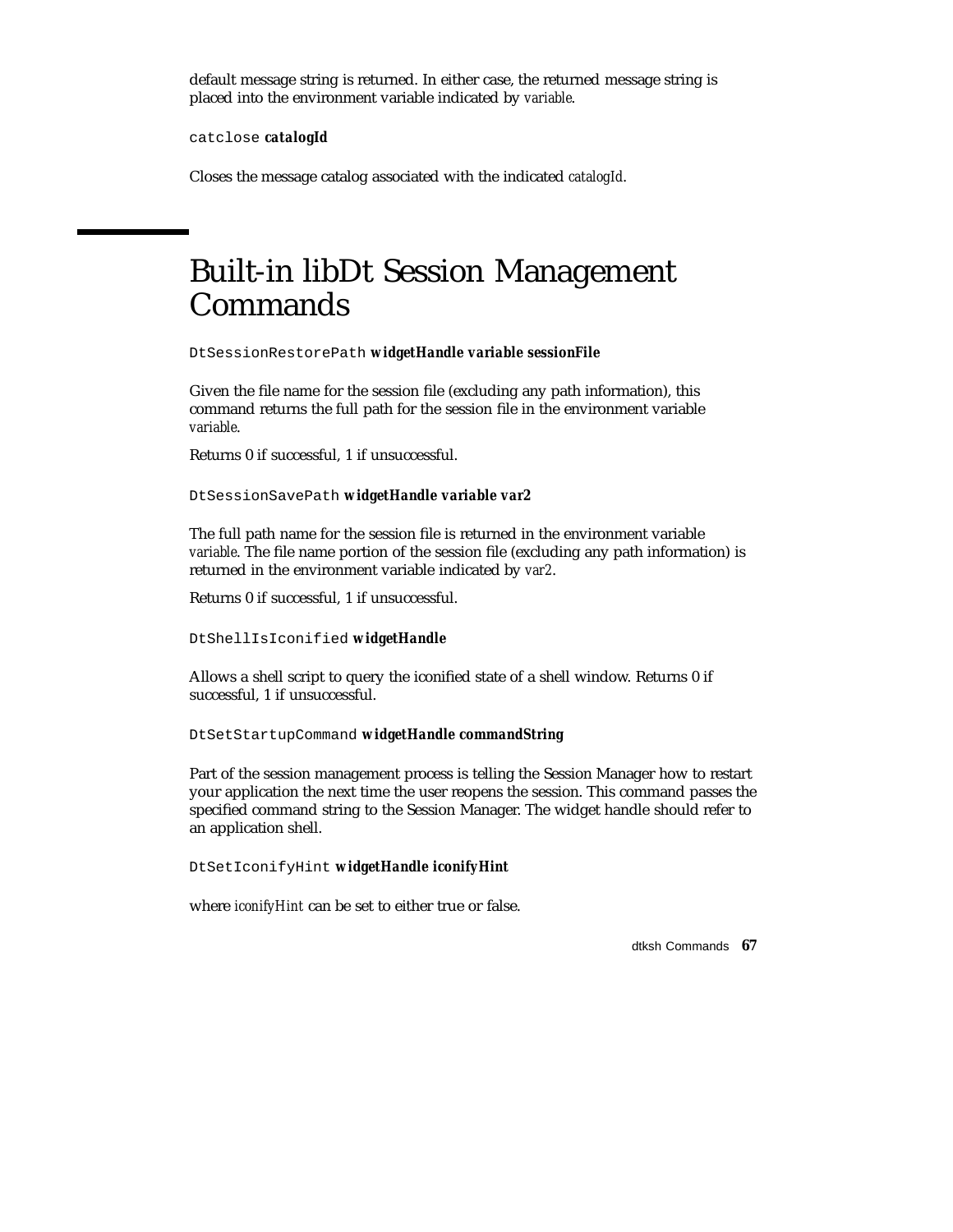Allows the initial iconified state for a shell window to be set. This command only works if the window associated with the widget has been realized but not yet displayed.

# Built-in libDt Workspace Management Commands

DtWsmAddCurrentWorkspaceCallback *variable widgetHandle ksh-command*

Evaluates the specified kshell command whenever the user changes workspaces. The handle associated with this callback is returned in the environment variable indicated by *variable*. The widget indicated by widgetHandle should be a shell widget.

DtWsmRemoveWorkspaceCallback *callbackHandle*

Removes a workspace notification callback. When removing a workspace callback, you must pass in the callback handle that was returned when you registered the callback with *DtWsmAddCurrentWorkspaceCallback*.

DtWsmGetCurrentWorkspace *display rootWindow variable*

Returns the X atom that represents the user's current workspace in the environment variable indicated by *variable*. Use the XmGetAtomName command to map the X atom into its string representation.

DtWsmSetCurrentWorkspace *widgetHandle workspaceNameAtom*

Changes the user's current workspace to the workspace indicated by workspaceNameAtom.

Returns 0 if successful, 1 if unsuccessful.

DtWsmGetWorkspaceList *display rootWindow variable*

Returns a string of comma-separated X atoms, representing the current set of workspaces defined for the user, in the environment variable indicated by *variable*.

Returns 0 if successful, 1 if unsuccessful.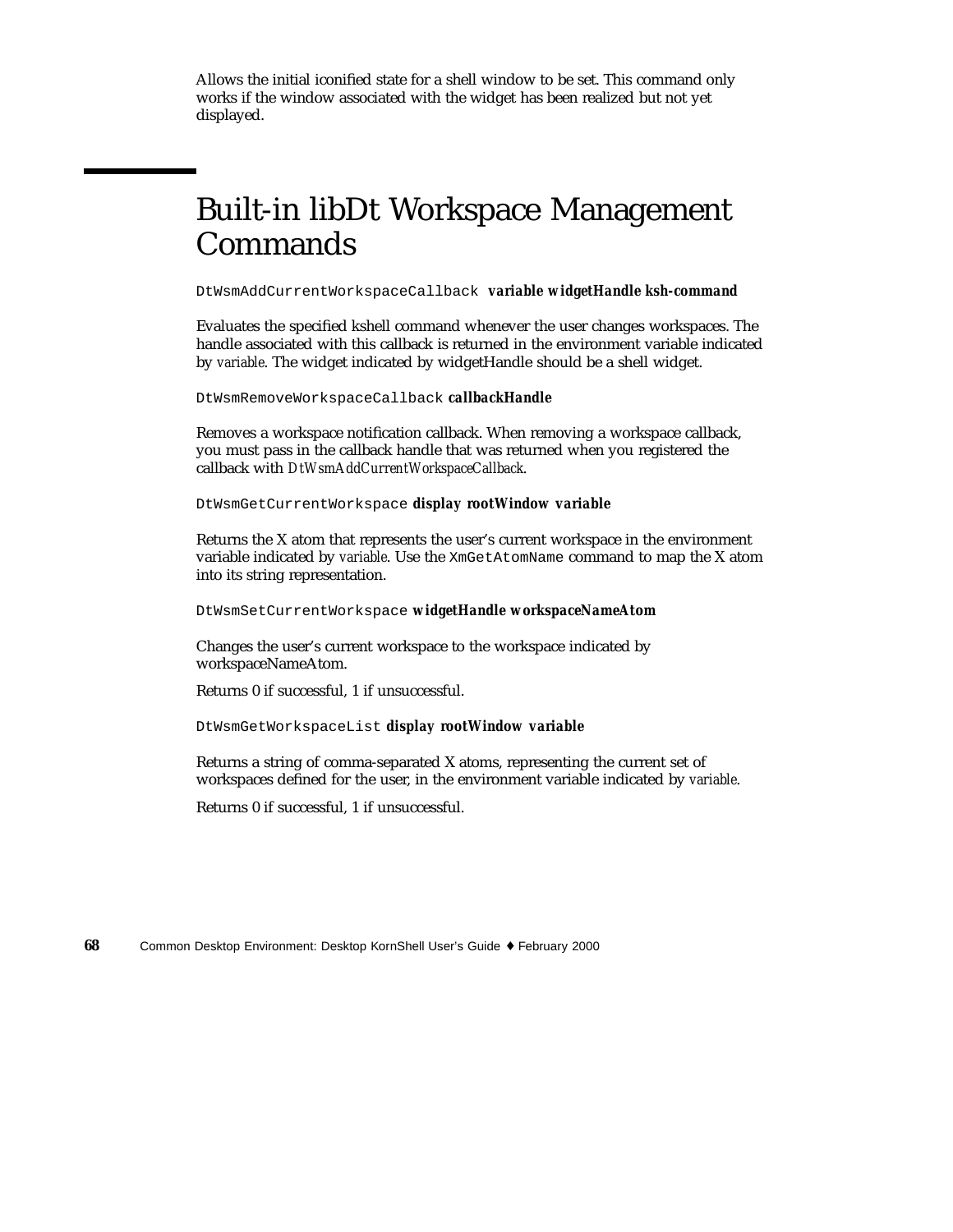DtWsmGetWorkspacesOccupied *display window variable*

Returns a string of comma-separated X atoms, representing the current set of workspaces occupied by the indicated shell window in the environment variable indicated by *variable*.

Returns 0 if successful, 1 if unsuccessful.

### DtWsmSetWorkspacesOccupied *display window workspaceList*

Moves the indicated shell window to the set of workspaces indicated by the string workspaceList, which must be a comma-separated list of X atoms.

DtWsmAddWorkspaceFunctions *display window*

Forces the Window Manager menu to include the functions used to move the window to other workspaces. This command only works if the window is in the withdrawn state.

DtWsmRemoveWorkspaceFunctions *display window*

Forces the Window Manager menu to not display the functions used to move the window to other workspaces; this prevents the window from being moved to any other workspaces. This command only works if the window is in the withdrawn state.

DtWsmOccupyAllWorkspaces *display window*

Requests that a window occupy all workspaces, including new workspaces, as they are created.

DtWsmGetCurrentBackdropWindows *display rootWindow variable*

Returns a string of comma-separated window IDs, representing the set of root backdrop windows.

# Built-in libDt Action Commands

The set of commands in this section provide you with the tools for loading the action databases, querying information about actions defined in the databases, and requesting that an action be initiated.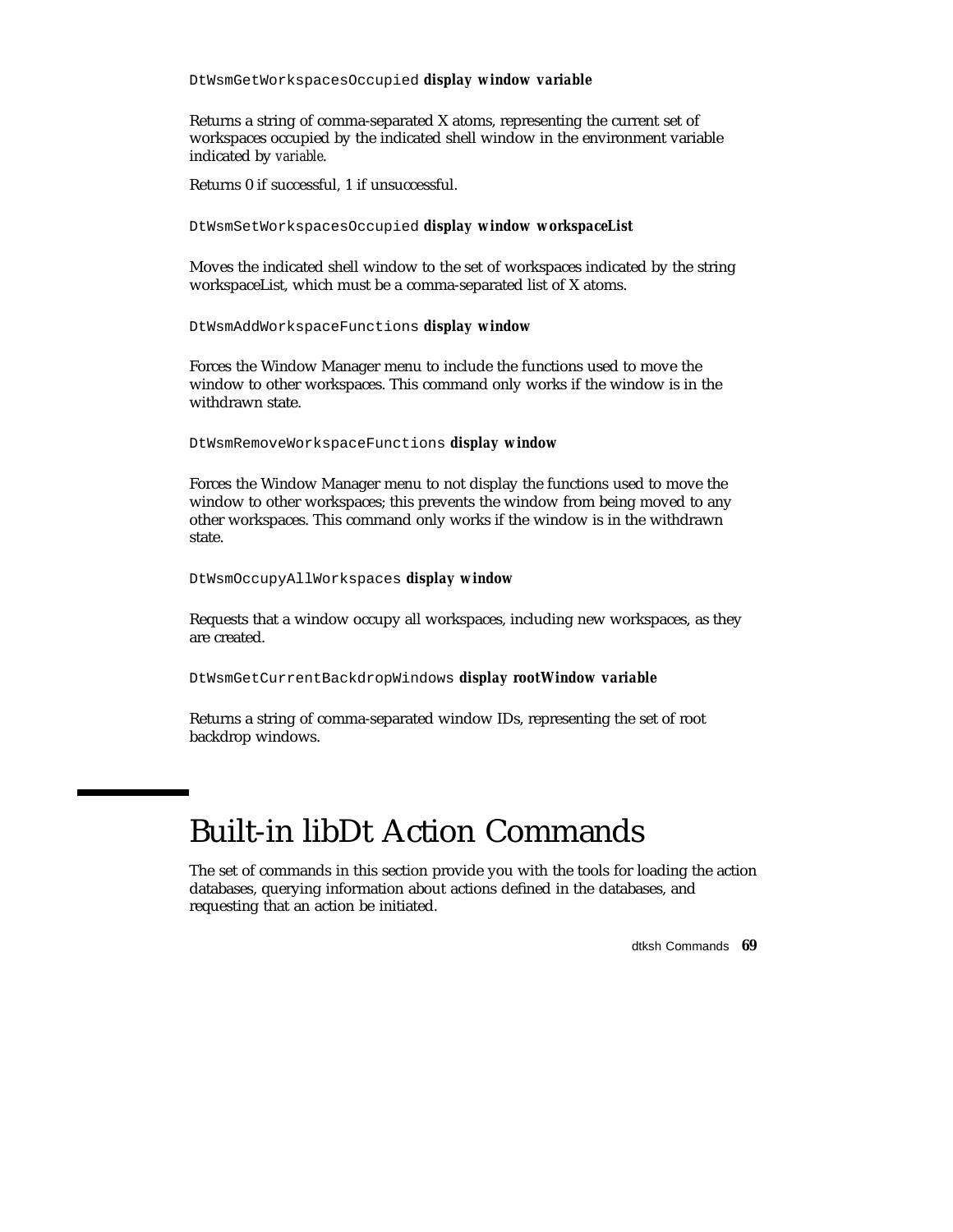#### DtDbLoad

Reads in the action and data-types databases. If called multiple times, then the old databases are freed before the new ones are read. This command must be called before any of the other libDt action commands, or any of the libDt data typing commands. The shell script should also use the DtDbReloadNotify command, so that the shell script can be notified if new databases must be loaded.

### DtDbReloadNotify *ksh-command*

Requests notification whenever the action or data-types databases need to be reloaded. The specified kshell command is executed when the notification is received. Typically, the kshell command includes a call to the DtDbLoad command.

### DtActionExists *actionName*

Tests to see if an action exists in the database with the name specified by the *actionName* parameter. Returns a value which can be used in a conditional statement.

### DtActionLabel *variable actionName*

Returns the localizable LABEL attribute associated with the indicated action. If the action does not exist, then an empty string is returned.

#### DtActionDescription *variable actionName*

Returns the value of the DESCRIPTION attribute associated with the indicated action. An empty string is returned if the action is not defined, or if the DESCRIPTION attribute was not specified.

# Built-in libDt Data-Typing Commands

DtLoadDataTypes

Loads the data-typing databases and should be invoked before any of the other data-typing commands.

```
DtDtsFileToDataType variable filePath
```
Returns the name of the data type associated with the file indicated by the filePath argument in the *variable* argument. The *variable* argument is set to an empty string if the file cannot be typed.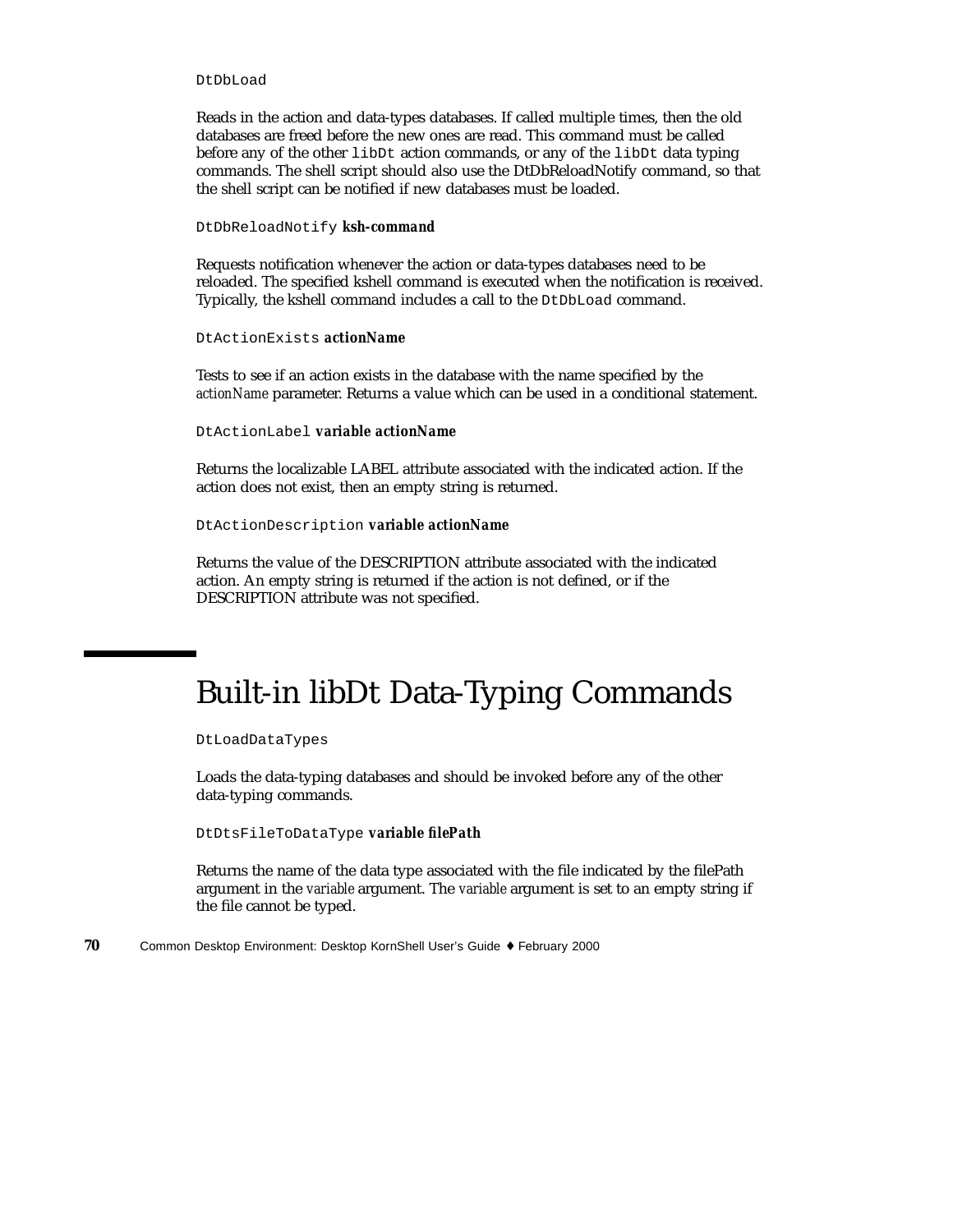### DtDtsFileToAttributeValue *variable filePath attrName*

Returns the string representing the value of the specified attribute for the data type associated with the indicated file. If the attribute is not defined, or if the file could not be typed, then the *variable* argument is set to an empty string.

### DtDtsFileToAttributeList *variable filePath*

Returns the space-separated list of attribute names defined for the data type associated with the indicated file. A shell script can then query the individual values for the attributes, using the DtDtsFileToAttributeValue command. The *variable* argument is set to an empty string if the file cannot be typed. This command differs from its corresponding C programming counterpart, in that it only returns the names of the defined attributes and not their values.

### DtDtsDataTypeToAttributeValue *variable dataType attrName optName*

Returns the string representing the value of the specified attribute for the indicated data type. If the attribute is not defined, or if the indicated data type does not exist, then the *variable* argument is set to an empty string.

### DtDtsDataTypeToAttributeList *variable dataType optName*

Returns the space-separated list of attribute names defined for the indicated data type. A shell script can then query the individual values for the attributes, using the DtDtsDataTypeToAttributeValue command. The *variable* argument is set to an empty string if the data type is not defined. This command differs from its corresponding C programming counterpart, in that it only returns the names of the defined attributes and not their values.

### DtDtsFindAttribute *variable name value*

Returns a space-separated list of datatype names whose attribute indicated by the name argument has the value indicated by the value argument. If an error occurs, the *variable* argument is set to an empty string.

### DtDtsDataTypeNames *variable*

Returns a space-separated list representing all the data types currently defined in the data-types database. If an error occurs, then the *variable* argument is set to an empty string.

### DtDtsSetDataType *variable filePath dataType override*

Sets a data type for the specified directory. The *variable* argument is set to the resultant saved data type for the directory.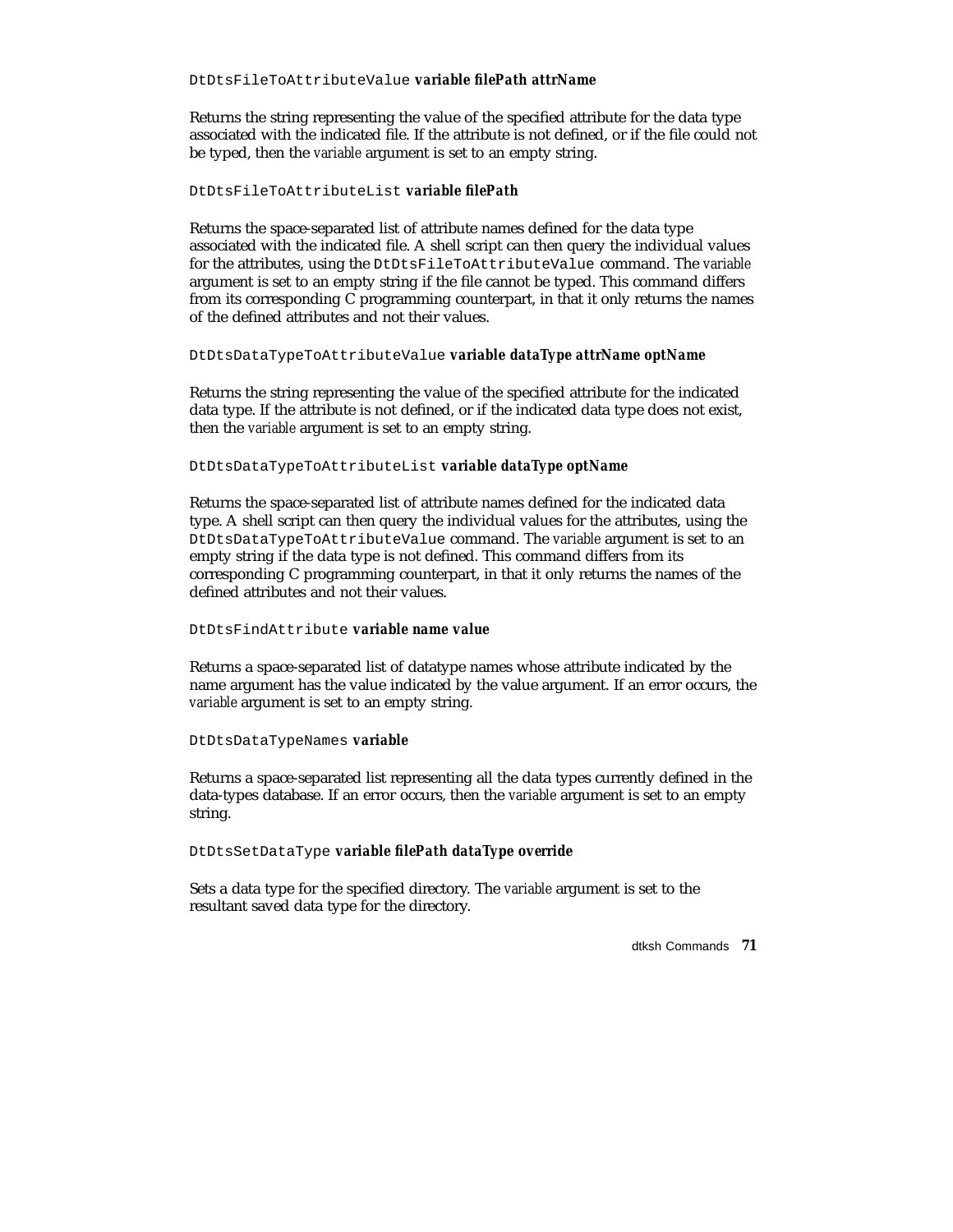Determines whether a particular data type represents an action entry. Returns a value which can be used in a conditional statement.

# Miscellaneous Built-in libDt Commands

DtGetHourGlassCursor *variable display*

Returns the X cursor ID associated with the standard Dt hourglass cursor.

DtTurnOnHourGlass *widgetHandle*

Turns on the standard Dt hourglass cursor for the indicated widget.

DtTurnOffHourGlass *widgetHandle*

Turns off the standard Dt hourglass cursor for the indicated widget.

# Built-in Desktop Services Message Set Commands

The following set of commands implements the minimum subset of the Desktop Services Message Set required to allow a shell script to participate in the Desktop Services protocol. Many of the ToolTalk commands differ slightly from their associated C programming call. For ToolTalk commands that typically return a pointer, a C application validates that pointer by calling the tt\_ptr\_error() function; this function call returns a Tt\_status value, which indicates whether the pointer was valid, and if not, why it was not valid. Because of the kshell code's design, the string pointer that the shell script sees is not typically the same as the string pointer returned by the underlying C code. Typically, during shell programming, this is not a problem because the important information is the string value, not the string pointer.

To allow shell scripts to get the status of a pointer, any of the commands that normally return a pointer also return the associated Tt\_status value for the pointer automatically. This saves the shell script from needing to make an additional call to check the validity of the original pointer. In the case of a pointer error occurring,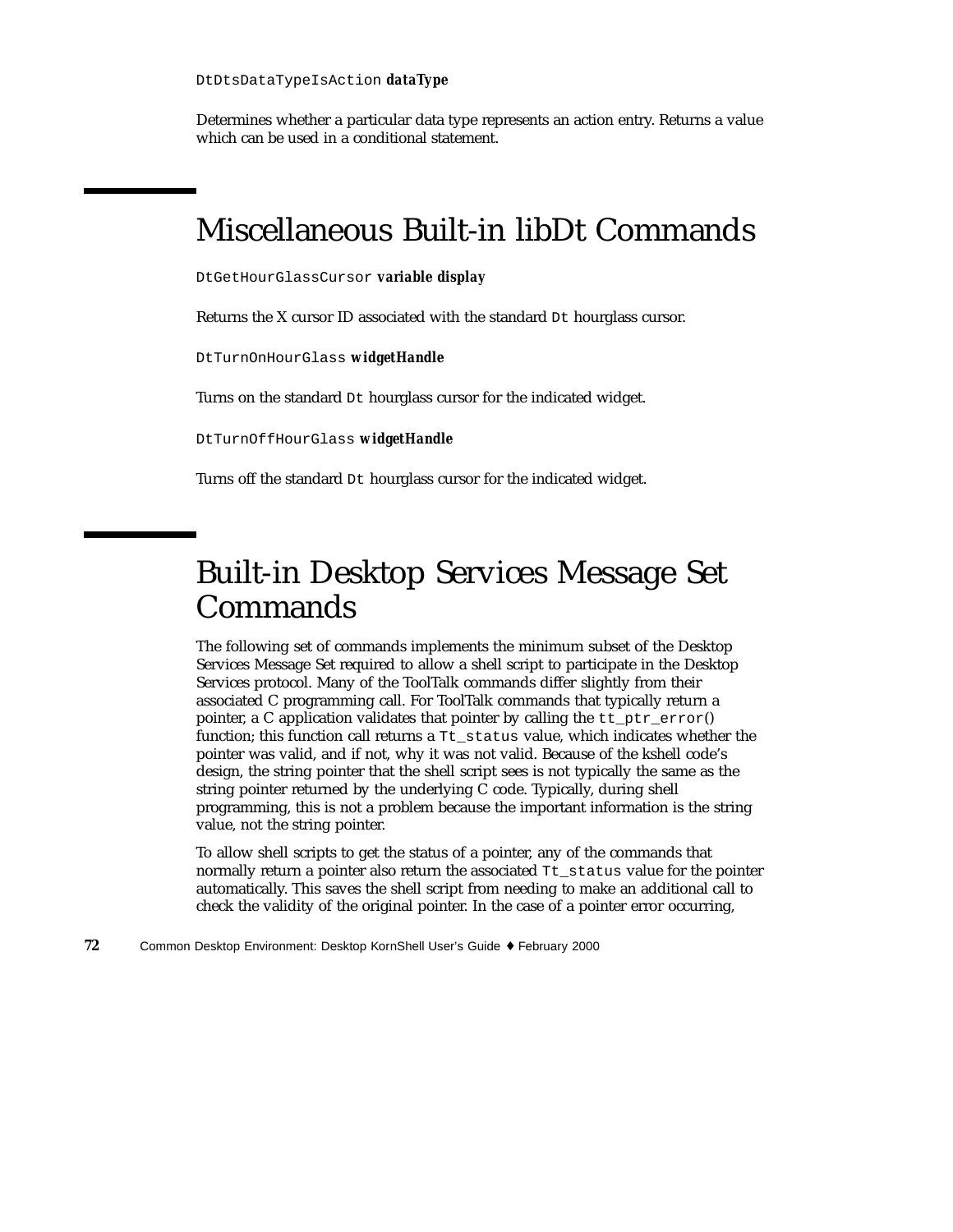dtksh returns an empty string for the pointer value and sets the Tt\_status code accordingly.

The Tt\_status value is returned in the status argument. The Tt\_status value is a string representing the error and can assume any of the following values:

TT\_OK TT\_WRN\_NOTFOUND TT\_WRN\_STALE\_OBJID TT\_WRN\_STOPPED TT\_WRN\_SAME\_OBJID TT\_WRN\_START\_MESSAGE TT\_ERR\_CLASS TT\_ERR\_DBAVAIL TT\_ERR\_DBEXIST TT\_ERR\_FILE TT\_ERR\_INVALID TT\_ERR\_MODE TT\_ERR\_ACCESS TT\_ERR\_NOMP TT\_ERR\_NOTHANDLER TT\_ERR\_NUM TT\_ERR\_OBJID TT\_ERR\_OP TT\_ERR\_OTYPE TT\_ERR\_ADDRESS TT\_ERR\_PATH TT\_ERR\_POINTER TT\_ERR\_PROCID TT\_ERR\_PROPLEN TT\_ERR\_PROPNAME TT\_ERR\_PTYPE TT\_ERR\_DISPOSITION TT\_ERR\_SCOPE TT\_ERR\_SESSION TT\_ERR\_VTYPE TT\_ERR\_NO\_VALUE TT\_ERR\_INTERNAL TT\_ERR\_READONLY TT\_ERR\_NO\_MATCH TT\_ERR\_UNIMP TT\_ERR\_OVERFLOW TT\_ERR\_PTPE\_START TT\_ERR\_CATEGORY TT\_ERR\_DBUPDATE TT\_ERR\_DBFULL TT\_ERR\_DBCONSIST TT\_ERR\_STATE

dtksh Commands **73**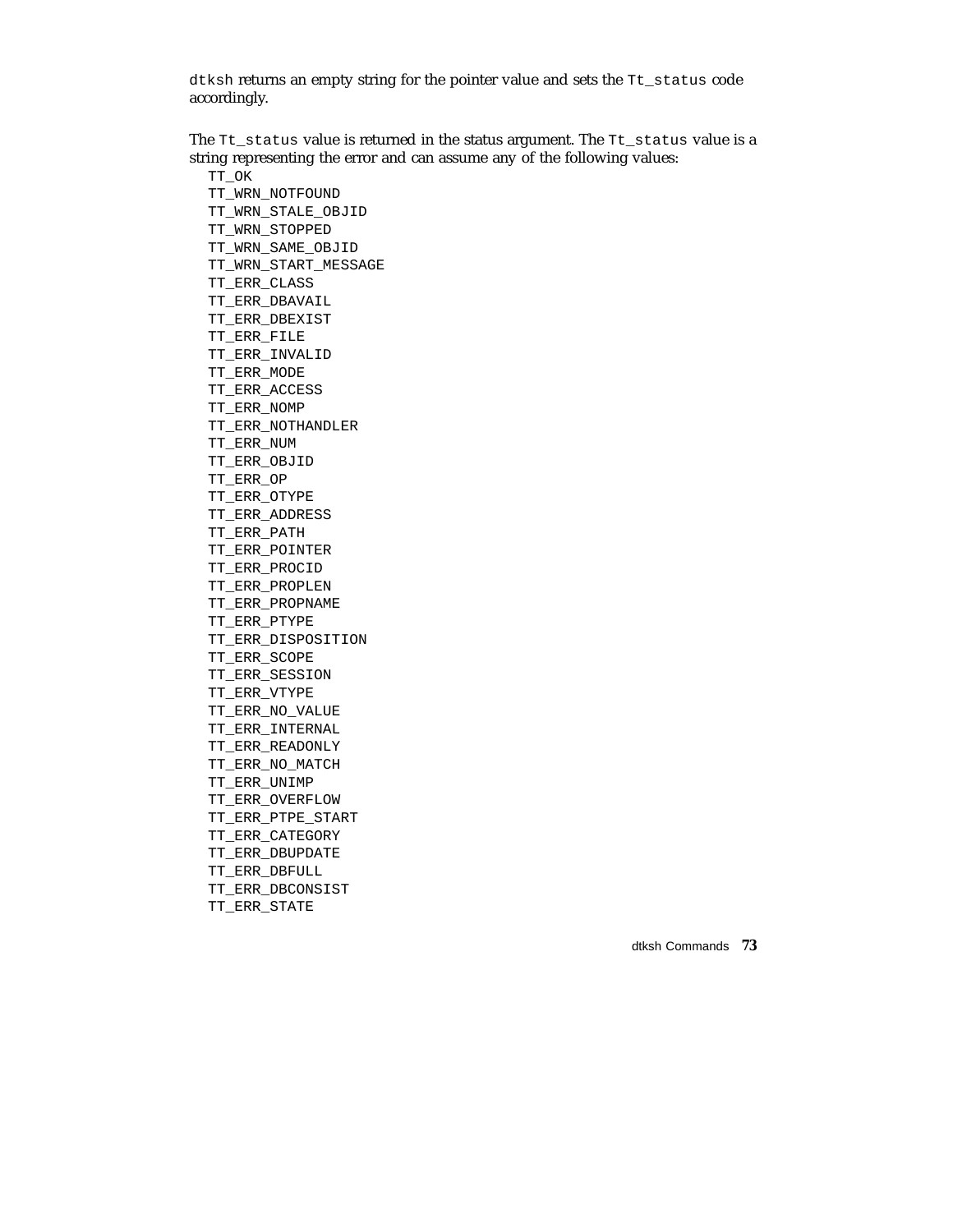TT\_ERR\_NOMEM TT\_ERR\_SLOTNAME TT\_ERR\_XDR TT\_DESKTOP\_EPERM TT\_DESKTOP\_ENOENT TT\_DESKTOP\_EINTR TT\_DESKTOP\_EIO TT\_DESKTOP\_EAGAIN TT\_DESKTOP\_ENOMEM TT\_DESKTOP\_EACCES TT\_DESKTOP\_EFAULT TT\_DESKTOP\_EEXIST TT\_DESKTOP\_ENODEV TT\_DESKTOP\_ENOTDIR TT\_DESKTOP\_EISDIR TT\_DESKTOP\_EINVAL TT\_DESKTOP\_ENFILE TT\_DESKTOP\_EMFILE TT\_DESKTOP\_ETXBSY TT\_DESKTOP\_EFBIG TT\_DESKTOP\_ENOSPC TT\_DESKTOP\_EROFS TT\_DESKTOP\_EMLINK TT\_DESKTOP\_EPIPE TT\_DESKTOP\_ENOMSG TT\_DESKTOP\_EDEADLK TT\_DESKTOP\_ECANCELED TT\_DESKTOP\_ENOTSUP TT\_DESKTOP\_ENODATA TT\_DESKTOP\_EPROTO TT\_DESKTOP\_ENOTEMPTY TT\_DESKTOP\_ETIMEDOUT TT\_DESKTOP\_EALREADY TT\_DESKTOP\_UNMODIFIED TT\_MEDIA\_ERR\_SIZE TT\_MEDIA\_ERR\_FORMAT

Some of the commands take a message scope as a parameter. The scope indicates which clients have the potential of receiving the outgoing message. For these commands, the *scope* parameter can be set to any of the following values:

TT\_SCOPE\_NONE TT\_SESSION TT\_FILE TT\_BOTH TT\_FILE\_IN\_SESSION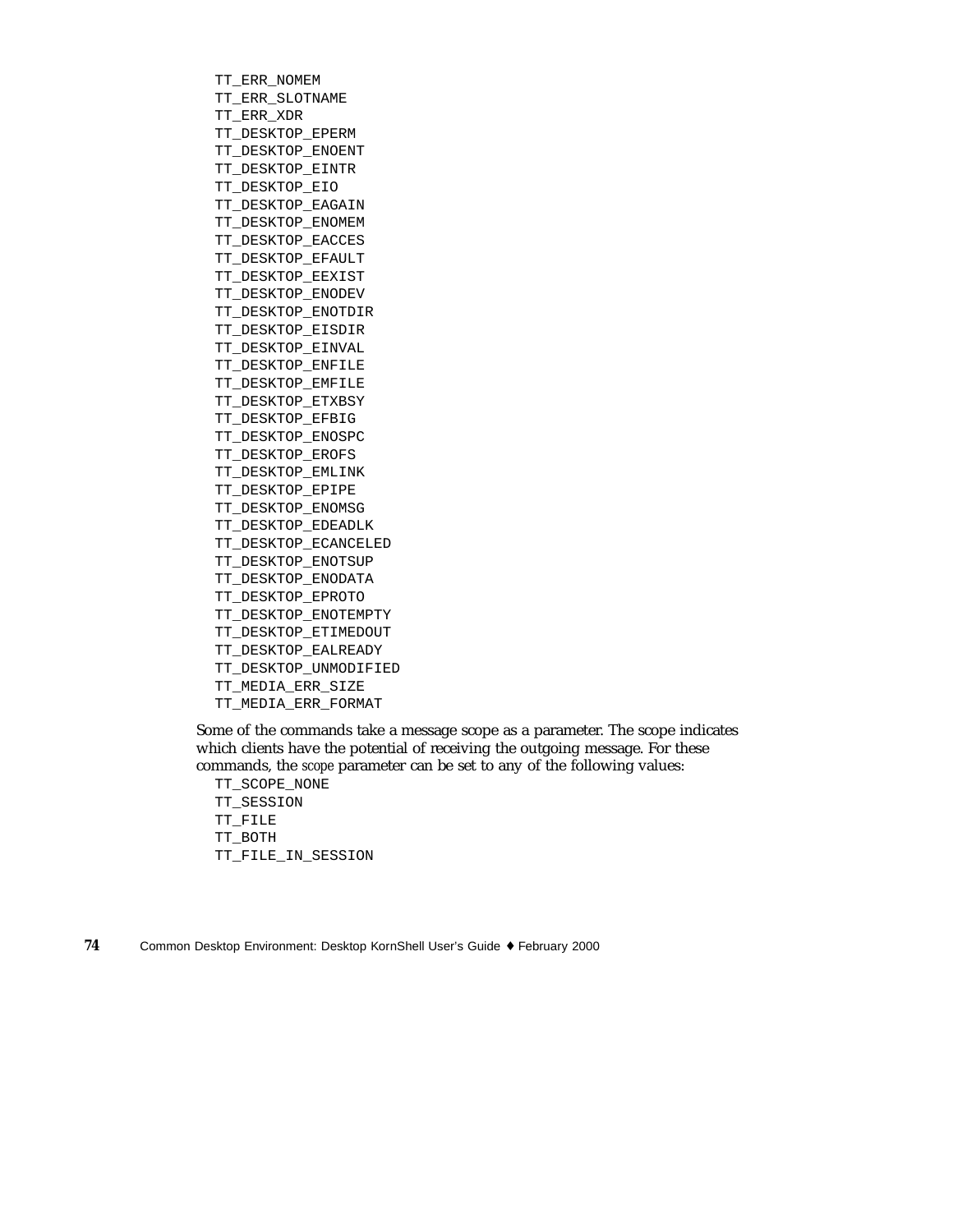#### TT\_file\_netfile *variable status filename*

Converts the indicated filename, assumed to be a valid file name on the local host, to its corresponding *netfilename* format. A *netfilename* can be passed to other hosts on a network and then converted back to a path relative to the other host, using the tt netfile file command.

### tt\_netfile\_file *variable status netfilename*

Converts the indicated netfilename to a path name that is valid on the local host.

### tt\_host\_file\_netfile *variable status host filename*

Converts the indicated file, assumed to be resident on the specified host, into its corresponding *netfilename* format.

### tt\_host\_netfile\_file *variable status host netfilename*

Converts the indicated *netfilename* into a valid path on the indicated host.

### ttdt\_open *variable status var2 toolname vendor version sendStarted*

Opens a ToolTalk communications endpoint. It returns in the *variable* argument the procID associated with this connection. It returns the file descriptor associated with this connection in *var2*; this file descriptor can be used to register an alternate Xt input handler. The *sendStarted* argument is a value and if set to *true*, causes a Started message to be automatically sent.

Any procIDs returned by ttdt\_open contain embedded spaces. To prevent kshell from interpreting the procID as a multiple parameter (versus a single parameter with embedded spaces), you should always enclose any references to the environment variable containing the procID within double quotes, as shown:

```
ttdt_close STATUS ''$PROC_ID'' '''' True
```
tttk\_Xt\_input\_handler *procID source id*

For the ToolTalk messages to be received and processed, the shell script must register an Xt input handler for the file descriptor returned by the call to ttdt\_open. The Xt input handler is registered using the XtAddInput command, and the handler *must* be registered as a raw input handler. The input handler that the shell script registers should invoke tttk\_Xt\_input\_handler to get the message received and processed. The following code block demonstrates how this is done:

```
ttdt_open PROC_ID STATUS FID ''Tool'' ''HP'' ''1.0'' True XtAddInput
INPUT_ID -r $FID ''ProcessTTInput \''$PROC_ID\''''
ProcessTTInput()
{
```
dtksh Commands **75**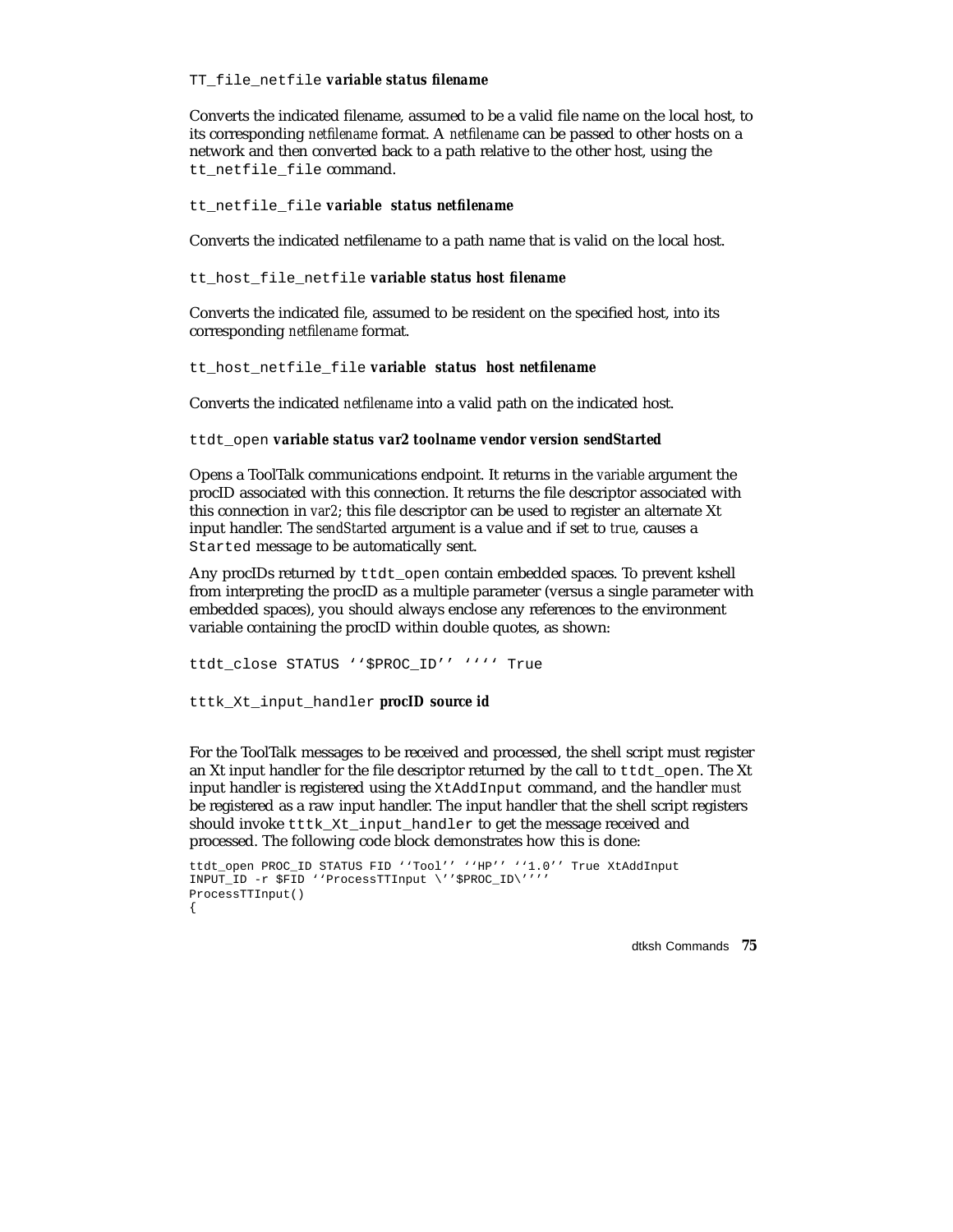```
tttk_Xt_input_handler $1 $INPUT_SOURCE $INPUT_ID
}
```
Refer to the description of the XtAddInput command for more details about alternate Xt input handlers.

Note that the  $\vee'$  (backslash and double quotation mark) characters before and after the reference to the procID environment variable are necessary, because the value contained in the procID environment variable contains embedded spaces and could be misinterpreted unless escaped as shown.

### ttdt\_close *status procID newProcId sendStopped*

Closes the indicated communications connection and optionally sends a *Stopped* notice, if the sendStopped argument is set to *true*.

Because the procID returned by the call to ttdt\_open contains embedded spaces, it is necessary to enclose any references to the procID environment variable within double quotation marks:

ttdt\_close STATUS ''\$PROC\_ID'' ''\$NEW\_PROC\_ID'' False

### ttdt\_session\_join *variable status sessId shellWidgetHandle join*

Joins the session indicated by the sessId argument as a good desktop citizen, by registering patterns and default callbacks for many standard desktop message interfaces. If the sessId argument does not specify a value (that is, it is an empty string), then the default session is joined. If the shellWidgetHandle argument specifies a widget handle (that is, it is not an empty string), then it should refer to a mappedWhenManaged applicationShellWidget. The join argument is a Boolean and should be set to true or false. This command returns an opaque pattern handle in the *variable* argument; when no longer needed, this handle can be destroyed using the ttdt\_session\_quit command.

```
ttdt_session_quit status sessId sessPatterns quit
```
Destroys the message patterns specified by the sessPatterns argument and, if the quit argument is set to *true*, quits the session indicated by the sessId argument or quits the default session if sessId is empty.

ttdt\_file\_join *variable status pathName scope join ksh-command*

Registers interest in the deleted, modified, reverted, moved, and saved messages for the indicated file in the indicated scope. An opaque pattern handle is returned in the *variable* argument. When no longer interested in monitoring messages for the indicated file, this should be destroyed by calling ttdt\_file\_quit.

**<sup>76</sup>** Common Desktop Environment: Desktop KornShell User's Guide ♦ February 2000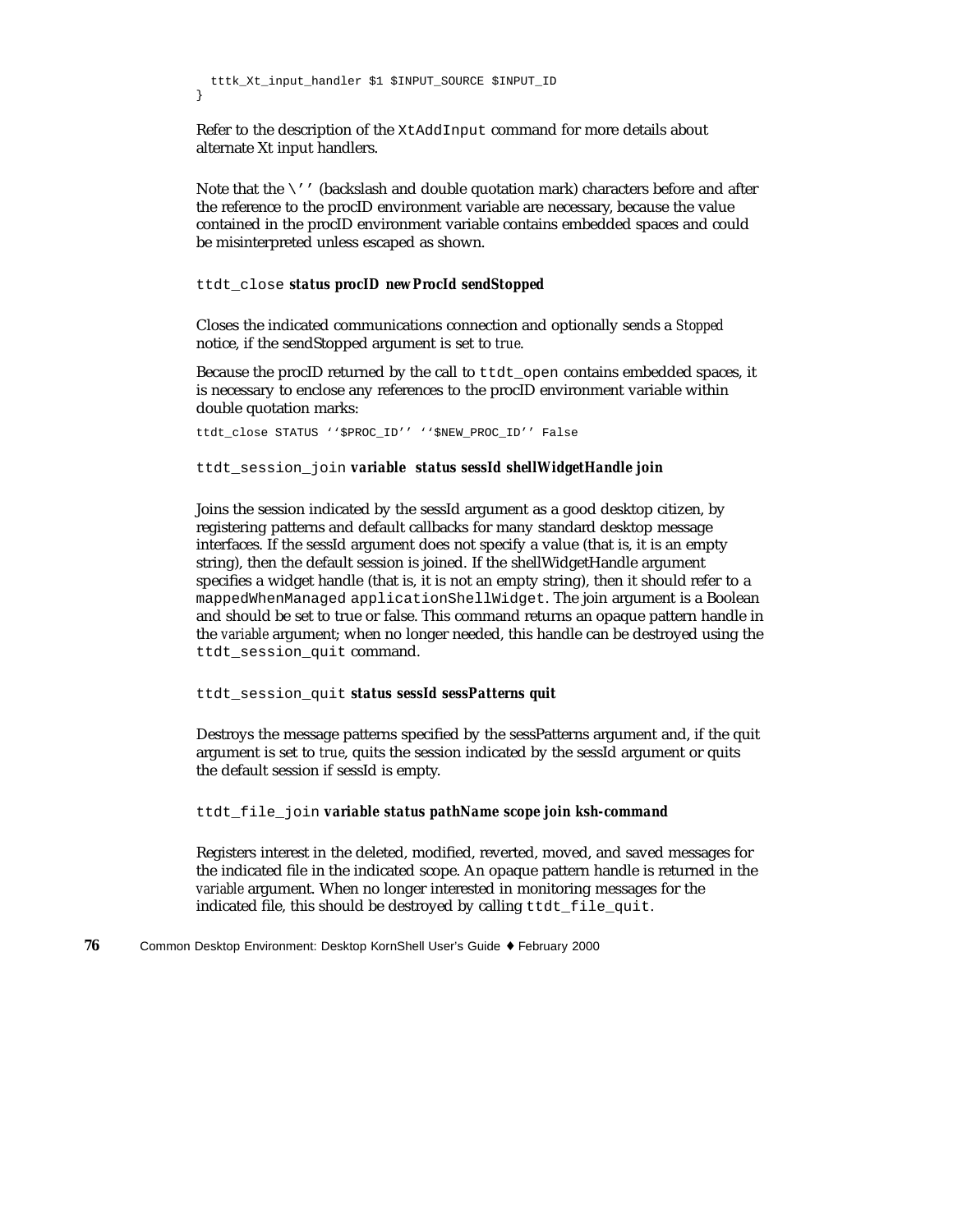The requested ksh-command is evaluated anytime one of the messages is received for the indicated file. When this kshell command is evaluated, the following environment variables are defined and provide additional information about the received message:

### DT\_TT\_MSG

Contains the opaque handle for the incoming message

DT\_TT\_OP

Contains the string representing the operation to be performed; that is, TTDT\_DELETED, TTDT\_MODIFIED, TTDT\_REVERTED, TTDT\_MOVED or TTDT\_SAVED.

DT\_TT\_PATHNAME

Contains the pathname for the file to which this message pertains.

DT\_TT\_SAME\_EUID\_EGID

Set to True if the message was sent by an application operating with the same effective user ID (euid) and effective group ID (egid) as this process.

DT\_TT\_SAME\_PROCID

Set to True if the message was sent by an application with the same procID (as returned by ttdt\_open).

When the callback completes, it must indicate whether the passed-in message was "consumed" (replied-to, failed, or rejected). If the callback returns the message (as passed-in in the DT\_TT\_MSG environment variable), then it is assumed that the message was not consumed. If the message was consumed, then the callback should return 0, or one of the values returned by the tt\_error\_pointer command. The callback can return its value in the following fashion:

return \$DT\_TT\_MSG (or) return 0

### ttdt\_file\_quit *status patterns quit*

Destroys the message patterns specified by the *patterns* argument and unregisters interest in the path name that was passed to the ttdt\_file\_join command, if *quit* is set to *true*. The *patterns* argument should be the value that was returned by the call to the ttdt\_file\_join command.

### ttdt\_file\_event *status op patterns send*

Creates, and optionally sends, a ToolTalk notice announcing an event pertaining to a file. The file is indicated by the path name that was passed to the ttdt file join command when *patterns* was created. The *op* argument indicates what should be announced for the indicated file, and it can be set to TTDT\_MODIFIED, TTDT\_SAVED, or TTDT\_REVERTED. If *op* is set to TTDT\_MODIFIED, then this command registers to handle Get\_Modified, Save and Revert messages in the scope specified when the patterns were created. If *op* is set to TTDT\_SAVED or TTDT\_REVERTED, this command

dtksh Commands **77**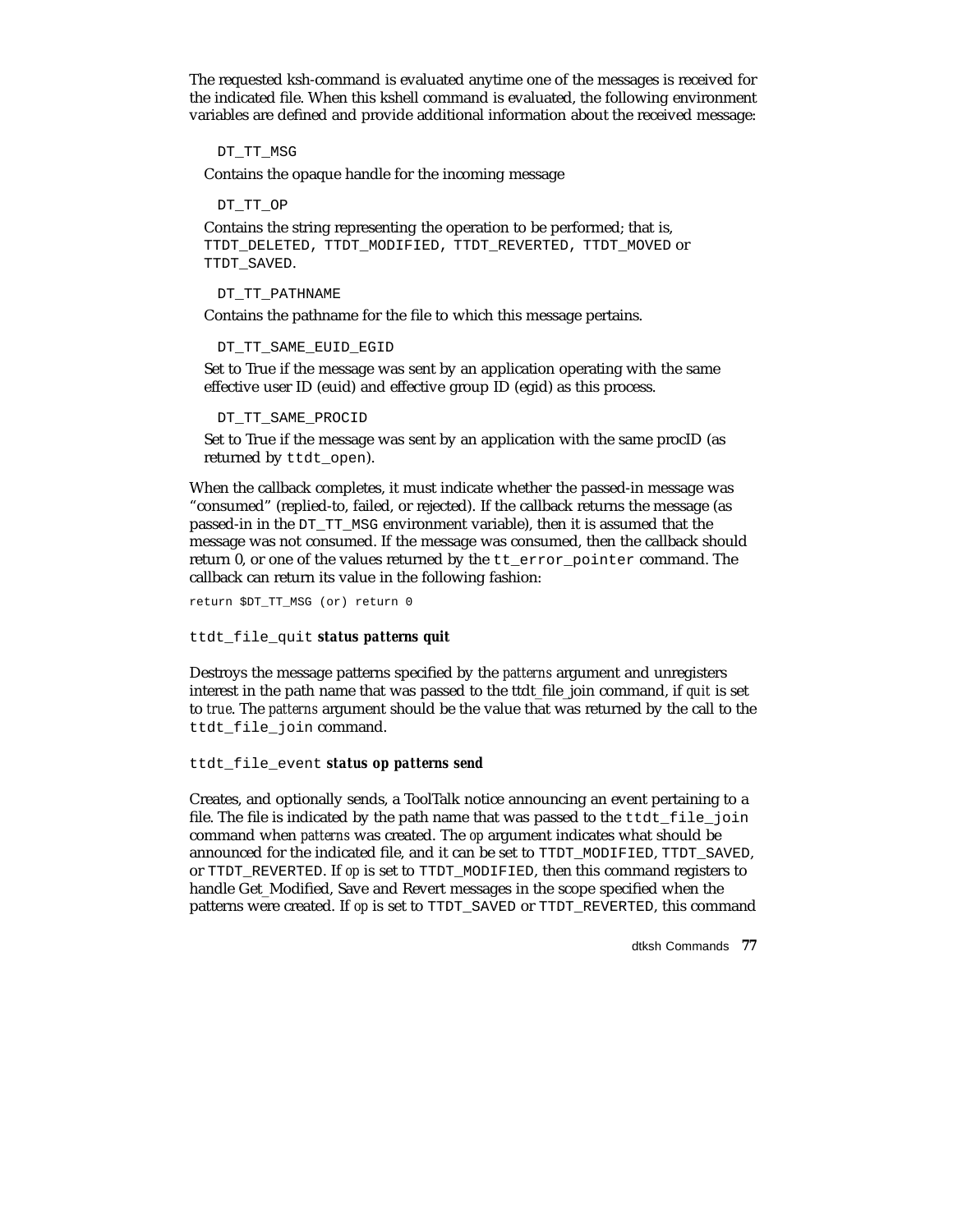unregisters from handling Get\_Modified, Save, and Revert messages for this file. If the *send* argument is set to *true*, then the indicated message is sent.

### ttdt\_Get\_Modified *pathName scope timeout*

Sends a Get\_Modified request in the indicated scope and waits for a reply or for the specified timeout (in milliseconds) to elapse. A Get\_Modified request asks other ToolTalk clients if they have any changes pending on pathname that they intend to make persistent. Returns a value which can be used in a conditional statement. A value of *true* is returned if an affirmative reply is received within the specified timeout; otherwise, false is returned.

### ttdt\_Save *status pathName scope timeout*

Sends a Save request in the indicated scope and waits for a reply or for the indicated timeout (in milliseconds) to elapse. A Save request asks the handling ToolTalk client to save any changes pending for the file specified in the pathName argument. A status of TT\_OK is returned if an affirmative reply is received before the timeout elapses. Otherwise, one of the standard Tt\_status error values is returned.

### ttdt\_Revert *status pathName scope timeout*

Sends a Revert request in the indicated scope and waits for a reply or for the indicated timeout (in milliseconds) to elapse. A Revert request asks the handling ToolTalk client to discard any changes pending for the file specified in the pathName argument. A status of TT\_OK is returned if an affirmative reply is received before the timeout elapses. Otherwise, one of the standard Tt\_status error values is returned.

The following commands are typically used by the callback registered with the ttdt\_file\_join command. They serve as the mechanism for consuming and destroying a message. A message is consumed by either rejecting, failing, or replying to it. tt\_error\_pointer can be used by the callback to obtain a return pointer for indicating an error condition.

### tt\_error\_pointer *variable ttStatus*

Returns a "magic value," which is used by ToolTalk to represent an invalid pointer. The magic value returned depends upon the ttStatus value passed-in. Any of the valid Tt\_status values may be specified.

tttk\_message\_destroy *status msg*

Destroys any patterns that may have been stored on the message indicated by the msg argument, and then destroys the message.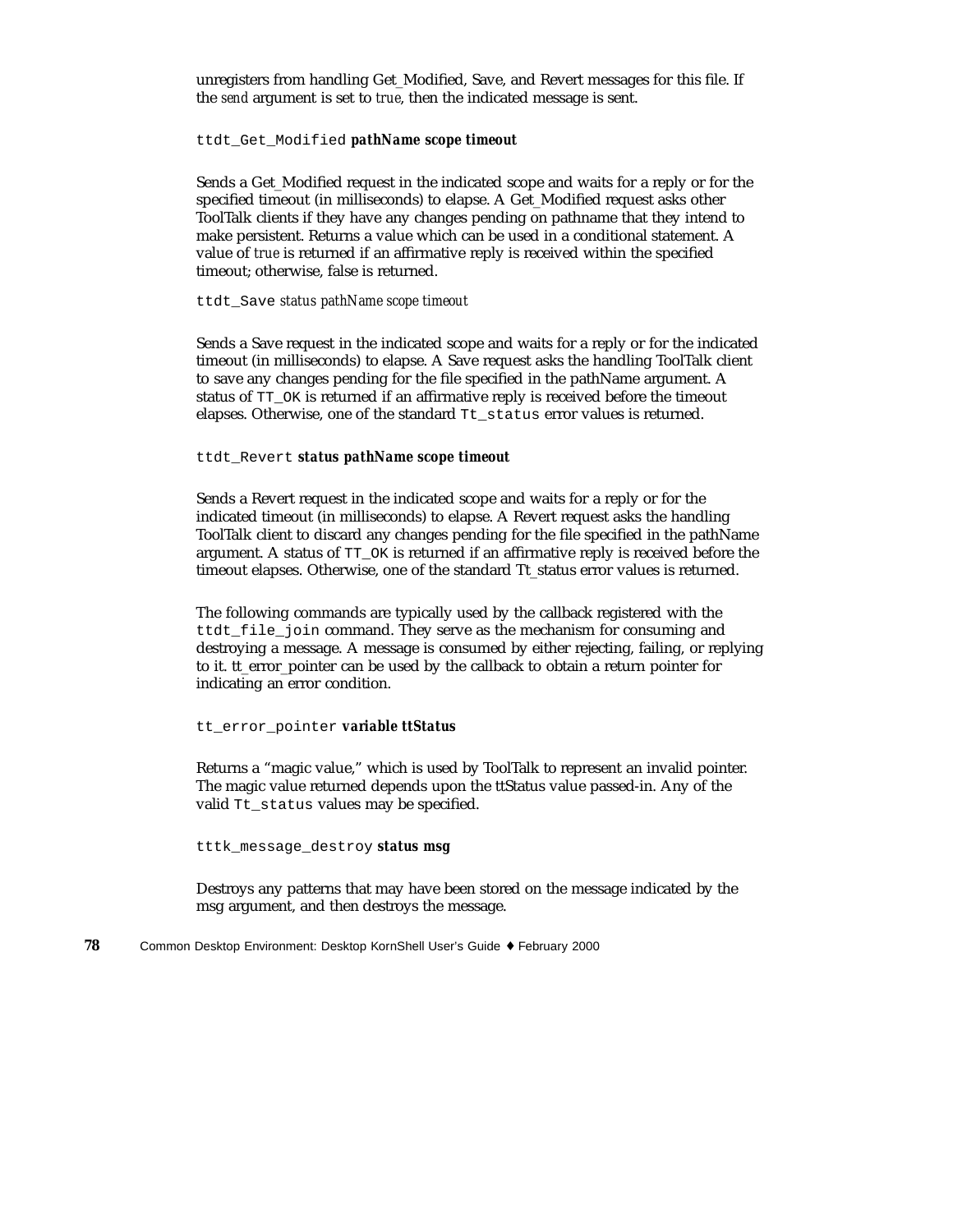### tttk\_message\_reject *status msg msgStatus msgStatusString destroy*

Sets the status and the status string for the indicated request message, and then rejects the message. It then destroys the passed-in message, if the destroy argument is set to True. This command is one way in which the callback specified with the ttdt\_file\_join command can consume a message. It is typically safe to destroy the message, using tttk\_message\_destroy, after rejecting the message.

### tttk\_message\_fail *status msg msgStatus msgStatusString destroy*

Sets the status and the status string for the indicated request message, and then fails the message. It then destroys the passed-in message, if the destroy argument is set to True. This command is one way in which the callback specified with the ttdt\_file\_join command can consume a message. It is typically safe to destroy the message, using tttk\_message\_destroy, after failing the message.

### tt\_message\_reply *status msg*

Informs the ToolTalk service that the shell script has handled the message and filled in all return values. The ToolTalk service then sends the reply back to the sending process, filling in the state as TT\_HANDLED. After replying to a message, it is typically safe to destroy the message, using the tttk\_message\_destroy command.

dtksh Commands **79**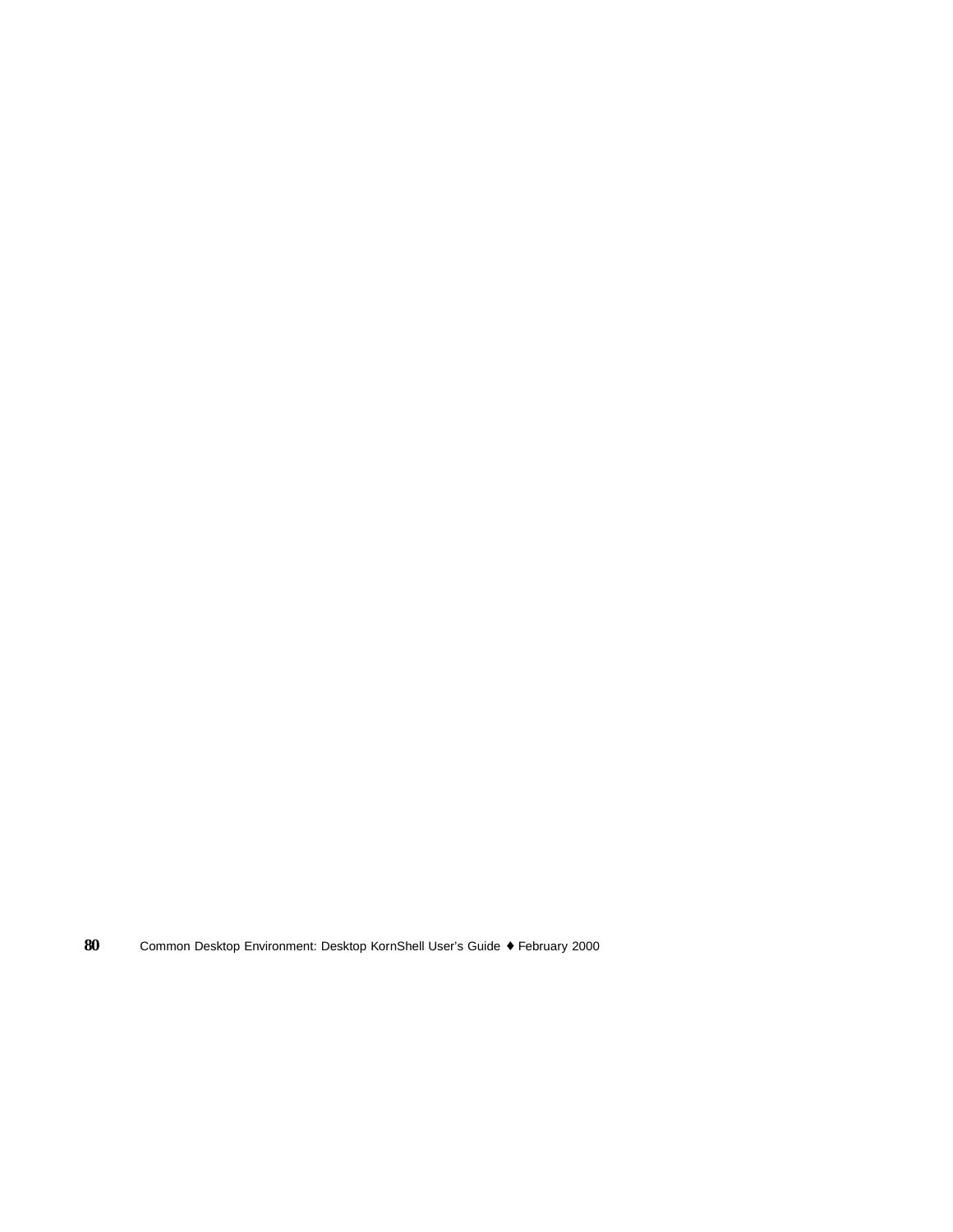## dtksh Convenience Functions

The dtksh utility includes a file of convenience functions. This file is itself a shell script containing shell functions that may be useful to a shell programmer. The shell functions perform operations that dtksh programmers frequently have to do for themselves. These include functions for quickly creating certain kinds of dialogs (help, error, warning, and so on), a function for easily creating a collection of buttons, and functions that make it easier to configure the constraint resources for a child of a form widget. It is not a requirement that shell script writers use these convenience functions; they are supplied to make it easier for developers to write shorter and more readable shell scripts.

Before a shell script can access these functions, it must first include the file containing the convenience functions. The convenience functions are located in the file /usr/dt/scripts/DtFuncs.sh. Use the following notation to include them in a shell script:

. /usr/dt/lib/dtksh/DtFuncs.dtsh

## DtkshAddButtons

DtkshAddButtons adds one or more buttons of the same kind into a composite widget. It is most often used to add a collection of buttons into a menupane or menubar.

#### Usage:

```
DtkshAddButtons parent widgetClass label1 callback1
      [label2 callback2 ...]
DtkshAddButtons [-w] parent widgetClas variable1 label1 callback1 \
                [variable2 label2 callback2 ...]
```
**81**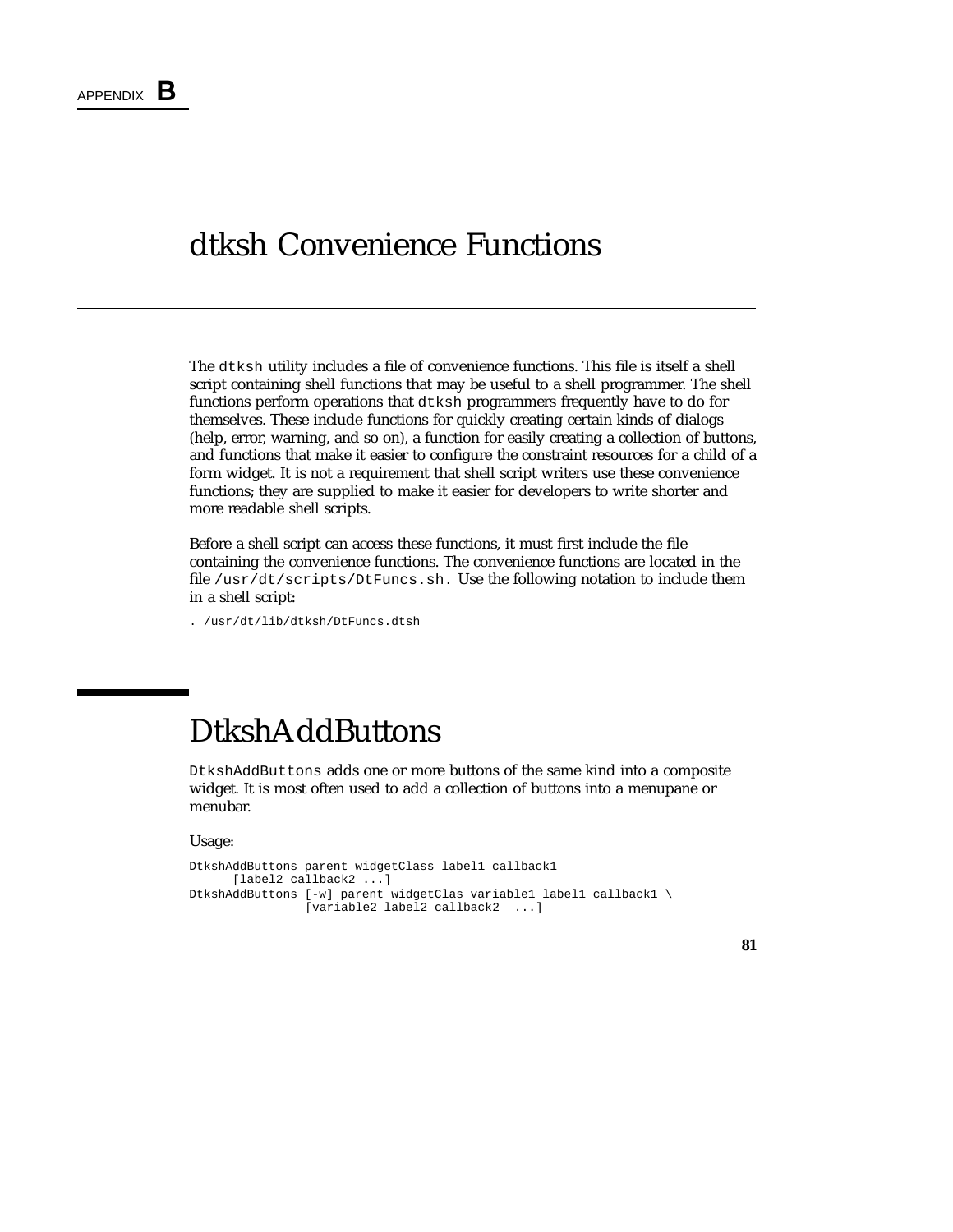The -w option indicates that the convenience function should return the widget handle for each of the buttons it creates. The widget handle is returned in the specified environment variable. The widgetClass parameter can be set to any of the following, but it defaults to XmPushButtonGadget if nothing is specified.

- **MA** XmPushButton
- XmPushButtonGadget
- XmToggleButton
- XmToggleButtonGadget
- XmCascadeButton
- XmCascadeButtonGadget

#### Examples:

```
DtkshAddButtons $MENU XmPushButtonGadget Open do_Open Save do_Save
                  Quit exit
DtkshAddButtons -w $MENU XmPushButtonGadget B1 Open do_Open B2 Save
       do_Save
```
## DtkshSetReturnKeyControls

DtkshSetReturnKeyControls configures a text widget within a form widget so that the Return key does not activate the default button within the form, but instead moves the focus to the next text widget within the form. This is useful if you have a window that contains a series of text widgets, and the default button should not be activated until the user presses the Return key while the focus is in the last text widget.

Usage:

DtkshSetReturnKeyControls textWidget nextTextWidget formWidget defaultButton

The *textWidget* parameter specifies the widget to be configured to catch the Return key and force the focus to move to the next text widget (as indicated by the *nextTextWidget* parameter). The *formWidget* parameter specifies the form containing the default button and should be the parent of the two text widgets. The *defaultButton* parameter indicates which component is to be treated as the default button within the form widget.

#### Examples:

DtkshSetReturnKeyControls \$TEXT1 \$TEXT2 \$FORM \$OK DtkshSetReturnKeyControls \$TEXT2 \$TEXT3 \$FORM \$OK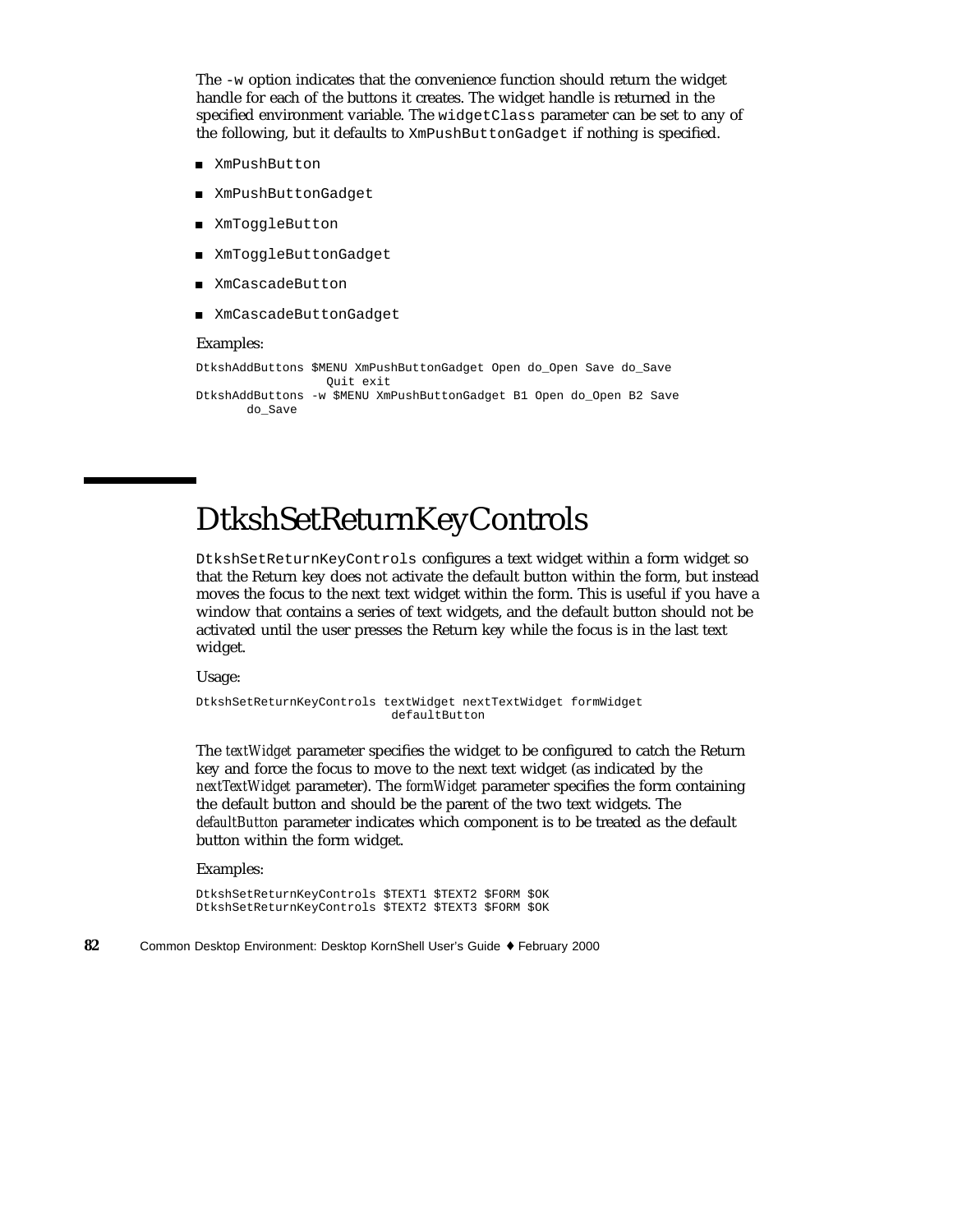## DtkshUnder, DtkshOver, DtkshRightOf, and DtkshLeftOf

These convenience functions simplify the specification of certain classes of form constraints. They provide a way of attaching a component to one edge of another component. They are used when constructing the resource list for a widget. This behavior is accomplished using the ATTACH\_WIDGET constraint.

Usage:

```
DtkshUnder widgetId [offset]
DtkshOver widgetId [offset]
DtkshRightOf widgetId [offset]
DtkshLeftOf widgetId [offset]
```
The *widgetId* parameter specifies the widget to which the current component is to be attached. The *offset* value is optional and defaults to 0 if not specified.

#### Example:

```
XtCreateManagedWidget BUTTON4 button4 XmPushButton $FORM \
     labelString:"Exit" \
     $(DtkshUnder $BUTTON2) \
     $(DtkshRightOf $BUTTON3)
```
## DtkshFloatRight, DtkshFloatLeft, DtkshFloatTop, and DtkshFloatBottom

These convenience functions simplify the specification of certain classes of form constraints. They provide a way of positioning a component, independent of the other components within the form. As the form grows or shrinks, the component maintains its relative position within the form. The component may still grow or shrink, depending upon the other form constraints specified for the component. This behavior is accomplished using the ATTACH\_POSITION constraint.

Usage:

DtkshFloatRight [position] DtkshFloatLeft [position] DtkshFloatTop [position] DtkshFloatBottom [position]

dtksh Convenience Functions **83**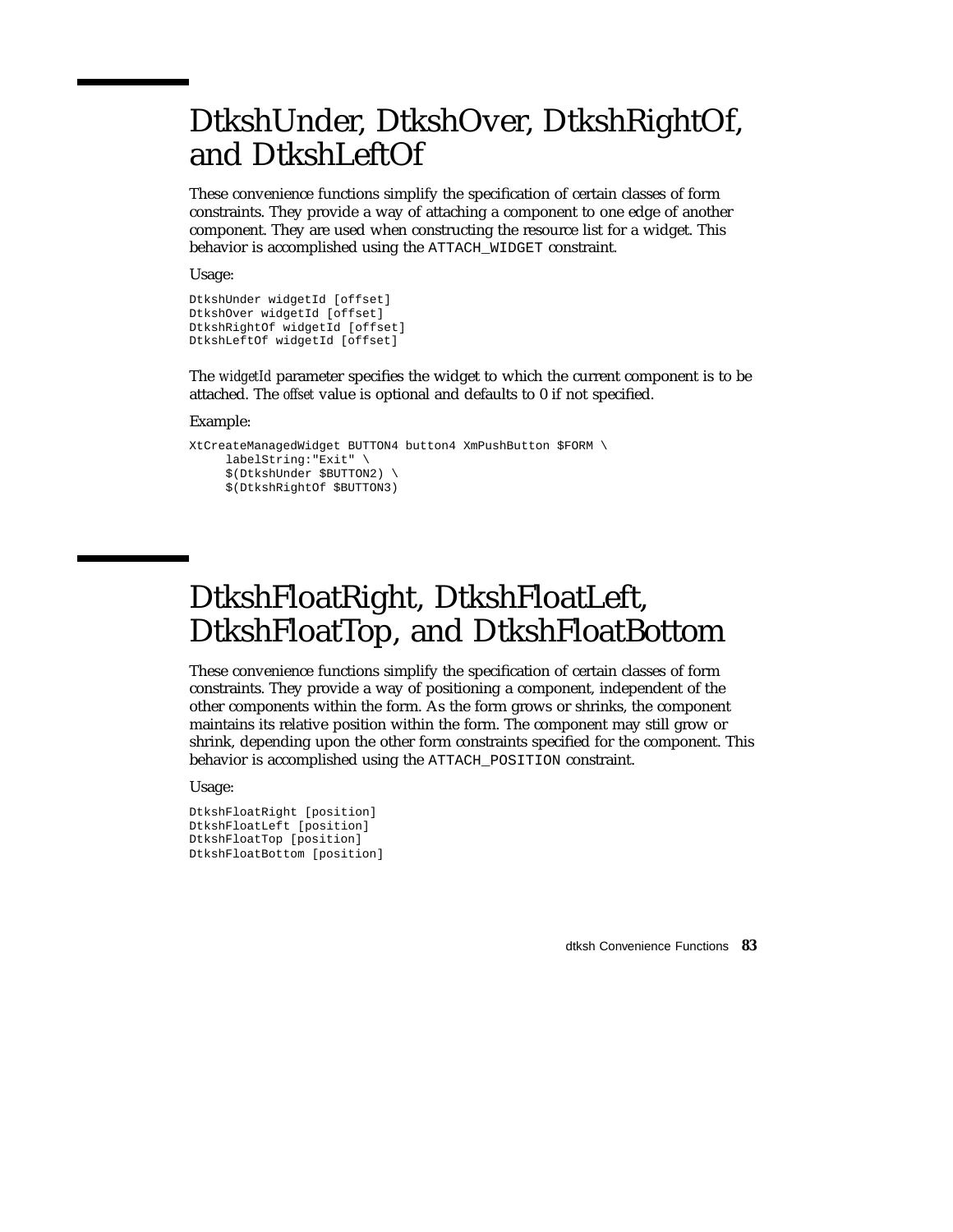The optional *position* parameter specifies the relative position to which the indicated edge of the component is positioned. The *position* value is optional and defaults to 0 if one is not specified.

### Example:

```
XtCreateManagedWidget BUTTON1 button1 XmPushButton $FORM \
     labelString:"Ok" \
     $(DtkshUnder $SEPARATOR) \
     $(DtkshFloatLeft 10) \
     $(DtkshFloatRight 40)
```
## DtkshAnchorRight, DtkshAnchorLeft, DtkshAnchorTop, and DtkshAnchorBottom

These convenience functions simplify the specification of certain classes of form constraints. They provide a way of attaching a component to one of the edges of a form widget in such a way that, as the form grows or shrinks, the component's position does not change. However, depending upon the other form constraints set on this component, it may still grow or shrink in size. This behavior is accomplished using the ATTACH\_FORM constraint.

#### Usage:

```
DtkshAnchorRight [offset]
DtkshAnchorLeft [offset]
DtkshAnchorTop [offset]
DtkshAnchorBottom [offset]
```
The optional *offset* parameter specifies how far from the edge of the form widget the component should be positioned. If an offset is not specified, then 0 is used.

#### Example:

```
XtCreateManagedWidget BUTTON1 button1 XmPushButton $FORM \
     labelString:"Ok" \
     $(DtkshUnder $SEPARATOR) \
     $(DtkshAnchorLeft 10) \
     $(DtkshAnchorBottom 10)
```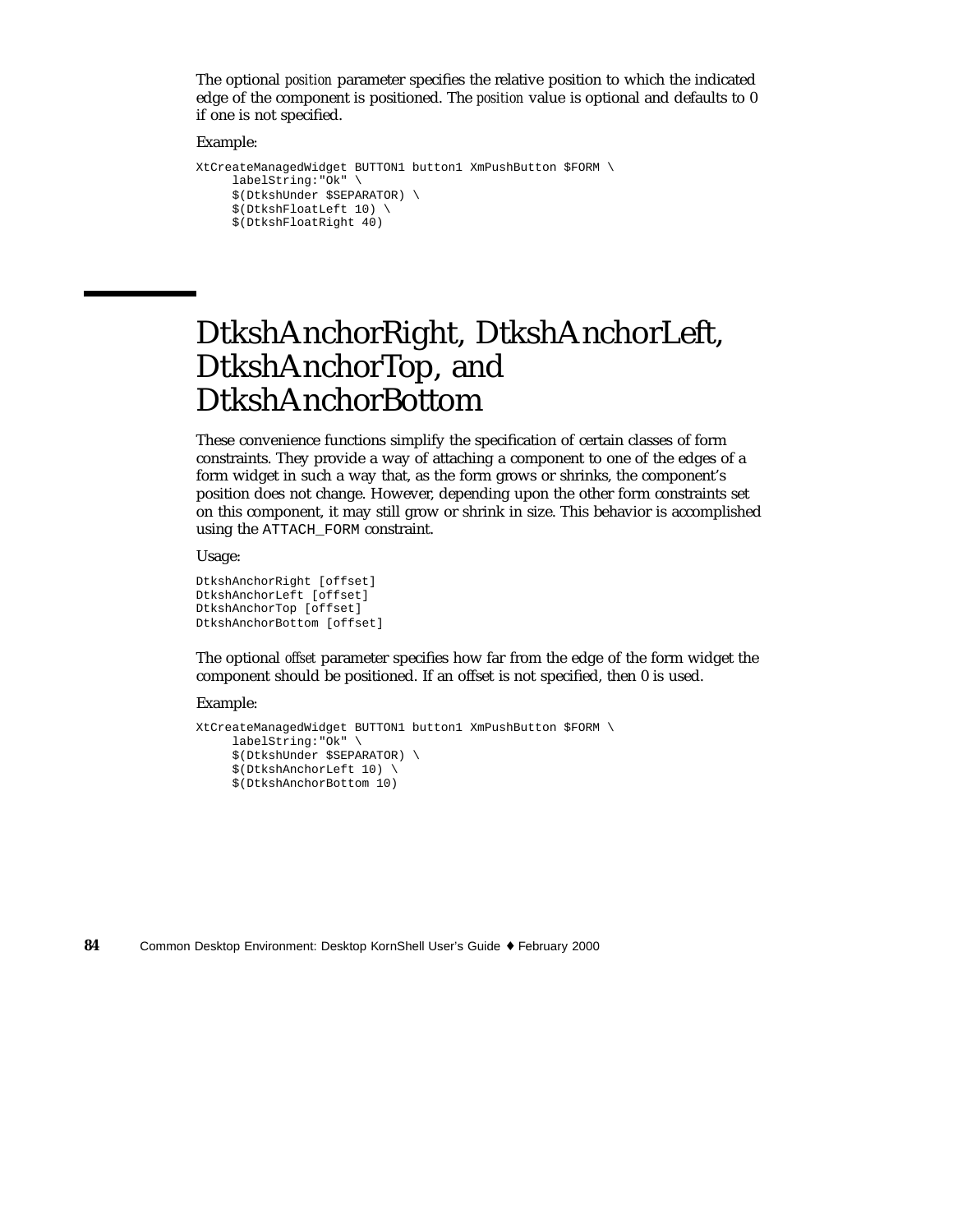# DtkshSpanWidth and DtkshSpanHeight

These convenience functions simplify the specification of certain classes of form constraints. They provide a way of configuring a component so that it spans either the full height or width of the form widget. This behavior is accomplished by attaching two edges of the component (top and bottom for DtSpanHeight, and left and right for DtSpanWidth) to the form widget. The component typically resizes whenever the form widget is resized. The ATTACH\_FORM constraint is used for all attachments.

Usage:

DtkshSpanWidth [leftOffset rightOffset] DtkshSpanHeight [topOffset bottomOffset]

The optional *offset* parameters specify how far from the edges of the form widget the component should be positioned. If an offset is not specified, then 0 is used.

Example:

```
XtCreateManagedWidget SEP sep XmSeparator $FORM \
          $(DtkshSpanWidth 1 1)
```
# DtkshDisplayInformationDialog, DtkshDisplayQuestionDialog, DtDisplayWarningDialog, DtkshDisplayWorkingDialog, and DtkshDisplayErrorDialog

These convenience functions create a single instance of each of the Motif feedback dialogs. If an instance of the requested type of dialog already exists, then it is reused. The parent of the dialog is obtained from the environment variable \$TOPLEVEL, which should be set by the calling shell script, and then should not be changed. The handle for the requested dialog is returned in one of the following environment variables:

- \_DTKSH\_ERROR\_DIALOG\_HANDLE
- \_DTKSH\_QUESTION\_DIALOG\_HANDLE
- \_DTKSH\_WORKING\_DIALOG\_HANDLE
- \_DTKSH\_WARNING\_DIALOG\_HANDLE

dtksh Convenience Functions **85**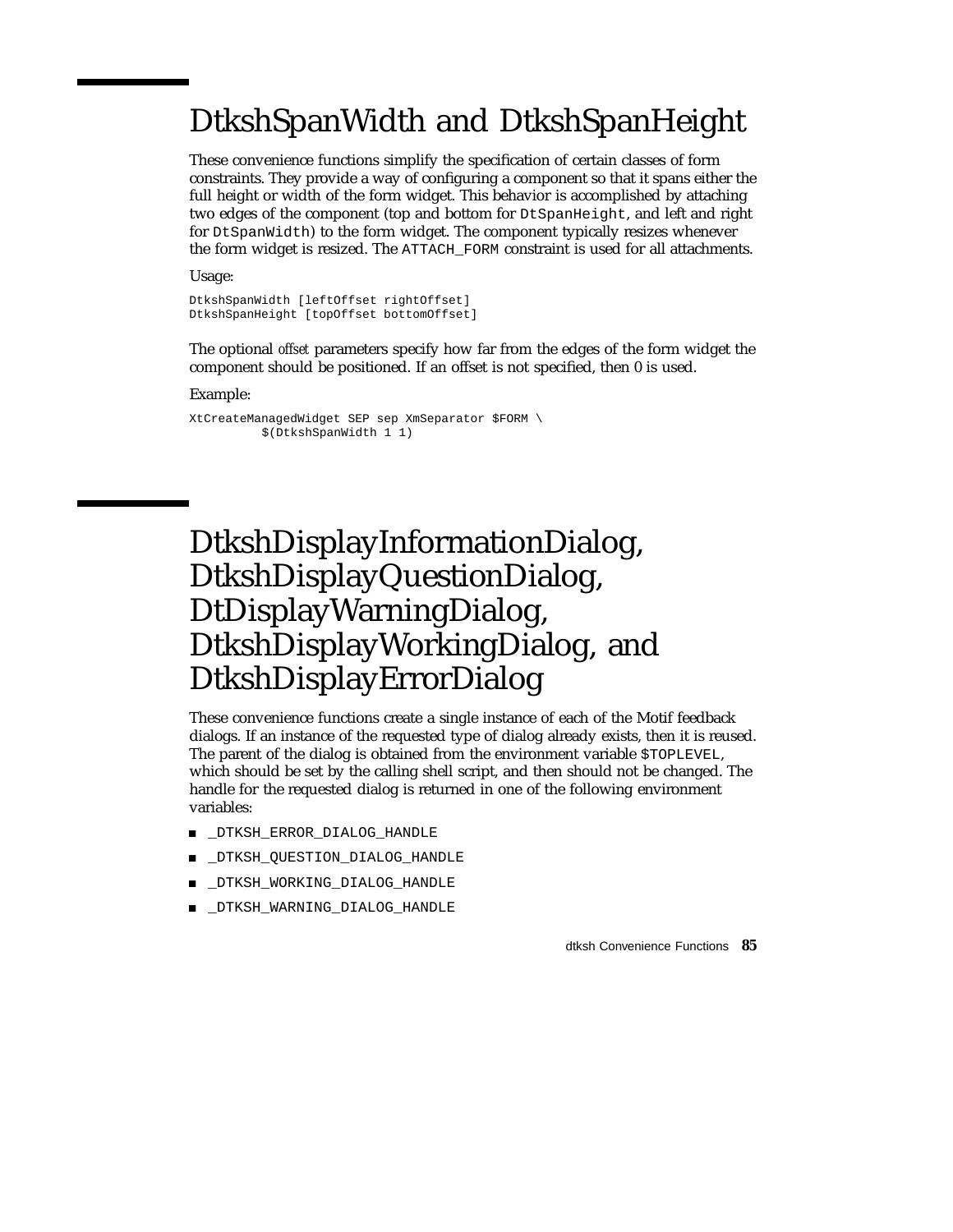\_DTKSH\_INFORMATION\_DIALOG\_HANDLE

**Note -** If you are attaching your own callbacks to the dialog buttons, do not destroy the dialog when you are done with it. Unmanage the dialog, so that it can be used again at a later time. If it is necessary to destroy the dialog, then be sure to clear the associated environment variable so the convenience function does not attempt to reuse the dialog.

### Usage:

DtkshDisplay<*name*>Dialog title message [okCallback closeCallback helpCallback dialogStyle]

The Ok button is always managed, and by default unmanages the dialog. The Cancel and Help buttons are only managed when a callback is supplied for them. The *dialogStyle* parameter accepts any of the standard resource settings supported by the associated bulletin board resource.

#### Example:

```
DtkshDisplayErrorDialog "Read Error" "Unable to read the file"
                  "OkCallback" \
                  "CancelCallback" "" DIALOG_PRIMARY_APPLICATION_MODAL
```
# DtkshDisplayQuickHelpDialog and DtkshDisplayHelpDialog

These convenience functions create a single instance of each of the help dialogs. If an instance of the requested type of help dialog already exists, then it is reused. The parent of the dialog is obtained from the environment variable \$TOPLEVEL, which should be set by the calling shell script, and then should not be changed. The handle for the requested dialog is returned in one of the following environment variables:

- \_DTKSH\_HELP\_DIALOG\_HANDLE
- \_DTKSH\_QUICK\_HELP\_DIALOG\_HANDLE

**Note -** If it is necessary to destroy a help dialog, then be sure to clear the associated environment variable so that the convenience function does not attempt to reuse the dialog.

#### Usage:

DtkshDisplay\*HelpDialog title helpType helpInformation [locationId]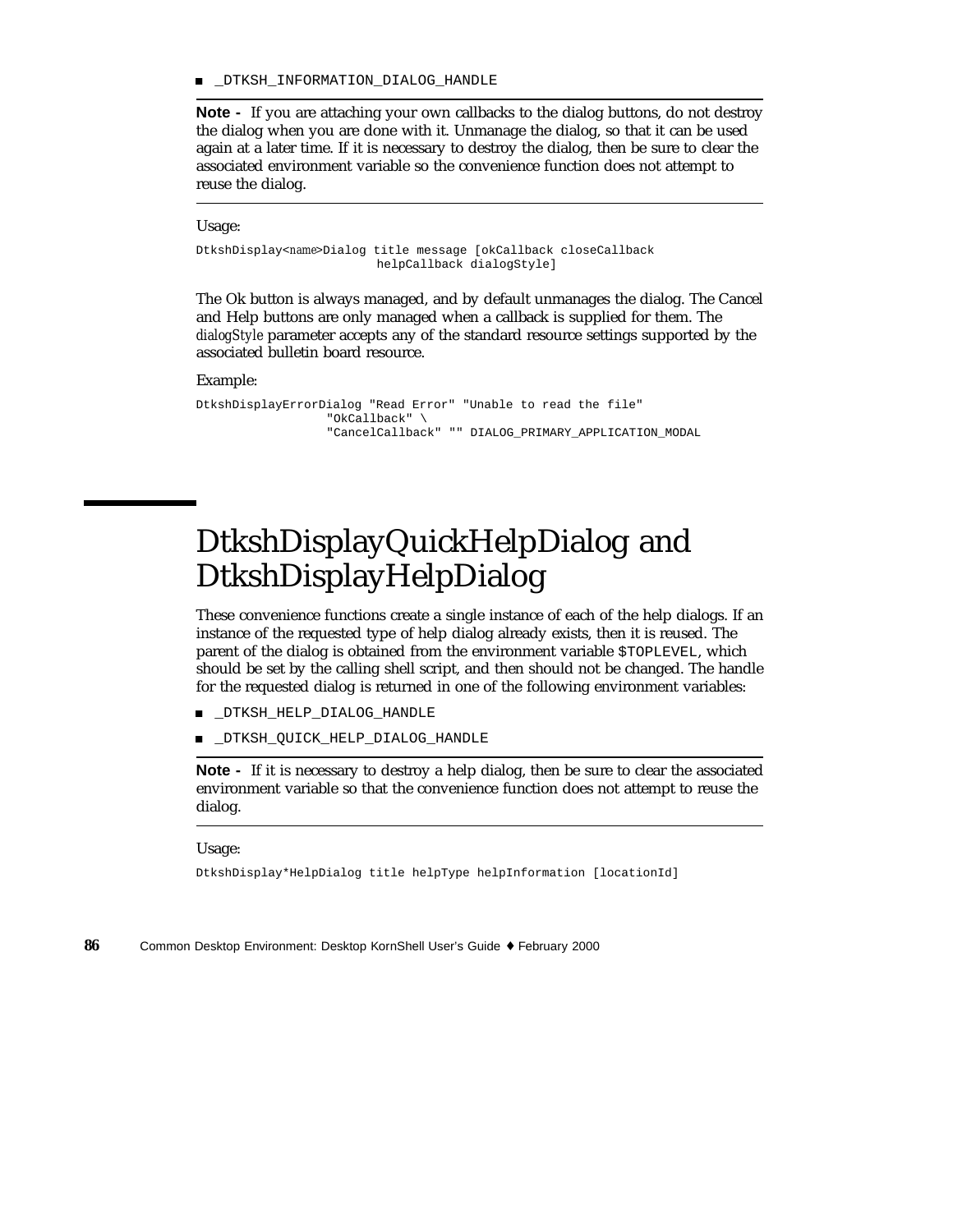The meaning of the parameters is dependent upon the value specified for the *helpType* parameter. Their meanings are:

- *helpType* = HELP\_TYPE\_TOPIC
	- *helpInformation* = help volume name
	- *locationId* = help topic location ID
- *helpType* = HELP\_TYPE\_STRING
	- *helpInformation* = help string
	- *locationId* = <not used>
- *helpType* = HELP\_TYPE\_DYNAMIC\_STRING
	- *helpInformation* = help string
	- $\blacksquare$  *locationId* = <not used>
- *helpType* = HELP\_TYPE\_MAN\_PAGE
	- *helpInformation* = manual page name
	- $\blacksquare$  *locationId* = <not used>
- *helpType* = HELP\_TYPE\_FILE
	- *helpInformation* = help file name
	- $\blacksquare$  *locationId* = <not used>

### Example:

```
DtkshDisplayHelpDialog "Help On Dtksh" HELP_TYPE_FILE
               "helpFileName"
```
dtksh Convenience Functions **87**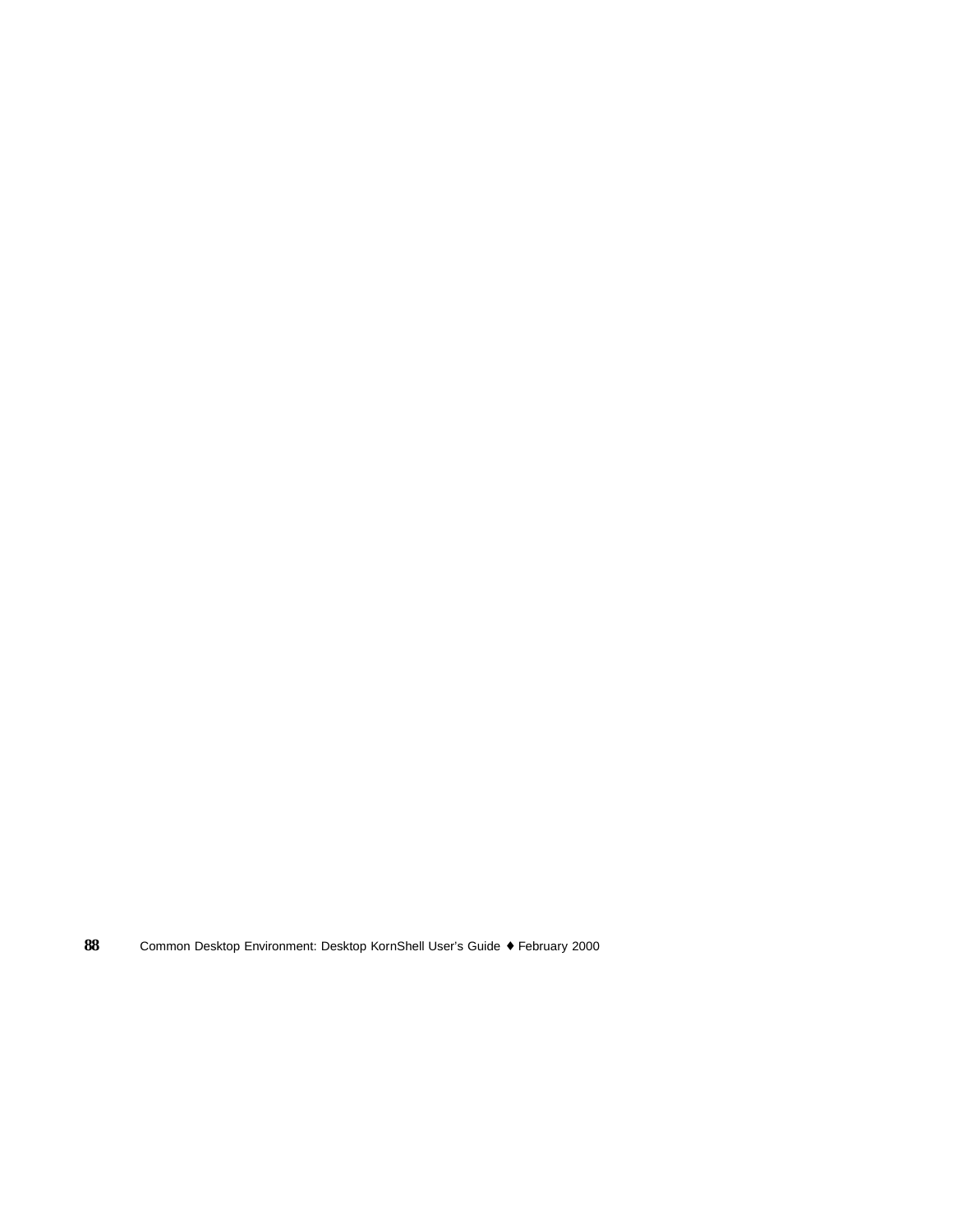## The script\_find Script

This appendix contains the complete listing of script\_find described in Chapter 4, "A Complex Script." The script executes a second script called Find.sticky, which is listed after script\_find. There is also a file called Find.help, which is a text file accessed when the user clicks the Help button on the main script window. See Chapter 4 for more information on this script.

## Listing for script\_find

```
#! /usr/dt/bin/dtksh
set -u
. /usr/dt/lib/dtksh/DtFuncs.dtsh
#
# This sample shell script provides a graphical interface to the
 'find' command. Each time it is executed, it will attempt to
# restore the dialog to the last set of values entered by the user.
# When the 'find' command is initiated, the output will be displayed
# in a dtterm window.
#
#
# Post an# error dialog. The main application window is disabled
# until the error dialog is unposted. The message to be displayed
# in the # error dialog is passed in as $1
#
PostErrorDialog()
{
        DtDisplayErrorDialog ''Find Error'' ''$1'' \
        DIALOG_PRIMARY_APPLICATION_MODAL
}
#
# This is both the 'Ok' and the 'Apply' callback; in the case of the
```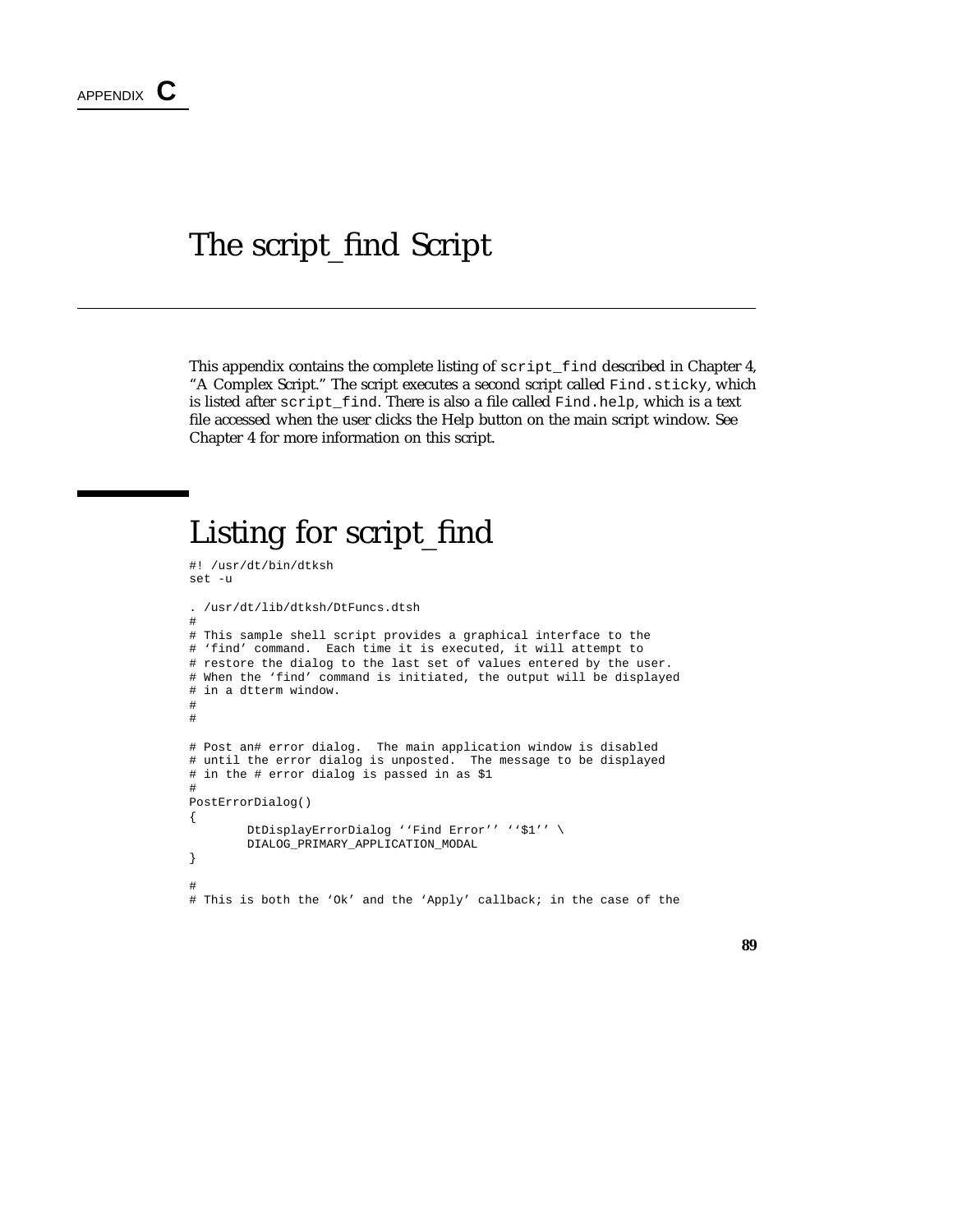```
# 'Ok' callback, it unposts the main application window, and then
# exits, if the dialog contains valid information. For both 'Ok' and
# 'Apply', the set of search directories is first validated; if any
# of the paths are not valid, then an error dialog is posted.
# Otherwise, the 'find' process is started in a terminal window.
#
OkCallback()
{
     RetrieveAndSaveCurrentValues
     if [ ''$SD_VAL'' = '''' ] ; then
        PostErrorDialog ''You must specify a directory to search''
     else
        for i in $SD_VAL ; do
           if \left[ \begin{array}{ccc} 1 & -d & 0 \\ 1 & -d & 0 \end{array} \right] ; then
               MSG=''The following search directory does not exist:
               $i'PostErrorDialog ''$MSG''
               return 1
           fi
        done
         if [ $CB_WIDGET = $OK ] ; then
           XtPopdown $TOPLEVEL
         fi CMD=''/bin/find $SD_VAL''
         if [ | \cdot \cdot \cdot \text{SFNP\_VAL'} | = '''' ] ; then
           CMD=$CMD'' -name $FNP_VAL''
        fi
         if ! $(XmToggleButtonGetState $T1); then
          CMD=$CMD'' -xdev''
        fi
         if $(XmToggleButtonGetState $T3); then
           CMD=$CMD'' -hidden''
         fi
        if $(XmToggleButtonGetState $T4); then
            CMD=$CMD'' -follow''
        fi
         if $(XmToggleButtonGetState $T5); then
           CMD=$CMD'' -depth''
         fi
         case $FSTYPE_VAL i
n $NFS) CMD=$CMD'' -fsonly nfs'' ;;
             $CDFS) CMD=$CMD'' -fsonly cdfs'' ;;
             $HFS) CMD=$CMD'' -fsonly hfs'' ;;
             *) ;;
         esac
        case $FILETYPE_VAL in
            $REGULAR) CMD=$CMD'' -type f'' ;;
            $DIRECTORY) CMD=$CMD'' -type d'' ;;
            $BLOCK) CMD=$CMD'' -type b'' ;;<br>$CHAR) CMD=$CMD'' -type c'' ;
                        \text{CMD} \varphi charge conduction \text{CMD}' \vdots$FIFO) CMD=$CMD'' -type p'' ;;
            $SYMLINK) CMD=$CMD'' -type l'' ;;
            $SOCKET) CMD=$CMD'' -type s'' ;;
```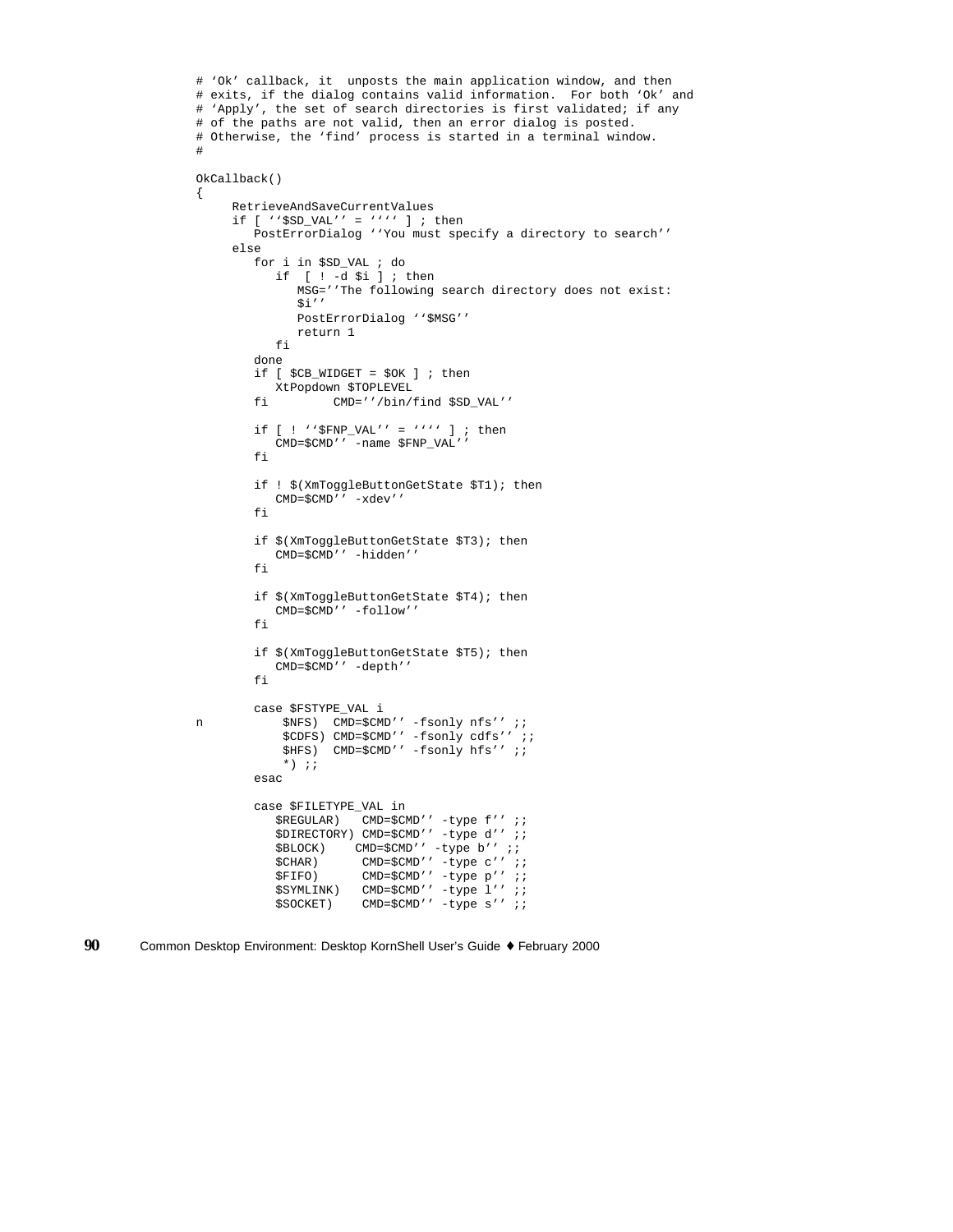```
$NET) CMD=$CMD'' -type n'' ;;<br>$MOUNT) CMD=$CMD'' -type M'' ;;
            %$MOUNT) CMD=$CMD'' -type M'' ;;<br>$HIDDEN) CMD=$CMD'' -type H'' ;;
                       \texttt{CMD=\$CMD'': -type H'':};*) ;;
        esac
        if $(XmToggleButtonGetState $T2); then
           CMD=$CMD'' -print''
        f/usr/dt/bin/dtterm -title ''Find A File'' -e /usr/dt/bin/dtexec
                                                         -open -1 $CMD &
         if [ $CB_WIDGET = $OK ] ; then
           exit 0
        fi
     fi
}
#
# This function attempt to load in the previous dialog values.
# Each line read from the file is then interpreted as a ksh command.
#
LoadStickyValues()
{
     if [ -r ''./Find.sticky'' ] ; then
        exec 6< ''./Find.sticky''
        XtAddInput FID 6 ''EvalCmd''
     fi
  }
#
 This function is invoked for each line in the 'sticky' values file.
# It will evalutate each line as a dtksh command.
#
EvalCmd()
  {
     if [ ${#INPUT_LINE} -gt 0 ]; then
      eval ''$INPUT_LINE''
     fi
      if [ ''$INPUT_EOF'' = 'true' ]; then
        XtRemoveInput $INPUT_ID
        eval exec $INPUT_SOURCE'<&-'
     fi
}
#
# This function retrieves the current values, and then saves them
# off into a file, so that they can be restored the next time the
# dialog is displayed. It is called anytime the user selects either
# the ''Ok'' or ''Apply'' buttons.
#
RetrieveAndSaveCurrentValues()
  {
     XmTextGetString SD_VAL $SD
     XmTextGetString FNP_VAL $FNP
     XtGetValues $FSTYPE menuHistory:FSTYPE_VAL
     XtGetValues $FILETYPE menuHistory:FILETYPE_VAL
     exec 3> ''./Find.sticky''
     if [ | \cdot \cdot \cdot \text{SSD_VAL'} | = \cdots \cdot ] ; then
        print -u 3 ''XmTextSetString \$SD \''$SD_VAL\''''
        print -u 3 ''XmTextFieldSetInsertionPosition \$SD ${#SD_VAL}''
```
The script\_find Script **91**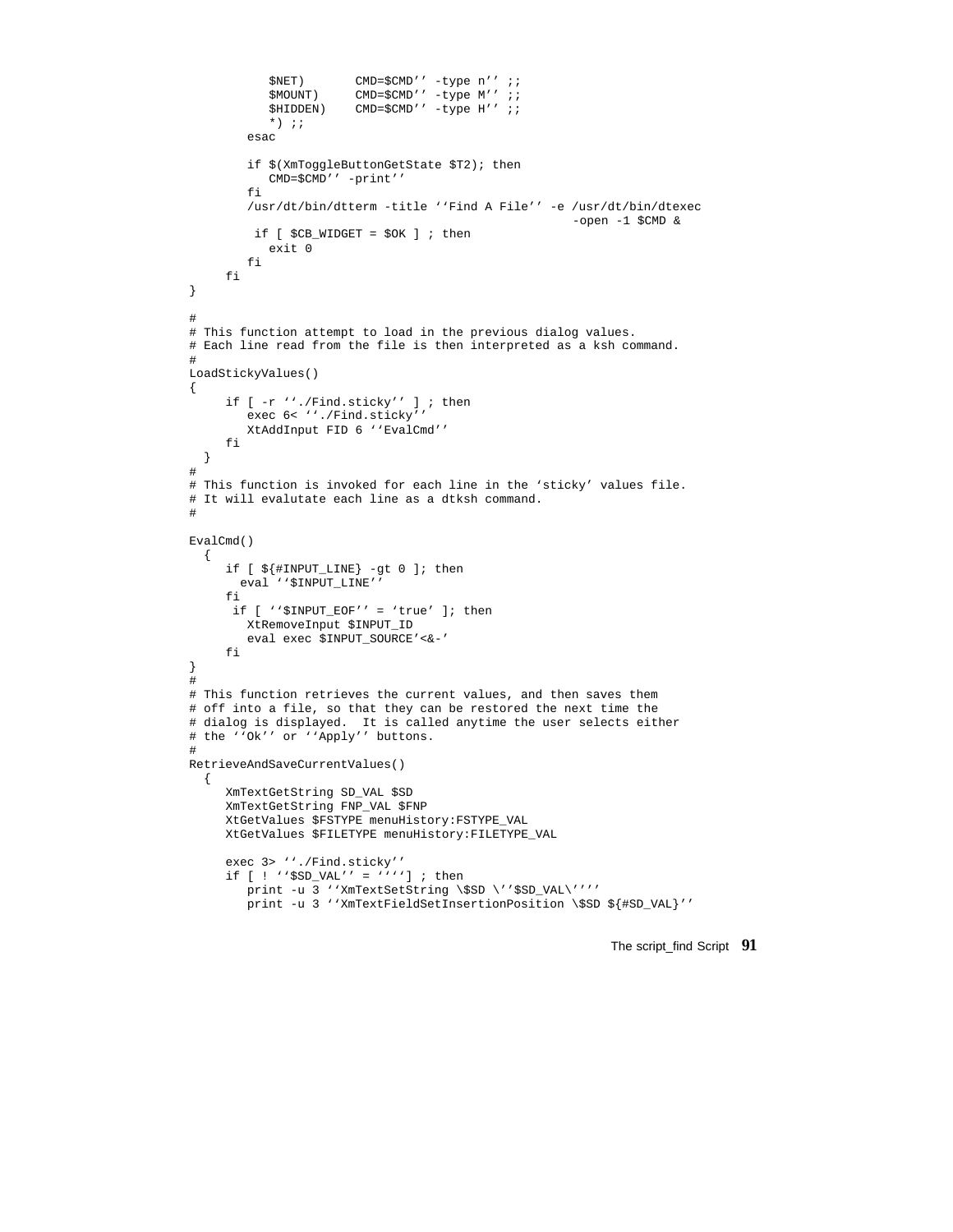```
fi
        if [ | \cdot \cdot \cdot \text{SPNP_VAL}'] = \cdots ; then
            print -u 3 ''XmTextSetString \$FNP \''$FNP_VAL\''''
            print -u 3 ''XmTextFieldSetInsertionPosition \$FNP ${#FNP_VAL}''
        fi
        case $FSTYPE_VAL in
            \overline{S}NFS) FST=''\$NFS'' ;;
            $CDFS) FST=''\SCDFS'': ;$HFS) FST=''\sqrt$HFS'' ;;
           *) FST=''\NODIR'' ;;
        esac
        print -u 3 ''XtSetValues \$FSTYPE menuHistory:$FST''
         case $FILETYPE_VAL in
            $REGULAR) FT=''\$REGULAR'' ;;
             $DIRECTORY) FT=''\$DIRECTORY'' ;;
            $BLOCK) FT=''\S BLOCK'':;
            $CHAR) FT=''\SCHAR'': ;$FIFO) FT=''\SFIFO'':\begin{array}{lll} \updownarrow & \downarrow & \downarrow & \downarrow & \downarrow & \downarrow \\ \updownarrow & \downarrow & \downarrow & \downarrow & \downarrow & \downarrow \\ \updownarrow & \downarrow & \downarrow & \downarrow & \downarrow & \downarrow & \downarrow \\ \updownarrow & \downarrow & \downarrow & \downarrow & \downarrow & \downarrow & \downarrow & \downarrow \\ \downarrow & \downarrow & \downarrow & \downarrow & \downarrow & \downarrow & \downarrow & \downarrow & \downarrow \\ \downarrow & \downarrow & \downarrow & \downarrow & \downarrow & \downarrow & \downarrow & \downarrow & \downarrow & \downarrow \\ \downarrow & \downarrow & \downarrow & \downarrow & \downarrow & \downarrow & \FT=''\SSOCKET'' ;;
            \begin{array}{lll} \text{\$NET)} & \text{FT}=\text{``}\backslash \text{\$NET\text{''} } \text{''};\\ \text{\$MOUNT)} & \text{FT}=\text{``}\backslash \text{\$MOUNT\text{''}} \end{array}FT=''\ \&MOUNT'': ;$HIDDEN) FT=''\$HIDDEN'' ;;
            *) <br> FT=''\$NOTYPE'' ;;
        esac
        print -u 3 ''XtSetValues \$FILETYPE menuHistory:$FT''
         if $(XmToggleButtonGetState $T1); then
           print -u 3 ''XmToggleButtonSetState \$T1 true false''
         fi
          if $(XmToggleButtonGetState $T2); then
             print -u 3 ''XmToggleButtonSetState \$T2 true false''
          fi
         if $(XmToggleButtonGetState $T3); then
           print -u 3 ''XmToggleButtonSetState \$T3 true false''
         fi
         if $(XmToggleButtonGetState $T4); then
           print -u 3 ''XmToggleButtonSetState \$T4 true false''
         fi
          if $(XmToggleButtonGetState $T5); then
             print -u 3 ''XmToggleButtonSetState \$T5 true false''
          fi
         exec 3<&-
################ Create the Main UI ####################
set -f
XtInitialize TOPLEVEL find Dtksh $0 ''${@:-}''
XtSetValues $TOPLEVEL title:''Find Files''
XtCreateManagedWidget FORM form XmForm $TOPLEVEL
XtCreateManagedWidget SDLABEL sdlabel XmLabel $FORM \
      labelString:''Search Directory:'' \
```
**92** Common Desktop Environment: Desktop KornShell User's Guide ♦ February 2000

}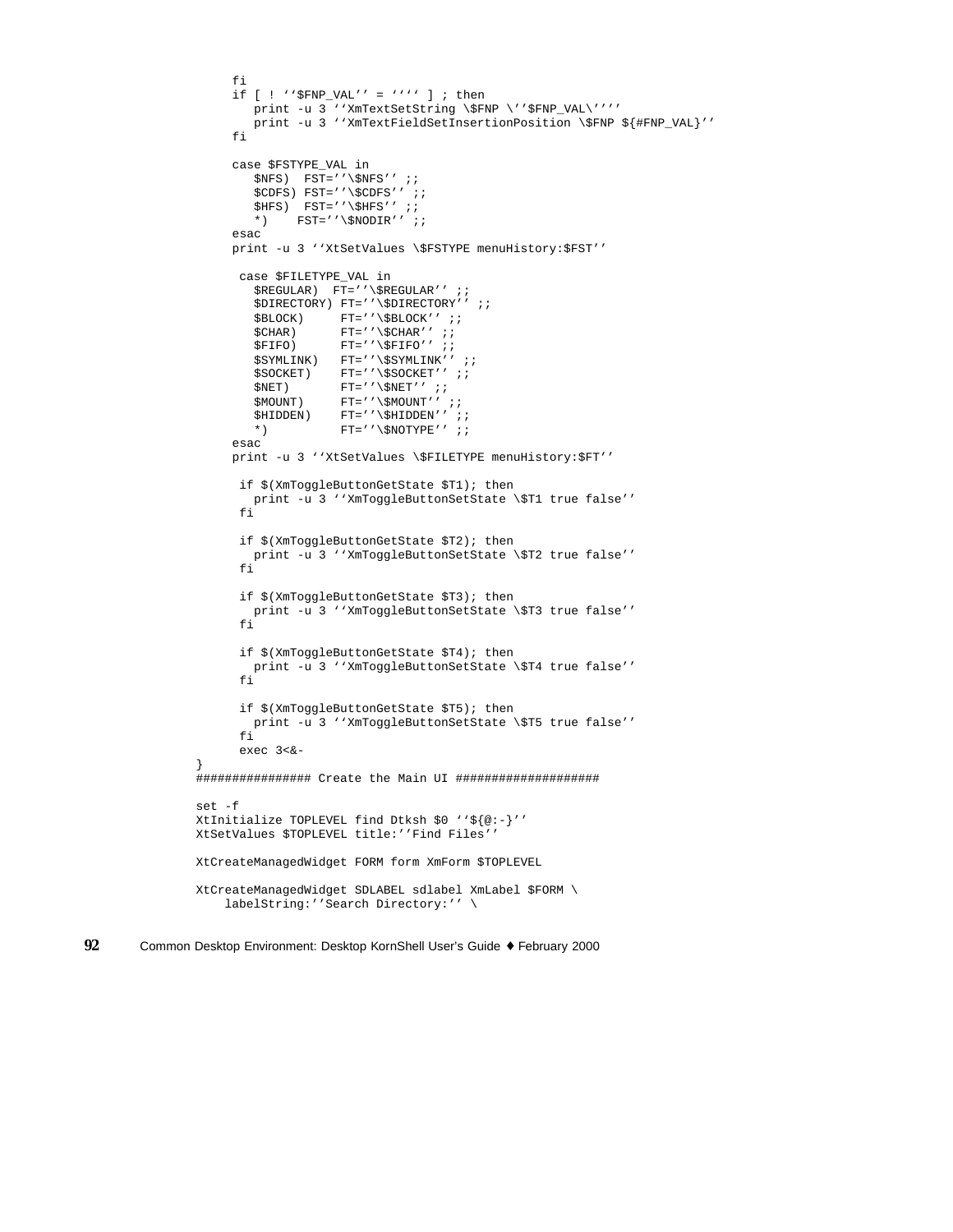```
$(DtkshAnchorTop 12) \
    $(DtkshAnchorLeft 10)
XtCreateManagedWidget SD sd XmText $FORM \
    columns:30 \
     value:''.'' \setminus$(DtkshAnchorTop 6) \
    $(DtkshRightOf $SDLABEL 10) \
     $(DtkshAnchorRight 10) \
    navigationType:EXCLUSIVE_TAB_GROUP
XmTextFieldSetInsertionPosition $SD 1
XtCreateManagedWidget FNPLABEL fnpabel XmLabel $FORM \
   labelString:''Filename Pattern:'' \
     $(DtkshUnder $SDLABEL 24) \
     $(DtkshAnchorLeft 10)
XtCreateManagedWidget FNP fnp XmText $FORM \
     \text{columns}:30 \setminus \text{$(DtkshUnder $SD 8)} \setminus$(DtkshRightOf $FNPLABEL 10) \
     $(DtkshAnchorRight 10) \
     navigationType:EXCLUSIVE_TAB_GROUP
XtCreateManagedWidget SEP sep XmSeparator $FORM \
    separatorType:SINGLE_DASHED_LINE \
     $(DtkshUnder $FNP 10) \
     $(DtkshSpanWidth)
XtCreateManagedWidget RC rc XmRowColumn $FORM \
          orientation:HORIZONTAL \
          numColumns:3 \
         packing:PACK_COLUMN \
     $(DtkshUnder $SEP 10) \
     $(DtkshSpanWidth 10 10) \
     navigationType:EXCLUSIVE_TAB_GROUP
DtkshAddButtons -w $RC XmToggleButtonGadget \
     T1 ''Cross Mount Points'' ''''\
     T2 ''Print Matching Filenames'' ''''\
     T3 ''Search Hidden Subdirectories'' ''''\
     T4 ''Follow Symbolic Links'' ''''\
     T5 ''Descend Subdirectories First'' ''''
XtCreateManagedWidget SEP2 sep XmSeparator $FORM \
     separatorType:SINGLE_DASHED_LINE \
     $(DtkshUnder $RC 10) \
     $(DtkshSpanWidth)
XmCreatePulldownMenu PANE $FORM pane
DtkshAddButtons -w $PANE XmPushButtonGadget \
     NODIR ''no restrictions'' ''''\
     NFS ''nfs'' ''''
     CDFS \quad 'cdfs' \qquad \qquad \cdotsHFS 'hfs''
XmCreateOptionMenu FSTYPE $FORM fstype \
          labelString:''Restrict Search To File System Type:'' \
          menuHistory:$NODIR \
          subMenuId:$PANE \
```
The script\_find Script **93**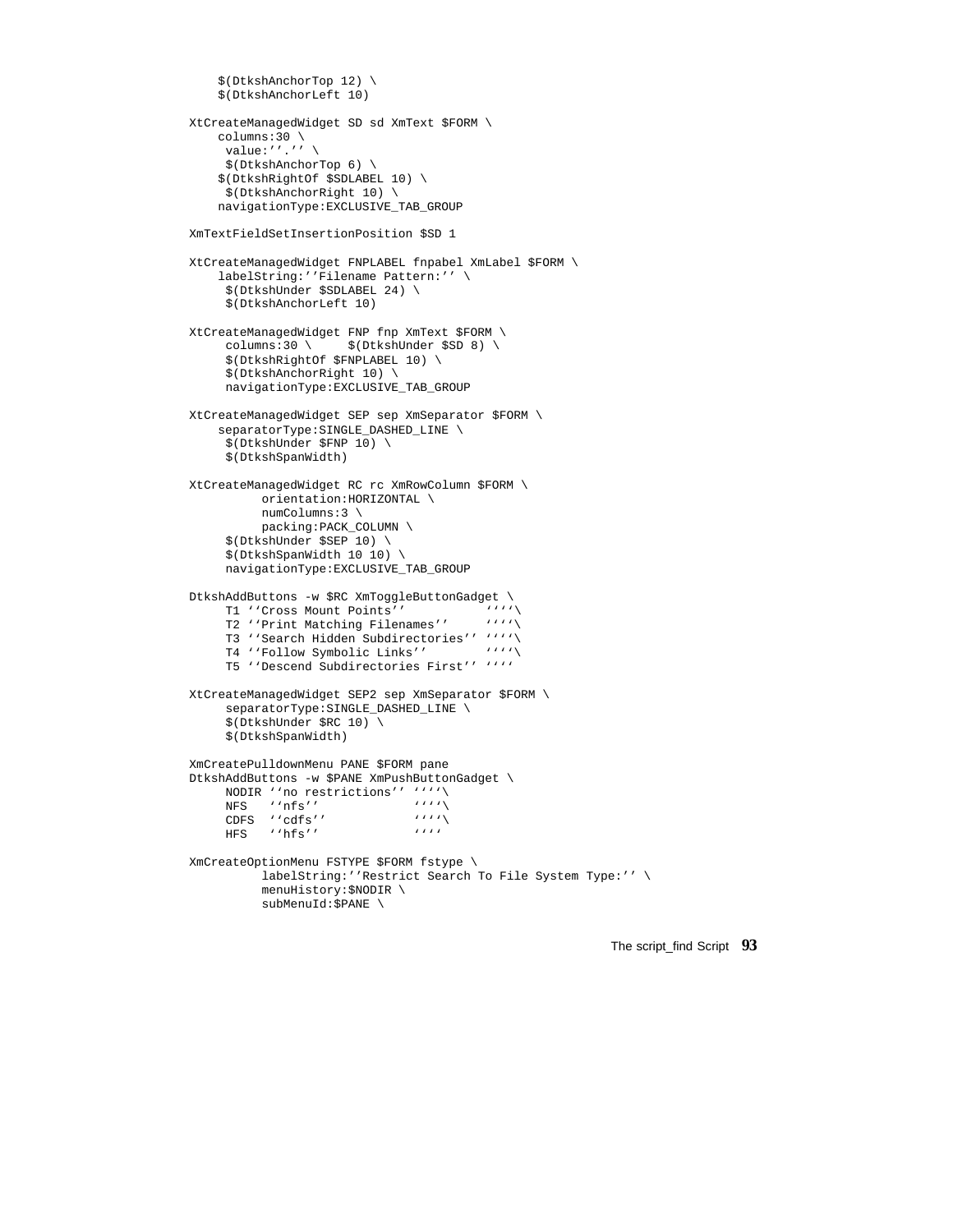```
$(DtkshUnder $SEP2 20) \
      $(DtkshSpanWidth 10 10) \
      navigationType:EXCLUSIVE_TAB_GROUP
XtManageChild $FSTYPE
XmCreatePulldownMenu PANE2 $FORM pane2
DtkshAddButtons -w $PANE2 XmPushButtonGadget \
     NOTYPE ''no restrictions'' ''''\<br>PEGULAE ''reqular'' '''\'\
      nverse<br>REGULAR ''regular''
       DIRECTORY ''directory'' ''''\
       BLOCK 'block special'' '''\
      CHAR ''character special'' \overrightarrow{v_1v_1}<br>FIFO \overrightarrow{v_1v_2}\frac{1}{\sqrt{1 + \frac{1}{\sqrt{1 + \frac{1}{\sqrt{1 + \frac{1}{\sqrt{1 + \frac{1}{\sqrt{1 + \frac{1}{\sqrt{1 + \frac{1}{\sqrt{1 + \frac{1}{\sqrt{1 + \frac{1}{\sqrt{1 + \frac{1}{\sqrt{1 + \frac{1}{\sqrt{1 + \frac{1}{\sqrt{1 + \frac{1}{\sqrt{1 + \frac{1}{\sqrt{1 + \frac{1}{\sqrt{1 + \frac{1}{\sqrt{1 + \frac{1}{\sqrt{1 + \frac{1}{\sqrt{1 + \frac{1}{\sqrt{1 + \frac{1}{\sqrt{1 + \frac{1}{\sqrt{1 + \frac{1}{\sqrt{1 +SYMLINK ''symbolic link'' ''''\<br>SOCKET ''socket'' ''''\
      SOCKET ''socket''
      NET ''network special'' ''''\<br>MOUNT ''mount point'' ''''\
                   ''mount point''
      HIDDEN ''hidden directory'' ''''
XmCreateOptionMenu FILETYPE $FORM filetype \
             labelString:''Match Only Files Of Type:'' \
             menuHistory:$NOTYPE \
             subMenuId:$PANE2 \
      $(DtkshUnder $FSTYPE 10) \
      $(DtkshSpanWidth 10 10)navigationType:EXCLUSIVE_TAB_GROUP
XtManageChild $FILETYPE
XtSetValues $FILETYPE spacing:90
XtCreateManagedWidget SEP3 sep3 XmSeparator $FORM \
      $(DtkshUnder $FILETYPE 10) \
      $(DtkshSpanWidth)
XtCreateManagedWidget OK ok XmPushButton $FORM \
            labelString:''Ok'' \
      $(DtkshUnder $SEP3 10) \
      $(DtkshFloatLeft 4) \
      $(DtkshFloatRight 24) \
      $(DtkshAnchorBottom 10)
XtAddCallback $OK activateCallback ''OkCallback''
XtCreateManagedWidget APPLY apply XmPushButton $FORM \
             labelString:''Apply'' \
      $(DtkshUnder $SEP3 10) \
      $(DtkshFloatLeft 28) \
      $(DtkshFloatRight 48) \
      $(DtkshAnchorBottom 10)
XtAddCallback $APPLY activateCallback ''OkCallback''
XtCreateManagedWidget CLOSE close XmPushButton $FORM \
             labelString:''Close'' \
      $(DtkshUnder $SEP3 10) \
      $(DtkshFloatLeft 52) \
      $(DtkshFloatRight 72) \
      $(DtkshAnchorBottom 10)
XtAddCallback $CLOSE activateCallback ''exit 1''
XtCreateManagedWidget HELP help XmPushButton $FORM \
            labelString:''Help'' \
      $(DtkshUnder $SEP3 10) \
```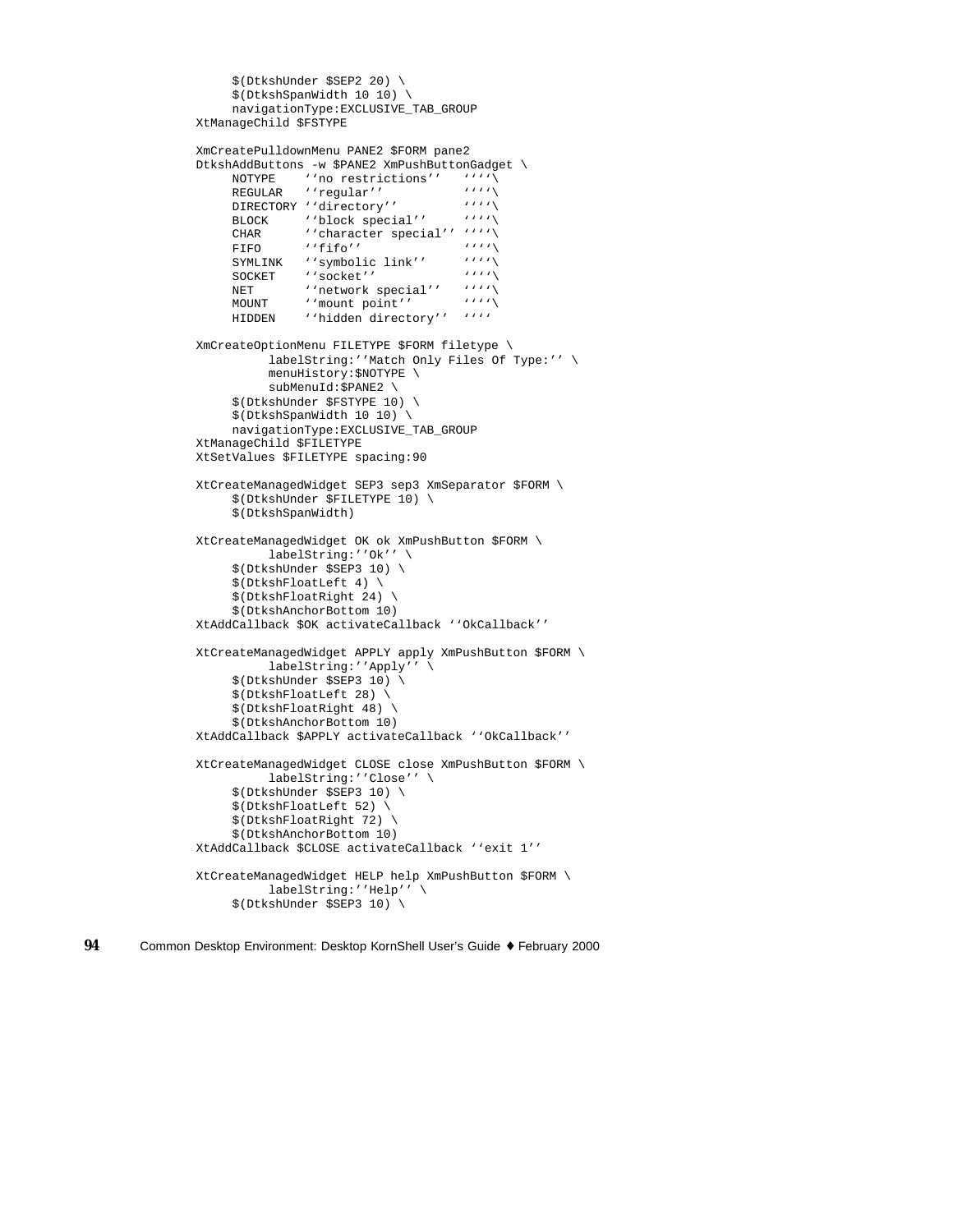```
$(DtFloatLeft 76) \
     $(DtkshFloatRight 96) \
     $(DtkshAnchorBottom 10)
XtAddCallback $HELP activateCallback \
         ''DtkshDisplayQuickHelpDialog 'Using The Find Command'
HELP TYPE_FILE \setminus'./Find.help' ''
XtSetValues $FORM \
     initialFocus:$SD \
     defaultButton:$OK \
     cancelButton:$CLOSE \
     navigationType:EXCLUSIVE_TAB_GROUP
DtkshSetReturnKeyControls $SD $FNP $FORM $OK
LoadStickyValues
XtRealizeWidget $TOPLEVEL
XtMainLoop
```
# Find.sticky

The following script, Find.sticky is executed by script\_find. Find.sticky remembers the file and directory names used in the most recent execution of script\_find.

```
XmTextSetString $SD ''/users/dlm''
XmTextFieldSetInsertionPosition $SD 10
XmTextSetString $FNP ''elmbug''
XmTextFieldSetInsertionPosition $FNP 6
XtSetValues $FSTYPE menuHistory:$NODIR
XtSetValues $FILETYPE menuHistory:$DIRECTORY
XmToggleButtonSetState $T1 true false
XmToggleButtonSetState $T2 true false
```
## Find.help

Find.help is a text file that is displayed on screen when the user clicks the Help button in the main script\_find window.

This dialog presents a graphical interface to the UNIX 'find' command. The only required field is the name of the directory to be searched; all other fieldsare optional. Once the fields have been set to the desired values, you canuse the 'Ok' or 'Apply' button to initiate the find operation.

The script\_find Script **95**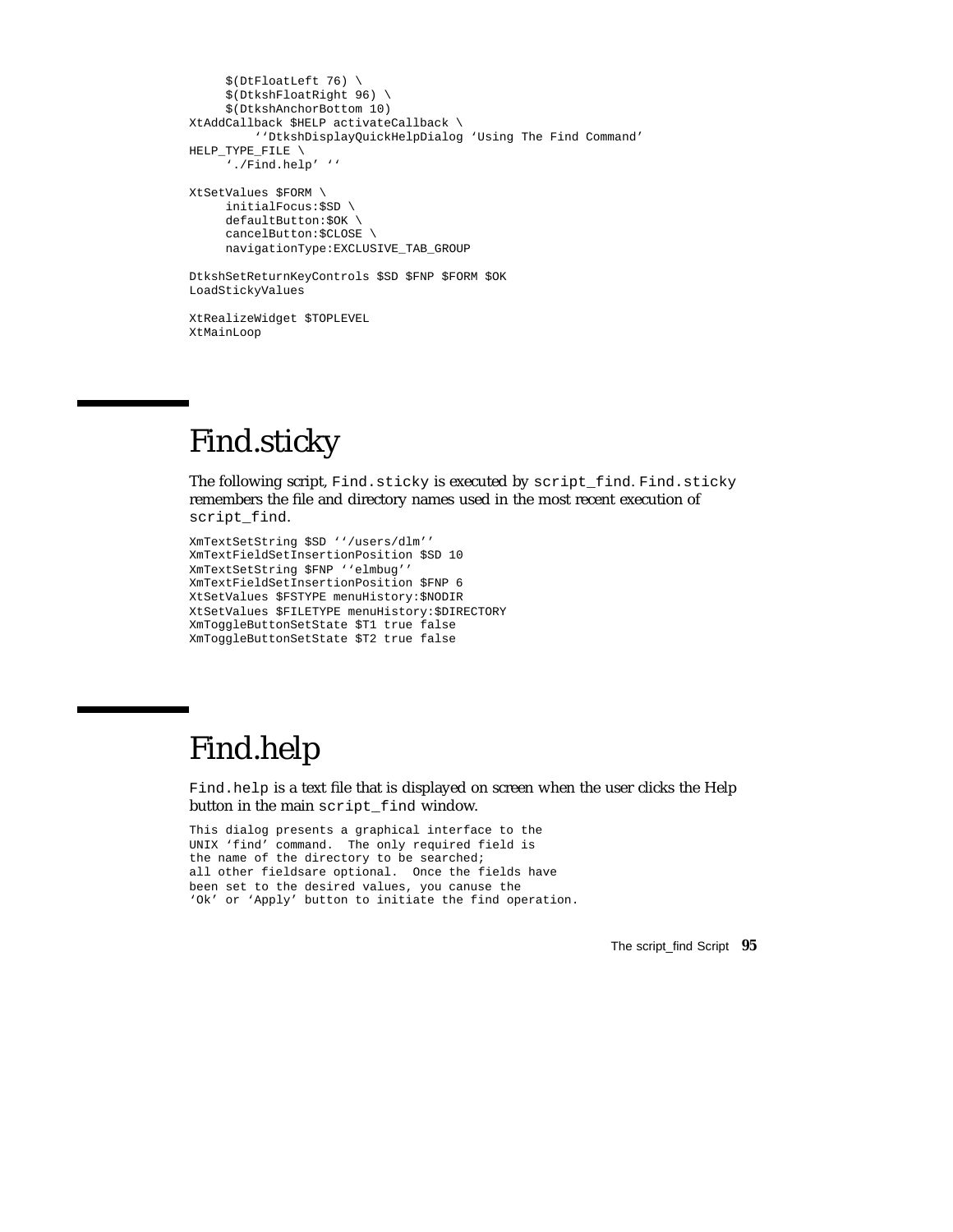The results of the find operation are displayed in a dtterm terminal window.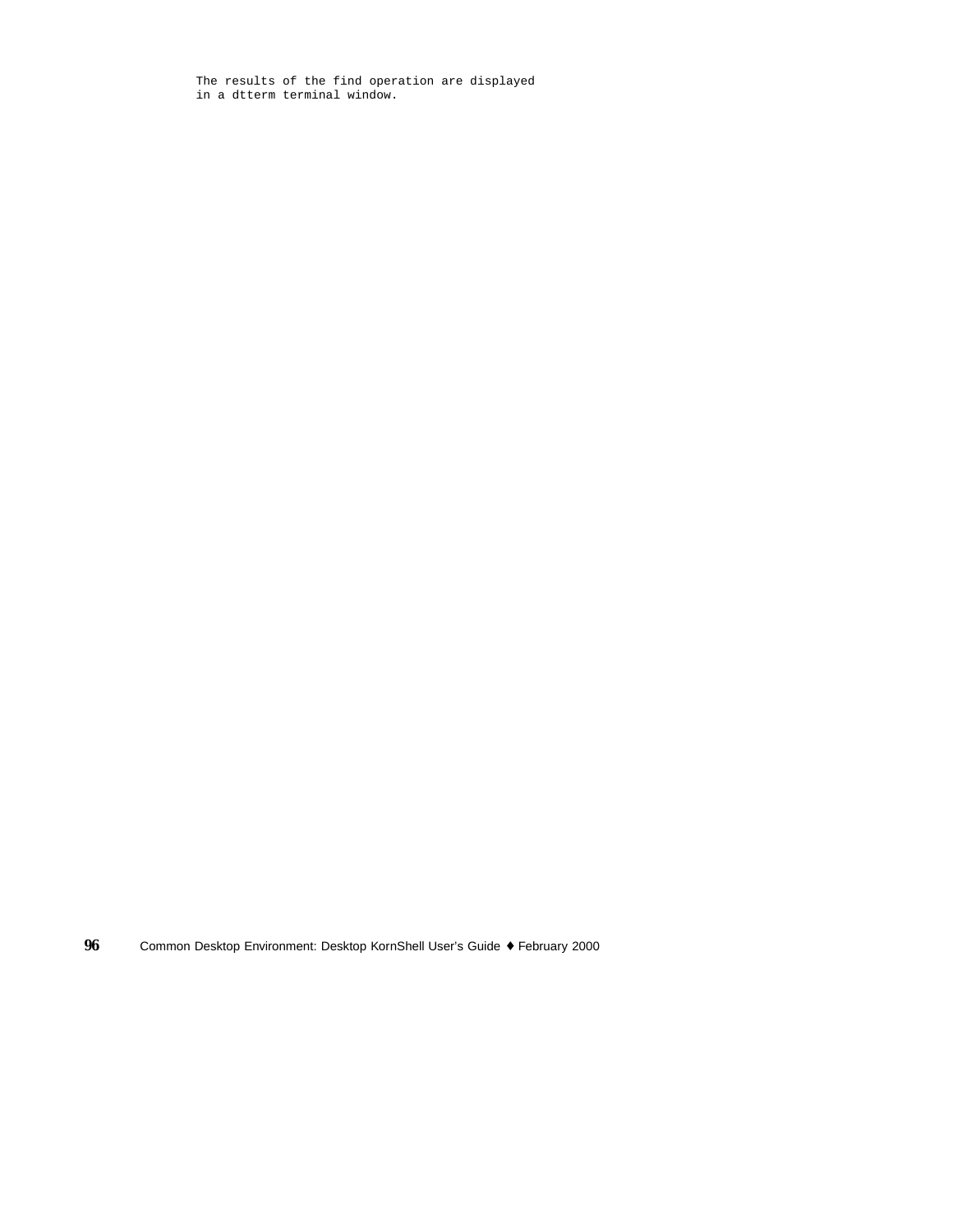# Index

## **A**

action commands 69 app-defaults file 14 application help commands 66 applications, Motif 11

### **B**

Boolean Values 15 bulletin board 24

## **C**

callback 19, 25 pass data to 20 register 19 script\_find 40 workspace 28 category 1 16 category 2 16 category 3 16, 17 category 4 16 CB\_CALL\_DATA 20 command CDE application help 66 commands 47 action 69 data-typing 70 libdt 70 libDt 72

libDt session management 67 localization 66 message set 72 Motif 54 workspace management 68 Xt Intrinsics 49 context variable event handler 27 input 28 translation 28 workspace callback 28 convenience functions 81 create form widget 42 create menu 45 create separator widget 43 create widget 18

### **D**

data-typing commands 70 Defined Values 15 drawing functions 35 DtDisplayWarningDialog 85 dtksh definition 11 relationshipt to ksh-93 11 Dtksh, app-defaults file 14 DtkshAddButtons 44, 45, 81 DtkshAnchorBottom 84

**97**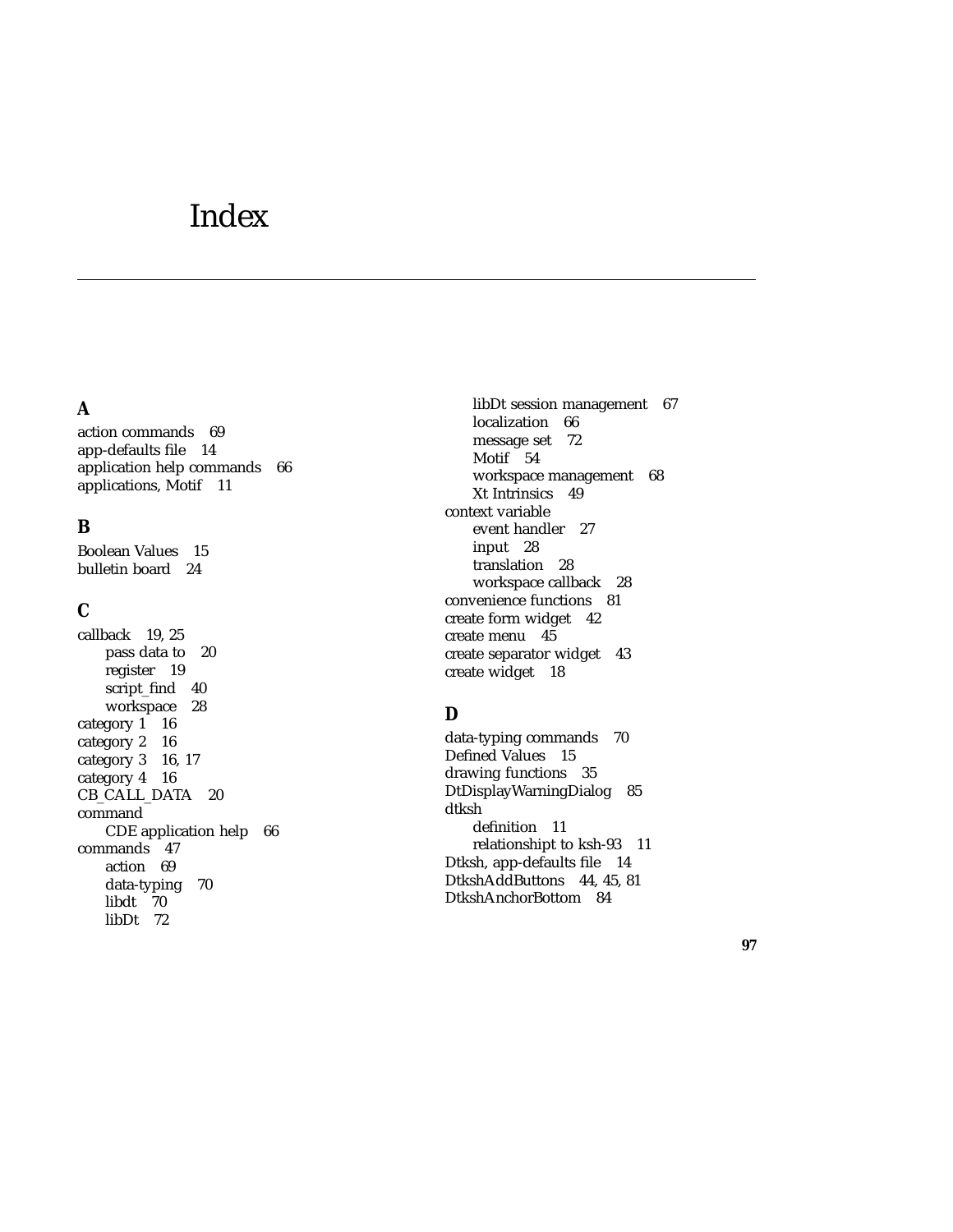DtkshAnchorLeft 84 DtkshAnchorRight 84 DtkshAnchorTop 84 DtkshDisplayErrorDialog 40, 85 DtkshDisplayHelpDialog 86 DtkshDisplayInformationDialog 85 DtkshDisplayQuestionDialog 85 DtkshDisplayQuickHelpDialog 86 DtkshDisplayWorkingDialog 85 DtkshFloatBottom 83 DtkshFloatLeft 83 DtkshFloatRight 83 DtkshFloatTop 83 DtkshLeftOf 83 DtkshOver 83 DtkshRightOf 83 DtkshSetReturnKeyControls 82 DtkshSpanHeight 85 DtkshSpanWidth 85 DtkshUnder 83

## **E**

event handler 27 event subfield 30

### **F**

Find.sticky 95 functions supported 11

### **H**

handle 19

## **I**

immediate return value 17 initialize 24 initialize Xt Intrinsics 17 input context variable 28 input mode 29

### **K**

ksh-93 11

## **L**

libDt commands 70, 72 libDt session management commands 67 libraries, required 11 localization commands 66 localized script 34

## **M**

menu, create 45 message set commands 72 Motif applications 11 Motif commands 54 mwmFunctions 13

## **P**

parameters, variable number 12 pushbutton 25

## **R**

register callback 19 required linbraries 11 resource unsupported 13 resources 12 return value category 1 16 category 2 16 category 3 16 category 4 16 immediate 17 Return Values 15

## **S**

sample script 23 script localized 34 sample 23 writing 23 script, complex 37 script\_find 37, 89 session manager save state notice 31 supported functions 11